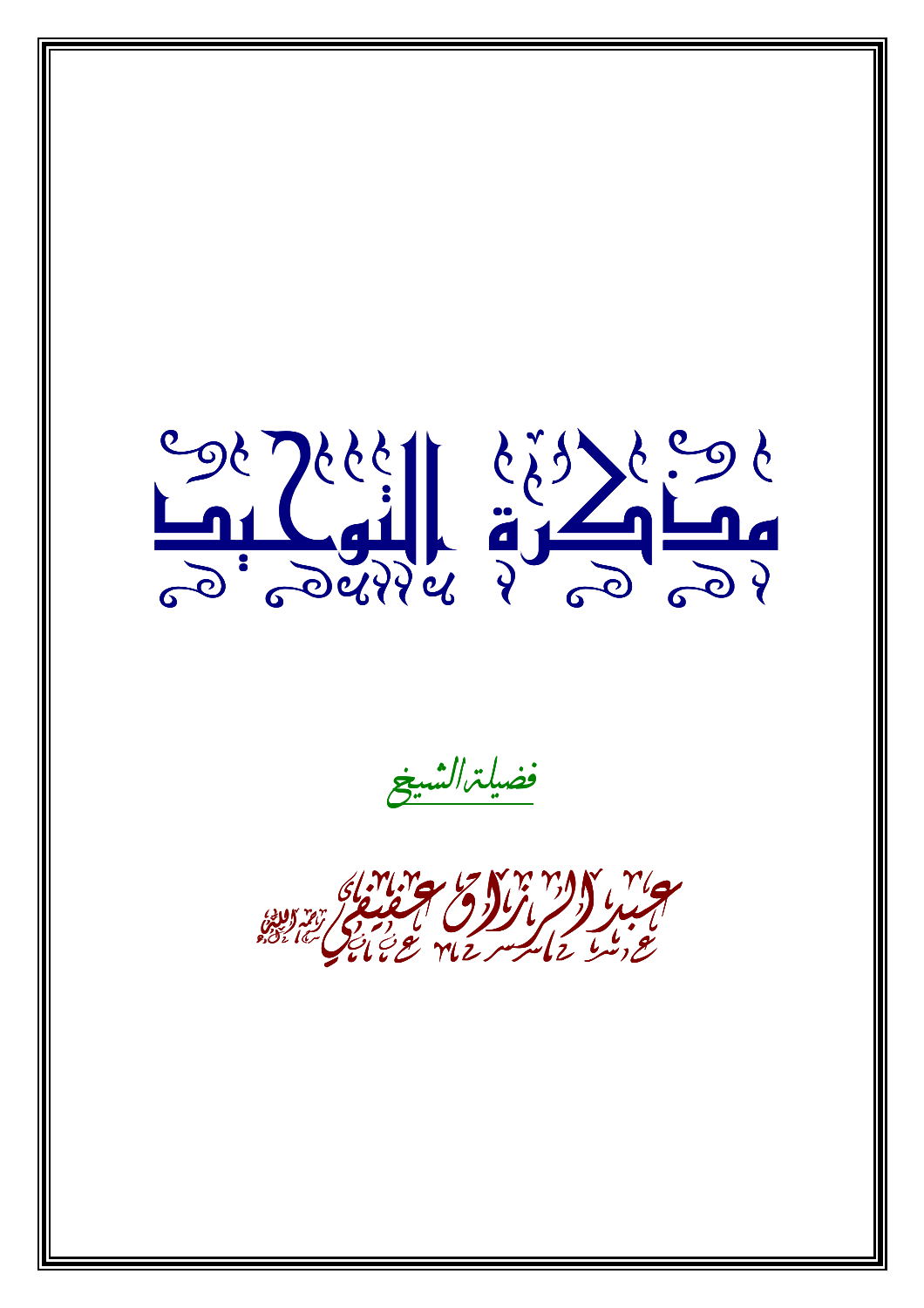بسْم اللَّهِ الرَّحْمَنِ الرَّحِيمِ

مقدمسة

الحمد لله رب العالمين، وصلى الله وسلم على نبينا محمد وآله وصحبه. وبعد: فهذه كلمة مختصرة في جملة من مسائل التوحيد، كتبتها وفق المنهج المقرر على طلاب السنة الثالثة من كلية اللغة العربية، وأسأل الله أن ينفع هما، وتشتمل على مقدمة، ومسائل، و خاتمة.

> مقدمة في تعريف التوحيد وبيان الحكم وأقسامه

> > ١– تعريف علم التوحيد:

التَّوحيد لغة: جعل المتعدَّد واحدًا، ويُطلق على اعتقاد أن الشيء واحد متفرد، ويطلق شرعًا على تفرَّد الله بالربوبية والألهية، وكال الأسماء والصفات.

**وعلم التوحيد** يبحث عما يجب لله من صفات الجلال والكمال، وما يستحيل عليه من كل ما لا يليق به، وما يجوز من الأفعال، وعما يجب للرسل والأنبياء، وما يستحيل عليهم، وما يجوز في حقهم، وما يتصل بذلك من الإيمان بالكتب المترلة، والملائكة الأطهار، ويوم البعث والجزاء، والقدر والقضاء، وفائدته تصحيح العقيدة، والسلامة في العواقب، ونيل السعادة في الدارين، واسمه: " علم التوحيد، وعلم أصول الدين ".

٢– بيان الحكم وأقسامه:

الحكم إثبات أمر لأمر، أو نفيه عنه. مثاله: محمد رسول الله، ومسيلمة ليس برسول. وينقسم إلى ثلاثة أقسام: عقلي، وشرعي، وعادي.

**فالعقلبي** إثبات أمر لأمر، أو نفيه عنه بناء على تفكير دون توقف على شرع، ولا تحربة أو تكرار. مثاله: اللّه موجود، لا إله إلا اللّه.

**والشرعي** إثبات أمر لأمر، أو نفيه عنه بناء على وحي من الله، مثل: الصلوات الخمس فريضة على المكلفين، ولا يجوز شرب الخمر.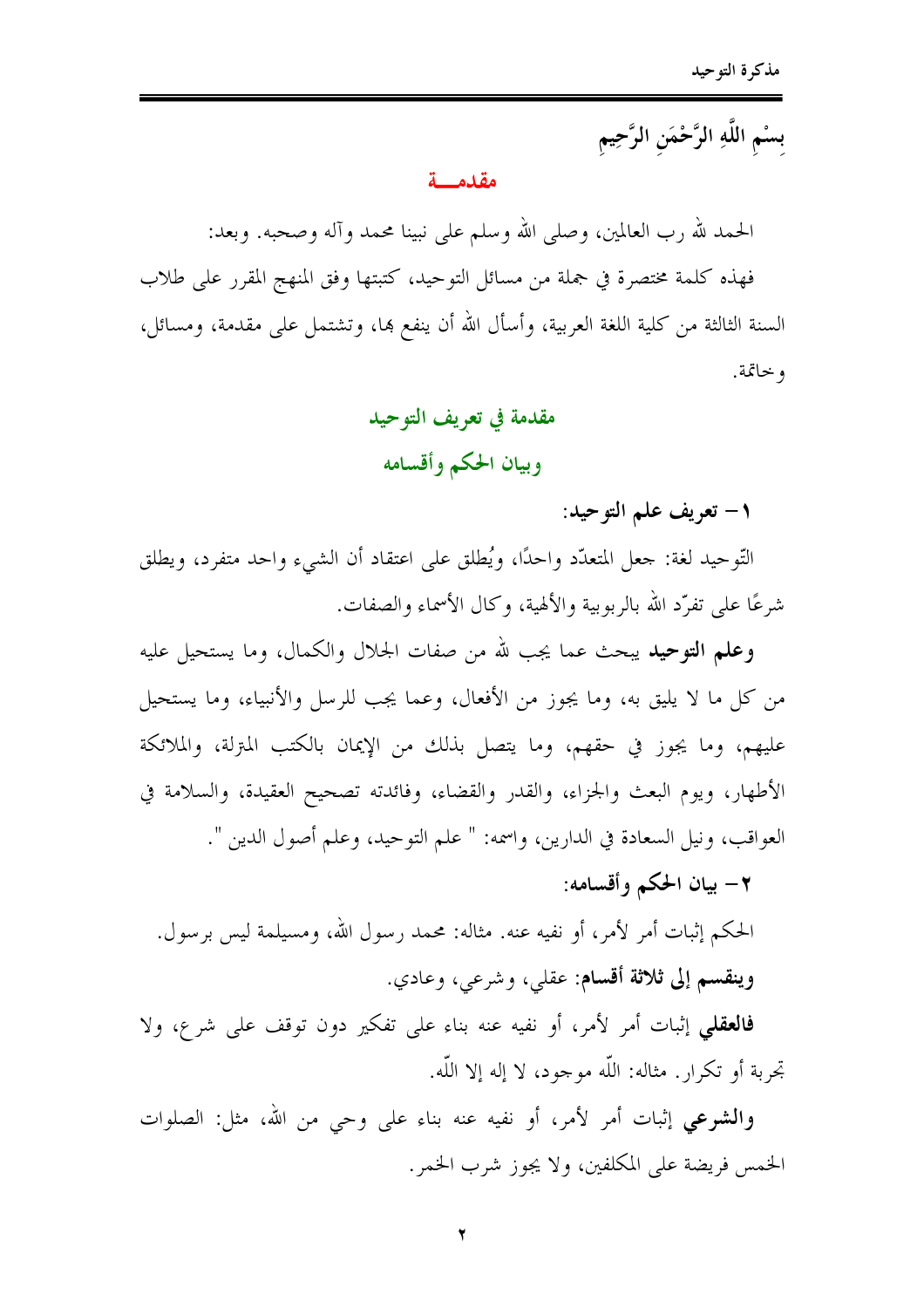**والعادي** إثبات أمر لأمر، أو نفيه عنه بناء على تجربة أو تكرار مثل: الأمطار تكثر بالشو اطيئ.

وينقسم الحكم الشرعي إلى تكليفي: كوجوب الزكاة، وتحريم القمار، واستنان ركعتي الفجر، وكراهية الأكل باليسار، وإباحة الطيبات من الطعام، والشراب، واللباس ونحوها.

ووضعي: كسببية دحول الوقت لوجوب الصلاة، وشرطية الطهارة لصحتها، وكمنع الجنون من وجوها، والحدث من صحتها، ومن ذلك: الصحة، والفساد، والرَّحصة، و العزيمة.

وينقسم العادي إلى أربعة أقسام:

ربط وجود بوجود، كربط الشبع بالأكل، وربط عدم بعدم: كربط عدم المطر بعدم السَّحاب، وربط وجود بعدم: كربط البرد بعد اللباس والغطاء، وربط عدم بوجود: كربط عدم الصحة بوجود ميكروب المرض.

وينقسم الحكم العقلبي إلى ثلاثة أقسام: الوجوب، والاستحالة، والجواز.

فالواجب: هو الثَّابت الذي لا يقبل الانتفاء لذاته: كثبوت العلم، والقدرة، والحجَّة، والرِّضا، والوجه، واليدين، ونحوها من الكمالات للهٌ، فإلها صفات ثابتة له– تعالى– لا تقبل الانتفاء.

والمستحيل: هو المنفي الذي لا يقبل الثبوت: كشريك الباري، والجمع بين النقيضين، ورفعهما، والجمع بين الضّدّين.

والجائز : ويقال له: "المكن" هو ما يقبل الوجود والعدم: كالمخلوقات التي نشاهدها، فإلها كانت معدومة فقبلت الوجود، ثم بعد وجودها فهي قابلة للعدم. "وقد يطلق الواجب على الأمر الثابت من حيث تعلق علم الله بثبوته، وإن كان ممكنًا في ذاته ". ويسمى الواجب لغيره، كوجود إنسان على كيفية معينة في عصر معين، فإن وقوعه على تلك الصفة في ذلك العصر واجب، باعتبار تعلَّق علم الله به كذلك، وإن كان ممكنا في ذاته.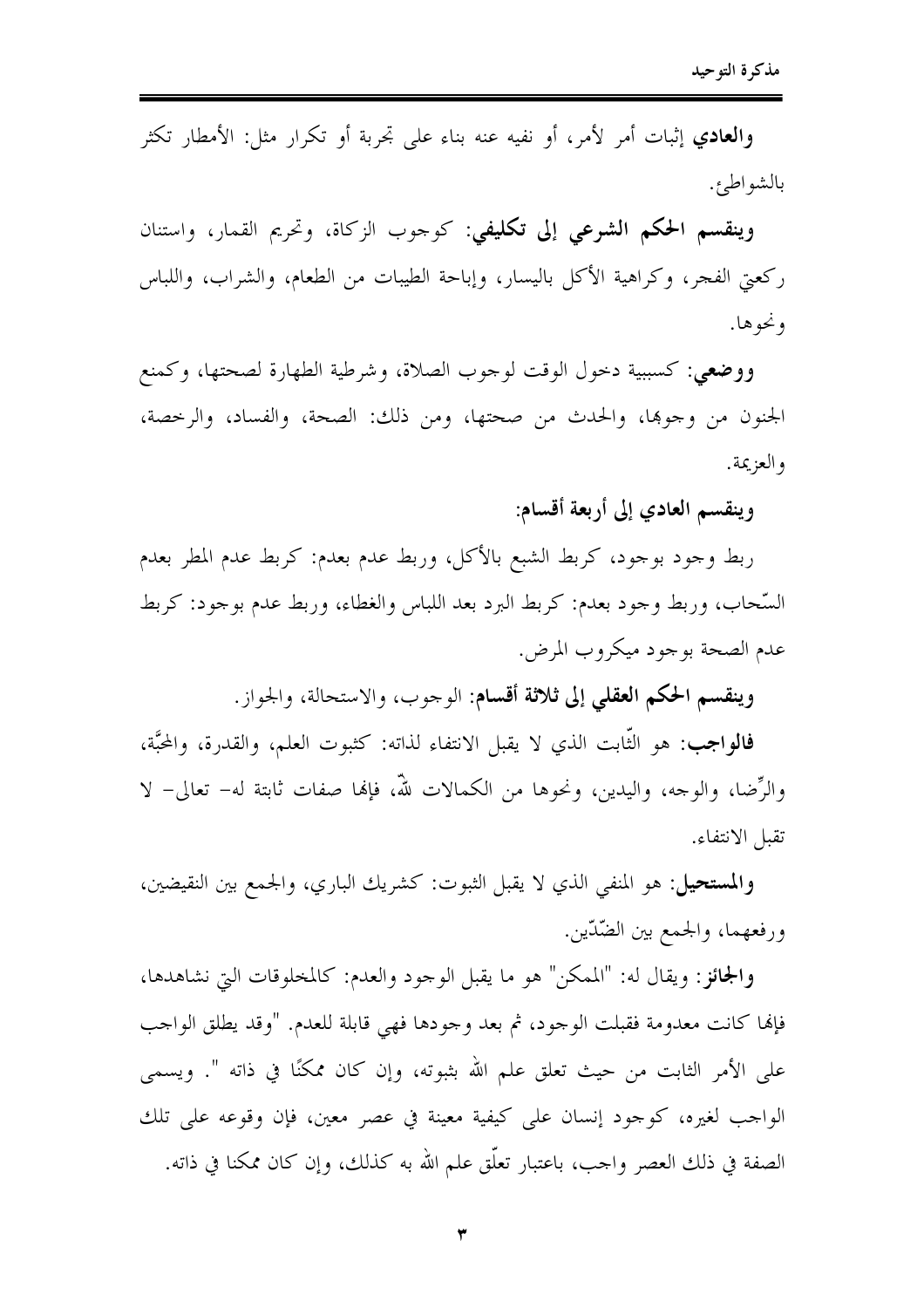وقد يُطلق المستحيل على أمر معدوم يجوز أن يوجد لكنه امتنع وجوده لتعلق علم الله ببقائه على العدم، ويقال له: المستحيل لغيره.

والذي يُحتاج إليه من أقسام الحكم في مباحث التوحيد، وعليه تدور مسائله، الحكم العقلي.

أما الشرعي: فيُبحث عنه في علم الفقه، وأصوله، وفي الأخلاق، وآداب السلوك.

وأ**ما العادي**: فله اتصال وثيق بالكونيات، وسنن الله فيها، وما يُجريه البشر عليها من التجارب، وما يُستفاد منها بالتَكرار .

ومعنى كون الوحوب والاستحالة والجواز حكما عقليا أفما لازمة لما حكم له بما، لا تقبل التخلف عنه ولا الانفكاك، **فقولنا**: الله عليم وحكيم، والنقيضان لا يجتمعان ولا يرتفعان، والضدان لا يجتمعان، قضايا لا تختلف أحكامها كما تختلف الأحكام العادية إكرامًا من الله لأوليائه، أو إثباتًا لرسالة رسله، وكما تختلف الأحكام الشرعية الفرعية بنسخ أو استثناء، وليس المراد ألها تثبت بالعقل دون نصوص الشرع، فإن نصوص الشرع قد جاءت بأصول الدين، وكشفت للعقل عما خفى عليه، وقصر عن إدراكه من تفاصيل عقائد التوحيد، وسلكت به طريق الحق، وهدته إلى سواء السبيل.

ولولًا ما جاء فيها من البيان لارتَكَسَ العقل في حمأة الضلالة، وقام للناس العذر، وسقطِ عنهم التكليف، قال الله – تعالى–: ﴿ وَمَا كُنَّا مُعَذِّبينَ حَتَّى نَبْعَتَ رَسُولاً ۞ ﴾ (''. [سورة الإسراء، الآية: ١٥]. وقال: ﴿ رُّسُلاً مُّبَشِّرِينَ وَمُنذِرِينَ لِءَلَّا يَكُونَ لِلنَّاسِ عَلَى ٱللَّهِ حُجَّةٌ بَعْدَ ٱلرُّسُلَّ وَكَانَ ٱللَّهُ عَزِيزًا حَكِيمًا (۞ ﴾ (٢). [سورة النساء، الآية: ١٦٥]. وقال: ﴿ وَلَوٓ أَنَّآ أَهْلَكْنَهُم بِعَذَابِ مِّن قَبْلِهِۦ لَقَالُواْ رَبَّنَا لَوْلَآ أَرْسَلْتَ إِلَيْنَا رَسُولاً فَنَتَّبعَ ءَايَنتِكَ مِن قَبْل أَن نَّذِلَّ

- (١) سورة الإسراء آية : ١٥.
- (٢) سورة النساء آية: ١٦٥.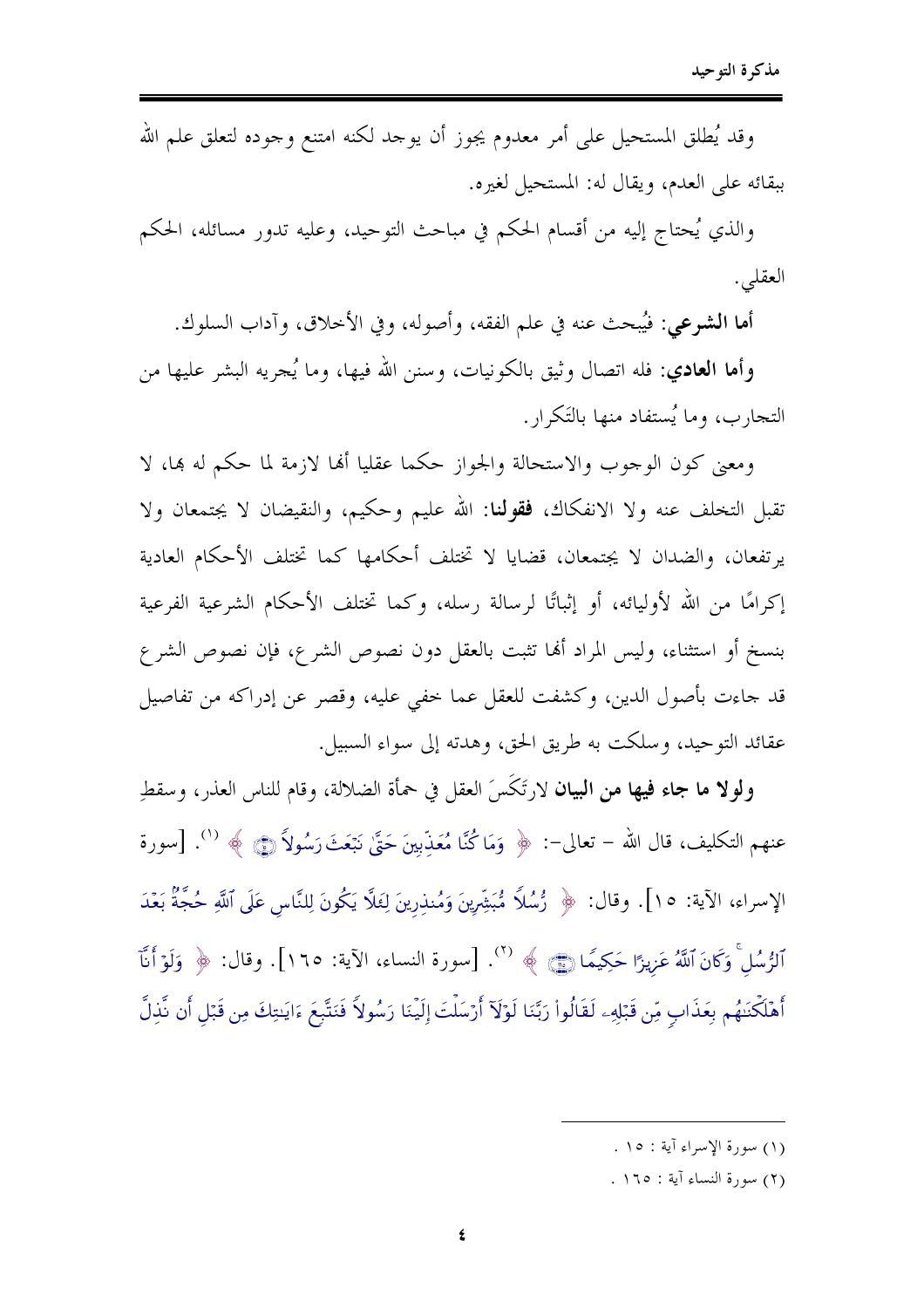وَغَنْزَى ﴾ ["). [سورة طه، الآية: ١٣٤]. بل حاءت الرسل بما تُحار في إدراك حقيقته العقول، وتعجز عن فهم كُنْههِ الأفكار: كسؤال الميت في قبره، ونعيمه، وعذابه، وحياة أهَل النار في النار، ولكنها لا تحيله، ولا تقوى على ردّه، ولا تجد لديها من الأدلة الصحيحة ما ينقضه، بل وصلت العقول بتيسير الله لها، وهدايته إياها إلى ما يصدق هذا، وأمثاله مما جاءت به الرسل، ووقفت بما أتاح اللهُّ لها من الوسائل، وسخر لها من الكون، وهداها إليه من التجارب على حقائق سبق أن أنكرهّا، وسخرت ممن تحدث ها، وربما رمته بالسحر، والكهانة، أو الخيال، والجنون.

وليس ذلك لشيء أكثر من ألها لم تقع تحت حسها، ولم تكن من إلفها، ومعهودها، فوجب أن تعترف بقصورها، وأن تقرّ بأن لِإدراكها غاية لا تعدوها، وحدا تقف عنده، وتؤمن بما صح من وحي الله لرسله، وأن تسلم وجهها إلى الله. فإن الهمت فلتتَّهم نفسها بالقصور والتَقصير، دون أن تتَهم اللّه ورسله، فإلها بذلك أولى، وهي به أقعد.

قال– تعالى–: ﴿ سَنُرِيهِمْ ءَايَـٰتِنَا فِي ٱلْأَفَاقِ وَفِيٓ أَنفُسِهِمْ حَتَّىٰ يَتَبَيَّنَ لَهُمْ أَنَّهُ ٱلْحَقُّ أَوَلَمْ يَكْفِ بِرَبِّكَ أَنَّهُۥ عَلَىٰ كُلّ شَيْءٍ شَهِيدٌ ۞ أَلآ إِنَّهُمْ فِي مِرْيَةٍ مِّن لِّقَآءِ رَبّهِمْ أَلَآ إِنَّهُۥ بِكُلّ شَيْءِ مُحِيطٌ ﴾ ﴾ <sup>(٢)</sup>. [سورة فصلت، الآيتان: ٥٣، ٥٤ ].

فإن حجب الإنسان بعد ذلك ركوبه لرأسه، لجهالة، أو كبر، أو هوى في نفسه، وحاول بالباطل ليدحض به الحق، غلب على أمره، ودارت عليه الدوائر. قال– تعالى–: ﴿ إِنَّ ٱلَّذِينَ كُجَدِلُونَ فِيٓ ءَايَـٰتِ ٱللَّهِ بِغَيۡرِ سُلۡطَـٰن أَتَـٰهُمۡ ۚ إِن فِي صُدُورهِمۡ إِلَّا كِبۡرٌ مَّا هُم بِبَالِغِيهِ ۚ فَٱسۡتَعِذۡ بِٱللَّهِ ۗ إِنَّهُۥ هُوَ ٱلسَّمِيعُ ٱلۡبَصِيرُ ۞ لَخَلْقُ ٱلسَّمَـٰوَاتِ وَٱلۡأَرۡضِ أَكۡبَرُ مِنۡ خَلْقِ ٱلنَّاسِ وَلَـٰكِنَّ أَكۡـُثَرَ ٱلنَّاسِ لَا يَعۡلَمُونَ ۞ ﴾ ("ْ). [سورة غافر، الآيتان: ٥٦، ٥٧].

- (١) سورة طه آية : ١٣٤ .
- .  $0\xi \delta \Upsilon$ : فصلت  $\Upsilon$
- .  $\circ \vee \circ 1$ : خافر :  $\circ \vee \vee \circ$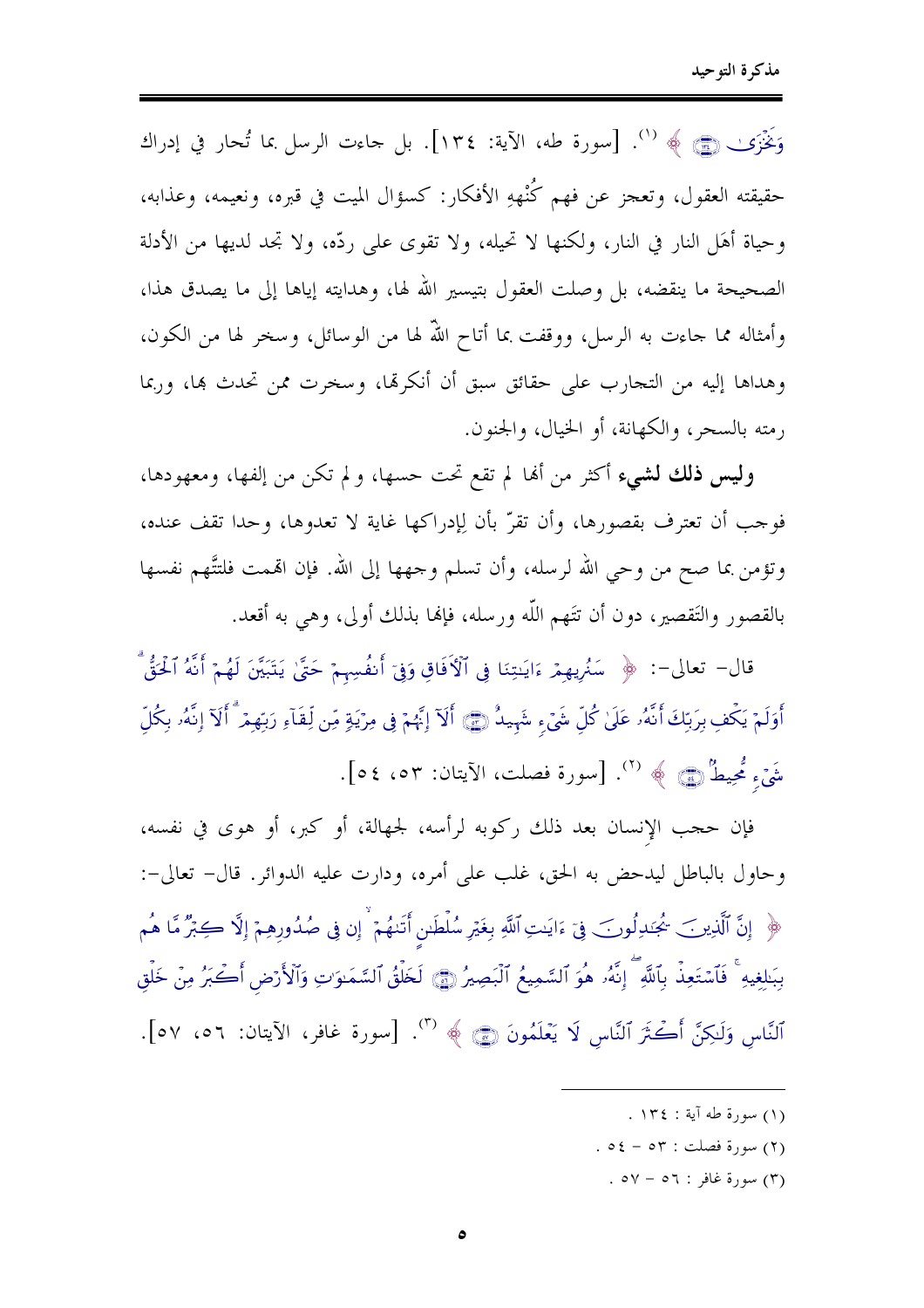وقال– تعالى–: ﴿ أَفَرَءَيْتَ مَن ٱخَّذَ إِلَيْهَهُۥ هَوَلهُ وَأَضَلَّهُ ٱللَّهُ عَلَىٰ عِلْمٍ وَخَتَمَ عَلَىٰ سَمْعِهِۦ وَقَلْبِهِۦ وَجَعَلَ عَلَىٰ بَصَرِهِۦ غِشَـٰوَةً فَمَن يَهْدِيهِ مِنْ بَعْدِ ٱللَّهِ ۚ أَفَلَا تَذَكَّرُونَ ۞ ﴾ `` . [سورة الجاثية، الآية: ٢٣].

# المسألة الأولى إثبات أن العالم ممكن

مســائــا

إنَ ما شاهدناه في ماضينا من الكائنات، وما نشاهده منها في حاضرنا ممكن: أي جائز الوجود، والعدم؛ وذلك لأنَّا نراه يتحول من عدم إلى وجود، ومن وجود إلى عدم، وهذا التغير والتحوُّل دليل إمكانه، إذ لو كان واجبًا لما سبق وجوده العدم، ولما لحقه فناء، ولو كان مستحيلا لما قبل الوجود لأن المستحيل لذاته لا يوجد، وحيث إننا قد شاهدناه موجودًا بعد عدم ثبت أنه ممكن.

## المسألة الثانية الممكن محتاج إلى موجد ومؤثر

وحيث ثبت أن العالم ممكن، والممكن ما استوى طرفاه – الوجود والعدم– بالنسبة إلى ذاته، فوجوده ليس من ذاته، وعدمه بعد وجوده ليس من ذاته، إذن لا بد له من سبب يرجح وجوده على العدم، إذ لو وحد بدون سبب حارج عن ذاته وحقيقته للزم ترجيح أحد المتساويين على الآخر بلا مرحح، وهو باطل؛ ولو أوجد الممكن نفسه للزم من ذلك أن يكون متقدمًا على نفسه باعتباره حالقًا لها، ومتأخرا على نفسه باعتباره مخلوقًا لها، وتقدَّم الشيء على نفسه، وتأخره عنها محال بالضرورة لما فيه من التناقض الواضح، فثبت أن الممكن لا بدَّ له من مُوحِد غير ذاته وحقيقته، يوحِده ويدبر شئونه في كل أحواله، هذا المغاير: إما المستحيل، وإما الواحب، لا حائزٍ أن يكون موحده هو المستحيل؛ لأن المستحيل غير موجود فلا يؤثر، ولأن فاقد الشيء لا يُعطيه. فثبت أن مُوجده هو الواجب، وهو الله- تعالى-.

(١) سورة الجاثية آية : ٢٣ .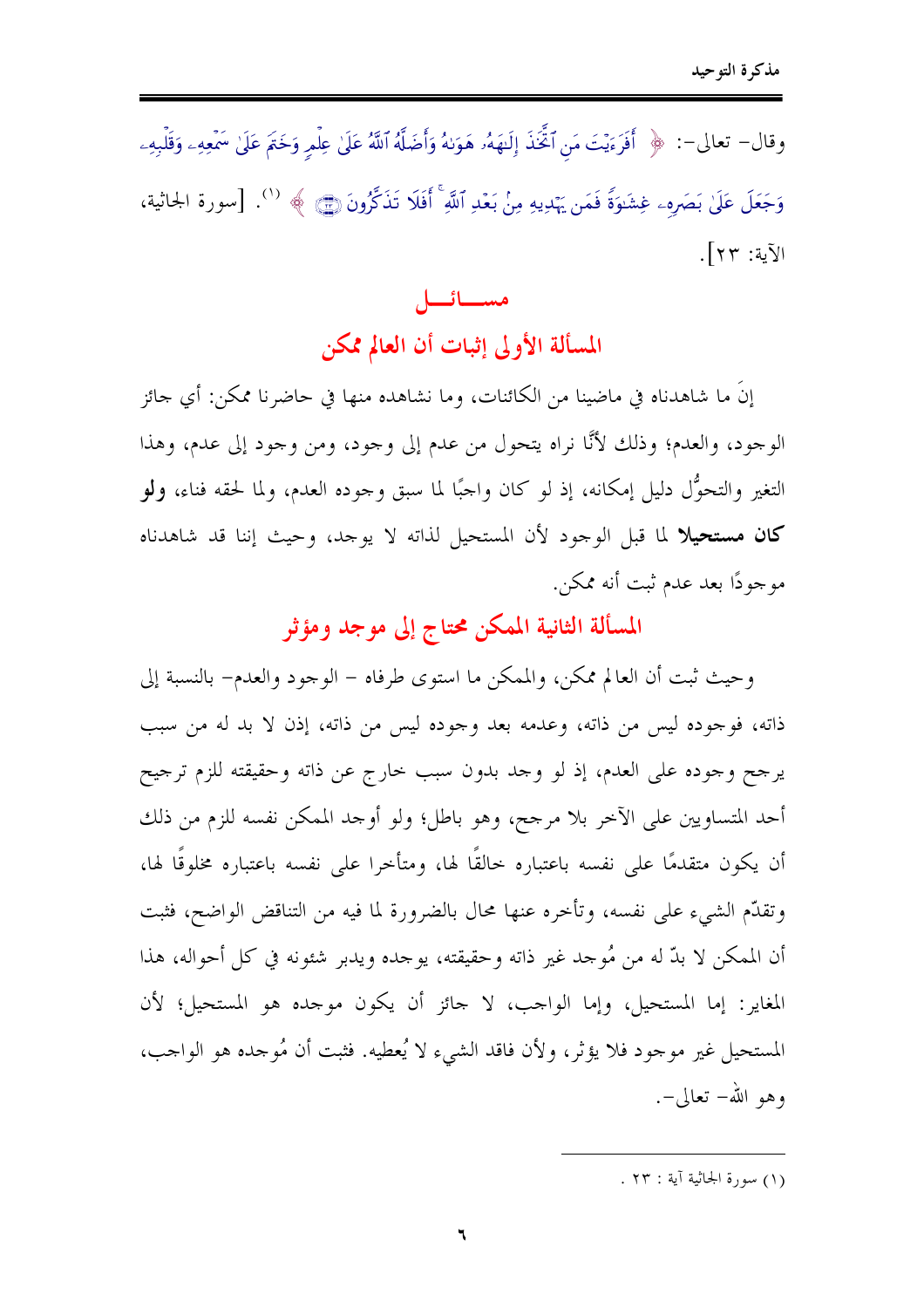وقد أرشدنا الله– تعالى– إلى ذلك في كثير من آيات القرآن الكريم.

قال– تعالى–: ﴿ أَمْ خُلُقُواْ مِنْ غَيْرِ شَيْءٍ أَمْ هُمُ ٱلْخَـٰلِقُونَ ۞ ﴾ ''. [سورة الطور، الآية: ٣٥].

فقد أنكر– سبحانه– أن يكونوا قد خُلقوا بلا خالق، وأن يكونوا قد خَلقوا أنفسهم، فإذن لا بدَّ لهم من خالق موجود مغاير لهم وهو الله– تعالى–.

ومن ذلك يتضح اتفاق الفطرة، والعقل السليم والسمع، على أن العالم محتاج إلى صانع، ومستند إلى موجد أوجده.

المسألة الثالثة في إثبات وجوب الوجود لله سبحانه وتعالى

إن لفظ الوجود، ومعناه المطلق، يشترك فيهما كل من الممكن والواحب، والحادث والقديم الأزلي. فاللهْ يُوصف بأنه موجود، والحادث يُقال له– أيضًا–: إنه موجود، ولكن للممكن وجود يخصُّه، فإنه حادث سبق وجوده عدم، ويلحقه الفناء، وهو في حاجة دائمة ابتداءُ، ودوامًا، إلى من يكسبه، ويعطيه الوجود، بل يحفظه عليه. ولله– تعالى– وجود يخصِّه، فهو- سبحانه- واحب الوحود لم يسبق وحوده عدم، ولا يلحقه فناء، ووحوده من ذاته لم يكسبه من غيره.

وذلك لأنه– تعالى– الغني عن كل ما سواه، وبذلك جاء السمع، وشهد العقل. أما السمع: فمنه قوله- تعالى-: ﴿ هُوَ ٱلْأَوَّلُ وَٱلْأَخِرُ وَٱلظَّنْهِرُ وَٱلْبَاطِنُ ۗ ﴾ (`` [سورة الحديد  $|\tilde{Y}:X\rangle$ الآية:

**وأما العقل:** فبيانه أنه– تعالى– لو كان مستحيل الوحود لم يصح أن يستند إليه الممكن في حدوثه بداهة؛ لأن المستحيل ما لا يتصور في العقل وجوده، وفاقد الشيء لا ،<br>تعطيه.

- (١) سورة الطور آية : ٣٥ .
- (٢) سورة الحديد آية : ٣ .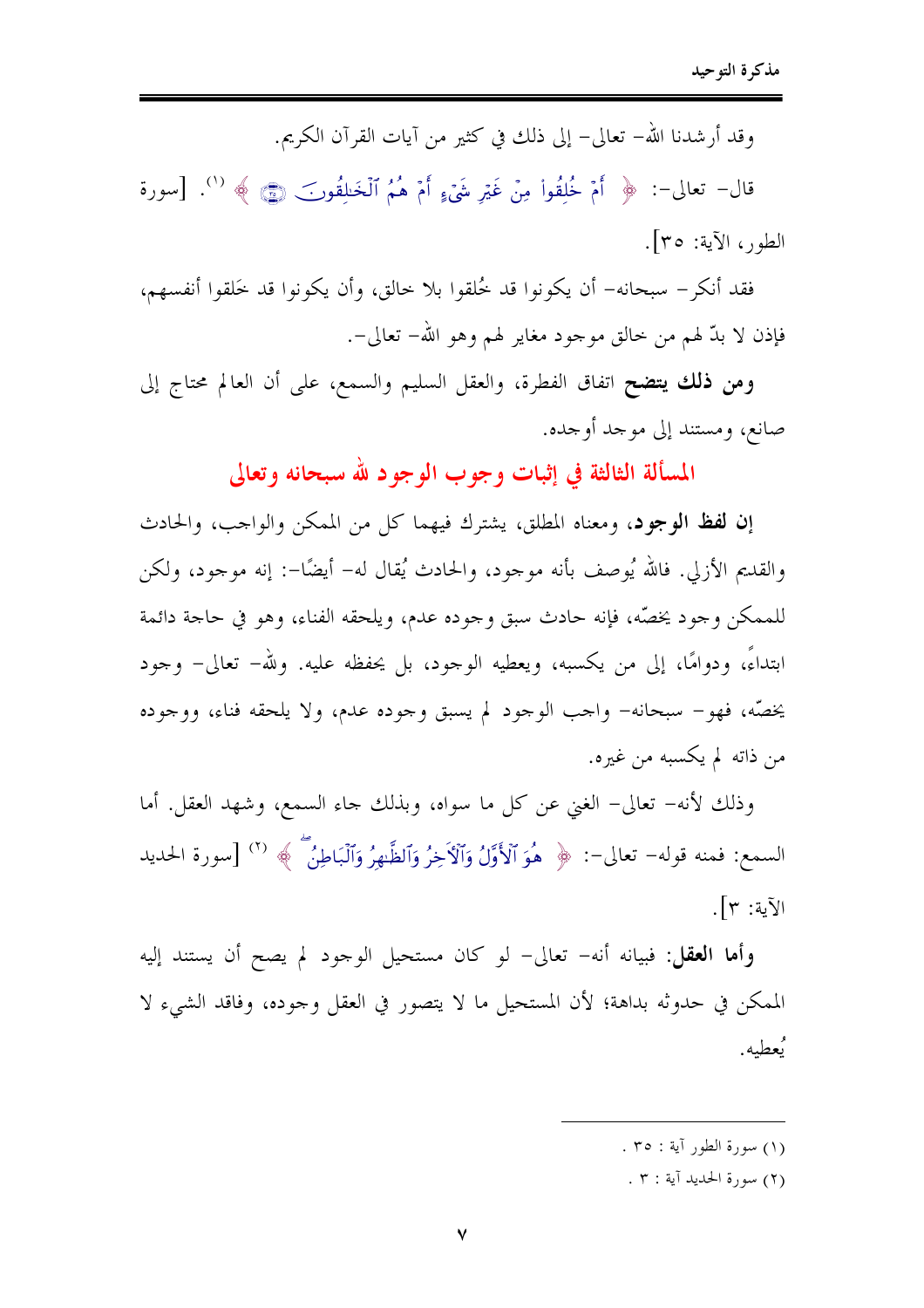ولو كان ممكنًا لافتقر في حدوثه إلى من يرجّح وجوده على عدمه لما تقدم، فإن استمرت الحاجة، فاستند كل في وجوده إلى نظير له من الممكنات لزم إما الدور القبلي '') وإما التسلسل في المؤثرات إلى ما لا فعاية، وكلاهما محال. وإذا انتفى عنه الإمكان. والاستحالة ثبت له الوجوب ضرورة. لأن أقسام الحكم العقلي ثلاثة، وقد انتفى اثنان، فتعين الثالث، وهو الوجوب فالله– تعالى– واجب الوجود.

**وقد أرشدنا اللَّه** إلى ذلك في كثير من الآيات.

منهــا قوله- تعالى-: ﴿ إِنَّ فِي خَلْقِ ٱلسَّمَـٰوَاتِ وَٱلْأَرْضِ وَٱخْتِلَـٰفِ ٱلَّيْلِ وَٱلنَّهَارِ وَٱلْفُلْكِ ٱلَّتِي تَجۡرِى فِي ٱلۡبَحۡرِ بِمَا يَنفَعُ ٱلنَّاسَ وَمَآ أَنزَلَ ٱللَّهُ مِنَ ٱلسَّمَآءِ مِن مَّآءِ فَأَحْيَا بِهِ ٱلْأَرْضَ بَعۡدَ مَوْمَا وَبَثَّ فِيهَا مِن كُلِّ دَابَّةٍ وَتَصْرِيفِ ٱلرِّيَـحِ وَٱلسَّحَابِ ٱلْمُسَخَّرِ بَيْنَ ٱلسَّمَآءِ وَٱلْأَرْضِ لَأَيَـٰتِ لِّقَوۡمِ يَعۡقِلُونَ ۞ ﴾ (``) [سورة البقرة الآية: ١٦٤].

وهذه الآية، وإن سيقت للاستدلال على توحيد الألوهية الذي تقدم قبلها في قوله

(١) الدور السبقى ، ويقال له القبلى : هو توقف الشيء على ما توقف عليه ، وهو قسمان : مصرح ، ومضمر . فالمصرح ما كانت الواسطة فيه واحدة ، مثاله كأن يقال مثلا : خالد أوجد بكرًا ، وبكـــر أوجد خالدا ، فبكر متوقف في وجوده على حالد ثم حالد توقف في وجوده على بكر والواسطة واحدة وهي بكر . ويقال له : هذا دور بمرتبة . فإن تعددت المراتب كانت بحسبها ، وهذا الدور باطل لما يلزمه من التناقض ، إذ يلزمه أن يكون الشيء سابقًا لا سابقًا مؤثَّرًا لا مؤثَّرًا إلخ . بل يلزم أن يكون الشيء نقيض نفسه ضرورة المغايرة بين المتقدم والمتأخر ، والأثر والمؤثر . أما الدور المعي مثل توقف الأبوة على البنوة ، والبنوة على الأبوة ، فجائز . لأنه من باب الإضافات ، وهي اعتبارية لا وجود لها ، والتسلسل هو ترتب أمور بعضها على بعض بحيث يكون كل متأخر منها يتوقف في وجوده على سابق عليه . يكون علة له في وجوده إلى غير لهاية . ويسمى هذا النوع التسلسل في العلل ، وفي المؤثرات ، وهو باطل باتفاق العقلاء لما يلزمه من عدم وجود شيء من الحوادث ، وهذا باطل بالمشاهدة . وقد عرف السعد [ هو مسعود بن عمر بن عبد الله التفتازاني ، سعد الدين ، من أئمة العربية ، والبيان ، والمنطق ، ولد بتفتازان عام ٧١٢ هـــ ، وأقام بسرخس وأبعده تيمورلنك إلى سمرقند وتوفي فيها عام ٧٩٣ هـــ . له مصنفات عديدة ] . في " شرح المقاصد " الدور ، والتسلسل بعبارة جامعة لهما فقال : هما أن يتوالى عروض العلية والمعلولية لا إلى لهاية ، بأن يكون كل ما هو معروض للعلية معروضا للمعلولية ، ولا ينتهي إلى حالة تعرض له العلية دون المعلولية ، فإن كانت المعروضات متناهية ، فهو الدور بمرتبة إن كان اثنين ، وبمراتب إن كانت المعروضات فوق اثنين ، وإلا فهو التسلسل . (٢) سورة البقرة آية : ١٦٤ .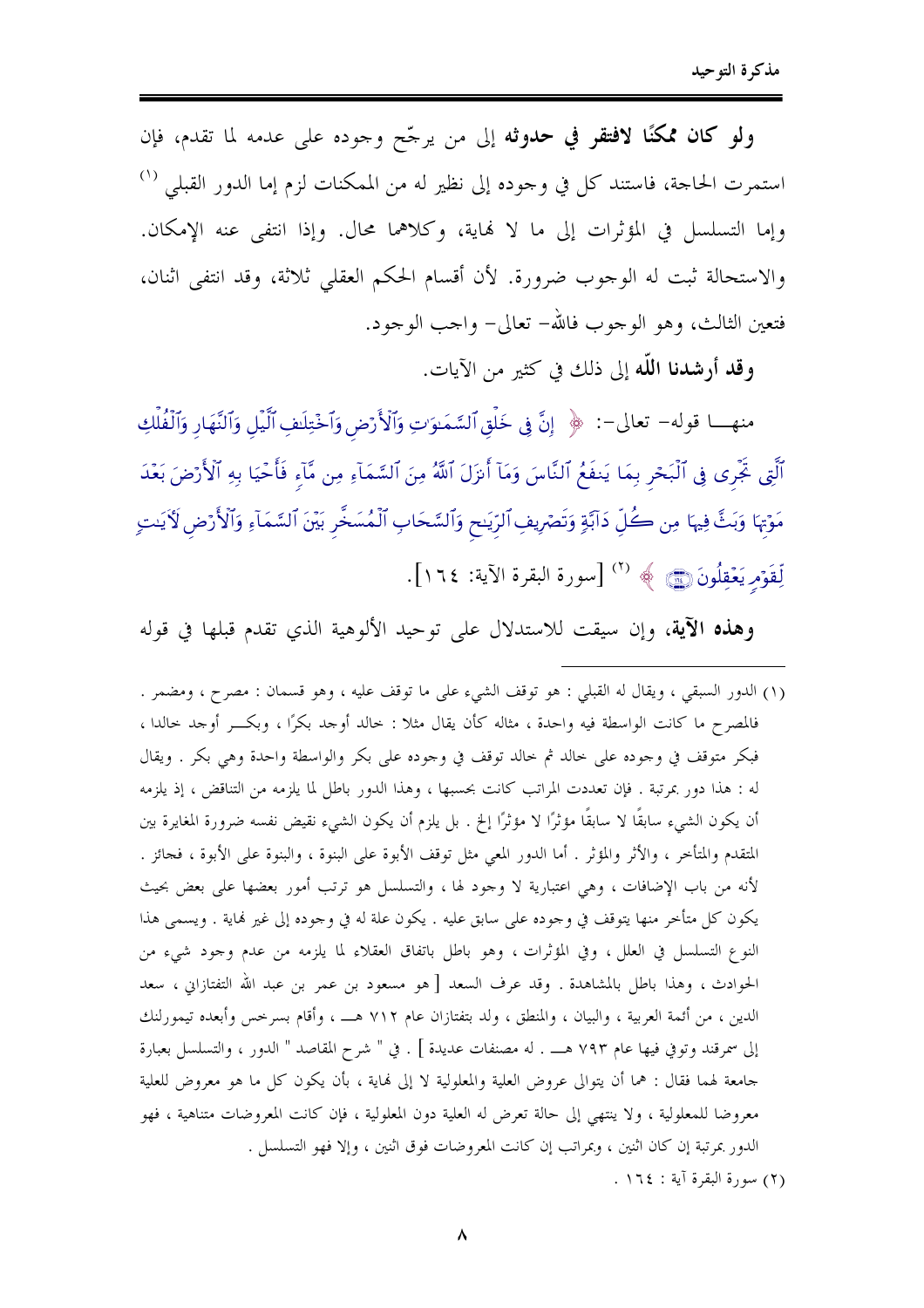تعالى: ﴿ وَإِلَيْهُكُمْ إِلَيْهُ وَاحِدٌ ۖ لَآ إِلَيْهَ إِلَّا هُوَ ٱلرَّحْمَـٰنُ ٱلرَّحِيمُ (٢) ﴾ ('' [سورة البقرة الآية: ١٦٣]. إلا ألها تدلُّ دلالة قاطعة على توحيد الربوبية، فإن استحقاقه– تعالى– للعبادة، واختصاصه ها فرع عن وجوده، وانفراده بالخلق، والتدبير، والتصريف، والتقدير.

ومنها قوله- تعالى-: ﴿ أَفَرَءَيْتُم مَّا تُمْنُونَ ۞ ءَأَنتُم بَخَلُقُونَهُۥَ أَمْ نَحَنُ ٱلْحَنلَقُونَ ۞ خَنُ قَدَّرْنَا بَيْنَكُمُ ٱلْمَوْتَ وَمَا خَنُّ بِمَسْبُوقِينَ ۞ عَلَىٰٓ أَن نُّبَدِّلَ أَمْثَلَكُمْ وَنُنشِئَكُمْ في مَا لَا تَعْلَمُونَ ۞ وَلَقَدْ عَامَتُمُ ٱلنَّشَأَةَ ٱلْأُولَىٰ فَلَوْلَا تَذَكَّرُونَ ۞ أَفَرَءَيْتُم مَّا تَحَرُثُوبَ ۞ ءَأنتُمْ تَزْرَعُونَهُۥَ أَمْ خَنُ ٱلزَّارِعُونَ ۞ لَوۡ نَشَآءُ لَجَعَلۡنَهُ حُطَيَمَا فَظَلَٰتُمۡ تَفَكَّهُونَ ۞ ﴾ (`` إلخ الآيات من سورة الواقعة.

فهذه الآيات، وإن ذكرت لتنزيه الله– تعالى– وتقديسه عما ظنه به منكرو البعث، وسيقت لِإثبات قدرته على المعاد. كما يرشد إليه ما قبلها من الآيات، فهي دليل– أيضًا– على وجوب وجوده- تعالى- لاستناد ما ذكر في الآيات من المخلوقات إليه. وحدوثه بقدرته، ولا يعقل ذلك إلا إذا كان واحب الوجود.

فمن نظر إلى ما ترشد إليه هذه الآيات، ونحوها من سنن الله في العالم نظرًا ثاقبًـــا، وفكـــر في عجائب خلقها، وحسن تنسيقها، وشـــدة أسرها تفكيرًا عميَقًا، وبحث في أحكامها، وبديع صنعها بحثًا بريتًا من الهوى، والحمية الجاهلية، وأنصف مناظره من نفسه، فلم يمنعه من فهم ما عرض عليه من الحق، والإذعان له كبر يرديه، ولا عناد يطغيه، اتضح له طريق الهدي.

واضطره ذلك أن يستيقن النتيجة، ويؤمن من أعماق قلبه، بأن للعالم ربّا حلَاقًا فاعلًا مختارًا حكيمًا في تقديره، وتدبيره أحاط بكلِّ شيء علمًا، وهو على كلِّ شيء قديرٍ.

ومع قيام الدليل، ووضوح السبيل، تعامى فرعون موسى عن الحق، وتحاهل ما

- (١) سورة البقرة آية : ١٦٣ .
- . ٥٦ سورة الواقعة : ٥٨ ٦٥ .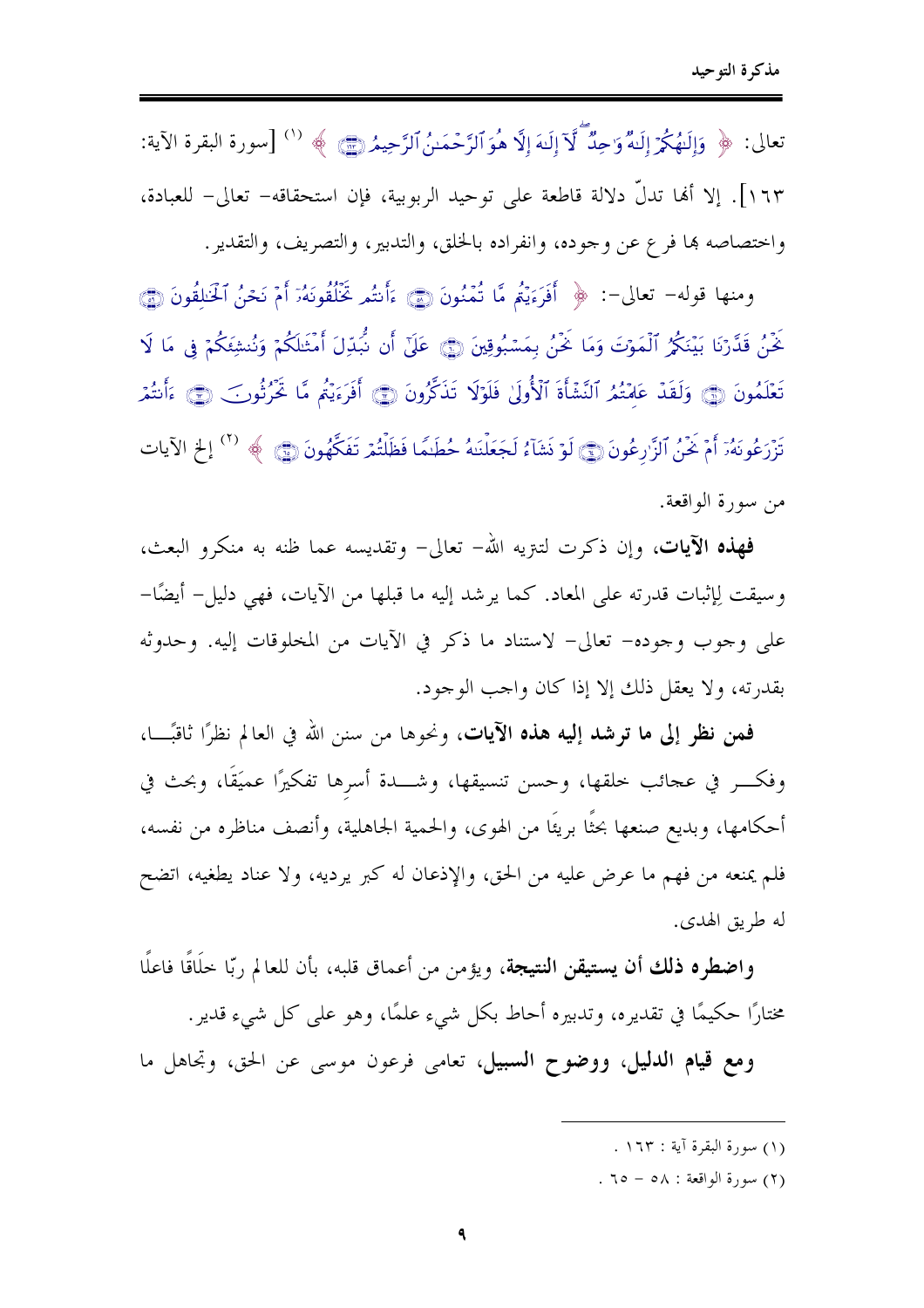استيقنته نفسه، وأنكر بلسانه ما شهدت به الفطرة، ودل عليه العقل من وجود واجب الوجود، **فأقام موسى عليه الحجة**، بدلالة الأثر على المؤثر، والصنعة على الصانع، ووجود العالم، وعظم خلقه على وجود الخالق، وعظيم قدرته، وسعة علمه، وكمال حكمته، فغلبه بحجته.

وذلك بيّن واضح فيما حكاه اللهّ عنهما من الحوار، والسؤال، والجواب:

قال- تعالى-: ﴿ قَالَ فِرْعَوْنُ وَمَا رَبُّ ٱلْعَلَمِينَ ﴾ قَالَ رَبُّ ٱلسَّمَـٰوَاتِ وَٱلْأَرْضِ وَمَا بَيِّنَهُمَا ۖ إِن كُنتُم مُوقِنِينَ ۞ قَال لِمَنْ حَوْلَهُۥٓ أَلَا تَسْتَمِعُونَ ۞ قَالَ رَبُّكُمْ وَرَبُّ ءَابَآبِكُمُ ٱلْأَوَّلِينَ ﴾ قَالَ إِنَّ رَسُولَكُمُ ٱلَّذِيٓ أُرْسِلَ إِلَيۡكُمۡ لَمَجۡنُونٌ ۞ قَالَ رَبُّ ٱلۡمَشۡرِقِ وَٱلۡمَغۡربِ وَمَا بَيۡهُمَآ إِن كُنتُمْ تَعْقِلُونَ ۞ قَالَ لَيْنِ ٱخَّذْتَ إِلَيهًا غَيْرِي لِأَجْعَلَنَّكَ مِنَ ٱلْمَسْجُونِينَ ۞ ﴾ ('') [سورة الشعراء الآيات: ٢٣ - ٢٩].

فانظو كيف وقف موسى موقف من يصدع بالحق، ويقيم عليه البرهان؟

وكيف وقف فرعون من موسى موقف السفهاء، لا يملك إلا الشتم، والسباب، والسخرية، والاستهزاء، والتهديد بأليم العذاب؟!!.

وقال– تعالى–: ﴿ وَلَقَدْ ءَاتَيْنَا مُوسَىٰ تِسْعَ ءَايَـٰبِ بَيِّنَـٰتٍ فَسْـَٔالٌ بَنِيٓ إِسْرَءِيلَ إِذْ جَآءَهُمْ فَقَالَ لَهُۥ فِرْعَوْنُ إِنِّي لَأَظُنُّكَ يَـٰمُوسَىٰ مَسْحُورًا ۞ قَالَ لَقَدْ عَامْتَ مَآ أَنزَلَ هَتَؤُلآءِ إِلَّا رَبُّ ٱلسَّمَوَاتِ وَٱلْأَرْضِ بَصَآبِرَ وَإِنِّي لَأَظُّنُكَ يَنْفِرْعَوْنِنُ مَثْبُورًا (٢٦ \$ (٢) [سورة الإسراء  $|\tilde{V}$ الآيتان: ١٠١– ١٠٢).

وقال– تعالى–: ﴿ فَلَمَّا جَآءَيُّهُمْ ءَايَنتُنَا مُبْصِرَةً قَالُواْ هَـٰذَا سِحْرٌ مُّبِيرٌ ﴾ ۞ وَجَحَدُواْ بهَا وَٱسْتَيْقَنَتْهَآ أَنفُسُهُمْٓ ظُلُمًا وَعُلُوًّا ۚ فَٱنظُرْ كَيفَ كَانَ عَنقبَةُ ٱلْمُفْسِدِينَ ۞ ﴾ (٣) [سورة النمل

- . ٢٩ ٢٣ : عليقواء : ٢٣ ٢٩ .
- .  $1 \cdot 7 1 \cdot 1 = 2$  سورة الإسراء :
	- . ١٤ ١٣ : ١٤٠ ٢١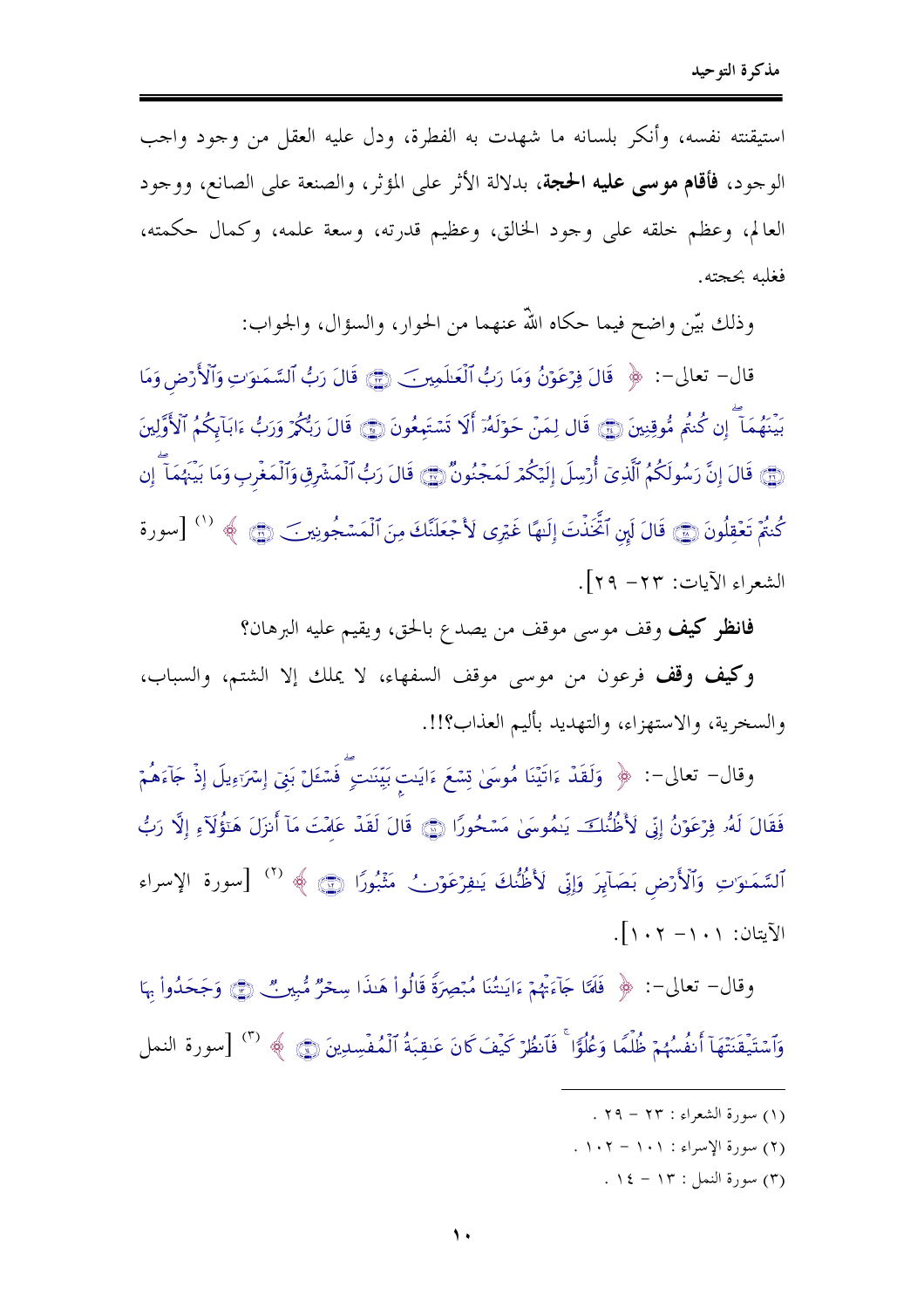$\sqrt{2}i$ نة: ١٣: ١٣.

وإن فرعون حينما أخذته الحجة، وانتصر عليه موسى، لم يبق بيده سلاح إلا التمويه على قومه، وإنذار موسى، ومن آمن به أن يذلهم، ويذيقهم العذاب الأليم.

وأين له ذلك! والله من ورائهم محيط؟! وقد كتب على نفسه أن يجعل العاقبة للمتقين.

وقال– تعالى–: ﴿ فَأَرَادَ أَن يَسْتَفِزَّهُم مِّنَ ٱلْأَرْضِ فَأَغْرَقْنَهُ وَمَن مَّعَهُۥ جَمِيعًا (۞ ﴾ ('') [سورة الإسراء الآية: ١٠٣].

**وقد ورث ذلك الزيغ**، والإلحاد أناس ظهروا في عصور متعاقبة بأسماء مختلفة، واشتهروا بألقاب متنوعة.

فتارة يسمون بالدهريين: وأحرى برحال الحقيقة، ووحدة الوجود. وأحيانًا بالشيوعيين، وأحرى بالوجوديين. (اللقب الجديد) وآونة بالبهائيين.

إلى غير ذلك من العبارات التي اختلفت حروفها ومبانيها، وائتلفت مقاصدها، واتحدت معانيها، فكلها ترمى إلى غرض واحد، وتدور حول محور واحد، هو أنه ليس للعالم رب يخلق ويدبر، وليس له إله يُعبد ويقصد.

وبما تقدم من دليل حاجة الممكن إلى موجد، ودليل وحوب وحوده– تعالى– يظهر لك فساد مذهبهم، وخروجه عن مقتضى النظر، وموجب العقل، وما يصدَق ذلك، ويؤيده من أدلة السمع.

فإن زعم زاعم منهم بعد ذلك، أن وجود العالم وليد الصدفة والاتفاق.

أو أنه نشأت أطواره عن تفاعل بين عناصر المادة، فتفرقت إلى وحدات بعد اجتماع، أو اجتمعت، وائتلفت بعد تفرق، واختلاف.

وصار لتلك الوحدات، أو المركبات من الخواص ما لم يكن لها قبل هذا التفاعل، وبذلك تحدّدت الظواهر، وحدث ما نشاهده من تغيير وآثار مع جريالها على سنة لا

(١) سورة الإسراء آية : ١٠٣.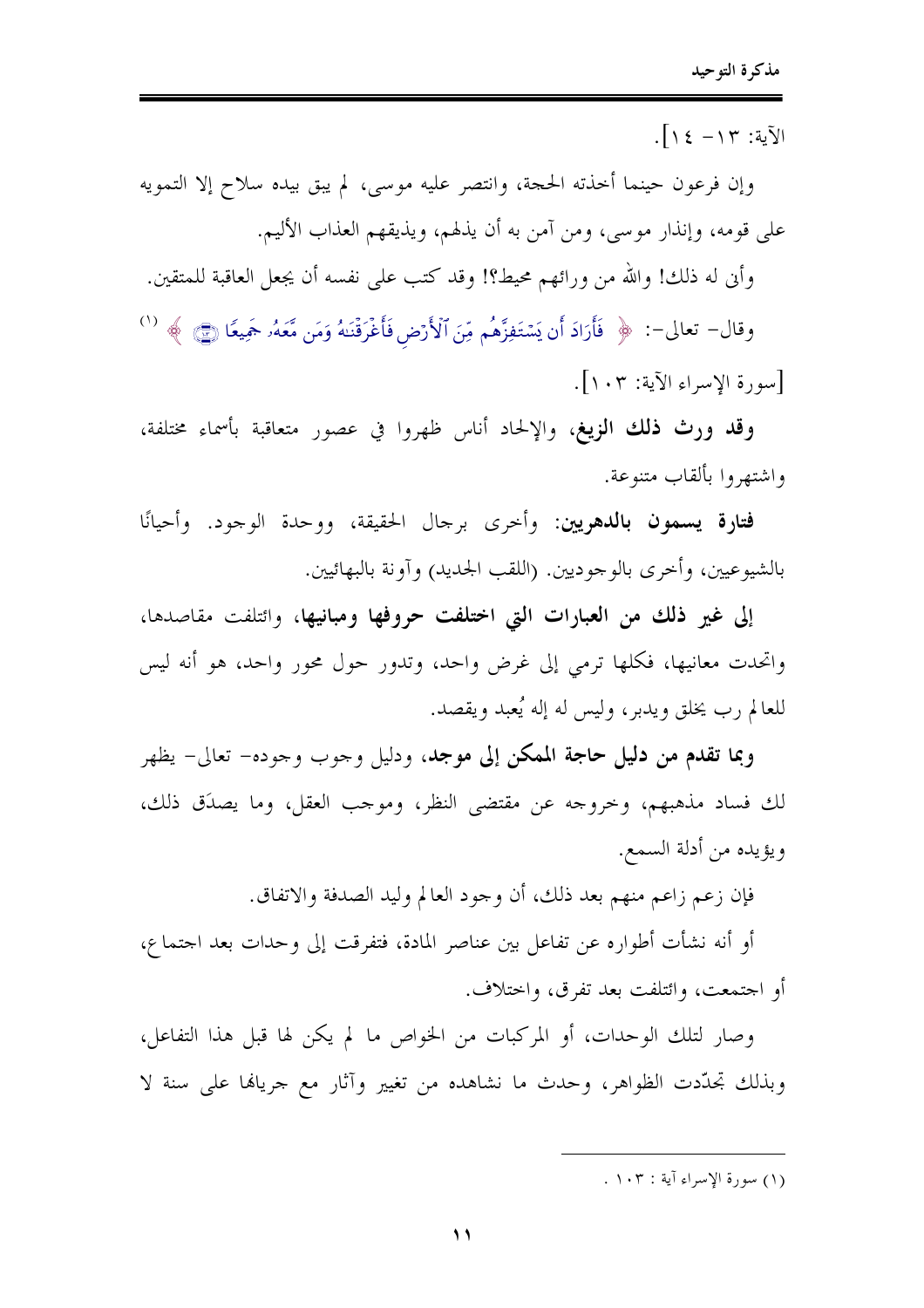تتبدل، وناموس لا يختلف، ولا يتغير.

قيل له: من الذي أودع تلك المادة طبيعتها، وأكسبها حواصها، فإنها إن كانت لها من ذاها، ومقتضى حقيقتها لم تقبل التغير والزوال لأن ما بالذات لا يتخلف ولا يزول، وقد رأيناها تتبدل، فلا بدَّ لها من واهب يهبها، وفاعل مختار حكيم عليم يدبَّرها، ويضعها في محالُّها، وليس ذلك من المادة وحدها، ولا من خواصها، أو طبيعتها القائمة ها، فإلها ليس لها من سعة العلم، وكمال الحكمة، وشمول المشيئة، وعظيم القدرة ما ينتظم معه الكون على ما نشاهد من إحكام تبهر العقول دقَّته وجماله، ومن إبداع يأحذ بمجامع القلوب ما فيه من شدة الأسر، وقوة الربط بين وحداته، وكمال التناسب، والتكافؤ بين أجزائه، وقيام كل من الآخر مقام الخادم من سيده، والراعي من رعيته.

ألا إن الطبيعة صمَّاء لا تسمع، بكماء لا تنطق، عمياء لا تبصر، حاهلة لا تعلم، مسخَّرة لمن أودعها المادة، خاضعة لتصريفه وتقديره، سائرة على ما رُسِمَ لها من سُنن لا تعدوها، ونواميس لا تخرج عنها، فأين يكون لها خلق وإبداع أو إليها تنظيم وتدبير أو منها وحي وتشريع؟! إنَّما ذلك إلى اللَّه وحده، تعالى الله عمَّا يقول الملحدون: ﴿ يُحۡنُ خَلَقْنَهُمْ وَشَدَدْنَا أَسْرَهُمْ ۖ وَإِذَا شِئْنَا بَدَّلْنَا أَمْثَلَهُمْ تَبْدِيلاً ۞ ﴾ (`` [سورة الإنسان الآية:  $\sqrt{17}$ 

﴿ تَبَرَكَ ٱلَّذِى بِيَدِهِ ٱلْمُلْكُ وَهُوَ عَلَىٰ كُلِّ شَيْءٍ قَدِيرٌ ﴾ ٱلَّذِى خَلَقَ ٱلْمَوْتَ وَٱلْحَيَوٰةَ لِيَبْلُوَكُمْ أَيْكُمْ أَحْسَنُ عَمَلاً ۚ وَهُوَ ٱلْعَزِيزُ ٱلْغَفُورُ ۞ ٱلَّذِى خَلَقَ سَبْعَ سَمَنوَاتِ طِبَاقَا ۖ مَّا تَرَىٰ فِي خَلْق ٱلرَّحْمَـٰنِ مِن تَفَـٰوُتٍ ۖ فَٱرْجِعِ ٱلْبَصَرَ هَلْ تَرَىٰ مِن فُطُورِ ۞ ثُمَّ ٱرْجِعِ ٱلْبَصَرَ كَرَّتَيْنِ يَنقَلِبُ إِلَيْكَ ٱلْبَصَرُ خَاسِئًا وَهُوَ حَسِيرٌ ۞ وَلَقَدْ زَيَّنَّا ٱلسَّمَآءَ ٱلدُّنْيَا بِمَصَنبِيحَ وَجَعَلْنَهَا رُجُومًا لِّلشَّيَنطِين وَأَعْتَدْنَا لَهُمْ عَذَابَ ٱلسَّعِيرِ۞ ﴾ (٢) [سورة الملك الآيات: ١- ٥].

- (١) سورة الإنسان آية : ٢٨ .
	- .  $\circ 1$  : بسورة الملك : (٢)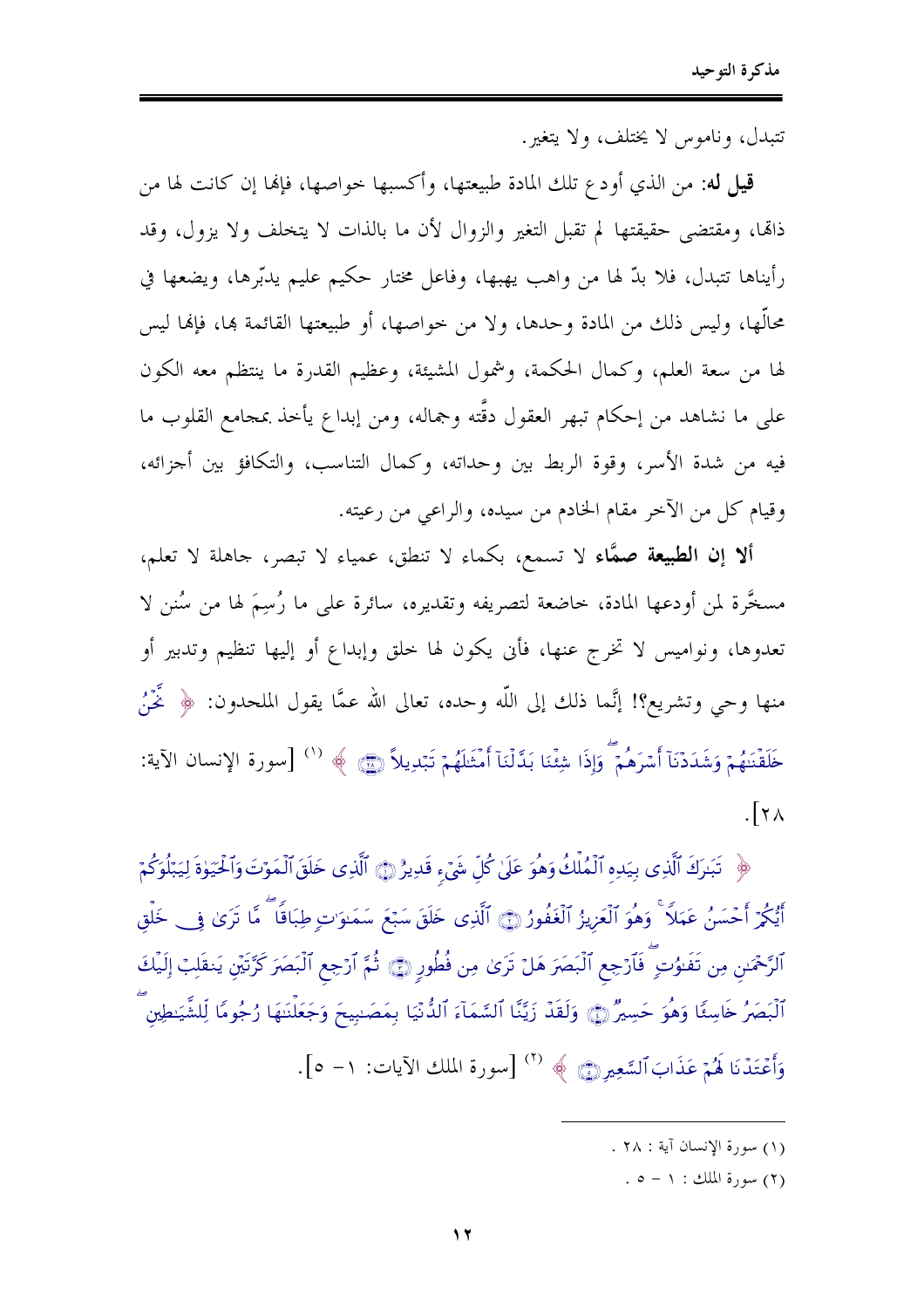ولا يعيب الحق بعد ذلك أن يتنكب طريقه من مسخت فطرتـــه، واتَّخـــذ إلهه هواه، وأضله الله على علم، وختم على سمعه، وقلبه، وحعل على بصره غشاوة، ولا يضير الدعاة إلى الحق أن عدل عن طريقه المستقيم من انحرف مزاجه، أو غلبته شهوته، فخشى أن تحدّ الشريعة من نزعاته الخبيثة، وتحول دون وصوله إلى نزواته الدنيئة.، أو أطغاه كبره وسلطانه، وحاف أن تذهب الشريعة بزعامته الكاذبة، وسلطانه الجائر، فوقف في سبيلها، و لج في خصامها بغيًا وعدوانًا. فإن الله ناصر دينه، ومؤَيد رسله، وأوليائه.

﴿ وَلَيَنصُرَنَّ ٱللَّهُ مَن يَنصُرُهُۥٓ ۗ إِنَّ ٱللَّهَ لَقَوئُ عَزِيزٌ ۞ ﴾ ('') [سورة الحج الآية:  $\sqrt{\xi}$ 

- ﴿ إِن تَنصُرُواْ ٱللَّهَ يَنصُرَكُمْ وَيُنَبِّتُ أَقْدَامَكُمْ (٢٦٨) [سورة القتال الآية: ٧].
- ﴿ وَسَيَعْلَمُ ٱلَّذِينَ ظَلَمُوٓاْ أَيَّ مُنقَلَبٍ يَنقَلِبُونَ ۞ ﴾ (") [سورة الشعراء، الآية: ٢٢٧]. المسألة الرابعة في أنواع التوحيد

## توحيد الربوبية

أنواع التوحيد: ثلاثة:

١ – توحيد الربوبية. ٢ – توحيد الأسماء والصفات. ويقال له أيضًا: توحيد الخبر ، وتوحيد المعرفة والإثبات. ٣- توحيد العبادة ويسمى – أيضًا –: توحيد الإلهية، وتوحيد الإرادة والقصد، وتوحيد الطلب.

توحيد الربوبية

أما توحيد الربوبية: فهو توحيد الله – تعالى– بأفعاله. والإقرار بأنه خالق كل شيء

- (١) سورة الحج آية : ٤٠ .
	- (٢) سورة محمد آية : ٧ .
- (٣) سورة الشعراء آية : ٢٢٧ .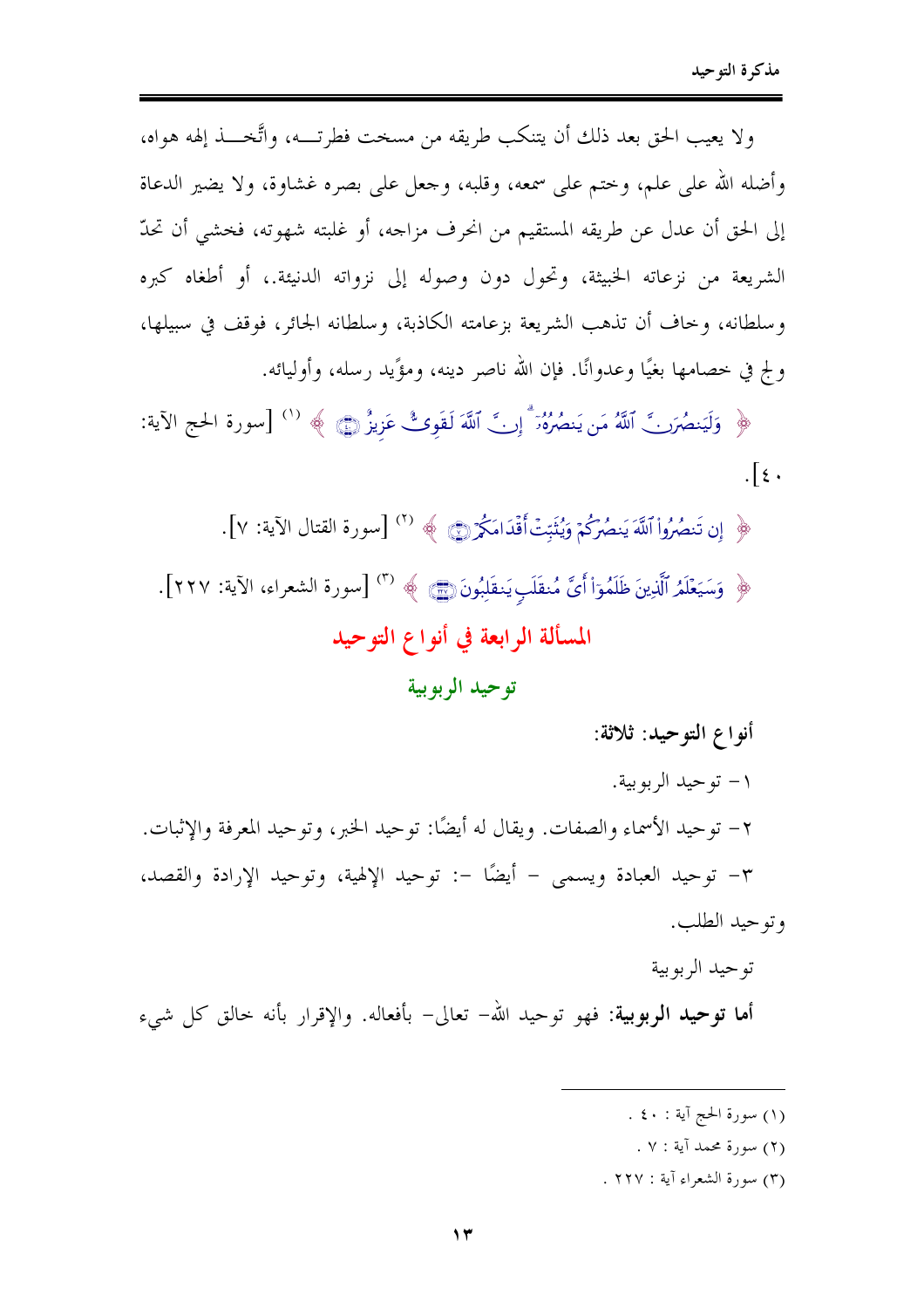ومليكه، وإليه يرجع الأمر كله في التصريف والتدبير.

فهو الذي يُحيى ويميت، وهو الذي يبسط الرزق لمن يشاء ويقدر، وهو الذي يوسل الرسل، ويشرعّ الشّرائع، ليُحق الحقّ بكلماته، ويُقيم العدل بين عباده شرعًا وقدرًا إلى غير ذلك مما لا يُحصيه العد، **ولا تُحيط به العبارة**. وهذا النوع من التوحيد قد أقرت به الفطرة، **وقام عليه دليل السمع والعقل**، ولم يعرف عن طائفة بعينها القول بوجود حالقين متكافئين في الصفات والأفعال. **ومن نقل عنهم** من طوائف المشركين نسبة شيء من الآثار والحوادث لغير الله، كقوم هود، حيث قالوا فيما حكاه الله عنهم:

﴿ إِن نَّقُولُ إِلَّا ٱعۡتَرَٰىٰكَ بَعۡضُ ءَالِهَتِنَا بِسُوٓء ۗ ﴾ ('') [سورة هود، الآية: ٥٤]. فإن ما نسبوه إلى آلهتهم إنما كان لزعمهم ألها وثيقة الصلة باللهّ، وألها شفيعة لمن عبدها، وتقرب إليها بالقرابين عند الله، في حلب النفع له، ودفع الضرّ عنه.

ومن أحل هذه الشائبة من الشرك في الربوبية نبه الله على بطلانه، وأنكر على من زعمه فقال- تعالى-: ﴿ مَا ٱتَّخَذَ ٱللَّهُ مِن وَلَدٍ وَمَا كَانَ مَعَهُۥ مِنۡ إِلَـٰهٍ ۚ إِذَا لَّذَهَبَ كُلُّ إلَـٰه بِمَا خَلَقَ وَلَعَلَا بَعْضُهُمْ عَلَىٰ بَعْضٌ شُبْحَنَ ٱللَّهِ عَمَّا يَصِفُونَ ۞ عَلِم ٱلْغَيْبِ وَٱلشَّهَـٰدَة فَتَعَـلَىٰ عَمَّا يُشۡرِكُونَ ۞ ﴾ (٢) [سورة المؤمنون، الآيتان: ٩١- ٩٢].

فيين – سبحانه– أنه لو كان معه إله يشركه في استحقاقه العبادة لكان له: خلق، وملك، وقهر، وتدبير. إذ لا يستحق العبادة إلا من كان كذلك، ليرجى حيره ونفعه، فيطاع أمره، وينفذ قصده، ويخشى بأسه وبطشه. فلا يعتدى على حدوده، ولا يُنتهك حماه، ولو كان له خلق، وتدبير، وملك، وتقدير لعلا على شريكه، وقهره إن قوي على ذلك ليكون له الأمر وحده، ولذهب بخلقه، وتفرد بملكه دون شريكه. إن لم يكن لديه القوة والجبروت ما يفرض به سلطانه على الجميع. فإن من صفات الرب- تعالى- كمال

- (١) سورة هود آية : ٥٤.
- . ٩٢ ٩١: المؤمنون: ٩١ ٩٢.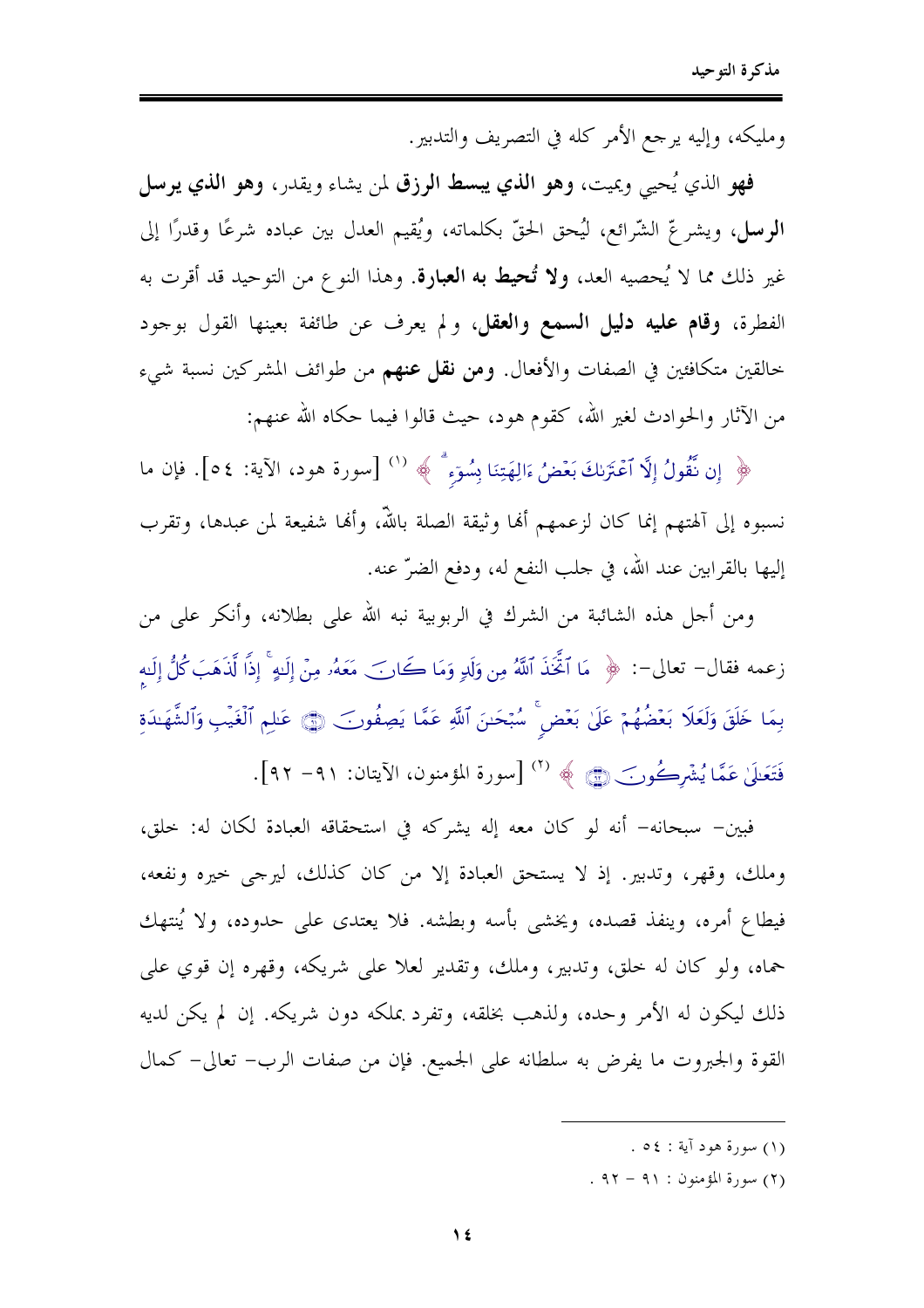العلو، والكبرياء، والقهر، والجبروت. وفي معنى هذه الآية قوله– تعالى–:

﴿ قُل لَّوْ كَانَ مَعَهُّرَ ءَاهُةٌ كَمَا يَقُولُونَ إِذًا لَّا بَتَغَوَّا إِلَىٰ ذِي ٱلْعَرْشِ سَبِيلًا (٢٥ ﴾ ('') [سورة الإسراء، الآية: ٤٢].

**إذا كان المعنى** المراد لاتخذوا سبيَلاً إلى مغالبته. وقيل: المعنى لاتخذوا سبيلاً إلى عبادته، وتأليهه، والقيام بواجب حقه. وابتغوا إلى رضاه سبيلا. كما قال– تعالى–: ﴿ أُوْلَتِيكَ ٱلَّذِينَ يَدۡعُونَ ۖ يَبۡتَغُونَ ۚ إِلَىٰ رَبِّهِمُ ٱلۡوَسِيلَةَ أَيُّهُمۡ أَقۡرَبُ وَيَرۡجُونَ رَحۡمَتَهُۥ وَبَخَافُونَ عَذَابَهُۥٓ إِنَّ عَذَابَ رَبِّكَ كَانَ مَحْذُورًا هِيَّ ﴾ (٢) [سورة الإسراء، الآية: ٥٧].

وقد استخلص بعض العلماء من ذلك دليلا سموه: **دليل التمانع**، استدلوا به على توحيد الربوبية. **قالوا:** لو أمكن أن يكون هناك ربان يخلقان، ويدبران أمر العالم لأمكن أن يختلفا بأن يريد أحدهما وجود شيء، ويريد الآخر عدمه، أو يريد أحدهما حركة شيء، ويريد الآخر سكونه. وعند ذلك **إما أن يحصل مراد كل منهما**، وهو محال. لما يلزمه من اجتماع النقيضين، وإما أن يحصل مراد واحد منهما دون الآخر فيكون الذي نفذ مراده هو الرب دون الآخر لعجزه، والعاجز لا يصلح أن يكون ربا.

#### توحيد الأسماء والصفات

**وأما توحيد الأسماء والصفات:** فهو أن يسمى الله ويوصف، بما سمى ووصف به نفسه، أو سماه، ووصفه به رسوله ﷺ من غير تحريف، ولا تأويل، ومن غير تكييف، ولا تمثيل.

**ومن تبصر في العالم**، وعرف شئونه وأحواله تبين له كمال تعلقه خلقًا وأمرًا بأسماء الله الحسني، وصفاته العليا، وارتباطه هما أتم ارتباط، وظهر له أن الوجود كله آيات بينات، وشواهد واضحات على أسماء الله، وصفاته.

- (١) سورة الإسراء آية : ٤٢ .
- (٢) سورة الإسراء آية : ٥٧ .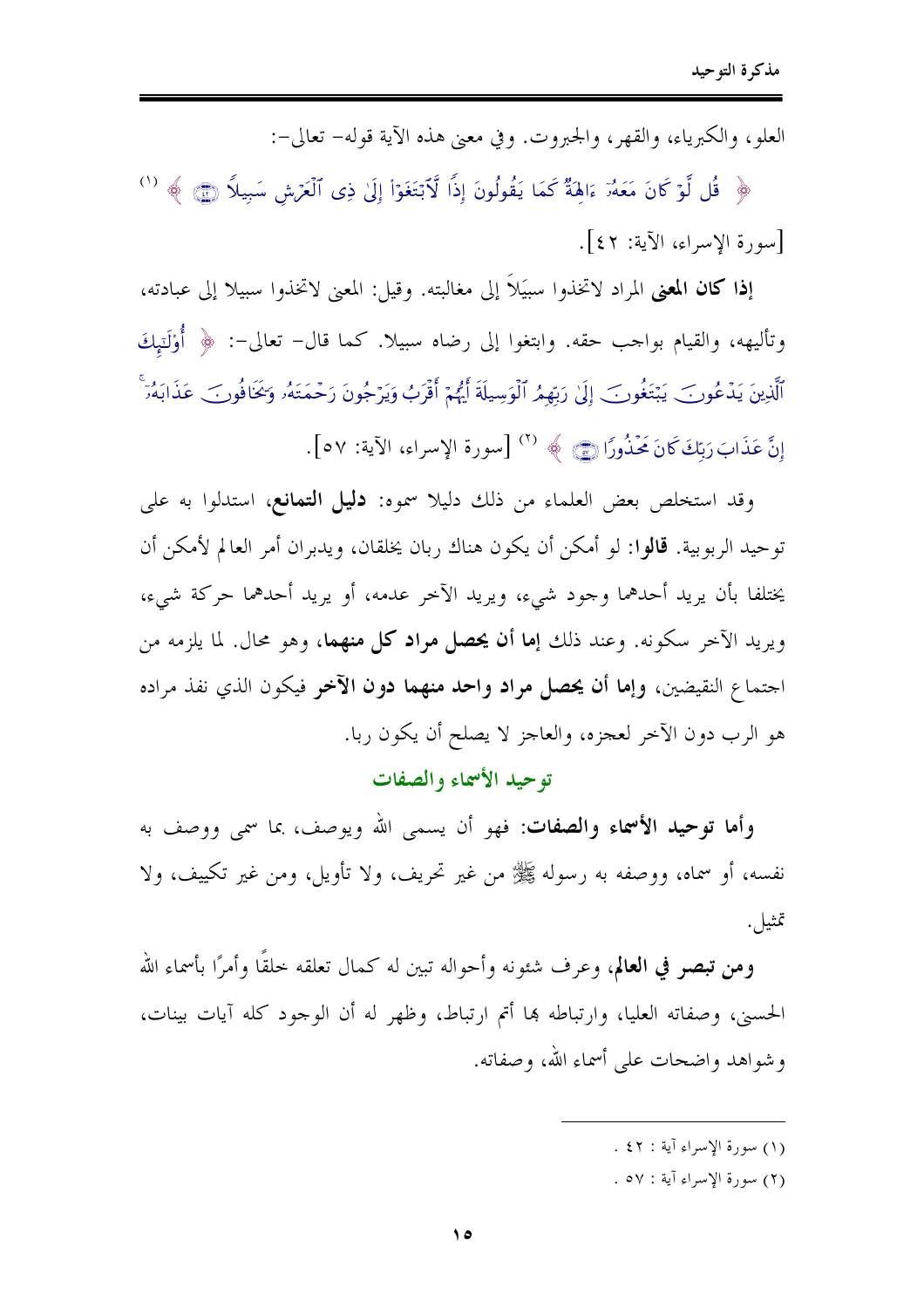وقد ذكر (ابن القيم) في: " مدارج السالكين " طريقين لِإثبات الصفات: ١– ا**لوحي الذي جاء من عند الله– تعالى–** على لسان رسوله ﷺ. ٢ – الحس الذي شاهد به البصير آثار الصنعة قال– , حمه الله تعالى– في بيان **الطويق** الأول:

فأما الوسالة فإلها حاءت بإثبات الصفات إثباتًا مفصلا على وحه أزال الشبهة، وكشف الغطاء، وحصل العلم اليقين، ورفــع الشكّ المريب، فثلجت له الصدور، واطمأنت به القلوب، واستقر به الإيمان في نصابه. **ففصلت الرسالة** الصفات، والنعوت، والأفعال، أعظم من تفصيل الأمر والنهي، وقررت إثباها أكمل تقرير. فما أ**بلغ لفظه** وأبعده من الإجمال، والاحتمال، وأمنعه من قبول التأويل، ولذلك كان التأويل لآيات الصفات، وأحاديثها بما يخرجها عن حقائقها من جنس تأويل آيات المعاد، وأحباره. بل أبعد منه. لوجوه كثيرة ذكرةما في كتاب: " ا**لصواعق المرسلة على الجهمية والمعطلة** ". بل تأويل آيات الصفات بما يخرجها عن حقائقها، كتأويل آيات الأمر والنهي سواء، فالباب كله باب واحد، ومصدره واحد، ومقصده واحد، وهو إثبات حقيقتها، والإيمان بما.

وكذلك سطا على تأويل آيات المعاد قوم. وقالوا: فعلنا فيها، كفعل المتكلمين في آيات الصفات، بل نحن أعذر. فإن اشتمال الكتب الإلهية على الصفات، والعلوم، وقيام الأفعال أعظم من نصوص المعاد للأبدان بكثير، فإذا ما ساغ لهم تأويلها، فكيف يحرم علينا نحن تأويل آيات المعاد!

وكذلك سطا قوم آخرون على تأويل آيات الأمر، والنهي، وقالوا: فعلنا فيها، كفعل أولئك في آيات الصفات مع كثرةما، وتنوعها، وآيات الأحكام لا تبلغ زيادة على خمسمائة آية. قالوا: وما يظن أنه معارض من العقليات لنصوص الصفات، فعندنا معارض عقلي لنصوص المعاد من جنسه، وأقوى منه.

وقال متأولو آيات الأحكام على حلاف حقائقها، وظـواهرها، والـــذي سوغ لنا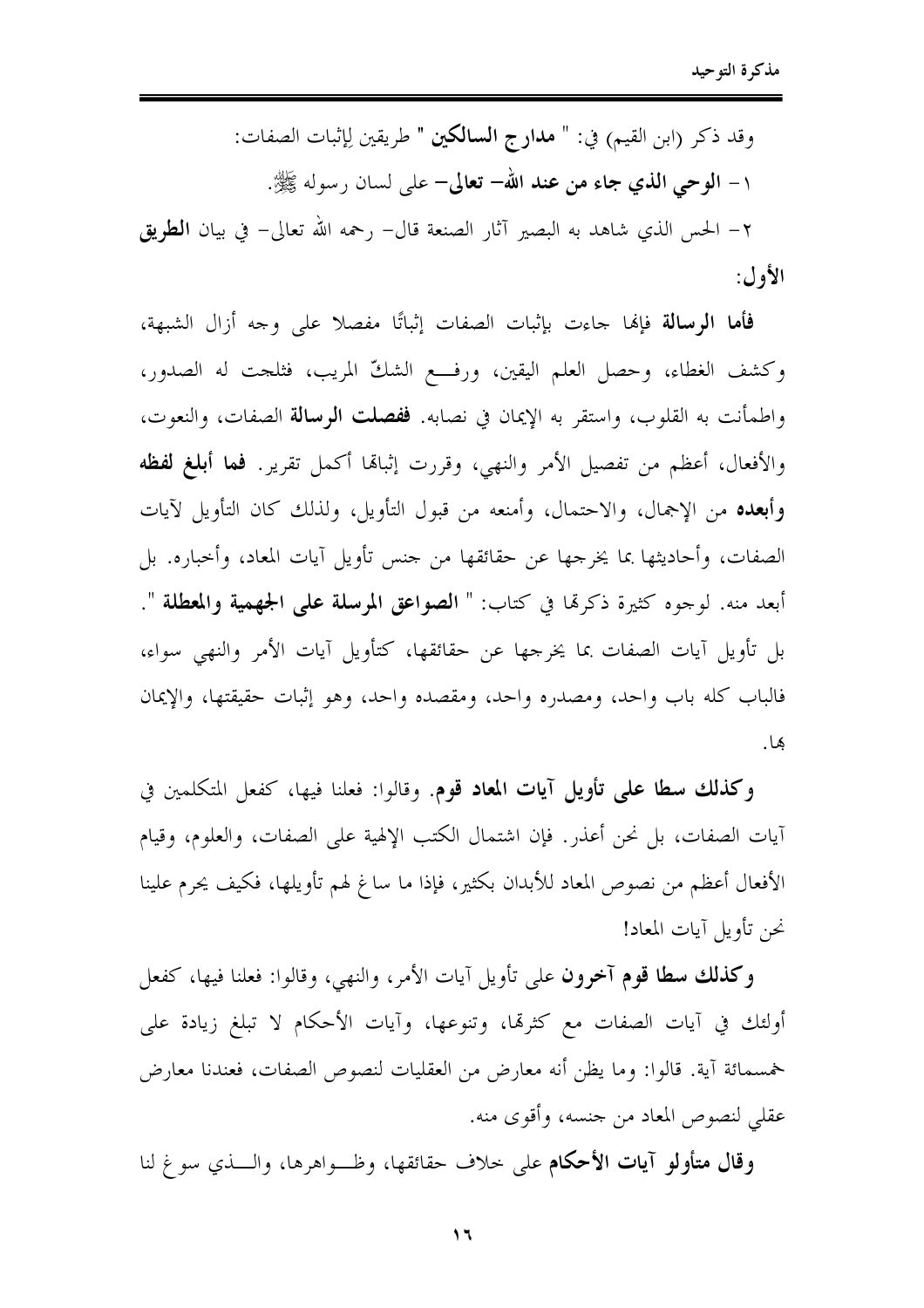هذا التأويل القواعد التي اصطلحتموها لنا، وحعلتموها أصلًا نرجع إليه، فلما طردناها كان طردها أن اللَّه ما تكلَّم بشيء قط، ولا يتكلَّم، ولا يأمر، ولا ينهي، ولا له صفة تقوم به، ولا يفعل شبئًا.

وطرد هذا الأصل لزوم تأويل آيات الأمر، والنهي، والوعد، والوعيد، والثواب، والعقاب، وقد ذكرنا في كتاب الصواعق أن تأويل آيات الصفات، وأخبارها بما يخرجها عن حقائقها هو أصل فساد الدنيا والدين، وزوال الممالك، وتسليط أعداء الإسلام عليه إنما كان بسبب التأويل. ويعرف هذا من له اطلاع، وخبرة بما حرى في العالم.

ولهذا يُحرِّم عقلاء الفلاسفة التأويل مع اعتقادهم بصحته؛ لأنه سبب لفساد العالم، وتعطيل للشرائع. ومن تأمَّل كيفية ورود آيات الصفات في القرآن والسنة علم قطعًا بطلان تأويلها بما يخرجها عن حقائقها، فإلها وردت على وجه لا يحتمل التأويل بوجه. فانظر إلى قوله– تعالى–:

﴿ هَلْ يَنظُرُونَ إِلَّآ أَن تَأْتِيَهُمُ ٱلْمَلَنَإِكَةُ أَوْ يَأْتِيَ رَبُّكَ أَوْ يَأْتِيَ بَعْضُ ءَايَتِ رَبّكً ﴾ ( ') [سورة الأنعام الآية: ١٥٨]. هل يحتمل هذا التقسيم والتنويع تأويل إتيان الرب– حلَّ حلاله– بإتيان ملائكته وآياته؟ وهل يبقى مع هذا السياق شبهة أصلا في أنه إتيانه بنفسه!

وكذلك قوله- تعالى-: ﴿ ﴾ وَإِنَّا أَوْحَيْنَآ إِلَيْكَ كَمَآ أَوۡحَيۡنَآ إِلَىٰ نُوحٍ وَٱلنَّبِيِّحَنَ مِنۢ بَعۡدِهۦ ۚ ﴾ ''. إلى أن قال: ﴿ وَكَلَّمَ ٱللَّهُ مُوسَىٰ تَكۡلِيمَا ۞ ﴾ (") [سورة النساء  $|\tilde{V}$ تتان: ١٦٣ ١ - ١٢٤.

ففرق بين الإيحاء العام، والتكليم الخاص، وجعلهما نوعين، ثم أكد فعل التكليم بالمصدر الرافع لتوهم ما يقوله المحرفون. كذلك قوله:

- (١) سورة الأنعام آية : ١٥٨ .
- (٢) سورة النساء آية : ١٦٣ .
- (٣) سورة النساء آية : ١٦٤ .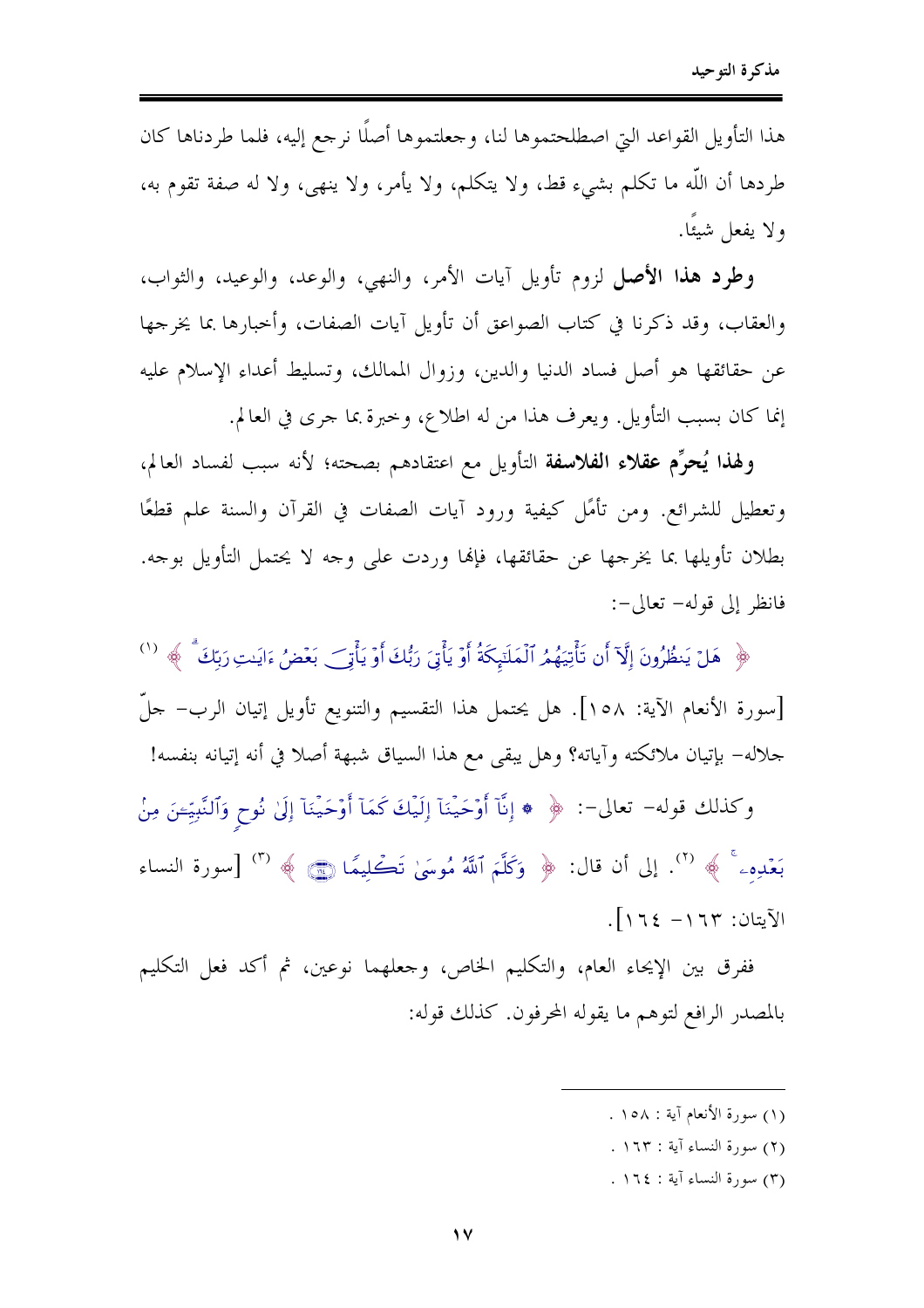﴿ ﴾ وَمَا كَانَ لِبَشَرٍ أَن يُكَلِّمَهُ ٱللَّهُ إِلَّا وَحْيًا أَوْ مِن وَرَآىٍ حِجَابٍ أَوْ يُرْسِلَ رَسُولاً ﴾ ('' [سورة الشورى، الآية: ٥١].

فنوع تكليمه إلى تكليم بواسطة، وتكليم بغير واسطة، وكذلك قوله لموسى عليه السلام:

﴿ إِنِّي ٱصۡطَفَيۡتُكَ عَلَى ٱلنَّاسِ بِرِسَـٰلَـٰتِي وَبِكَلَـٰمِي ﴾ (٢) [سورة الأعراف الآية: ١٤٤]. ففرق بين الرسالة، والكلام. والرسالة إنما هي بكــــلامه. وكذلك قول النبي ﷺ ﴿ "إِنكُمْ ترون ربكم عيانا كما ترون القمر ليلة البدر في الصحو ليس بينه سحاب وكما ترون الشمس في الظهيرة صحوًا ليس دولها سحاب ﴾ (٣) <sup>(٤)</sup> ومعلوم أن هذا البيان، والكشف، والاحـــتراز ينافي إرادة التأويل قطعًا، ولا يرتاب في هذا من له عقل ودين.

الطريق الثاني: من طرق إثبات الصفات دلالة الصفة عليها، فإن المخلوق يدل على وجود حالقه، وعلى حياته، وعلى قدرته، وعلى علمه، ومشيئته. **فإن الفعل الاختياري** يستلزم ذلك استلزامًا ضروريا. فما فيه من الإتقان، والإحكام، ووقوعه على أكمل الوجوه يدل على حكمة فاعله وعنايته، وما فيه من الإحسان، والنفع، ووصول المنافع العظيمة إلى المخلوق يدل على رحمة حالقه، وإحسانه، وجوده، وما فيه من آثار الكمال يدل على أن خالقه أكمل منه، فمعطى الكمال أحق بالكمال.

وخالق الأسماع، والأبصار، والنطق أحق أن يكون سميعًا بصيرا متكلمًا.

وخالق الحياة، والعلوم، والقدر، والإرادات أحق بأن يكون هو كذلك في نفسه، فما في المخلوقات من أنواع التخصيصات هو من أدل شيء على إرادة الرب– سبحانه–

- (١) سورة الشورى آية : ٥١ .
- (٢) سورة الأعراف آية : ١٤٤ .
- (٣) مسلم الإيمان (١٨٣) ، ابن ماجه المقدمة (١٧٩) ، أحمد (١٧/٣) .
- (٤) " مختصر صحيح مسلم " (٨٦) و " صحيح الجامع الصغير " (٦٩٠٥) عن أبي هريرة .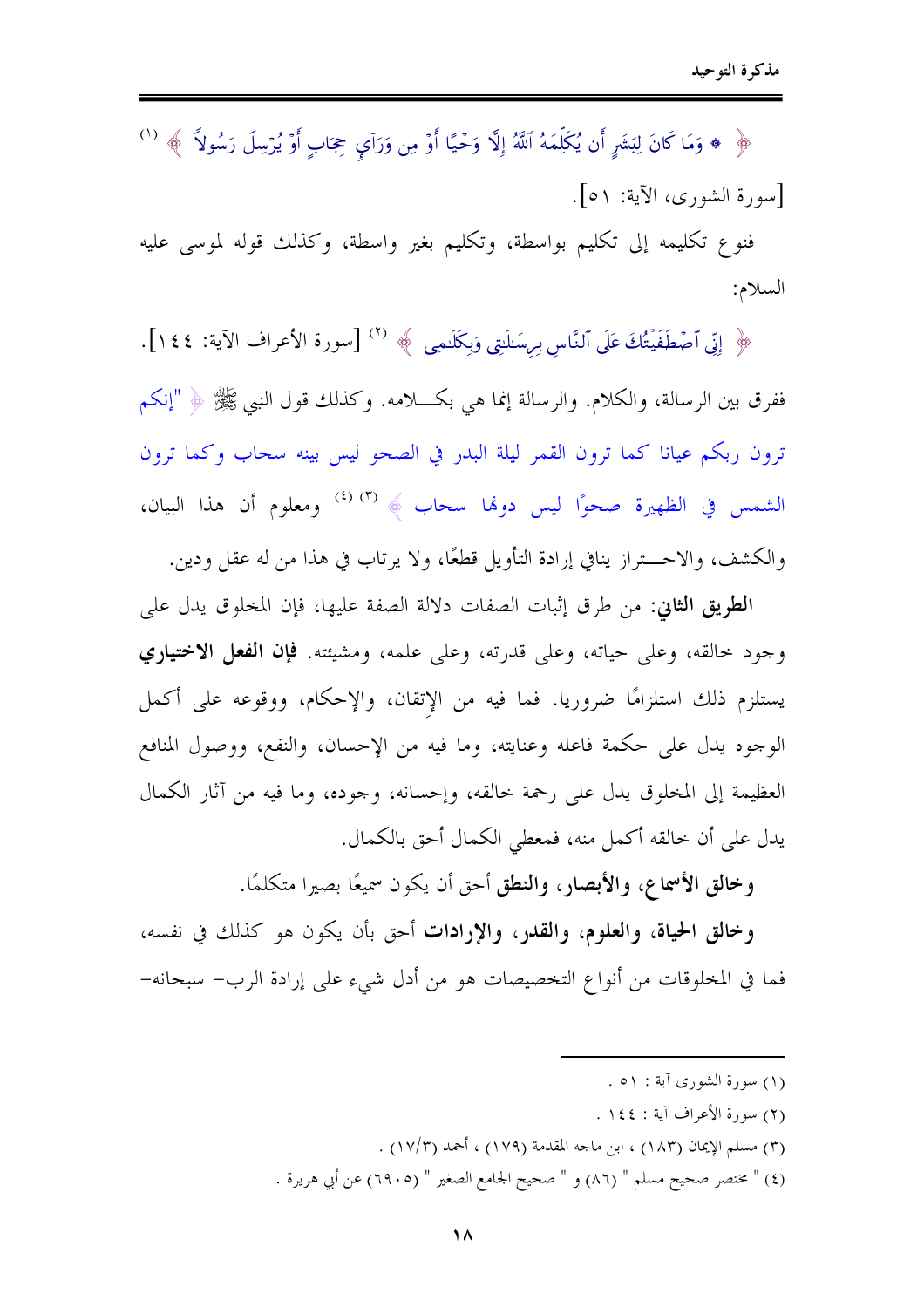ومشيئته، وحكمته التي اقتضت التخصيص، وحصــول الإحـــابة عقيب سؤال الـــطالب على الوجه المطلوب دليل على علم الرب تعالى بالجزئيات، وعلى سمعه لسؤال عبيده، وعلى قدرته على قضاء حوائجهم، وعلى رأفته ورحمته بهم، والإحسان إلى المطيعين، والتقرب إليهم، والإكرام لهم، وإعلاء درجاهم يدل على محبته ورضاه. وعقوبته للعصاة، والظلمة، وأعداء رسله بأنواع العقـــوبـــات المشهودة تدل على صفة الغضب. والسخط، والإبعاد، والطرد، والإقصاء يدل على المقت، والبغض.

فَهذَه الدلالات من جنس واحد عند التأمل، وهذا دعا - سبحانه - عباده إلى الاستدلال بذلك على صفاته. فهو يثبت العلم بربوبيته، ووحدانيته، وصفات كماله بآثار صنعته المشهودة، والقرآن مملوء بذلك، فيظهر شاهد اسم الخالق من المخلوق نفســه، وشاهد اسم الرازق من وجود الرزق، والمرزوق، وشاهد اسم الرحيم من شهود الرحمة المبثوثة في العالم، واسم المعطى من وجود العطاء الذي هو مدرار لا ينقطع لحظة واحـــدة، واسم الحليم من حلمه على الجناة، والعصاة، وعدم معاجلتهم بالجزاء، واسم الغفور، والتواب من مغفرة الذنوب، وقبول التوبة. ويظهر اسم الحكيم من العلم بما في حلقه، وأمره من الحكم، والمصالح، ووجود المنافع.

وهكذا كل اسم من أسمائه الحسني له شاهد في خلقه وأمره. يعرفه من عرفه، ويجهله من جَهلَه. فالخلق، والأمر من أعظم شواهد أسمائه وصفاته. **وكل سليم العقل**، **والفطرة** يعرف قدر الصانع. وحذقه على غيره، وتفرده بكمال لم يشاركه فيه غيره من مشاهدة صنعته فكيف لا تعرف صفات من هذا العالم العلوي والسفلي، وهذه المخلوقات من بعض صنعه، وإذا اعتبرت المخلوقات، والمأمورات وحدقما بأسرها كلها دالة على النعوت، والصفات، وحقائق الأسماء الحسني، وعلمت أن المعطلة من أعظم الناس عمي، ومكابرة، ويكفي ظهور شاهد الصنع فيك خاصة، كما قال– تعالى–: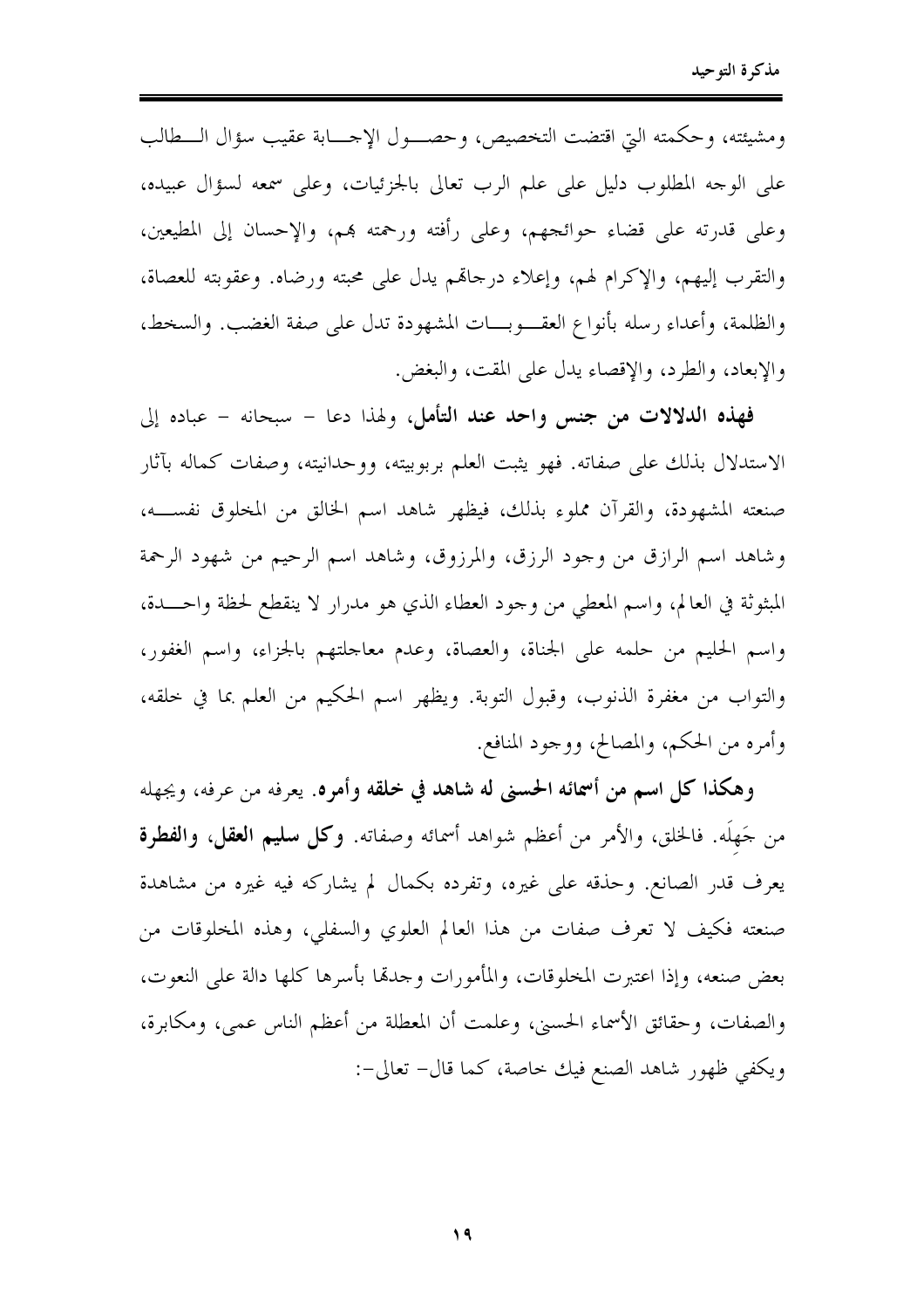﴿ وَفِيٓ أَنفُسِكُمْ ۚ أَفَلَا تُبۡصِرُونَ ۞ ﴾ (') [سورة الذاريات، الآية: ٢١]. فالموجب دات بأسرها شواهد صفات الرب- جل جلاله– ونعسوته، وأســـمائه، هي كلها تشــــير إلى الأســــماء الحسني، وحقائقها، وتنادي ها وتدل عليها، وتخبر ها بلسان النطق والحال، كـــما قيل:

في الملسك الأعلسي إليسك رسسائل تأمــــــــــــــــطو ر الكــــــــــــائنات فإنهــــــــــا ألا كل شيء مـــا خــــلا اللّــــه باطــــل وقسد خسط فيهسا لسو تأملتسها تشسير بإثبسات الصفات لرهسا فصامتها يهسدي ومسن هسو قائسل فلست ترى شيئًا أدل على شيء من دلالة المخلوقات على صفات حالقها، ونعوت كماله، وحقائق أسمائه. وقد تنوعت أدلتها بحسب تنوعها فهي تدل عقلا، وحسا، وفطرة، ونظرًا، واعتبارا. اهـــ.

#### توحيد الالهية

وأما توحيد الإلهية: فهو إفراد اللَّه بالعبادة: قولًا، وقصدًا، وفعلًا، فلا يُنذر إلا له، ولا تُقرب القرابين إلا إليه، ولا يُدعى في السَراء والضراء إلا إياه، ولا يُستغاث إلا به، ولا ُيتوكل إلا عليه، إلى غير ذلك من أنواع العبادة.

وهذا النوع هو الذي بعثت به الرسل، وأنزلت به الكتب، وبدأ به كل رسول دعوته، ووقعت فيه الخصومة بينه وبين أمته.

وهو الذي من أجله شرع الجهاد، وقامت الحرب على ساقها بين الموحَّدين والمشركين.

والطريق الفطري لإثبات توحيد الإلهية الاستدلال عليه بتوحيد الربوبية. فإن قلب الإنسان يتعلق أولًا بمصدر خلقه، ومنشأ نفعه وضرَّه، ثم ينتقل بعد ذلك إلى الوسائل التي تقربه إليه، وترضيه عنه، وتوثَّق الصلات بينه وبينه، فتوحيد الربوبية باب لتوحيد الإلهية.

(١) سورة الذاريات آية : ٢١ .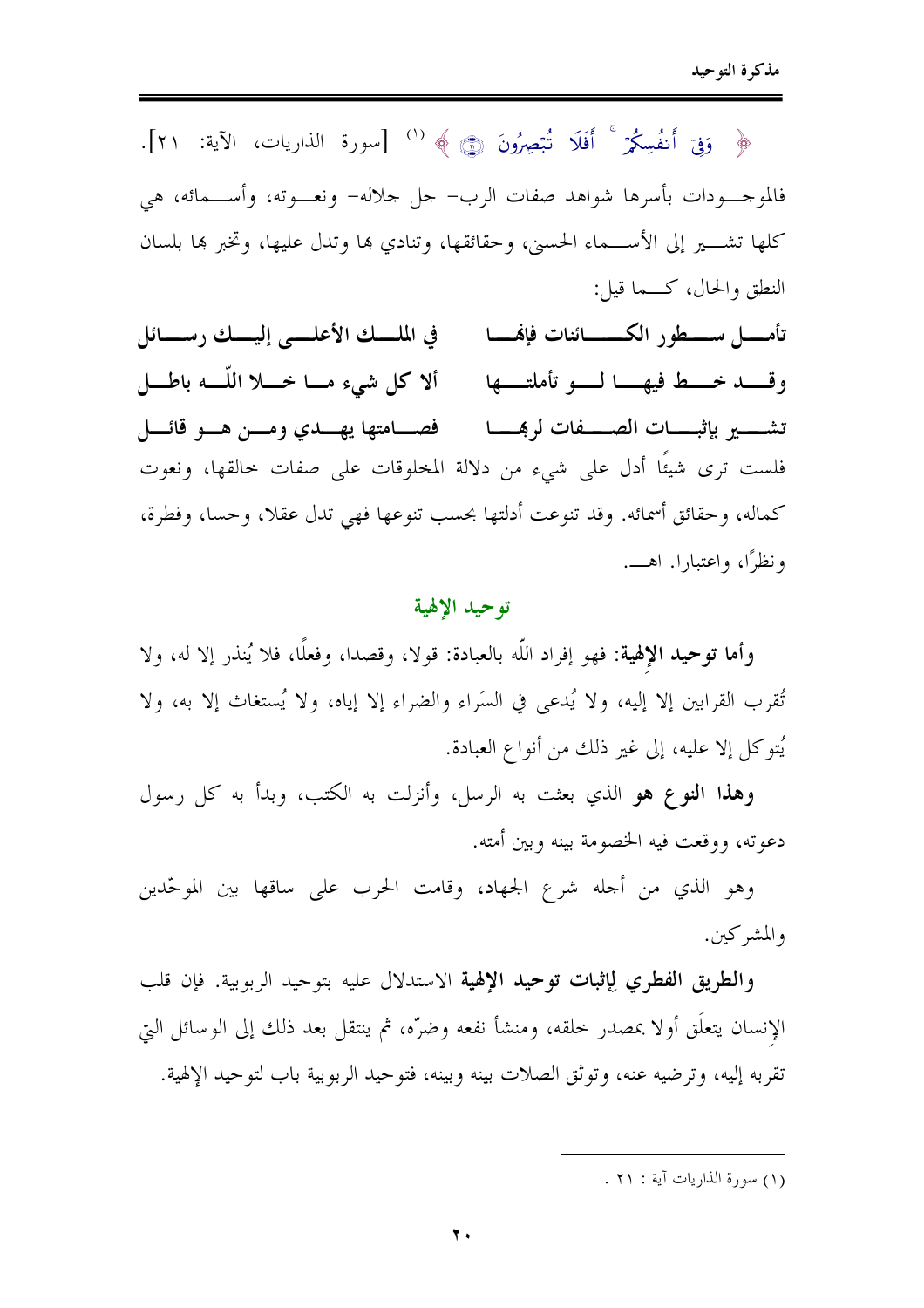**من أجل ذلك** احتجّ الله على المشركين، وقرّرهم وأرشد رسوله إلى هذه الطريقة، وأمره أن يدعو ها قومه، قال– تعالى–: ﴿ قُل لِّمَن ٱلْأَرْضُ وَمَن فِيهَآ إِن كُنتُمۡ تَعۡلَمُونَـَـ هِ ۖ سَيَقُولُونَ لِلَّهِ ۚ قُلْ أَفَلَا تَذَكَّرُونَ ﴾ قُلْ مَن رَّبُّ ٱلسَّمَـٰوَاتِ ٱلسَّبْعِ وَرَبُّ ٱلْعَرْش ٱلْعَظِيم ۞ سَيَقُولُونَ لِلَّهِ ۚ قُلْ أَفَلَا تَتَّقُونَ ۞ قُلْ مَنْ بِيَدِهِۦ مَلَكُوتُ كُلِّ شَيْءٍ وَهُوَ يُحِيرُ وَلَا تُجَارُ عَلَيْهِ إِن كُنتُمْ تَعْلَمُونَ ۞ سَيَقُولُونَ لِلَّهِ ۚ قُلْ فَأَنَّىٰ تُسْخَرُونَ ۞ ﴾ `` [سورة المؤمنون، الآيات: ٨٤ - ٨٩].

فقد استدل بتفرده بالربوبية، وكمال التصرف، وحمايته ما يريد أن يحميه، على استحقاقه وحده للعبادة، ووحوب إفراده بالإلهية قال– تعالى–: ﴿ أَيَّنَّ أَمَّرُ ٱللَّهِ فَلَا تَسْتَعْجِلُوهُ ۚ سُبْحَـٰنَهُۥ وَتَعَـلَىٰ عَمَّا يُشْرَكُونَ ۞ ﴾ ('') [سورة النحل الآية: ١]. فأحبر بأن البعث آت لا محالة، ونزَّه نفسه عما زعمه المشركون من الشركاء، ثم استدل– سبحانه– على قدرته على البعث، وتفرده باستحقاقه الإلهية بآياته الكونية، فقال– تعالى–: ﴿ خَلَق ٱلْإِنسَنَ مِن نُّطِفَةٍ فَإِذَا هُوَ خَصِيمٌ مُّبِينٌ ۞ وَٱلْأَنْعَـٰمَ خَلَقَهَا ۗ لَكُمْ فِيهَا دِفْءٌ وَمَنَـٰفِعُ وَمِنْهَا تَأْكُلُونَ۞ ﴾ (٣) [سورة النحل، الآيتان: ٤، ٥].

إِلِي قُولِــه- تَعْــالِ-: ﴿ أَفَمَن بَحَلْقُ كَمَن لَّا يَخَلُّقُ أَفَلَا تَذَكَّرُونَ ۞ وَإِن تَعُدُّواْ نِعْمَةَ ٱللَّهِ لَا يُحۡصُوهَآ ۚ إِن ۗ ٱللَّهَ لَغَفُورٌ رَّحِيمٌ ( ۞ وَٱللَّهُ يَعۡلَمُ مَا تُسِرُّونَ ۖ وَمَا تُعۡلَنُونَ ۞ وَٱلَّذِينَ ۖ يَدۡعُونَ مِن دُونِ ٱللَّهِ لَا سَحۡلُقُونَ شَيۡـًٗا وَهُمۡ سُحۡلَقُونَ ۞ ۚ أَمۡوَٰ'تُ غَيۡرُ أَحۡيَآء ۖ وَمَا يَشْعُرُونَ ۖ أَيَّانَ يُبْعَثُونَ ۚ ﴾ إِلَيْهُكُمْ إِلَيهٌ وَ'حِلٌّ فَٱلَّذِينَ ۖ لَا يُؤْمِنُونَ بِٱلْأَخِرَة قُلُوبُهُم مُّنكِرَةٌ

- $\Lambda$ ۹ ۸۶ نفرو المؤمنون ( ۱ ) سورة المؤمنون (
	- (٢) سورة النحل آية : ١ .
	- . ٥ ٤ : النحل: ٥ ٥ .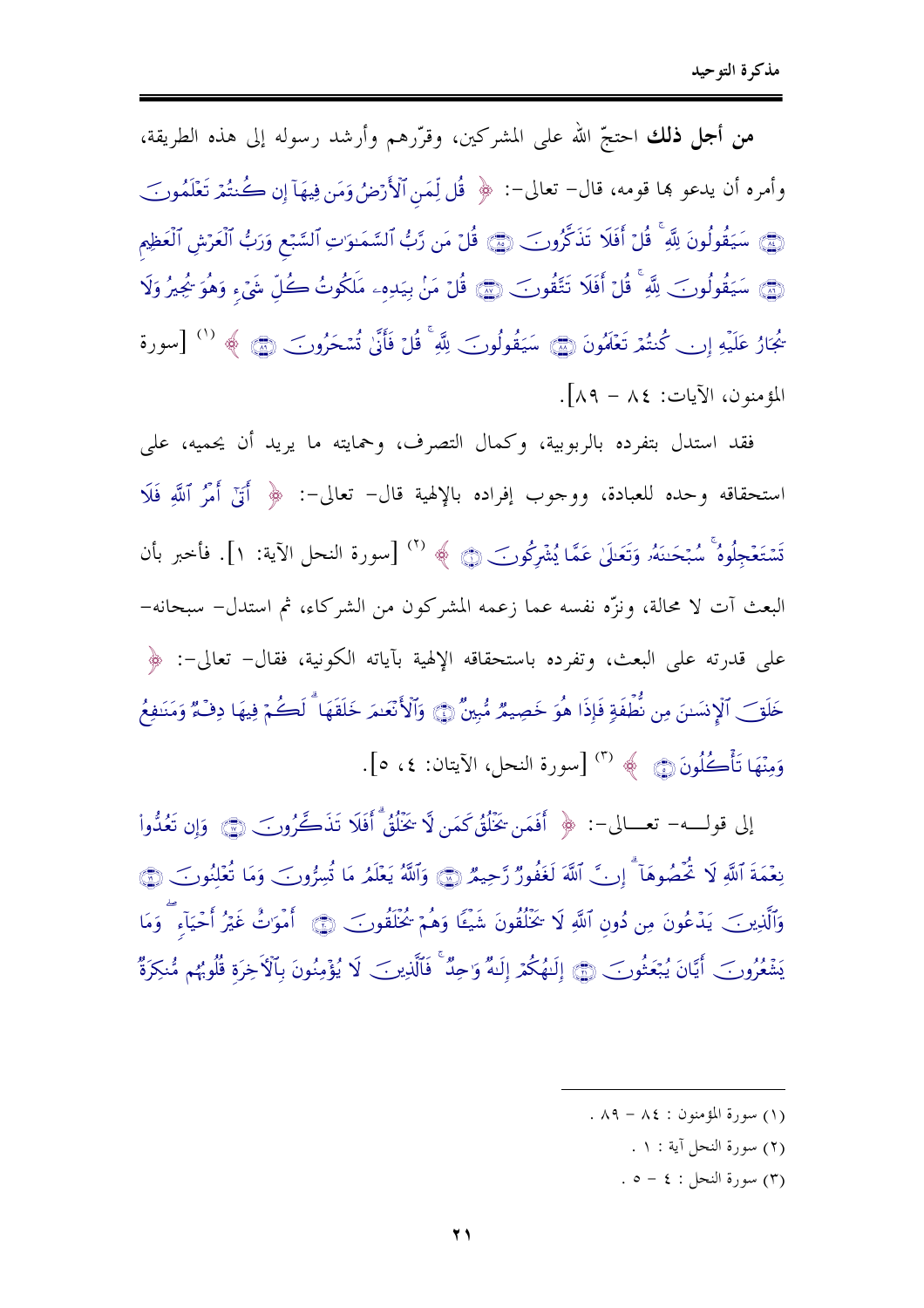وَهُم مُّسۡتَكۡبُرُونَ۞﴾ ۞ (''. [سورة النحل الآيات: ١٧– ٢٢]. وقال– تعالى–:

﴿ يَتَأَيُّهَا ٱلنَّاسُ ٱعۡبُدُوا۟ رَبَّكُمُ ٱلَّذِي خَلَقَكُمۡ وَٱلَّذِينَ مِن قَبْلِكُمۡ ﴾ (`` إلى أن قال: ﴿ فَلَا تَجَعَلُواْ لِلَّهِ أَندَادًا وَأَنتُمْ تَعْلَمُونَ ۞ ﴾ (" [سورة البقرة الآيتان: ٢١، ٢٢]. فجعل – سبحانه– تفرده بالربوبية حلقًا للحـــاضرين والسابقين، وتمهيده الأرض، ورفعه السماء بغير عمد يرونما، وإنزاله الأمطار ليحيى ها الأرض بعد موقما، ويخرج ها رزقًـــا لعباده بابًا إلى توحيد الإلهية وآية بيّنة على استحقاقه وحده العبادة. وقال- تعالى-:

﴿ قُلْ مَن يَرْزُقُكُم مِّنَ ٱلسَّمَاءِ وَٱلْأَرْضِ أَمَّن يَمْلِكُ ٱلسَّمَعَ وَٱلْأَبْصَرَ ﴾ (<sup>٤)</sup>. إلى أن قال:

﴿ فَمَا لَكُمْ كَيْفَ تَحْكُمُونَ ۞ ﴾ <sup>(٥)</sup> [سورة يونس الآيات: ٣١- ٣٥].

فقررهم- سبحانه- بما لا يسعهم إنكاره، ولا مخلص لهم من الاعتراف به من تفرده بالرزق، والملك، والتدبير، والإحياء، والإماتة، والبدء، والإعادة، والإرشاد، والهداية ليقيم به عليهم الحجة في وجوب تقواه دون سواه.

وينكسر عليهم حكمهم الخاطئ، وشركهم الفاضح، وعكوفهم على من لا يملك لهم ضرا ولا نفعًا، ولا حياة ولا نشورًا. قال– تعالى–:

﴿ قُلِ ٱلْحَمْدُ لِلَّهِ وَسَلَـٰمٌ عَلَىٰ عِبَادِه ٱلَّذِينَ ٱصۡطَفَىٰٓ ۚ ءَاللَّهُ خَيۡرٌ أَمَّا يُشۡرَكُونَ ۞ أَمَّنۡ خَلَقَ ٱلسَّمَـٰوَاتِ وَٱلْأَرْضَ وَأَنزَلَ لَكُم مِّرَ ﴾ ٱلسَّمَاءِ مَآءً فَأَنْبَتْنَا بِهِۦ حَدَآبِقَ ذَاتَ بَهۡجَةٍ مَّا كَانَ لَكُمْ أَن تُنْبِتُواْ شَجَرَهَا ۖ أَءِلَنهُ مَّعَ ٱللَّهِ ۚ بَلْ هُمْ قَوْمٌ يَعْدِلُونَ ۞ ﴾ ('') إلى قوله –

- . ٢٦ ١٧ : ١٧ ٢٦ .
	- (٢) سورة البقرة آية : ٢١ .
	- (٣) سورة البقرة آية : ٢٢ .
	- (٤) سورة يونس آية : ٣١ .
	- (٥) سورة يونس آية : ٣٥ .
- (٦) سورة النمل: ٥٩ ٦٠ .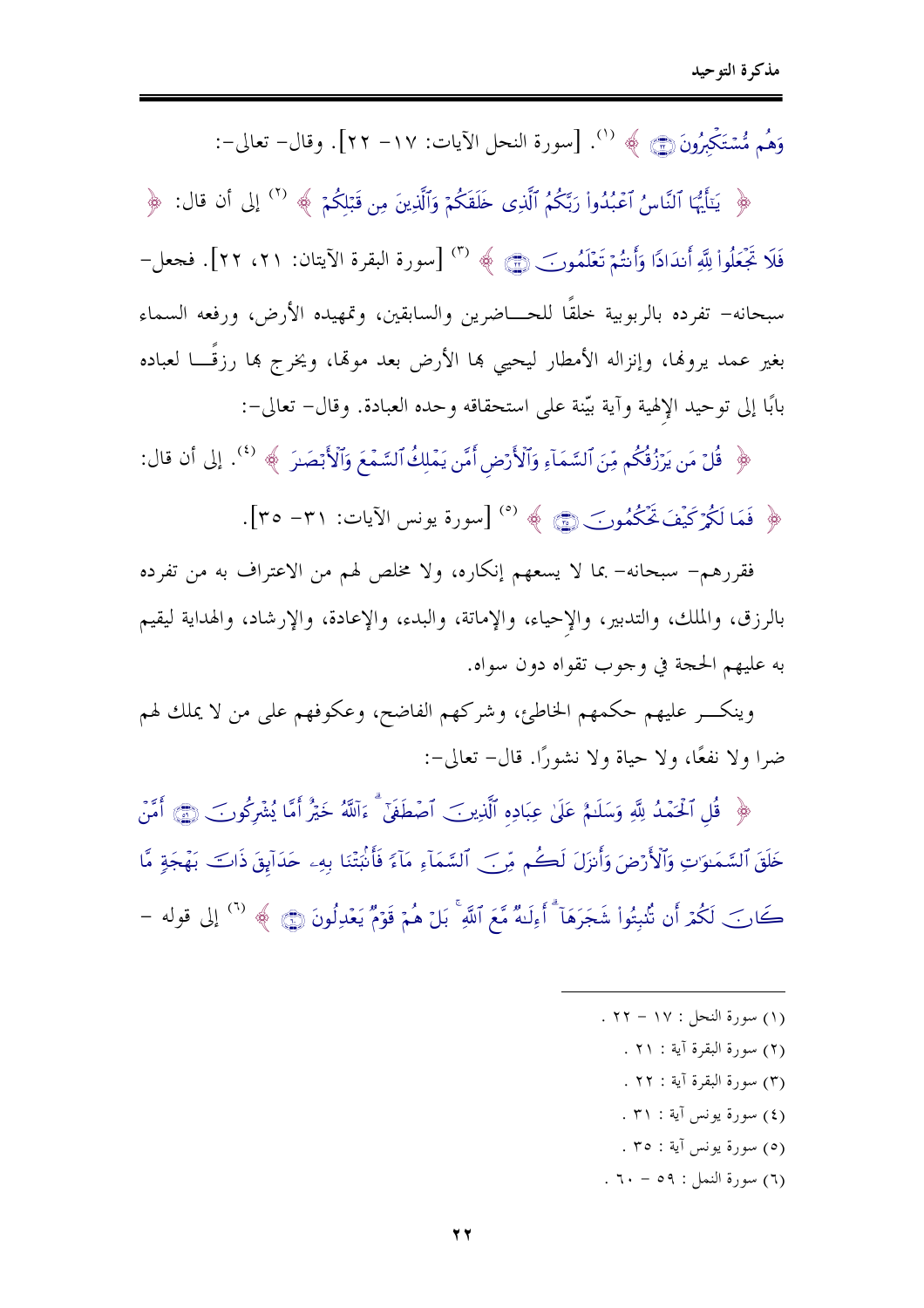تعالى–: ﴿ قُلْ هَاتُواْ بُرَّهَـنئكُمْ إِن كُنتُمْ صَـٰدِقِينَ ۞ ﴾ ('')، ('') [سورة النمل، الآيات:  $\sqrt{12} - 99$ 

فأنكر– سبحانه– أن يكون معه من خَلَقَ، ودبر، أو صرف، وقدَّر، أو يُجيب المضطرّ إذا دعاه، ويكشف السّوء، أو يولي، أو يعـــزل، وينصر، ويخــــذل، أو يُنقذ من الحــــيرة، ويهدي من الضلالة، أو يبدئ ويعيد، ويبسط الرزق لمن يشاء، ويَقْدِر. إلى غير ذلك مما استأثر اللّه به.

وهذا مما استقرَّ في فطرقم، ونطقت به ألسنتهم، وبه قامت الحجة عليهم فيما دعتهم إليه الرسل من توحيد العبادة. وما ذكر من الآيات قليل من كثير.

ومن سلك طريق القرآن في الاستدلال، واهتدى بمدي الأنبياء في الحجاج اطمأنت نفسه، وقوى يقينه، وخصم مناظره (أي انتصر عليه). فإن في ذلك الحجة، والبرهان من جهتين:

> الأولى: أنه حير المعصوم. والثانية: أنه موجب الفطرة، ومقتضى العقل الصحيح.

المسألة الخامسة في الفرق بين النبي والرسول

وبيان النسبة بينهما

**النبي**: مشتق من النبأ، بمعنى: الخبر، فإن كان المراد أنه يخبر أمته بما أوحى الله إليه، فهو فعيل، بمعنى: فاعل، وإن كان المراد أن الله يخبره بما يوحي إليه، فهو فعيل، بمعنى: مفعول، ويصح أن يكون مأخوذًا من النَّبء (بالهمزة وسكون الباء)، أو النبوة، أو النباوة (بالواو)،

<sup>(</sup>١) سورة النمل آية : ٦٤ .

<sup>(</sup>٢) وقمامها : (أَمَّنْ حَعَلَ الْأَرْضَ قَرَارًا وَحَعَلَ خِلَالَهَا أَنْهَارًا وَحَعَلَ لَهَا رَوَاسِيَ وَحَعَلَ بَيْنَ الْبَحْرَيْن حَاجزًا أَإِلَهٌ مَعَ اللَّهِ بَلْ أَكْثَرُهُمْ لَا يَعْلَمُونَ أَمَّنْ يُجيبُ الْمُضْطَرَّ إذَا دَعَاهُ وَيَكْشِفُ السُّوءَ وَيَجْعَلُكُمْ خُلَفَاءَ الْأَرْض أَإِلَةٌ مَعَ اللَّهِ قَلِيلًا مَا تَذَكَّرُونَ أَمَّنْ يَهْدِيكُمْ فِي ظُلُمَاتِ الْبَرِّ وَالْبَحْرِ وَمَنْ يُرْسِلُ الرِّيَاحَ بُشْرًا بَيْنَ يَدَيْ رَحْمَتِهِ أَإِلَٰهٌ مَعَ اللَّهِ تَعَالَى اللَّهُ عَمَّا يُشْرِكُونَ أَمَّنْ يَبْدَأُ الْخَلْقَ ثُمَّ يُعِيدُهُ وَمَنْ يَرْزُقُكُمْ مِنَ السَّمَاء وَالْأَرْضِ أَإِلَهٌ مَعَ اللَّهِ قُلْ هَاتُوا بُرْهَانَكُمْ إِنْ كُنْتُمْ صَادِقِينَ) .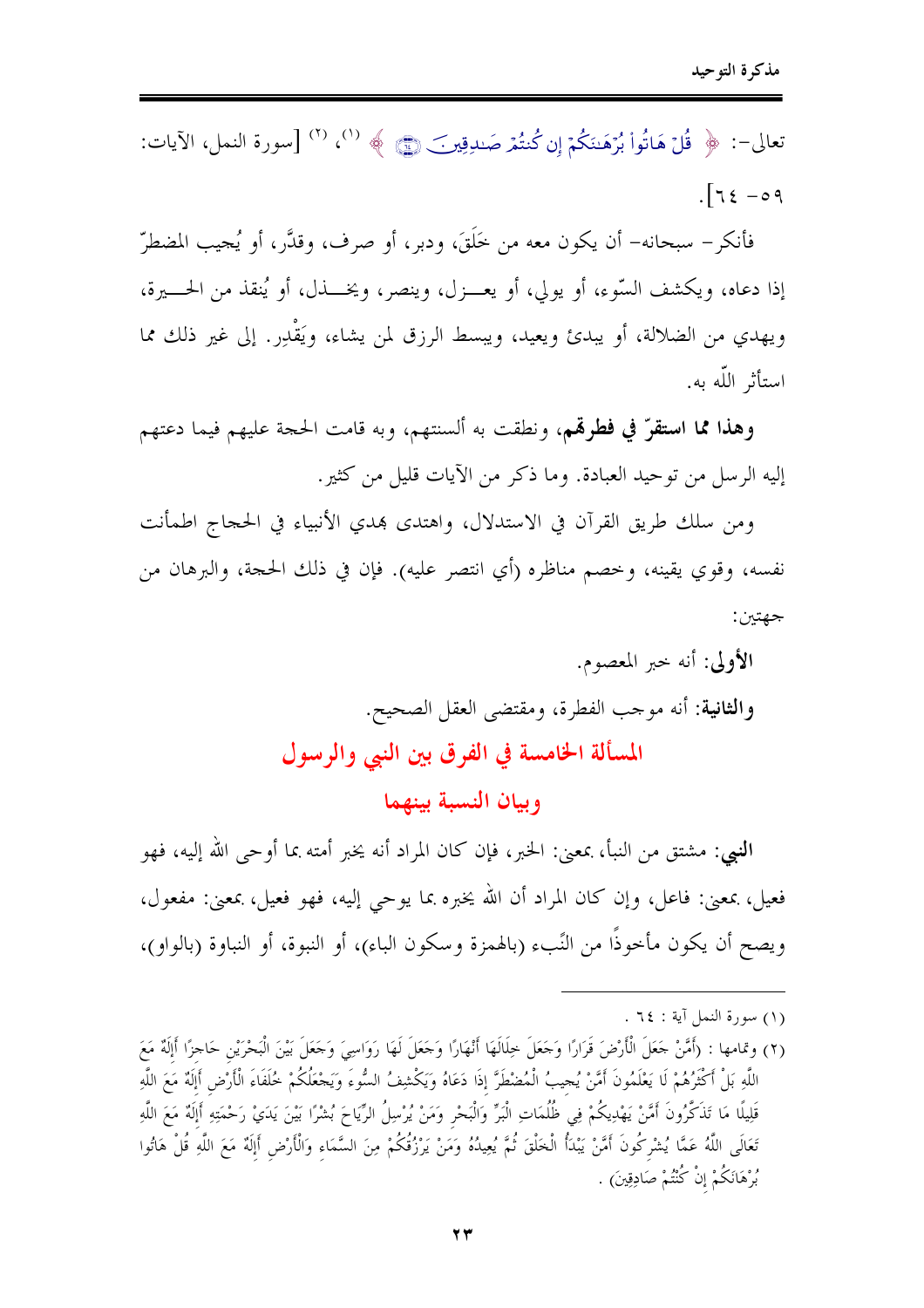وكلها بمعنى: الارتفاع والظهور، وذلك لرفعة قدر النبي، وظهور شأنه، وعلوَ مترلته.

والفرق بين النبي والرسول: أن الرسول من بعثه الله إلى قوم، وأنزل عليه كتابًا، أو لم يتزل عليه كتابًا لكن أوحى إليه بحكم لم يكن في شريعة من قبله؛ والنبي من أمره الله أن يدعو إلى شريعة سابقة دون أن ينزل عليه كتابًا، أو يوحى إليه بحكم حديد ناسخ أو غير ناسخ، وعلى ذلك، فكل رسول بيي، ولا عكس، وقيل: هما مترادفان، والأول أصح.

المسألة السادسة في إمكان الوحي والرسالة

**الوحي لغة**: الإعلام في خفاء بإشارة، أو كتابة، أو إلهام، أو مناجاة، أو نحو ذلك. وشرعًا: هو إعلام اللَّه نبيه بحكم شرعي، ونحوه، بواسطة، أو بغير واسطة.

ولا يبعد في نظر العقل، ولا يستحيل في تقدير الفكر، أن يختص واهب النعم، ومفيض الخير بعض عباده: بسعة في الفكر، ورحابة في الصدر، وكمال صبر، وحسن قيادة، وسلامة في الأخلاق، ليعدّهم بذلك لتحمّل أعباء الرسالة، ويكشف لهم عما أخفاه عن غيرهم، ويوحى إليهم بما فيه سعادة الخلق، وصلاح الكون، رحمةً للعالمين، وإعذارًا إلى الكافرين، وإقامة للحجة على الناس أجمعين، فإنه– سبحانه– بيده ملكوت كل شيء، وهو الفاعل المختار، لا مانع لما أعطي، ولا مُعطى لما منع، ولا رادَّ لما قَضى، وهو على كل شيء قدير .

وآية ذلك أنَّا نشاهد أن اللَّه- سبحانه- خلق عباده على طرائق شتى في أفكارهم، ومذاهب متباينة في مداركهم، فمنهم من سما عقله، واتسعت مداركه، واطلع من الكون على كثير من أسراره، حتى وصل به ثاقب فكره، وانتهت به تجاربه إلى أن اختر ع للناس ما رفع أولو الألباب من أحله رءوسهم إليه، إعجابًا به، وشهادة له بالمهارة، وأنكره عليه صغار العقول حتى عدوه شعوذة، وكهانةً، أو ضربًا من ضروب السحر، ولا يزالون كذلك حتى يستبين لهم بعد طول العهد، ومرّ الأزمان ما كان قد حفى عليهم، فيذعنوا له، ويوقنوا بما كانوا به يكذُّبون، ومنهم من ضعف عقله، وضـــاقت مداركـــه، فعميت عليه الحقائق، واشتبه عليه الواضح، فأنكر البدهيات، وردّ الآيات البينات، بل منهم من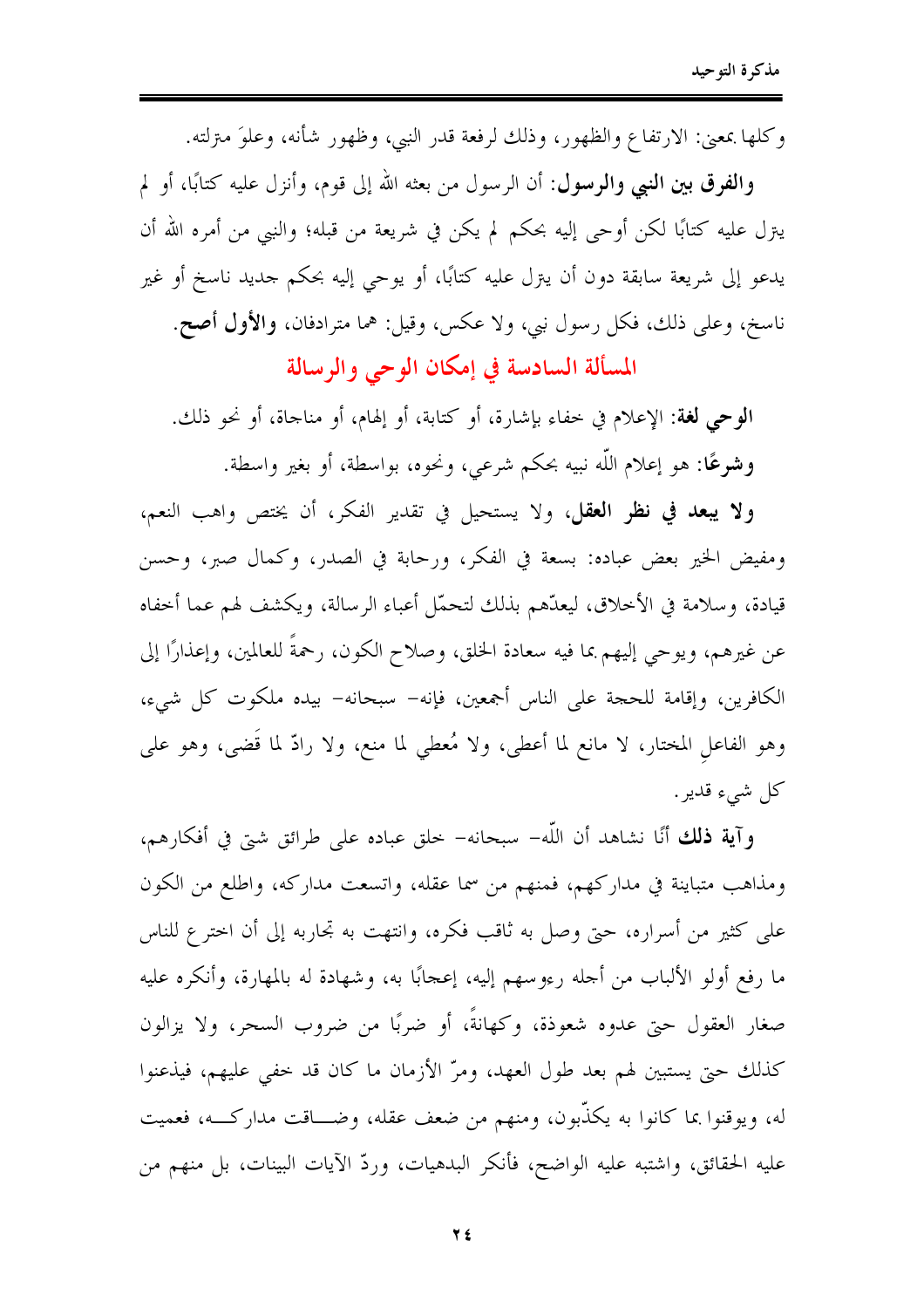انتهى به انحراف مزاحه، واضطره تفكيره، إلى أن أنكر ما تدركه الحواس كطوائف السو نسطائية <sup>(١)</sup>.

وكسما ثبت ذلك التفاوت بين الناس في العقول بضرورة النظر، وبديهة العقل، ثبت التفاوت بينهم– أيضًا– في قوة الأبدان وضعفها، وسعة الأرزاق وضيقها، ونيل المناصب العالية، والاستيلاء على زمام الأمور، وقيادة الشعب، والحرمان من ذلك، إما للعجز أو القصور، ليتخذ بعضهم بعضًا سخريا. وإما لحكمة أخرى يعلمها مدبّر الكائنات؛ وربما كشف عن كثير منها الغطاء لمن تدبر القرآن، وعرف سيرة الأنبياء، وتاريخ الأمم، ومما جرى عليها من أحداث.

فمن شاهد ما مضت به سنة اللَّه في عباده من التفاوت بينهم في مداركهم، وقواهم، وإرادقم، وغير ذلك من أحوالهم، لم يسعه إلا أن يستسلم للأمر الواقع، ويستيقن بأن لله أن ينبئ من يشاء من خلقه، ويصطفى من أراد من عباده.

﴿ رُّسُلًا مُّبَشِّرِينَ وَمُنذِرِينَ لِئَلَّا يَكُونَ لِلنَّاسِ عَلَى ٱللَّهِ حُجَّةُ بَعْدَ ٱلرُّسُلَ ۚ وَكَانَ ٱللَّهُ عَزِيزًا حَكِيمًا هِمَ ﴾ (٢) [سورة النساء الآية: ١٦٥].

﴿ وَرَبُّكَ خَمْلُقُ مَا يَشَآءُ وَخَنَّارُ ۗ مَا كَانَ ۖ لَهُمُ ٱلۡخِيۡرَةُ ۚ سُبۡحَـٰنَ ٱللَّهِ وَتَعَـٰلَىٰ عَمَّا يُشْرِكُونَ ۞ ﴾ (٣) [سورة القصص الآية: ٦٨]. ﴿ وَقَالُواْ لَوْلَا نُزِّلَ هَـٰذَا ٱلْقُرْءَانُ عَلَىٰ رَجُلٍ مِّنَ ٱلْقَرْيَتَيْنِ عَظِيمٍ ۞ أَهُمْ يَقْسِمُونَ رَحْمَتَ رَبِّكَ ۚ خَمْنُ قَسَمْنَا بَيْنَهُم مَّعِيشَتَهُمْ فِى ٱلْحَيَوٰة

- (٢) سورة النساء آية: ١٦٥.
- (٣) سورة القصص آية : ٦٨ .

<sup>(</sup>١) السونسطائية ثلاث فرق الأولى : العنادية وهي التي تنكر حقائق الأشياء الحسية ، والعقلية ، وتكذب حواسها ، وعقلها فيما تشاهد . أو تدرك وتراه وهمًا وحيالًا . الثانية : اللاأدرية : وهي التي تشك في حقائق الأشياء ، وتتردد فيها فتقول : لا أدري ، ألها وحود أم لا ؟ الثالثة : العندية : وهي التي ترى أن ليس للأشياء حقيقة ثابتة في نفسها ، بل تتبع إدراك ، من أدركها وعقيدة من خطرت بباله ، وهذه المذاهب باطلة بضرورة الحس ، والعقل . والقائلون ها قد سقطوا عن رتبة البحث والمناظرة .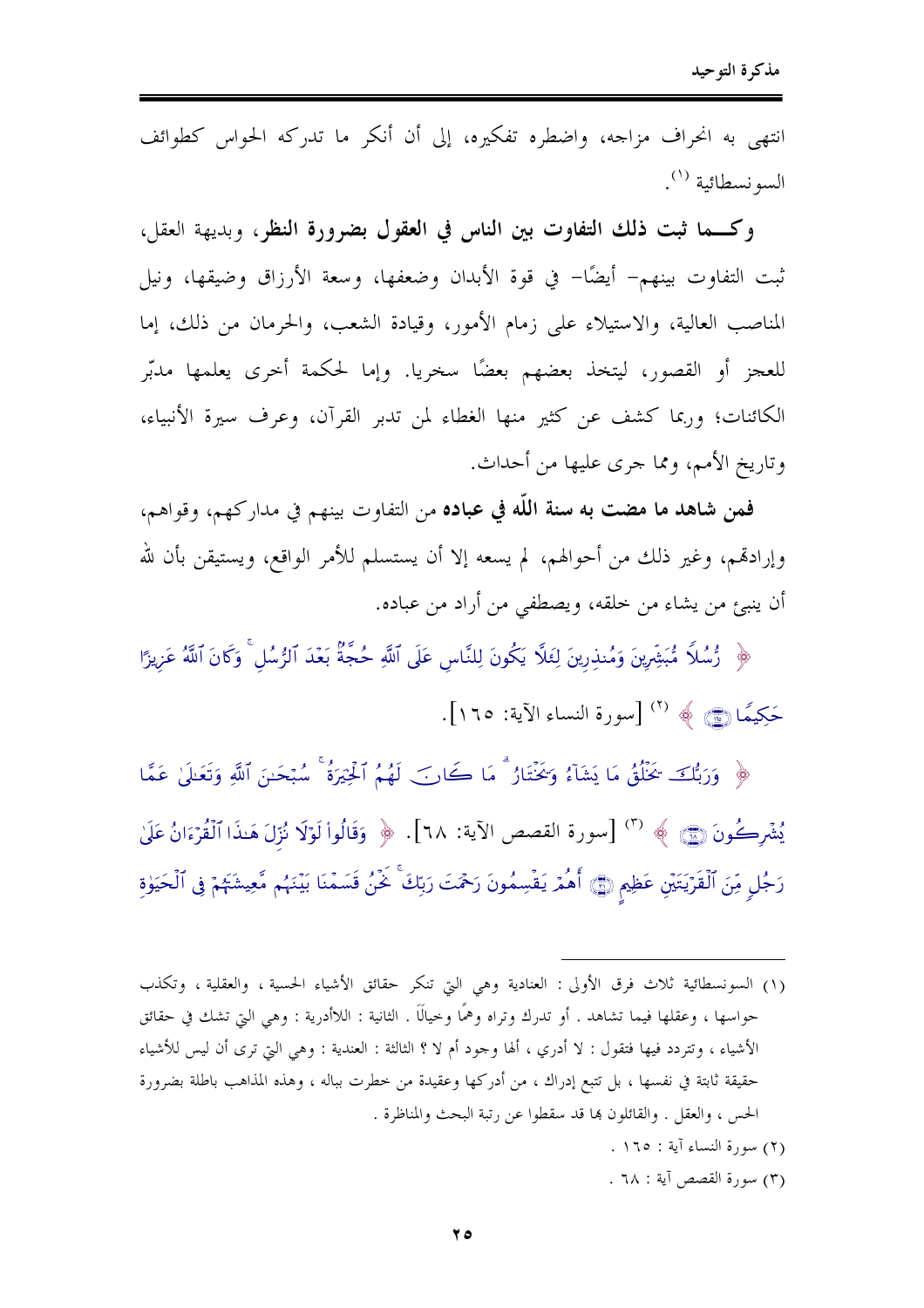ٱلدُّنْيَا ۚ وَرَفَعْنَا بَعْضَهُمْ فَوْقَ بَعْضٍ دَرَجَىتٍ لِّيَتَّخِذَ بَعْضُهُم بَعْضًا سُخْرِيًّا ۗ وَرَحْمَتُ رَبِّكَ خَيْرٌ مِّمَّا سَجَمَعُونَ ۞ ﴾ <sup>(١)</sup> [سورة الزحرف الآيتان: ٣١، ٣٢].

إن الحوار الذي دار بين الرسل وأممهم يدل على أفمم لم يكونوا ينكرون الرسالة، ولم يكونوا يستبعدون حاجتهم إلى هداية من الله عن طريق روح طيبة يختارها الله لوحيه، أو نفس طاهرة يصطفيها لتبليغ شرعه، لكنهم استبعدوا أن يكون ذلك الرسول من البشر، وظنوا خطأ أنه إنما يكون من الملائكة، زعمًا منهم أن البشرية تنافي الرسالة، فمهما صفت روح الإنسان، وسمت نفسه، واتَسعت مداركه، فهو في نظرهم أقل من أن يكون أهلا لأن يُوحى الله إليه، وأحقر من أن يختاره اللهّ لتحمُل أعباء رسالته.

**ومن نظر في الكتب المُنزلة**، وتصفَح ما رواه علماء الأخبار، اتضح له ما ذكر من إمكان الوحى، وحاجة الناس إليه.

قال اللّه- تعالى-: ﴿ وَلَقَدۡ أَرۡسَلۡنَا نُوحًا إِلَىٰ قَوۡمِهِۦٓ إِنِّي لَكُمۡ نَذِيرٌ مُّبِينٌ ﴾ أَن لَا تَعۡبُدُوٓا۟ إِلَّا ٱللَّهَ ۖ إِنِّيٓ أَخَافُ عَلَيۡكُمۡ عَذَابَ يَوۡمِ أَلِيمِ ۞ فَقَالَ ٱلۡمَلَأُ ٱلَّذِينَ كَفَرُوا۟ مِن قَوۡمِهِۦ مَا نَرَىٰكَ إِلَّا بَشَرًا مِّثْلَنَا وَمَا نَرَىٰكَ ٱتَّبَعَكَ إِلَّا ٱلَّذِينَ هُمْ أَرَاذِلُنَا بَادِىَ ٱلرَّأْى وَمَا نَرَىٰ لَكُمْ عَلَيْنَا مِن فَضَّلِ بَلِّ نَظُنُّكُمْ كَـٰذِبِيرَـَـنَ ۞ ﴾ (") [سورة هود الآيات: ٢٥ – ٢٧].

وقال– تعالى–: ﴿ كَذَّبَتْ ثَمُودُ بِٱلنُّذُرِ ۞ فَقَالُوٓاْ أَبَشَرًا مِّنَّا وَٰحِدًا نَّتَّبِعُهُۥٓ إِنَّآ إِذَا لَّفِي ضَلَالٍ وَسُعُرٍ ۞ أَءُلْقِيَ ٱلذِّكْرُ عَلَيْهِ مِنْ بَيْنِنَا بَلْ هُوَ كَذَّابٌ أَشِرٌ ۞ ﴾ (") [سورة القمر الآيات: ٢٣- ٢٥].

وقال– تعالى–: ﴿ وَٱضْرَبْ لَهُم مَّثَلاً أَصْحَبَ ٱلْقَرَيَةِ إِذْ جَآءَهَا ٱلْمُرْسَلُونَ ۞ إِذْ أَرْسَلْنَا إِلَيْهِمُ ٱتَّنَيْنِ فَكَذَّبُوهُمَا فَعَزَّزْنَا بِتَالِثِ فَقَالُوٓاْ إِنَّآ إِلَيۡكُم مُّرۡسَلُونَ ۞ قَالُواْ مَآ أَنتُمۡ إِلَّا بَشَرٌّ مِّتْلُنَا وَمَآ

- (١) سورة الزحرف : ٣١ ٣٢ .
	- . ٢٧ ٢٥ : ٢٥ ٢٧ .
	- . ٢٥ ٢٣ : ٣٥ ٢٥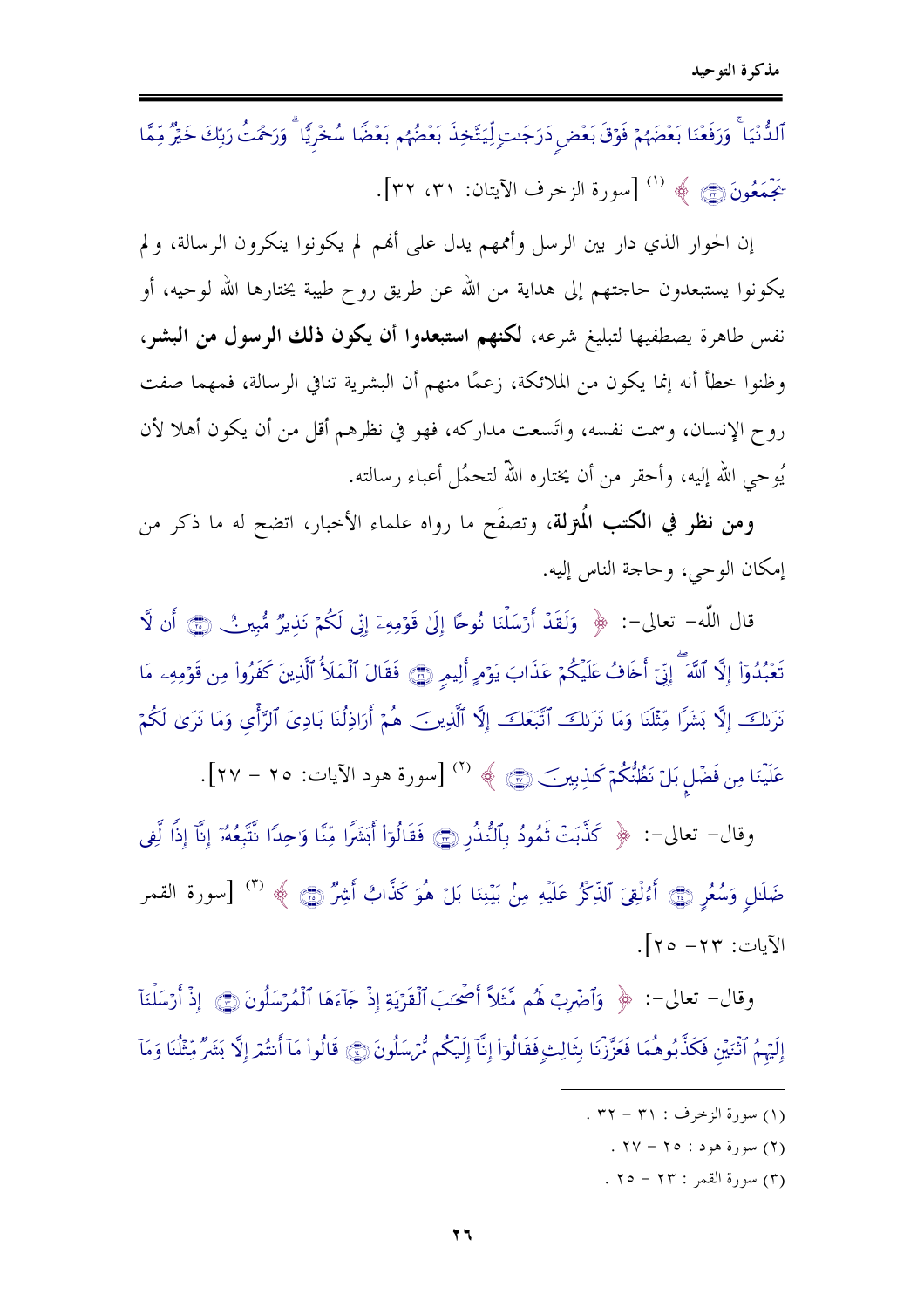أَنزَلَ ٱلرَّحْمَىٰنُ مِن شَيْءٍ إِنْ أَنتُمْ إِلَّا تَكْذِبُونَ ۞ ﴾ ('') [سورة يس الآيات: ١٣ - ١٥].

وقال– تعالى–: ﴿ وَمَا قَدَرُواْ ٱللَّهَ حَقَّ قَدْرِهِۦٓ إِذۡ قَالُواْ مَآ أَنزَلَ ٱللَّهُ عَلَىٰ بَشَر مِّن شَيۡء ۗ قُلۡ مَنْ أَنزَلَ ٱلْكِتَنبَ ٱلَّذِي جَآءَ بِهِۦ مُوسَىٰ نُورًا وَهُدًى لِّلنَّاس تَّجَعَلُونَهُۥ قَرَاطِيسَ تُبْدُونَها وَتُخَفُونَ كَثِيرًا ﴾ (``) [سورة الأنعام الآية: ٩١].

وقال– تعالى–: ﴿ ﴾ قَالَتْ رُسُلُهُمْ أَفِي ٱللَّهِ شَكٌّ فَاطِرِ ٱلسَّمَىوَاتِ وَٱلْأَرْضُ يَدۡعُوكُمۡ لِيَغۡفِرَ لَكُم مِّن ذُنُوبِكُمْ وَيُؤَخِّرَكُمْ إِلَى ۚ أَجَلِ مُّسَمًّى ۚ قَالُوٓاْ إِنْ أَنتُمْ إِلَّا بَشَرٌ مِّثْلُنَا تُريدُونَ أَن تَصُدُّونَا عَمَّا كَانَ يَعْبُدُ ءَابَاَؤُنَا فَأْتُونَا بِسُلْطَنٍ مُّبِينٍ ١٨٠ قَالَتْ لَهُمْ رُسُلُهُمْ إِن خَّنُ إِلَّا بَشَرُّ مِّثَلُكُمْ وَلَـٰكِنَّ ٱللَّهَ يَمُنُّ عَلَىٰ مَن يَشَآءُ مِنْ عِبَادِهِۦ ۗ وَمَا كَانَ لَذَآ أَن نَأۡتِيَكُم بِسُلۡطَن إِلَّا بِإِذۡنِ ٱللَّهِ ً وَعَلَى ٱللَّهِ فَلْيَتَوَكَّلِ ٱلْمُؤْمِنُونَ ۞ ﴾ (") [سورة إبراهيم الآية: ١٠- ١١].

وقـــال- تعالى-: ﴿ مَا يَأْتِيهِم مِّن ذِكْرِ مِّن رَّبِّهِم مُّحَدَثٍ إِلَّا ٱسْتَمَعُوهُ وَهُمْ يَلْعَبُونَ ۞ لَاهِيَةَ قُلُوبُهُمْ ۗ وَأَسَرُّواْ ٱلنَّجْوَى ٱلَّذِينَ ظَلَمُواْ هَلْ هَـٰذَآ إِلَّا بَشَرٌ مِّثْلُكُمْ ۖ أَفَتَأْتُونَ ۗ ٱلسِّحْرَ وَأَنتُمْ تُبْصِرُونَ ۞ قَالَ رَبِّي يَعْلَمُ ٱلْقَوْلَ فِي ٱلسَّمَآءِ وَٱلْأَرْض ۖ وَهُوَ ٱلسَّمِيعُ ٱلْعَلِيمُ ۞ ﴾ ('') [سورة الأنبياء الآيات: ٢ - ٤].

إلى غير ذلك من الآيات التي تدل على أن إنكار الأمم لم يكن لأصل الرسالة ولا لحاجتهم إليها، إنما كان لبعث رسول من جنسهم.

**ولو قال قائل**: إن أئمة الكفر، وزعماء الضلالة كانوا يوقنون بإمكان أن يرسل الله رسولا من البشر غير ألهم جحدوا ذلك بألسنتهم حســـدًا من عند أنفسهم من بعد ما تبين لهم الحق، وتمويهًا على الطغام من الناس، وخداعًا لضعفاء العقول، وتلبيسًـــا عليهم

- . ١٥ سورة يس: ١٣ ١٥ .
- (٢) سورة الأنعام آية : ٩١ .
- . \\ \ . : هيم : (2) سورة إبراهيم .
	- . ٤ ٢ : وقرأ الأنبياء : ٢ ٤ .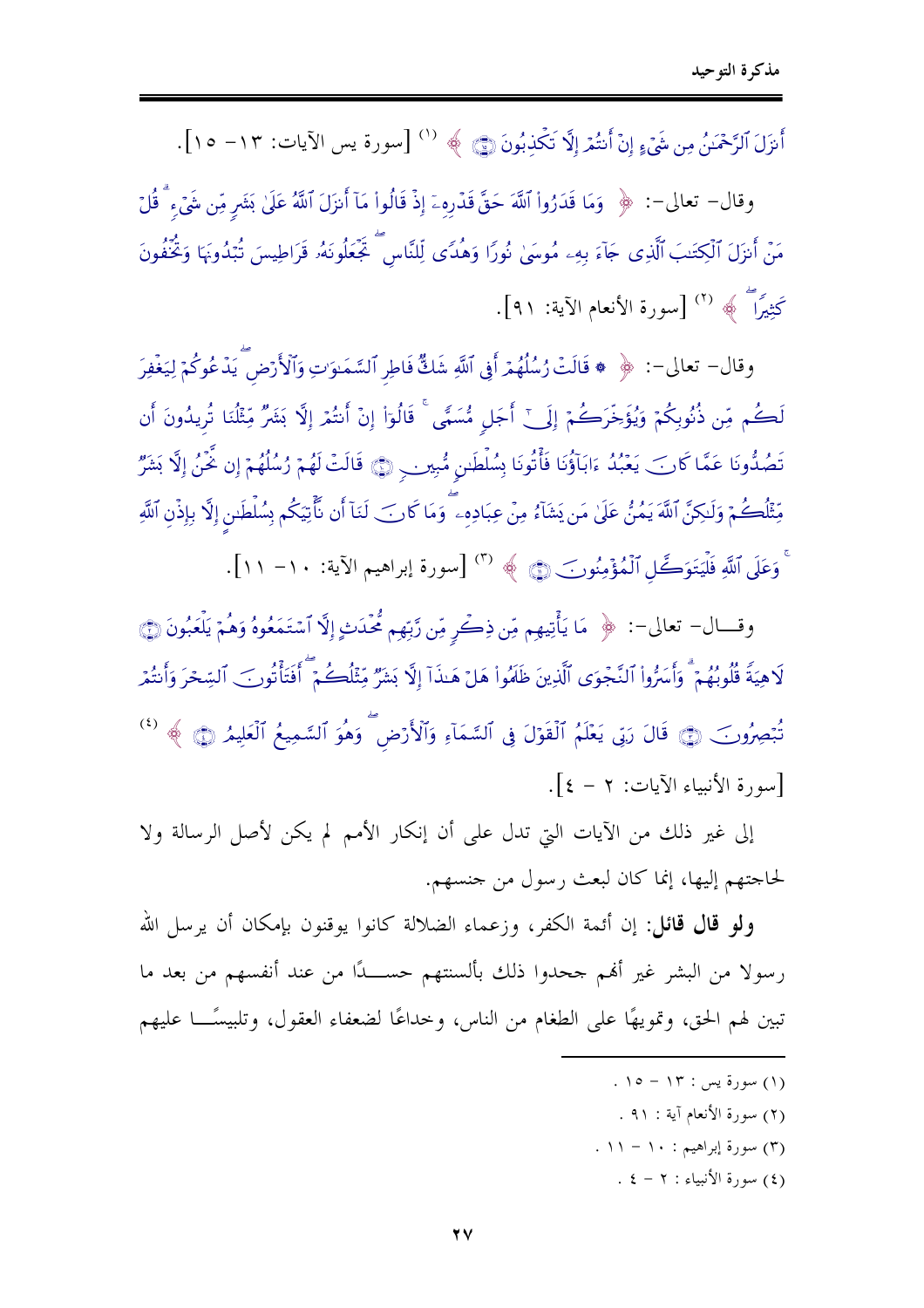خشية أن يســــارعــــوا إلى مقتضى الفــــطرة، ويستجيبوا لداعى الدين، ومتابعة المرسلين، لو قال قائل ذلك ما كان بعيدًا عن الحقيقة، ولا محافيًا للصواب! بل بدت منهم البوادر التي تؤيد ذلك، وتصدقه وسبق إلى لساهم ما يرشد البصير إلى ما انطوت عليه نفوسهم من الحسد والاستكبار أن يؤتَى الرسل ما أوتوا دولهم، وينالوا من الفضيلة، وقيادة الأمم إلى الإصلاح ما لم ينل هؤلاء.

قال الله- تعالى-: ﴿ وَإِذَا جَآءَتْهُمْ ءَايَةٌ قَالُواْ لَن نُّؤۡمِنَ حَتَّىٰ نُؤۡنَىٰ مِثۡلَ مَآ أُوتِيَ رُسُلُ ٱللَّهِ ٛ ٱللَّهُ أَعْلَمُ حَيْثُ يَجْعَلُ رِسَالَتَهُۥ ۗ ﴾ ('') [سورة الأنعام الآية: ١٢٤].

وقال– تعالى–: ﴿ وَقَالُواْ لَوْلَا نُزِّلَ هَـٰذَا ٱلْقُرْءَانُ عَلَىٰ رَجُلٍ مِّنَ ٱلْقَرَّيَتَيْنِ عَظِيم ۞ ﴾ (") [سورة الزخرف الآية: ٣١].

وقالَ– تعالى–: ﴿ وَنَادَىٰ فِرْعَوْنُ فِي قَوْمِهِۦ قَالَ يَنقَوْمِ أَلَيْسَ لِي مُلْكُ مِصْرَ وَهَـٰذِه ٱلْأَنْهَىرُ تَجَرى مِن تَحْقَّ أَفَلَا تُبْصِرُونَ ۞ أَمْر أَنَا خَيْرٌ مِّنْ هَـٰذَا ٱلَّذِى هُوَ مَهِينٌ وَلَا يَكَادُ يُبينُ ۞ فَلَوْلَآ أُلْقِيَ عَلَيْهِ أَسْوِرَةٌ مِّن ذَهَبِ أَوْ جَآءَ مَعَهُ ٱلْمَلَنَبِكَةُ مُقْتَرِنِينَ ۞ ۞ ﴾ (") [سورة الزخرف،  $\sqrt{2}$ الآيات: ٥١ - ٥٣.

وليس بدعًا أن يختار الله نبيا من البشر، أو يبعث في الناس رســـولا من أنفسهم يتلو عليهم آياتـــه، ويزكّيهم، ويعلّمهم الكتاب والحكمة، بل ذلك هو مقتضى الحكمة، وموجب العقل، فإن الله- سبحانه- قد مضت سنَّته في حلقه بأن يكونوا أنواعًا مختلفة على طرائق شتى، وطبائع متباينة، لكل نوع غرائزه وميوله، أو خواصه ومميزاته التي تقضي بالأنس، والتآلف بين أفراده، وتساعد على التفاهم والتعاون بين الجماعات، ليقوم الوجود، وينتظم الكون، فكان اختيار الرسول من الأمة أقرب إلى أخذها عنه، وأدعى إلى

- (١) سورة الأنعام آية : ١٢٤ .
- (٢) سورة الزحرف آية : ٣١ .
- . ٥٣ ٥١ : خرف : ٥١ ٥٣ .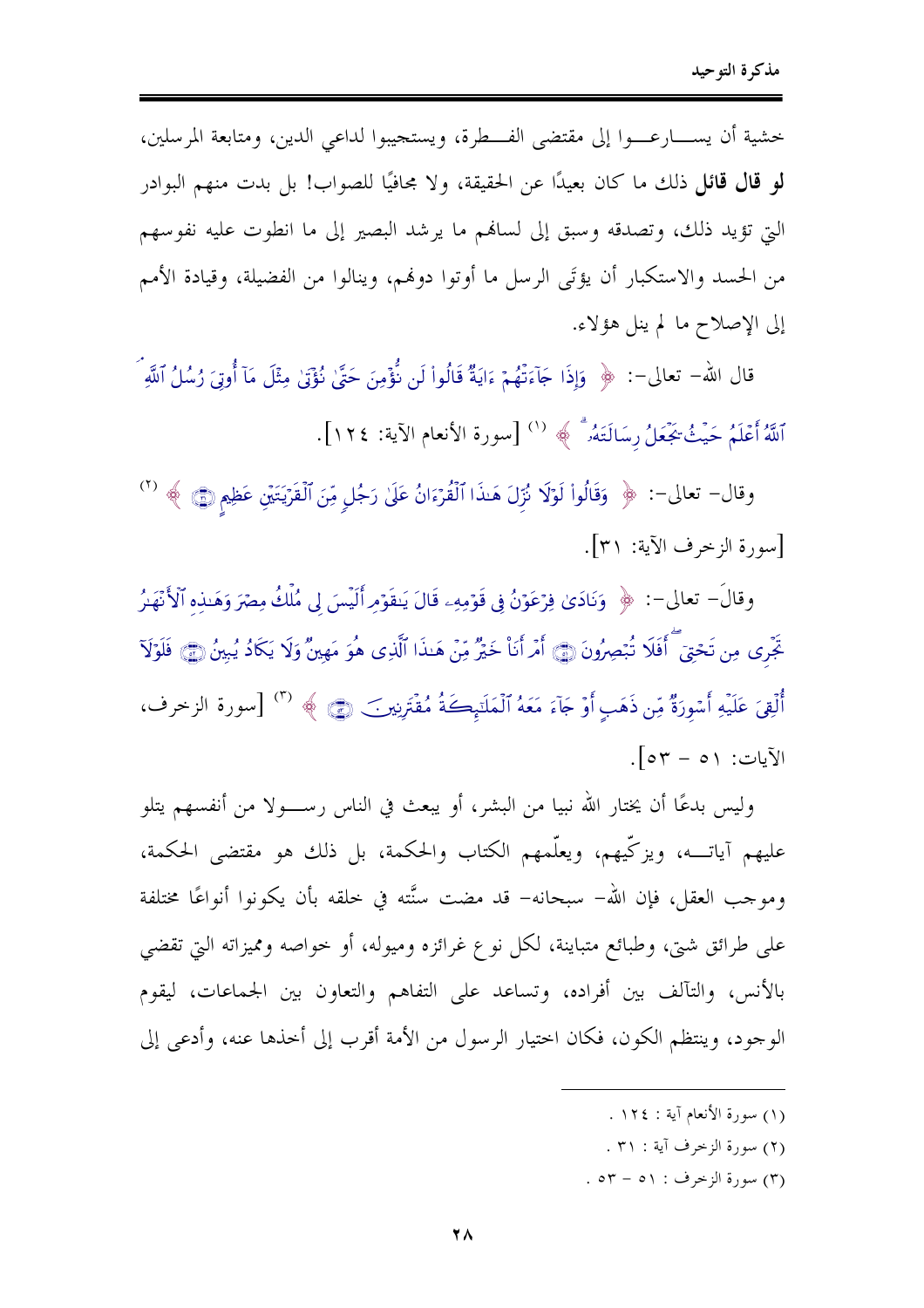فهمها منه، وتعاوِهْا معه، لمزيد التناسب، ولمكان الإلف بين أفراد النوع الواحد.

ولو كان عُمارٍ الأرضِ من الملائكة لاقتضت الحكمة أن يبعث الله إليهم مَلَكًا رسولًا، وقد أرشد الله إلى ذلك في ردَّه على من استنكر أن يرسل إلى البشر رسولًا منهم، قال الله- تعالى-: ﴿ وَمَا مَنَعَ ٱلنَّاسَ أَن يُؤْمِنُوٓاْ إِذْ جَآءَهُمُ ٱلۡهُدَىٰٓ إِلَّآ أَن قَالُوٓاْ أَبَعَثَ ٱللَّهُ بَشَرًا رَّسُولاً ۞ قُل لَّوْ كَانَ ۖ فِي ٱلْأَرْضِ مَلَنَهِكَةٌ يَمْشُونَ\_ مُطْمَبِنِّينَ لَنَزَّلْنَا عَلَيْهِم مِّنَ ٱلسَّمَاءِ مَلَكًا رَّسُولاً ۞ ﴾ <sup>(١)</sup> [سورة الإسراء، الآيتان: ٩٤– ٩٥].

**ولكن شاء الله** أن يكون الخليفة في الأرض من البشر، فاقتضت حكمته أن يكون رسوله إليهم من جنسهم، بل اقتضت حكمته ما هو أخص من ذلك، وأقرب إلى الوصول للغاية، وتحصيل المقصود من الرّسالة، فكتب على نفسه أن يُرسل كل رسول بلسان قومه.

قال– تعالى–: ﴿ وَمَآ أَرۡسَلۡنَا مِن رَّسُولٍ إِلَّا بِلِسَانِ قَوۡمِهِۦ لِيُبَيِّنَ ۖ لَهُمۡ ۖ فَيُضِلُّ ٱللَّهُ مَن يَشَآءُ وَيَهۡدِي مَن يَشَآءُ ۚ وَهُوَ ٱلۡعَزِيزُ ٱلۡحَكِيمُ ۞ ﴾ (`` [سورة إبراهيم الآية: ٤].

ولو قدَّر أن الله أجاب الكفار على ما اقترحوا من إرسال مَلَكٍ إليهم لأرسلٍ– سبحانه– الملك في صورة رحل، ليتمكَّنوا من أحذ التشريع عنه، والاقتداء به فيما يأتي ويذر، ويخوض معهم ميادين الحجاج والجهاد، وبذلك يعود الأمر سيرته الأولى، كما لو أرسل– سبحانه– رسولا من البشر، ويقعون في لَبْس وحيرة، جزاء وفاقًا.

قال– تعالى–: ﴿ وَقَالُواْ لَوْلَآ أُنزِلَ عَلَيْهِ مَلَكٌ وَلَوۡ أَنزَلۡنَا مَلَكًا لَّقُضِيَ ٱلۡأَمۡرُ ثُمَّ لَا يُنظَرُونَ ۞ وَلَوۡ جَعَلۡنَـٰهُ مَلَكَـا لَّجَعَلۡنَـٰهُ رَجُلاً وَلَلَبَسۡنَا عَلَيۡهِم مَّا يَلۡبِسُورَ ۖ ۞ ﴾ (٣) [سورة الأنعام الآيتان: ٩، ٩].

- . ٩٥ ٩٤ : ٩٤ ٩٥ .
	- (٢) سورة إبراهيم آية : ٤ .
	- . مورة الأنعام : ٨ ٩ .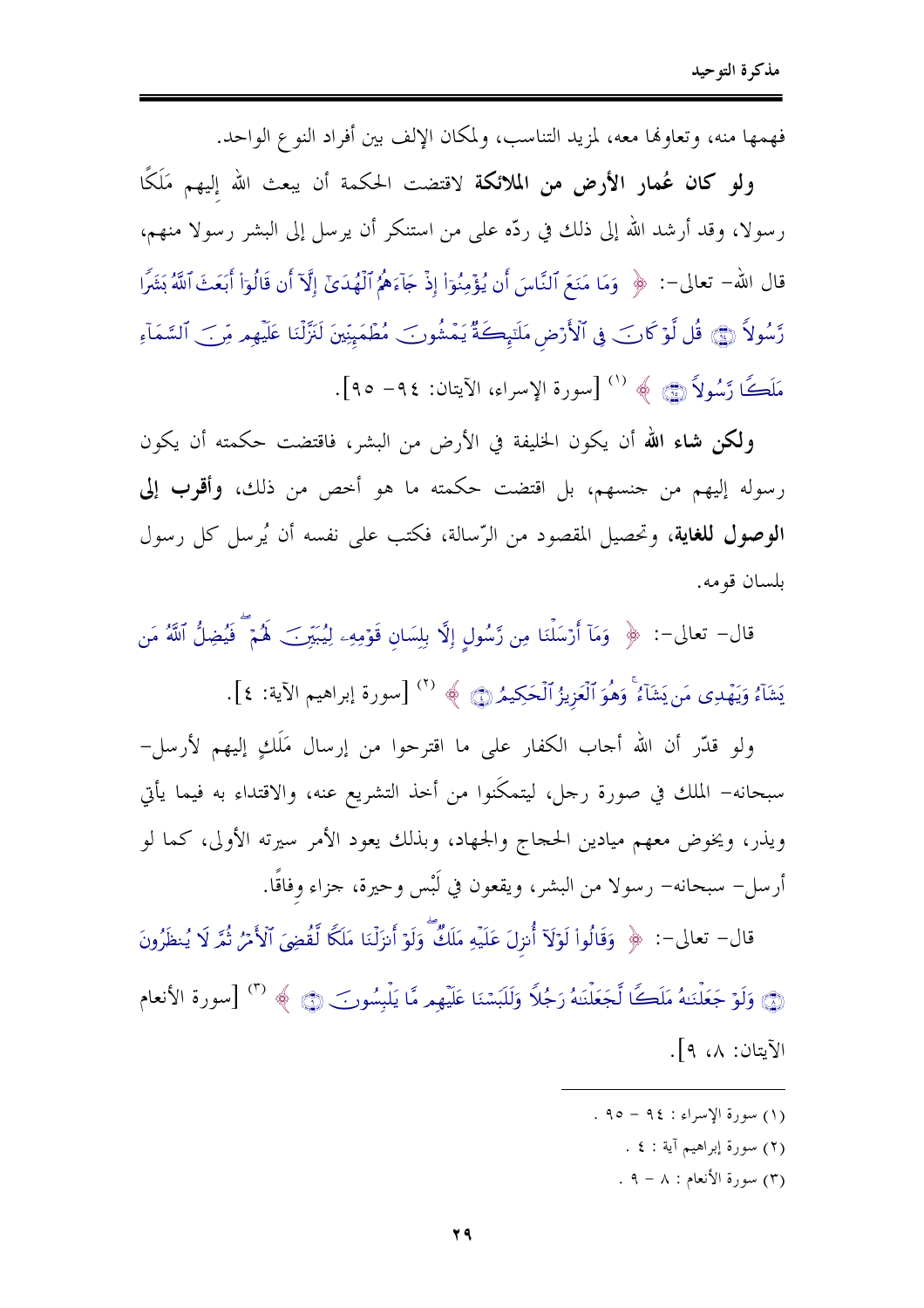ومن نظر في آيات القرآن، وعرف تاريخ الأمم، تبين له أن سنَة الله في عباده أن يرسل إليهم رُسُلا من أنفسهم.

قال– تعالى–: ﴿ وَمَآ أَرۡسَلۡنَا مِن ۖ قَبۡلِكَ إِلَّا رِجَالاً نُوحِىٓ إِلَيۡهُمۡ فَسۡـٰٓفُوٓاْ أَهۡلَ ٱلذِّكۡر إِن كُنتُمْ لَا تَعْلَمُونَ ۞ بِٱلْبَيِّنَـٰتِ وَٱلزُّبُر ۗ وَأَنزَلْنَاۤ إِلَيْكَ ٱلذِّكْرَ لِتُبَيِّنَ لِلنَّاس مَا نُزّلَ إلَيْهِمْ وَلَعَلَّهُمْ يَتَفَكَّرُونَ ۞ ﴾ ``` [سورة النحل الآيات: ٤٤، ٤٤]

وقـــال– تعالى–: ﴿ وَمَآ أَرْسَلْنَا قَبْلَكَ مِنَ ٱلْمُرْسَلِينَ ۚ إِلَّآ إِنَّهُمْ لَيَأْكُلُونَ ٱلطَّعَامَ وَيَمْشُورَ~ فِي ٱلْأَسْوَاقُ ۗ ﴾ (`` [سورة الفرقان الآية: ٢٠].

## المسألة السابعة في حاجة البشر إلى الرسالة

الأفعال الاختيارية: منها ما تُحمد عقباه فيجمل بالعاقل فعله، والحرص عليه، ولو ناله في سبيل تحصيله حرج ومشقَّة، وأصابه في عاجل أمره كثير من الآلام. ومنها ما تسوء مغبته، فيجــــدر بالعاقل أن يتماسك دونه، وأن يتنكب طريقه، خشية شره، وطلبًا للسَّلامة من ضُرَّه، وإن كان فيه ما فيه من الملذات العاجلة التي تغري الإنسان بفعله، أو تخدعه عما فيه سلامة نفسه.

غير أن عقله قد يقصر في كثير من شئونه، عن التمييز بين حَسَن الأفعال وقبيحها، ونافعها وضارها، فلا بدَّ من معين يساعده على ما قصر عنه إدراكه، وقد يعجز عن العلم بما يجب عليه علمه، لأنه ليس في محيط عقله، ولا دائرة فكره، مع ما في علمه به من صلاحه وسعادته، وذلك: كمعرفته بالله، واليوم الآخر، والملائكة تفصيلا، فكان في ضرورة إلى من يهديه الطريق في أصول دينه، وقد يتردد في أمر إما لعارض هوى وشهوة، أو لتزاحم الدواعي واحتلافها، فيحتاج إلى من ينقذه من الحيرة، ويكشف له حجاب الضلالة بنور الهداية، فبان بذلك حاجة الناس إلى رسول يخرجهم من الظلمات إلى النور،

- .  $\mathfrak{z} \mathfrak{z} \mathfrak{z} \mathfrak{r}$  : النحل:
	- (٢) سورة الفرقان آية : ٢٠ .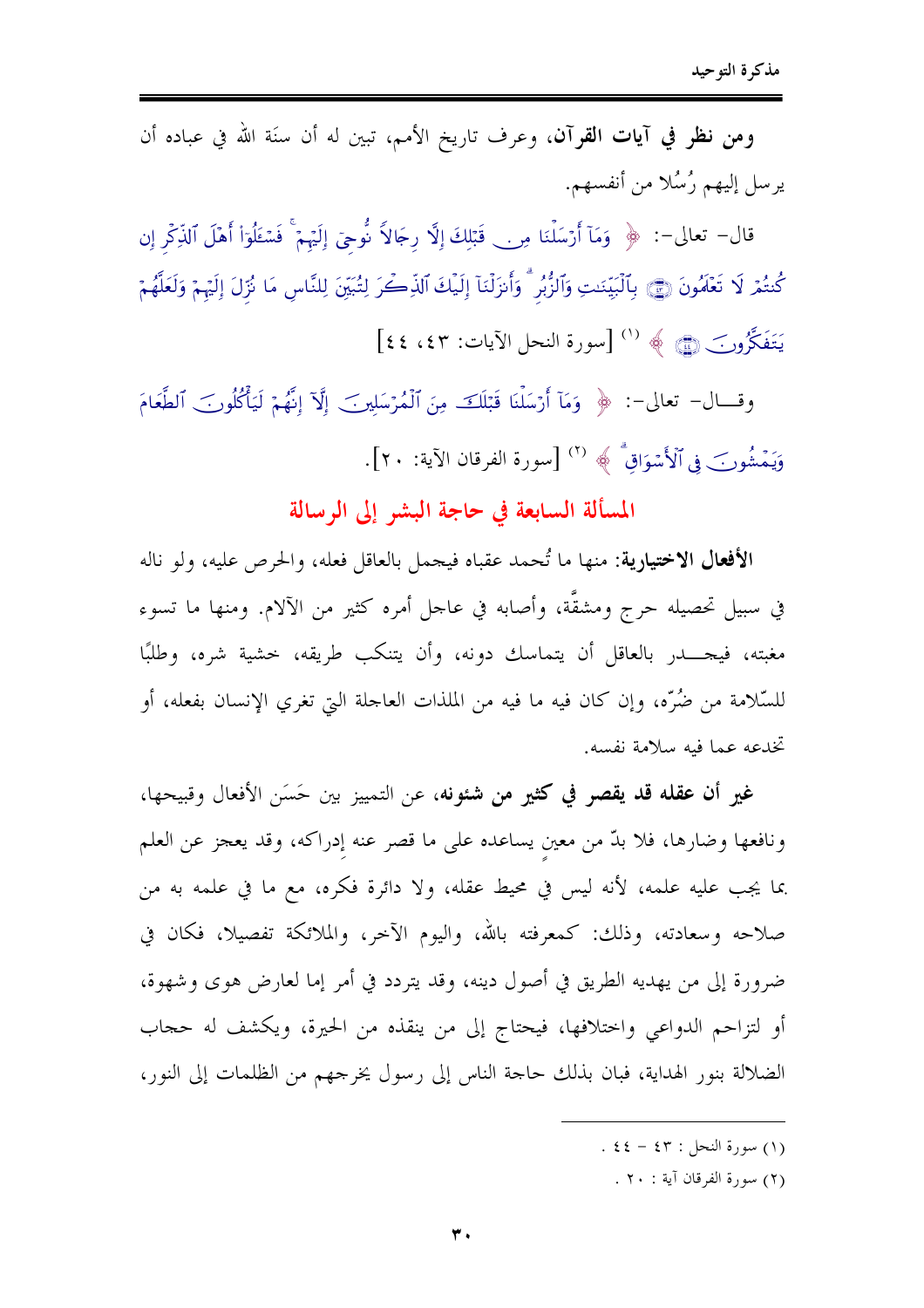ويكمّلهم بمعرفة ما قصرت عنه أفهامهم، ويوقفهم على حقيقة ما عجزوا عنه، ويدفع عنهم الألم والحيرة، ومضرة الشكوك.

أضف إلى ذلك أن تفاوت العقول والمدارك، وتباين الأفكار، واختلاف الأغراض، والمنازع، ينشأ عنه تضارب الآراء، وتناقض المذاهب، وذلك يفضى إلى سفك الدماء، وفيب الأموال، والاعتداء على الأعراض، وانتهاك الحرمات، وبالجملة ينتهي إلى تخريب، وتدمير لا إلى تنظيم، وحسن تدبير، ولا يرتفع ذلك إلا برسول يأتي بفصل الخطاب، ويقيم الحجة، ويوضّح المحجّة، فاقتضت حكمة الله أن يُرسل رسله رحمة بعباده، وإقامة للعدل بينهم، وتبصيرًا لما يجب عليهم من حقوق حالقهم، وإعانة لهم على أنفسهم، وإعذارًا إليهم، فإنه لا أحد أحبَّ إليه العذر من الله.

من أجل ذلك أرسل الرسل وأنزل الكتب.

فقد ثبت أن " سعد بن عبادة " قال: ﴿ لَو رأيت رحلًا مع امرأتي لضربته بالسيف غير مصفح (أي بحده لا صفحته)؛ فبلغ ذلك رسول الله ، ﷺ فقال: "تعجبون من غيرة سعد لأنا أغْيَرُ منه واللَّه أغْير مني ومن أجل غيرة اللَّه حرم الفواحش ما ظهر منها وما بطن، ولا أحد أحب إليه العذر من اللّه، ومن أحل ذلك بعث المبشرين والمنذرين ولا أحد أحبَّ إليه المدح من اللَّه، ومن أحل ذلك وعد اللَّه بالحنة ﴾ (''). رواه البخاري.

ومما تقَدم يعلم أن إرسال اللَّه الرسل مما يدحل في عموم قدرته- تعالى- وتقتضيه حكمتُه، فضلًا منه، ورحمة، واللَّه عليم حكيم، وهذا هو القول الوسط، والمذهب الحق.

وقد أفرط المعتزلة فقالوا: إن بعثة الرسل واجبة على الله – تعالى– إبانة للحقّ، وإقامة للعدل، ورعاية للأصلح، وهذا مبنيٍّ على ما ذهبوا إليه من القول بالتحسين والتقبيح العقليين، وهو أصل فاسد.

<sup>(</sup>١) البخاري الحدود (٢٤٥٤) ، مسلم اللعان (١٤٩٩) ، أحمد (٢٤٨/٤) ، الدارمي النكاح (٢٢٢٧) .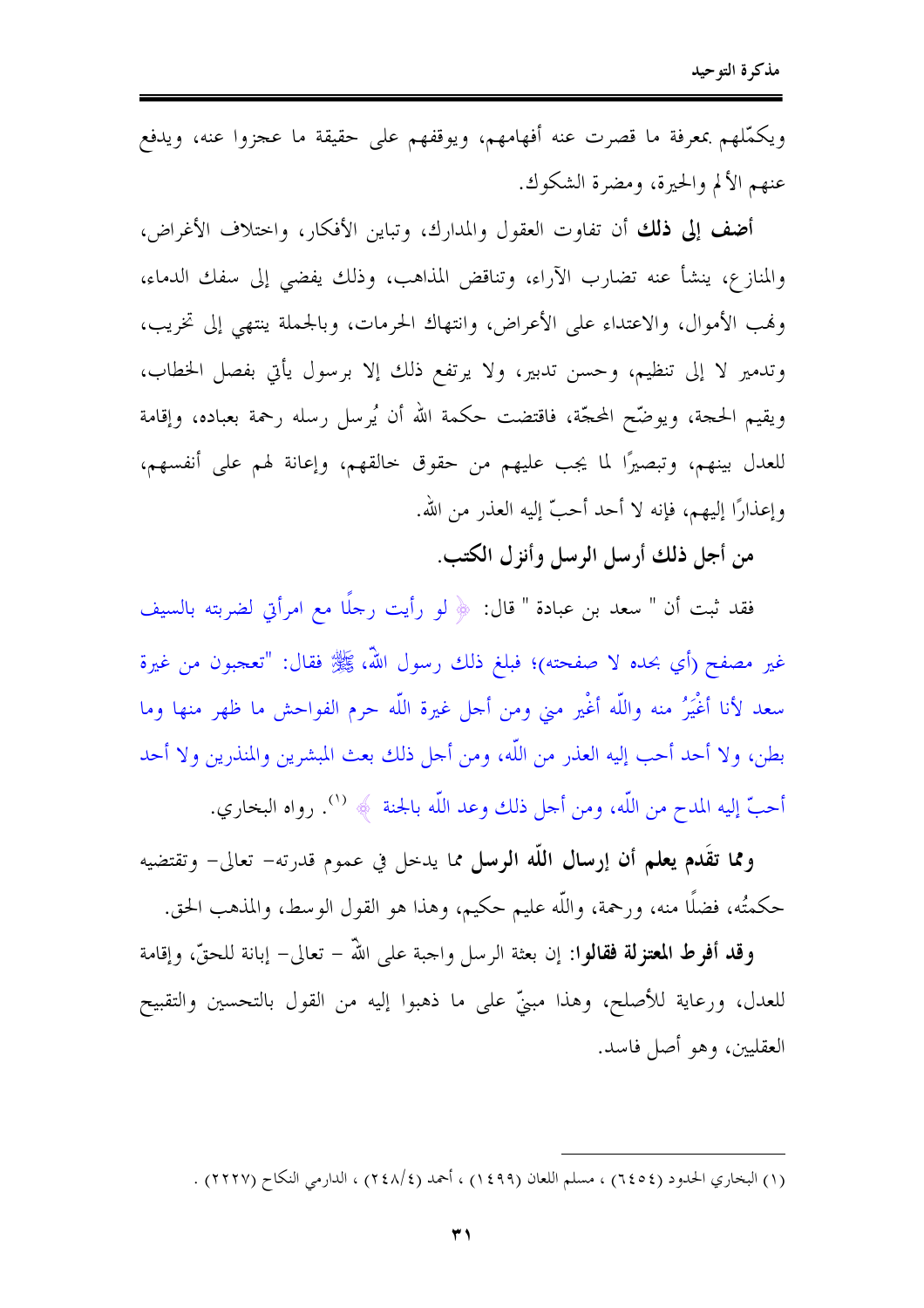وتطرّف البراهمة (`` فأحالوا أن يصطفى الله نبيًّا، ويبعث من عباده رسولا، وزعموا أن إرسالهم عبث، إما لعدم الحاجة إليهم اعتمادًا على العقل في التمييز بين المفاســـد والمصالح، واكتفاءُ بإدراكــــه ما يحتاج إليه العباد في المعاش والمعاد، وإما لاستغناء الله عن عباده، وعدم حاجته إلى أعمالهم، خيرًا كانت أم شرًّا، إذ هو- سبحــانه- لا ينتفع بطاعتهم، ولا يتضررُ بمعصيتهم، وقد سبق بيان عدم كفاية العقل في إدراك المصالح والمفاسد.

**وحاجة العالم إلى الرسالة** مع غنى اللّه عن أعمال الخلق، فليس إرسالهم عبثا بل هو مقتضى الحكمة.

المسألة الثامنة في المعجزة الفرق بينها وبين السحر

كل ما لم تبلغه طاقة البشر، و لم يقع في دائرة قدرتمم، فهو معجزة، وقد تُطلق المعجزة على ما حرج عن طاقة العامة من الخلق دون الخاصّة، **كبعض المسائل العلمية**، واحتراع بعض الآلات، والأجهزة الحديثة، وغيرها مما لا يقوى عليه إلَّا حواص الناس، وكــالغوص، والسباحة، وحمل الأثقال، وهذا عجز نسبي يكون في مخلوق دون آخر.

وأما المراد من المعجزة هنا (أي في علم التوحيد): فهي الأمر الخارق للعادة الخارج عن سنة الله في خلقه، الذي يظهره الله على يد مُدّعى النبوة تصديقًا له في دعواه، وتأييدًا له في رسالته، مقرونًا بالتحدّي لأمته، ومطالبتهم أن يأتوا بمثله، فإذا عجزوا كان ذلك آية من الله– تعالى– على اختياره إيّاه، وإرساله إليهم بشريعته.

أما السحر: فهو في اللغة كل ما دق، ولطف، وخفى سببه، فيشمل قوة البيان، وفصاحة اللسان، لما في ذلك من لطف العبارة، ودقَّة المسلك، ويشمل النميمة لما فيها من خفاء أمر النَّمام، وتلطفه في خداع من نم بينهما ليتم له ما يُريد من الوقيعة، ويشمل

(١) البراهمة : قيل : إلهم جماعة من حكماء الهند تبعوا فيلسوفًا يسمى برهام فنسبوا إليه ، وقيل : إلهم طائفة عبدت صنمًا يسمى (بـــرهـم) فنسبت إليه ، والقصـــد بيان مذهبهم في الرسالة . والرد عليه بما يدفع شبهتهم ، مع أن بعضهم قد اعترف برسالة آدم . وآخرين منهم اعترفوا برسالة إبراهيم ، – عليهما السلام– .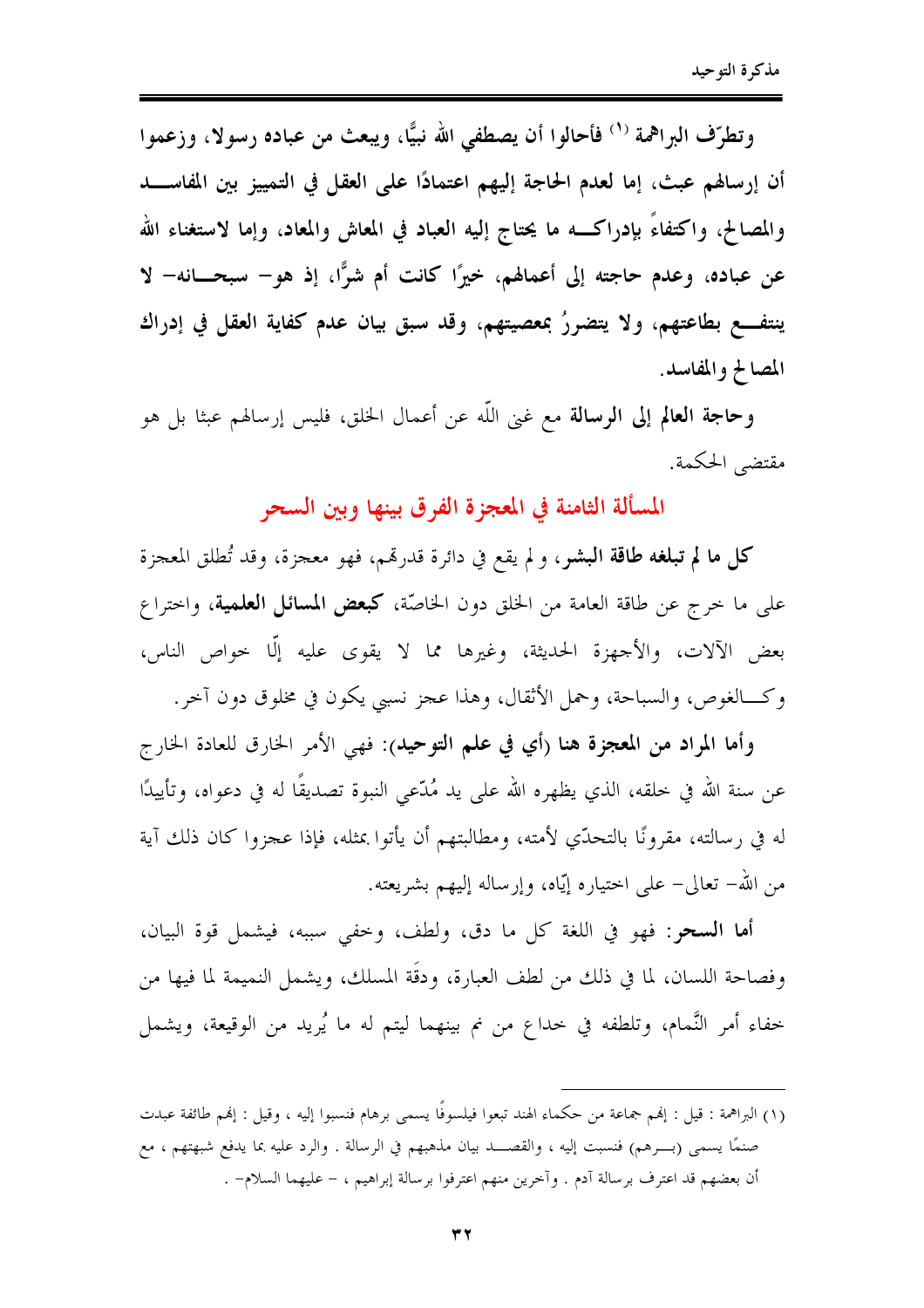العزائم والعُقَد التي يعقدها الساحر، وينفث فيها مستعينا بالأرواح الخبيثة من الجن، فيصل بذلك في زعمه إلى ما يريد من الأحداث والمكاسب.

وبذلك يتبين الفرق بين المعجزة والسحر :

**١– فالمعجزة** ليست من عمل النبي، وكسبه. إنما هي خلق محض من الله– تعالى– على حلاف سنته في الكائنات.

وأما السحر: فمن عمـــل الساحر، وكسبه سواء أكـــان تعويذات، أم بيانا، أم نميمة، أم غير ذلك، وله أسبابه ووسائله التي قد تنتهي بمن عرفها ومهر فيها، واستعملها إلى مسببالها، فليس خارقا للعادة، ولا مخالفًا لنظام الكون في ربط الأسباب بمسببالها، والوسائل بمقاصدها.

٢– والمعجزة: تظهر على يد مدعى النبوة لتكون آية على صدقه في رسالته التي هما هداية الناس من الضلالة، وإخراجهم من الـــظلمات إلى النــــور، والأخذ بأيديهم إلى ما ينفعهم في عقائدهم، وأحلاقهم، وأبداهُم، وأموالهم.

**أما السحر**: فهو حلق ذميم، أو خرافة، أو صناعة يموه ها الساحر على الناس، ويضللهم، ويخدعهم ها عن أنفسهم، وما ملكت أيديهم، ويتخذها وسيلة لكسب العيش من غير حله، ويفرق ها بين المرء وزوجه، والصديق وصديقه، وبالجملة يفسد ها أحوال الأمة بخفاء، والناس عنه غافلون.

٣– سيرة من ظهرت على يده المعجزة حميدة. وعاقبته مأمونة، فهو صريح في القول والفعل، صادق اللهجة، حسن العشرة، سخي، كريم، عفيف عما في أيدي الناس، يدعو إلى الحق، وينافح دونه بقوة وشجاعة.

أما الساحر: فسيرته ذميمة، ومغبته وحيمة، حائن حداع سيئ العشرة، يأحذ ولا يُعطي، يدعو إلى الباطل، ويسعى جهده في ستره، خشية أن يفتضح أمره، وينكشف سره، فلا يتم له ما أراد من الشرّ والفساد.

£ – من ظهرت على يده المعجزة يقود الأمم والشعوب إلى الوحدة والسعادة،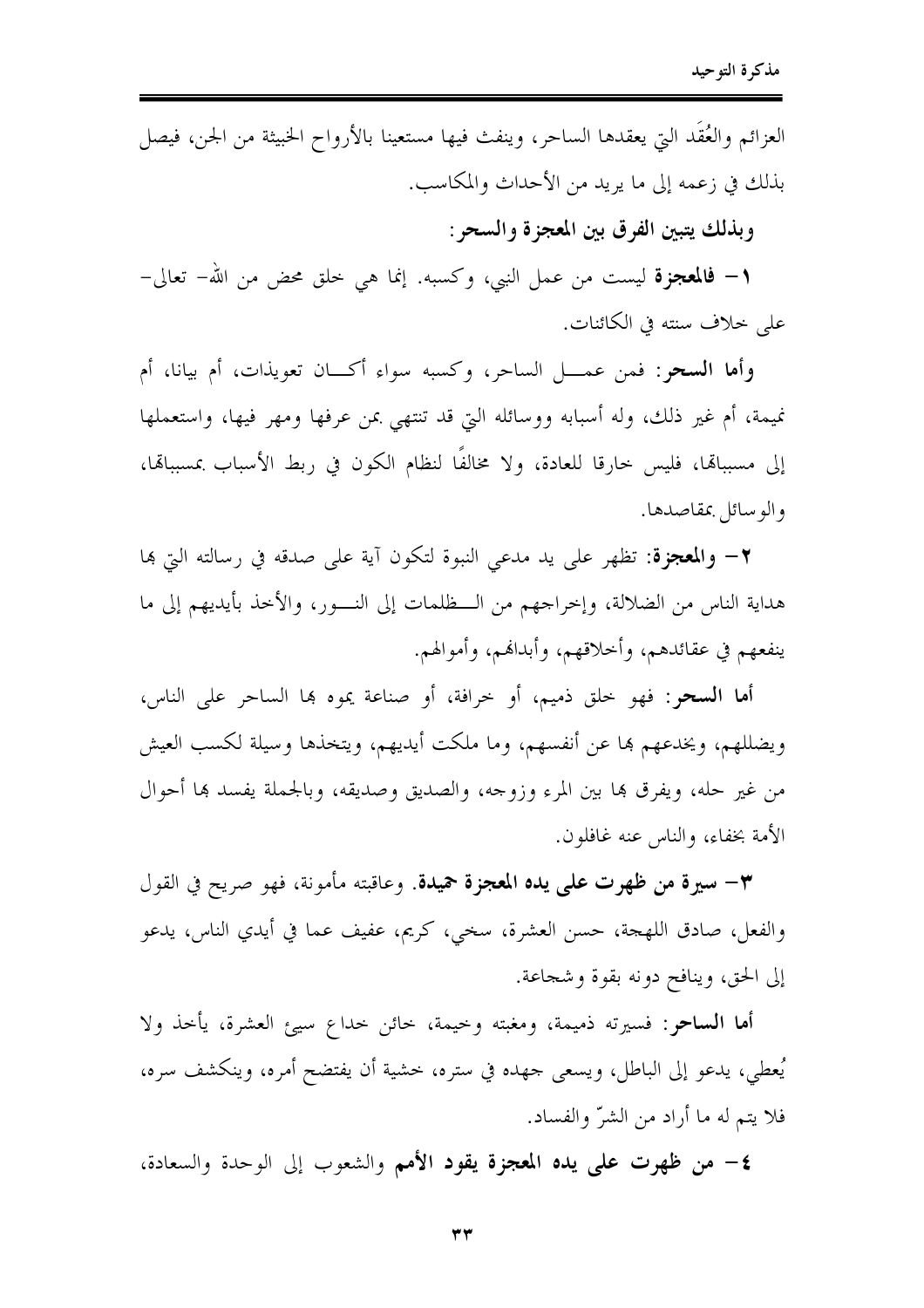ويهديها طريق الخير، وعلى يده يسود الأمن والسلام، وتفتح البلاد، ويكون العمران. أما الساحر: فهو آفت الوحدة، ونذير الفرقة، والتخريب والفوضى، والاضطراب. المسألة التاسعة في أنواع المعجزة

إن آيات المعجـــزات التي أيد اللّه بما رسله قد اختلفت أنواعها، وتباينت مظاهرها وأشكالها، إلا ألها تجتمع في أن كلا منها قد عجز البشر عن أن يأتوا بمثله، منفردين أو مجتمعين، فكانت بذلك شاهد صدق على الرّسالة، وحجَّة قاطعة تخرس الألسنة، وينقطع عندها الخصوم، ويجب لها التّسليم والقبول.

ويغلب أن تكون معجزة كل رسول مناسبة لما انتشر في عصره، وبرز فيه قومه، وعُرفوا بالمهارة فيه، ليكون ذلك أدعى لفهمها، وأعظم لدلالتها على المطلوب، وأمكن في الالتزام بمقتضاها، ففي عهد موسى، عليه السلام، انتشر السحر، ومهر فيه قومه، حتى أثروا به على النفوس، وسحروا به أعينَ الناظرين، وأوحس في نفسه خيفة منه من شهده، وإن كان عالي الهمّة، قوي العزيمة، فكان ما آتاه اللهّ نبيه موسى فوق ما تبلغه القوى والقدر، وما لا يدرك بالأسباب والوسائل، وقد أوضح اللّه ذلك في كثير من الآيات، منها قوله- تعالى-: ﴿ وَمَا تِلْكَ بِيَمِينكَ يَنْمُوسَىٰ ١٠ قَالَ هِيَ عَصَايَ أَتَوَكَّؤُاْ عَلَيْهَا وَأَهْشُ بِهَا عَلَىٰ غَنَمِي وَلِيَ فِيهَا مَثَارِبُ أُخْرَىٰ ۞ قَالَ أَلْقهَا يَنمُوسَىٰ ۞ فَأَلْقَنهَا فَإِذَا هِيَ حَيَّةٌ تَسْعَىٰ ۞ قَالَ خُذْهَا وَلَا تَخَفَّ ۖ سَنُعِيدُهَا سِيرَتَهَا ٱلْأُولَىٰ ۞ وَٱضْمُمْ يَدَكَ إِلَىٰ جَنَاحِكَ تَخَرُجْ بَيْضَآءَ مِنْ غَيْرِ سُوٓءٍ ءَايَةً أُخۡرَىٰ ۞ لِنُرِيَكَ مِنۡ ءَايَـٰتِنَا ٱلۡكُبۡرَى ۞ ﴾ (') [سورة طه، الآيات: ١٧ - ٢٣].

و لهــــذا بُـهت السحــــرة، وبــــطل ما جاءوا به من التمويه والتضليل، وامتاز الحق عن الباطل.

قال– تعالى–: ﴿ وَأُلِّقِيَ ٱلسَّحَرَةُ سَجِدِينَ ۞ قَالُوٓاْ ءَامَنَّا بِرَبِّ ٱلۡعَـٰلَمِينَ ۞ رَبِّ مُوسَىٰ

.  $\Upsilon \Upsilon = \Upsilon \Upsilon$ : 4 ملورة طه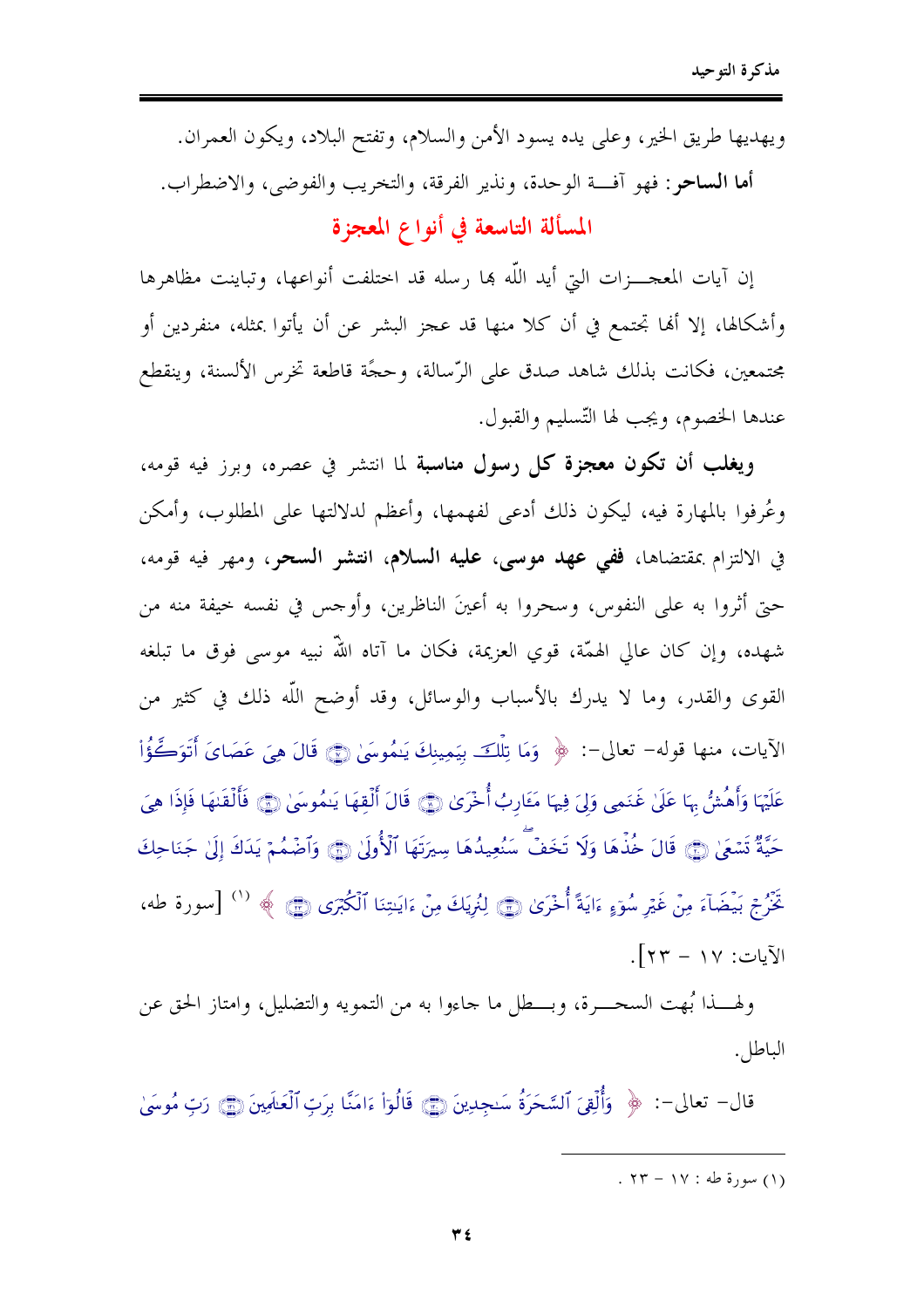وَهَـٰزُونَ ۞ ﴾ ('') [سورة الأعراف، الآيات: ١٢٠– ١٢٢].

وفي عهد المسيح عيسى ابن مريم، عليه السلام، برع بنو إسرائيل في الطب فكان مما آتاه اللَّه أن يصوّر من الطين كهيئة الطير، فينفخ فيه، فيكون طيرًا بإذن الله، وإبراءُ الأكمه والأبرص بإذن الله، وإحياء الموتى بإذن الله، إلى غير ذلك من الآيات التي ثبتت بما , سالته، وقامت بما الحجة على قومه.

وفي عهد محمد، ﷺ كان العرب قد بلغوا الغاية في فصاحة اللسان، وقوة البيان، وجرت الحكمة على ألسنتهم حتى اتخذوا ذلك ميدانًا للسباق والمباراة، فأنزل الله القرآن على رسوله محمد، ﷺ فكانت بلاغته، وبيانه، وما تضمنه من الحِكم والأمثال حانبًا من حوانب إعجازه، قال، ﷺ ﴿ "ما من الأنبياء نبي إلا وقد أعطيَ من الآيات ما مثله آمن عليه البشر، وإنما كان الذي أوتيته وَحْيًا أوحاه اللّه إلى فأرجو أن أكون أكثرهم تابعًا يوم القيامة ﴾ (٢) (٣).

وليست معجـــزات موسى، وعيسى، ومحمـــد، عليهم السلام، مقصورة على ما ذُكِرَ، وإنما ذلك بيان لما تحدي به كلِّ منهم قومه، وجعله قاعدة يَبْني عليها دعوته، وتثبت ها رسالته، وإلا فلهؤلاء وغيرهم من الأنبياء كثير من الآيات البيّنات، والعلامات الواضحات التي دلَّت على صدقه سوى ما تحدَّى به كل بيي قومه.

ومنها ما يرجع إلى سيرقم قبل الرسالة، فإن الله - تعالى- قد أعدَّهم لتحمل أعباء رسالته، ومنها ما يرجع إلى ثبات جأشهم، وقوة بأسهم في مقام الدعوة، والجهاد في سبيل نصرها، ونشرها بنفسه، وبمن آمن معه، وما أقلهم عددًا، وأضعفهم شوكــة، مع غني عدوهم، وكثــرة عَدَدهم، وعُددهم، وقوة سلطالهم، إلى غير ذلك ممًا يدل على صدق

- . ١٢١ سورة الأعراف : ١٢٠ ١٢٢ .
- (٢) البخاري فضائل القرآن (٤٦٩٦) ، مسلم الإيمان (١٥٢) ، أحمد (١/٢٥٢) .
	- (٣) " مختصر صحيح مسلم " (١٩) عن أبي هريرة .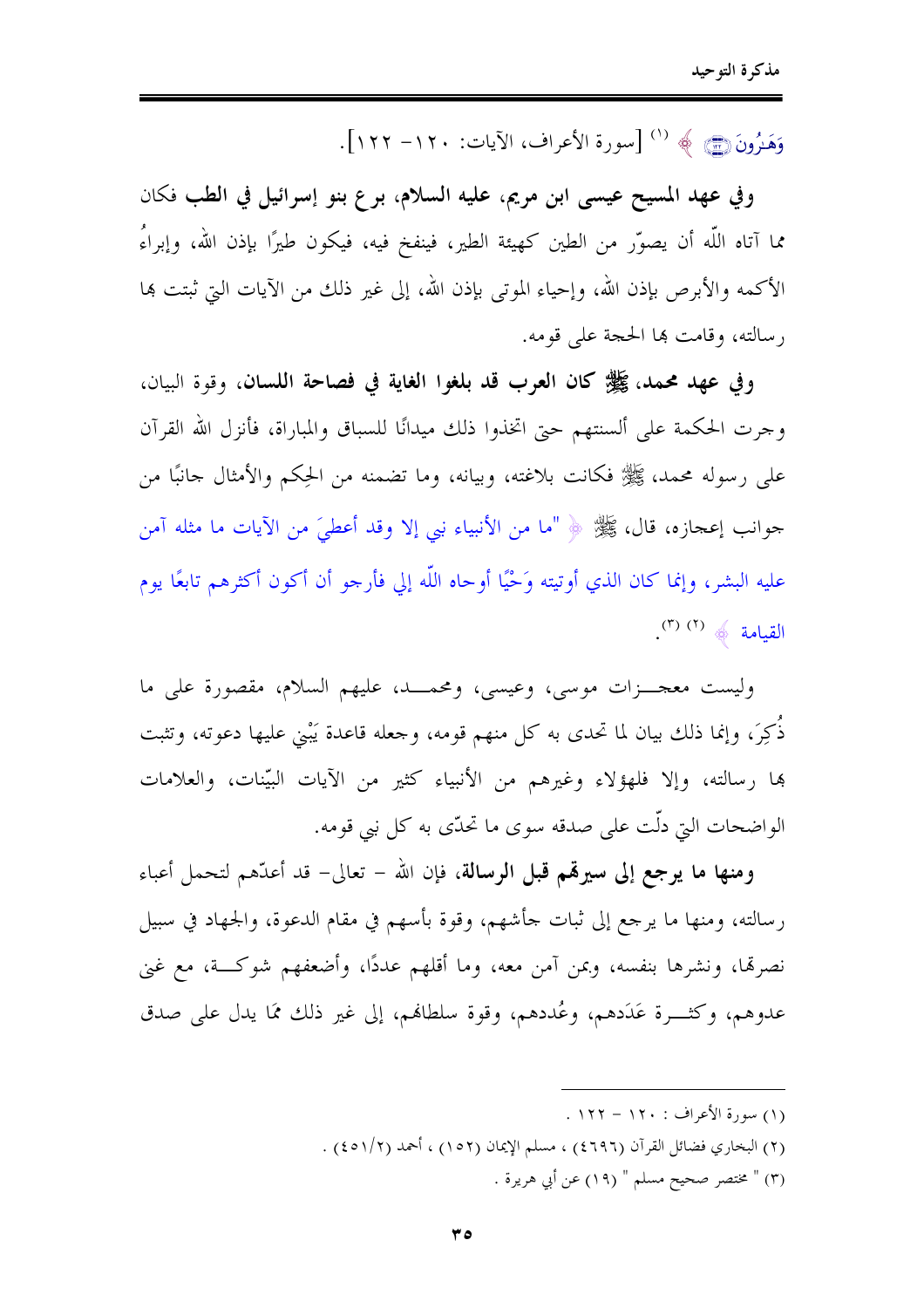الدَّاعي في دعوته، وكمال يقينه ها.

ومنها: ما يرجع إلى سلامة الشريعة التي يدعون إليها، وحكمتهم في حمل الناس عليها، وقـــوة حجاجهم في الدفاع عنها، وما شوهد من آثارها في صلاح من اهتدى بما من الأمم في الدولة، والسياسة، والاجتماع، والاقتصاد، والحرب، والسلم، وغير ذلك من أحوال الشعوب، حتى إذا حرّفوها عن مواضعها، فأولوها على غير وجهها، أو أعرضوا عنها، وتركوا العمــــل ها دالت دولتهم، وســــاءت حالتهم، فإن العاقبـــة للمتقين، والخيبة والخزي على المفسدين.

ومنها ما يرجع إلى آيات حسية أكرم ها رسله، ومن آمن هم من: تفريج كربة، وإزالة شدَّة، أو خوارق عادات طلبتها الأمة بغيًا وعنادًا، فأجيبت إليها دفعًا للحرج عن الرسل، وزيادة في التثبيت لهم، والإعذار إلى من كفر بمم.

ومنها: ما يوجع إلى تعليم الصناعات، وتيسير طرقها: كإسالة عين القطر، وإلانة الحديد لداود، عليه السلام، على حلاف سنــة الكون، ليكون ذلك آية له وكرامة، وليكون سعة للعباد ورحمة لهم، إلى غير ذلك مما لا يحصيه إلا الله.

### قصة يوسف عليه السلام

وإليك أمثلة من قصص الأنبياء في القرآن ترشدك إلى كثير مما ذكرت، وتبين لك سنة الله – تعالى– الماضيةُ في إعداده الأنبياء لتحمل أعباء الرسالة، وحكمته البالغة في تأييده إياهم بالمعجزات الباهرات، لتقوم ها الحجة على أممهم، إعذارًا إليهم، ولئلا يكون للناس على الله حجة بعد الرسل، وكان عزيزا حكيمًا.

فمن ذلك:

#### قصة يوسف عليه الصلاة والسلام:

إن هذه القصة فيها كثير من العجائب، والعبر، والعظات، والأحكام، والأحلاق، وألوان الامتحان، والابتلاء، والفضل، والإحسان، والذي أقصد إليه من مباحثها هنا أمرين لمزيد اتصالهما بالموضوع: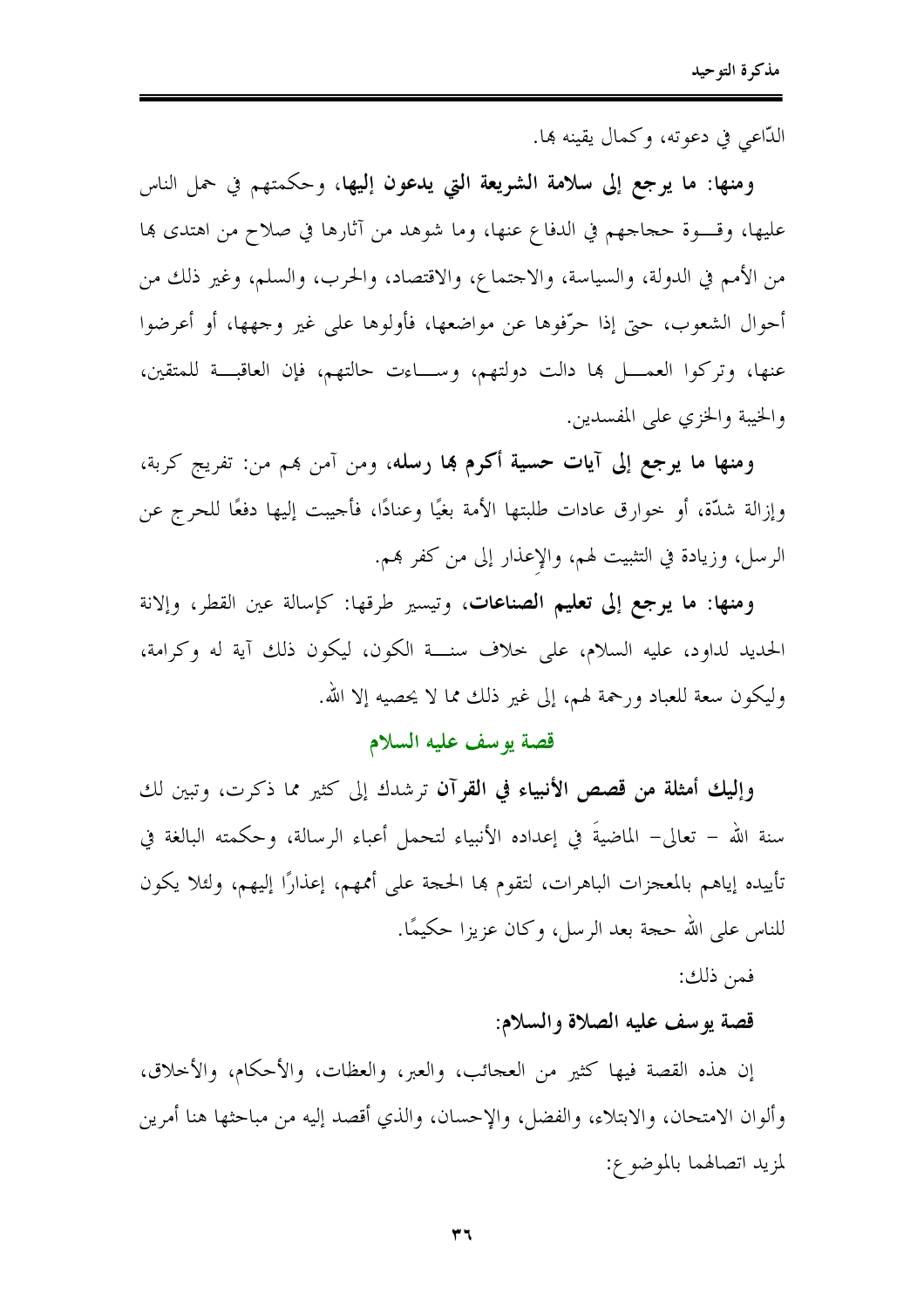الأول: كيف كانت هذه القصة معجزة لرسول الله محمد ﷺ.

**الثاني**: كيف كانت دليلا على أن الله يعدّ رسله في حيالهم الأولى قبل الرسالة لتحمّل أعبائها حين إرسالهم إلى أممهم.

أما الأول: فإنه- تعالى- ذكر قصة يوسف، عليه الصلاة والسلام، في القرآن مفصَّلة لتكون بجملتها آية بل آيات على نبوة رسوله محمد، عليه الصلاة والسلام.

**وبيان ذلك** أنهَّ كان أميًّا لم يقرأ شيئًا من كتب الأولين، ولا درس شيئًا من تاريخهم، ولا خطَّ من ذلك شيئًا بيمينه حتى يُرتاب في أمره، ويُتَهم بأنه تكلم بما قرأ أو درس. قال– تعالى–: ﴿ وَمَا كُنتَ تَتْلُواْ مِن قَبْلِهِۦ مِن كِتَـٰبِ وَلَا تَخُطُّهُۥ بِيَمِينِكَ ۗ إذَا لَّارَتَابَ ٱلْمُبْطِلُونَ ۞ ﴾ ```. [سورة العنكبوت الآية: ٤٨ ].

بل كان من الغافلين عن قصة يوسف وأمثالها، لم تخطر له ببال، ولم تقرع له سمعًا قبل أن يُوحى الله ها إليه، ويذكرها له في محكم كتابه.

قال– تعـــالى– في مطلع سورة يوسف: ﴿ الْرَّ تِلْكَ ءَايَنتُ ٱلْكِتَنبِ ٱلْمُبِينِ ۞ إنَّا أَنزَلْنَهُ قُرَّءَ'نَا عَرَبِيًّا لَّعَلَّكُمْ تَعْقِلُونَ ۞ بَحْنُ نَقُصُّ عَلَيْكَ أَحْسَنَ ٱلْقَصَص بمَآ أَوْحَيْنَآ إلَيْكَ هَـٰذَا ٱلْقُرْءَانَ وَإِن كُنتَ مِن قَبْلِهِۦ لَمِنَ ٱلْغَـٰفِلِينَ ۞ ﴾ (`` [سورة يوسف الآيات: ١- $\cdot$ [۳

وقال بعد ذكر يوسف لرؤياه، وعرضها على أبيه، ووصية أبيه له:

﴿ ﴾ لَّقَدۡ كَانَ فِي يُوسُفَوۡإِخۡوَتِهِۦٓ ءَايَـٰتٌ لِّلسَّآبِلِينَ۞ ﴾ (") [سورة يوسف الآية: ٧]. و لم تكن قصة يوسف بالأمر الذي اشتهر في العرب، وتناولوه بالحديث فيما بينهم، بل كانت غيبًا بالنسبة إليهم، ولا كان محمد مع يوسف وإخوته، ولا شهد مكرهم به،

- (١) سورة العنكبوت آية : ٤٨ .
	- (٢) سورة يوسف : ١ ٣ .
	- (٣) سورة يوسف آية : ٧ .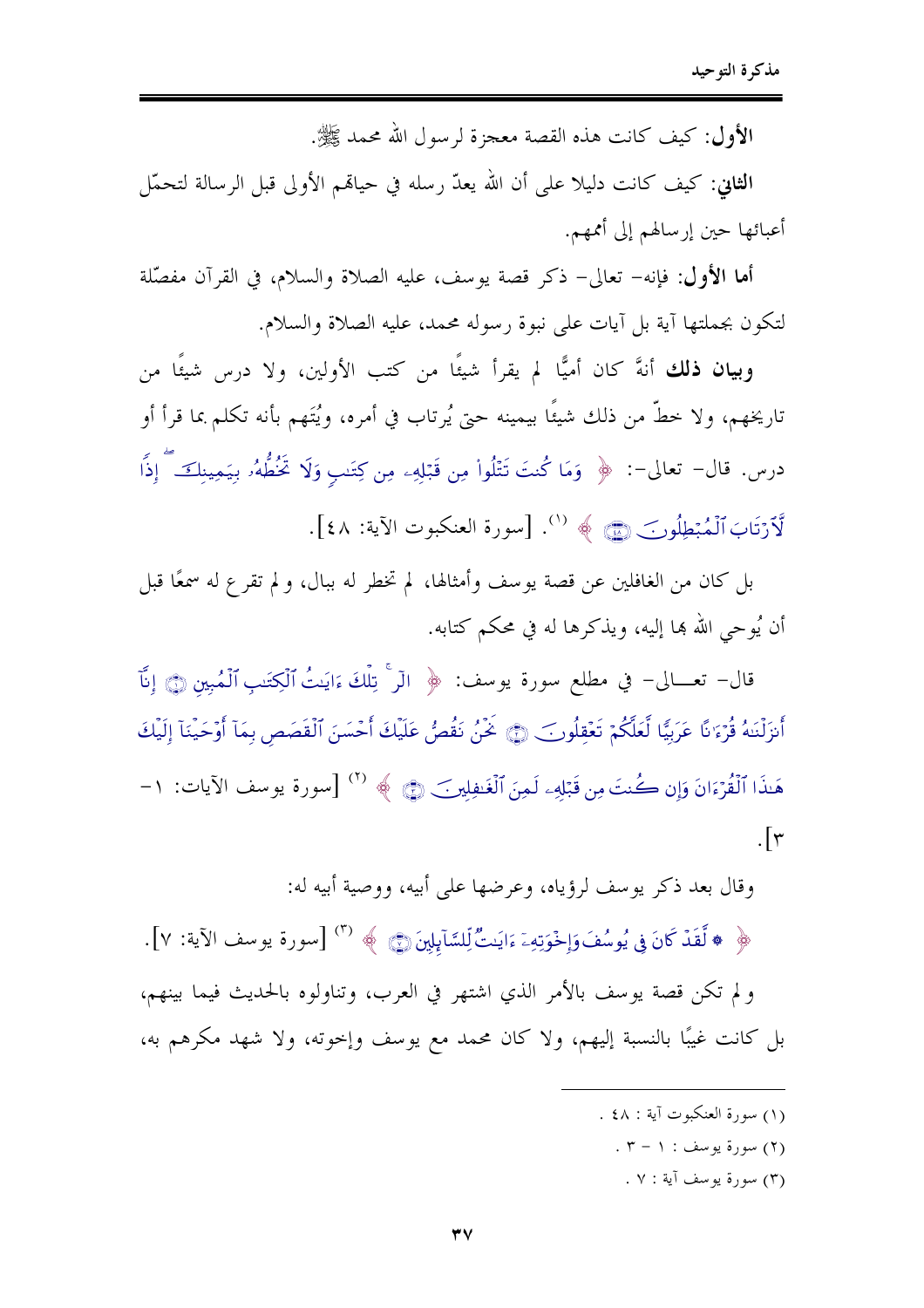ولا كيدهم له، فيتهم بأنه تكلم بأمر شهده، أو انتشر بين قومه.

قال– تعالى– لنبيه محمد في ختام قصة يوسف، عليهما الصلاة والسلام: ﴿ ذَٰلِكَ مِنْ أَنْبَآءِ ٱلۡغَيۡبِ نُوحِيهِ إِلَيۡكَ ۖ وَمَا كُنتَ لَدَيۡهِمۡ إِذۡ أَجۡمَعُوٓا۟ أَمۡرَهُمۡ وَهُمۡ يَمۡكُرُونَ ۞ ﴾ ('' [سورة يوسف الآية: ١٠٢].

ولا يسع أحد أن يقول: إنه عرف تفاصيل القصة من اليهود، فإن السورة مكية، واليهود كانوا يعيشون بالشام والمدينة وما حولها، ولم يعرف عنه أنّه اتَصل هم قبل الهجرة، ولا دارسهم شيئا من العلوم، ولو كان تم شيءٍ من ذلك لانكشف أمره لطول العهد، وكثرة الخصوم، وحرج قومه من دعوته، وسعيهم جهدهم في الكيد له، والصدِّ عنه، وحرصهم على تشويه سمعته، والقضاء عليه وعلى دعوته، حبّى رموه بالسحر، والكهانة، والجنون، والهموه زورًا بالكذب، وهو في قرارة أنفسهم الصادق الأمين، وتبادلوا الرأي فيما يوقعونه به من حبسه، أو طرده من بينهم، وتشريده، وانتهى أمرهم بالاتفاق على قتله، فأبحاه الله من كيدهم، وكتب له الهجرة إلى المدينة حيث عزَ الإسلام، وقامت دولته.

قال- تعالى-: ﴿ وَإِذْ يَمْكُرُ بِكَ ٱلَّذِينَ كَفَرُواْ لِيُثْبِتُوكَ أَوْ يَقْتُلُوكَ أَوْ يُحْرِجُوكَ ۚ وَيَمْكُرُونَ وَيَمۡكُرُ ٱللَّهُ ۚ وَٱللَّهُ خَيۡرُ ٱلۡمَـٰكِرِينَ۞۞۞ ۞ (\*) [سورة الأنفال الآية: ٣٠].

فقوم هذا شأنهم معه لا يخفى عليهم أمره، وهو يعيش بين أظهرهم، وهم له بالمرصاد، فلو وجدوا سبيلا إلى الطعن عليه باتصاله باليهود، والأخذ عنهم لسارعوا إلى فضيحته، والتشنيع عليه بذلك، و لم يضطروا إلى الافتراء عليه، ولا إلى التفكير في قتله أو تشريده، ولا إلى نشوب الحرب بينه وبينهم سنين طويلة، و لم يلجأوا إلى الهامه لهمة تحمل ردها في طيها، فقد الهموه برحل أعجمي بمكة، وادعوا أنه يعلّمه، فسفَه الله أحلامهم وألقمَهُم الحجر.

- (١) سورة يوسف آية : ١٠٢ .
	- (٢) سورة الأنفال آية : ٣٠ .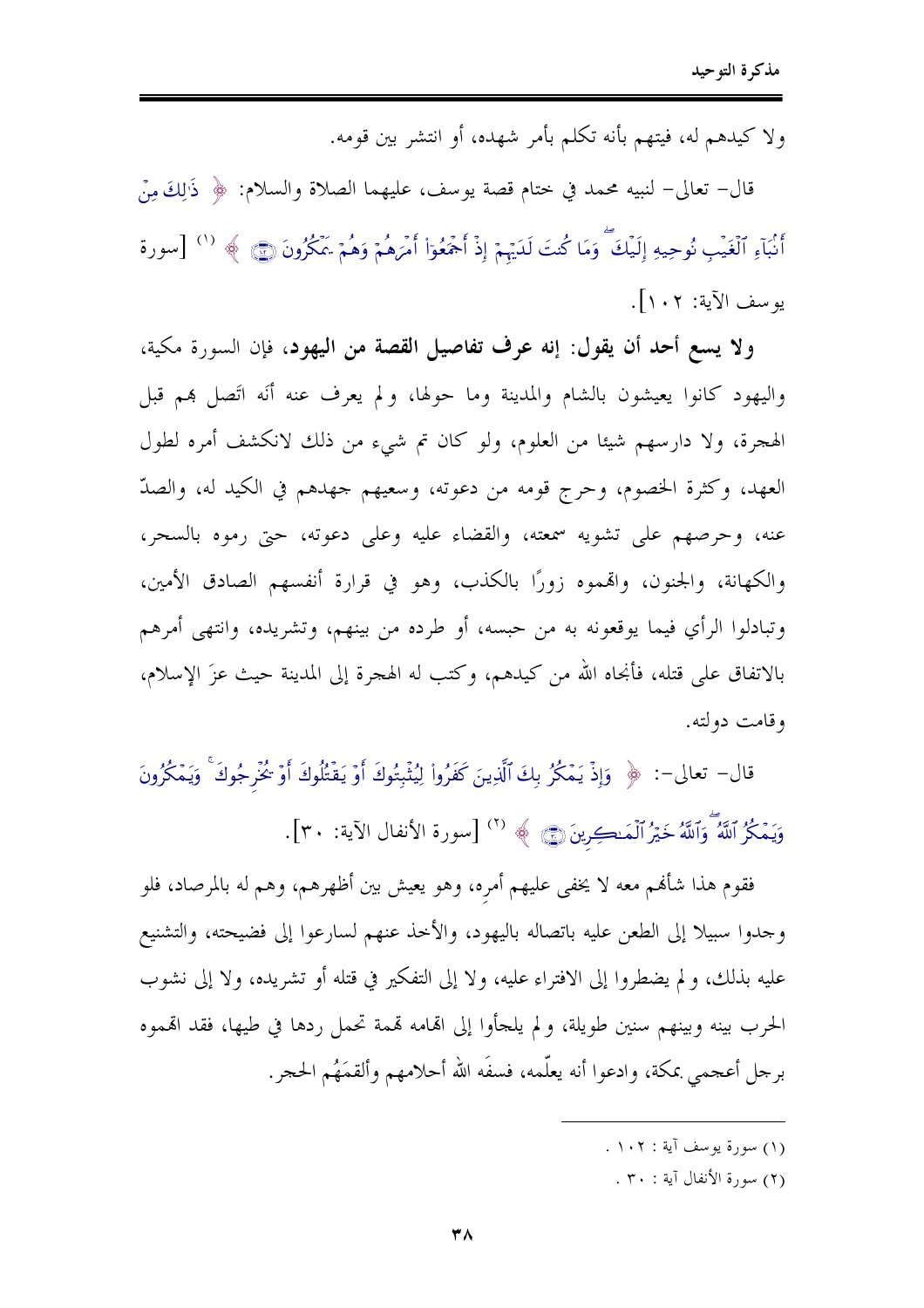قال– تعالى–: ﴿ وَلَقَدْ نَعْلَمُ أَنَّهُمْ يَقُولُونَ إِنَّمَا يُعَلِّمُهُۥ بَشَرٌ ۚ لِّسَانِ ۢ ٱلَّذِى يُلۡحِدُونَ إِلَيْهِ أَعْجَمِيٌّ وَهَـٰذَا لِسَانٌ عَرَبِيٌّ مُّبِينٌ ١١٦ ﴾ ('') [سورة النحل الآية: ١٠٣].

وليست قصة يوسف حبرًا مقتضبًا عبَّر عنه بالجملة أو الجملتين، فيقال: إن صدقه في الحديث عنها وليد الصدفة والاتفاق، **بل هي قصة كثيرة العجائب**، متشعبة الموضوعات، وقعت بين أطراف مختلفة في أزمان متباعدة، فمن رؤيا صادقة، إلى مؤامرة، ثم نجاة، يتبعها بيع، ثم إيواء، إلى مراودة، يتبعها هم، ثم عصمة من الفحشاء، إلى سجن فيه دعوة إلى التوحيد، مع رفق وحُسْن سياسة، وتأويل للرؤيا أصدق تأويل، يتبع ذلك خروجه عليه السلام، من السجن بريئًا من التهمة، وتولَّيه شئون الدولة، واحتماع إخوته به، مع معرفته لهم، وإنكارهم إياه، وما أكثر ما دارٍ بينه وبينهم من الأحاديث وما جرى من الأحداث، إلى أن انتهى ذلك بتعريفه لهم بنفسه، وعفوه عنهم، وحضور أبيه إليه على حير حال، إلى غير ذلك من التفاصيل التي يعرفها البصير بكتاب اللهّ.

وقد سيقت القصة مفصلة في جميع نواحيها، مستوفاة في جميع فصولها، في أدق عبارة، وأحكم أسلوب، أفيعقل بعد ذلك أن يًقال: إن صدقه، عليه الصلاة والسلام، فيما سرده من قضاياها، ووقائعها، وعجائبها على هذا النهج الواضح، والطريق السوي وليدُ الصدفة والاتفاق؟!

<del>خ</del>تم— **سبحانه**— **سورة يوسف** بمثل ما بدأها به من الإرشاد إجمالًا إلى القصد الذي من أجله سيقت القصة، وهو أن تكون آية على نبوة محمد ﷺ وصدقه فيما جاء به من التشريع، وأن قصة يوسف، ونحوها مما نزل به الوحي مستقى من المشكاة التي أخذ منها الأنبياء، فليس حديثًا مفترى، ولكنه تصديق لما بين يديه من كتب المرسلين، وتفصيل لما يحتاج إليه المكلفون من التشريع في معاشهم ومعادهم، وجماع الهداية والرحمة لمن كان له قلب، أو ألقى السمع وهو شهيد.

(١) سورة النحل آية : ١٠٣.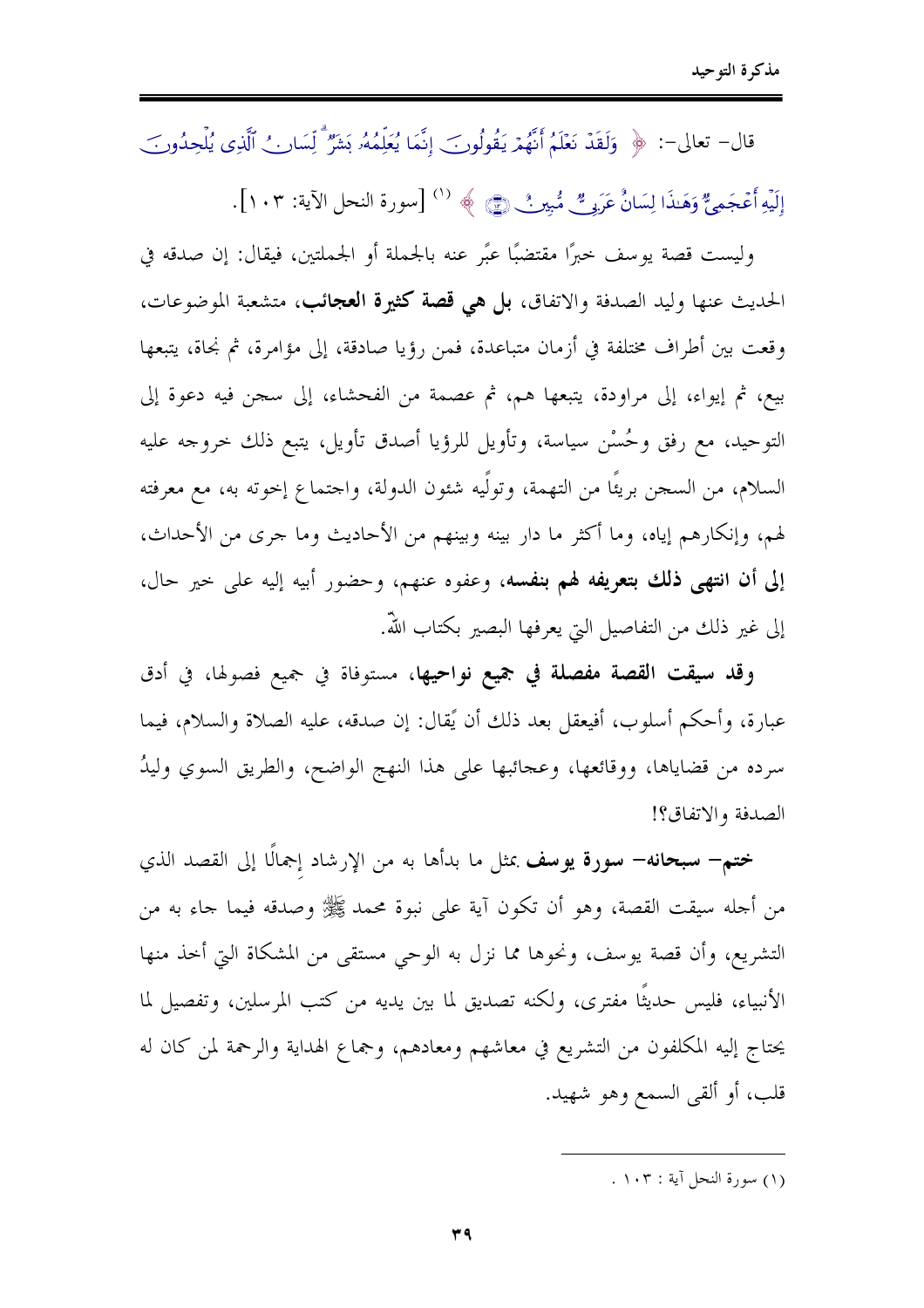أفيمكن أن تكون هذه القيادة الرشيدة هذا التشريع المستقيم من إنسان أميّ عاش في أمة أمية من عند نفسه دون وحي من الله !؟ كلا إنَها العناية الربانيَّة، والرسالة الحقَّة، والوحي الصادق المبين، نزل به الروح الأمين، على قلب محمد، ﷺ ليكون رحمة للعالمين.

﴿ لَقَدْ كَانَ فِي قَصَصِهِمْ عِبْرَةٌ لِّأُوْلِي ٱلْأَلْبَبِ َّمَا كَانَ حَدِيثًا يُفْتَرَك وَلَنكِن تَصْدِيقَ ٱلَّذِى بَيْنَ يَدَيْهِ وَتَفْصِيلَ كُلّ شَيْءٍ وَهُدًى وَرَحْمَةً لِّقَوْمِ يُؤْمِنُونَ ۞ ﴾ (') [سورة يوسف  $\sqrt{|\Upsilon_0\rangle}$ 

أما الثاني: فإن في تفاصيل قصة يوسف، عليه الصلاة والسلام، كثيرًا من الأسرار، والعجائب التي يعد ها الله رسله، ويهيئ ها أنبياءه لقيادة الأمم، من أخلاق سامية، وآداب عالية، وحكمة بالغة، وقرة عزيمة، وعقائد صحيحة، ويتبَيِّنَّ **ذلك بوجوه كثيرة:** 

الأول: صفاء روح يوسف، ونقاء سريرته، وهذا واضح من الرؤيا الصادقة التي رآها في صغر سنة، وأول نشأته، فتحقق تأويلها بسجود أبويه وإخوته له في كبر سنه، وختام. حىاته.

قال– تعالى–: ﴿ إِذْ قَالَ يُوسُفُ لِأَبِيهِ يَتَأْبَتِ إِنِّي رَأَيْتُ أَحَدَ عَشَرَ كَوْكَبًا وَٱلشَّمْسَ وَٱلْقَمَرَ رَأَيْتُهُمْ لِي سَنجِدِينَ ۞ ﴾ (") [سورة يوسف الآية: ٤].

وقال: ﴿ وَرَفَعَ أَبَوَيْهِ عَلَى ٱلْعَرْشِ وَخَرُّواْ لَهُۥ سُجَّدَا ۖ وَقَالَ يَتَأَبَتِ هَـٰذَا تَأْوِيلُ رُءْيَنِيَ مِن قَبْلُ قَدْ جَعَلَهَا رَبّي حَقًّا ﴾ (٣) [سورة يوسف الآية: ١٠٠].

**الثاني**: ما خصَّهُ الله به من المميزات التي زادت تعلق والده به، وحملت إحوته على التآمر عليه، والكيد له، فأشار بعضهم بقتله ليخلو لهم وجه أبيهم، وتطيب لهم الحياة، ورأى آخرون أن في إبعاده عن والده الكفاية، فلما أجمعوا أمرهم على ذلك، ورموه في

- (١) سورة يوسف آية : ١١١ .
	- (٢) سورة يوسف آية : ٤ .
- (٣) سورة يوسف آية : ١٠٠ .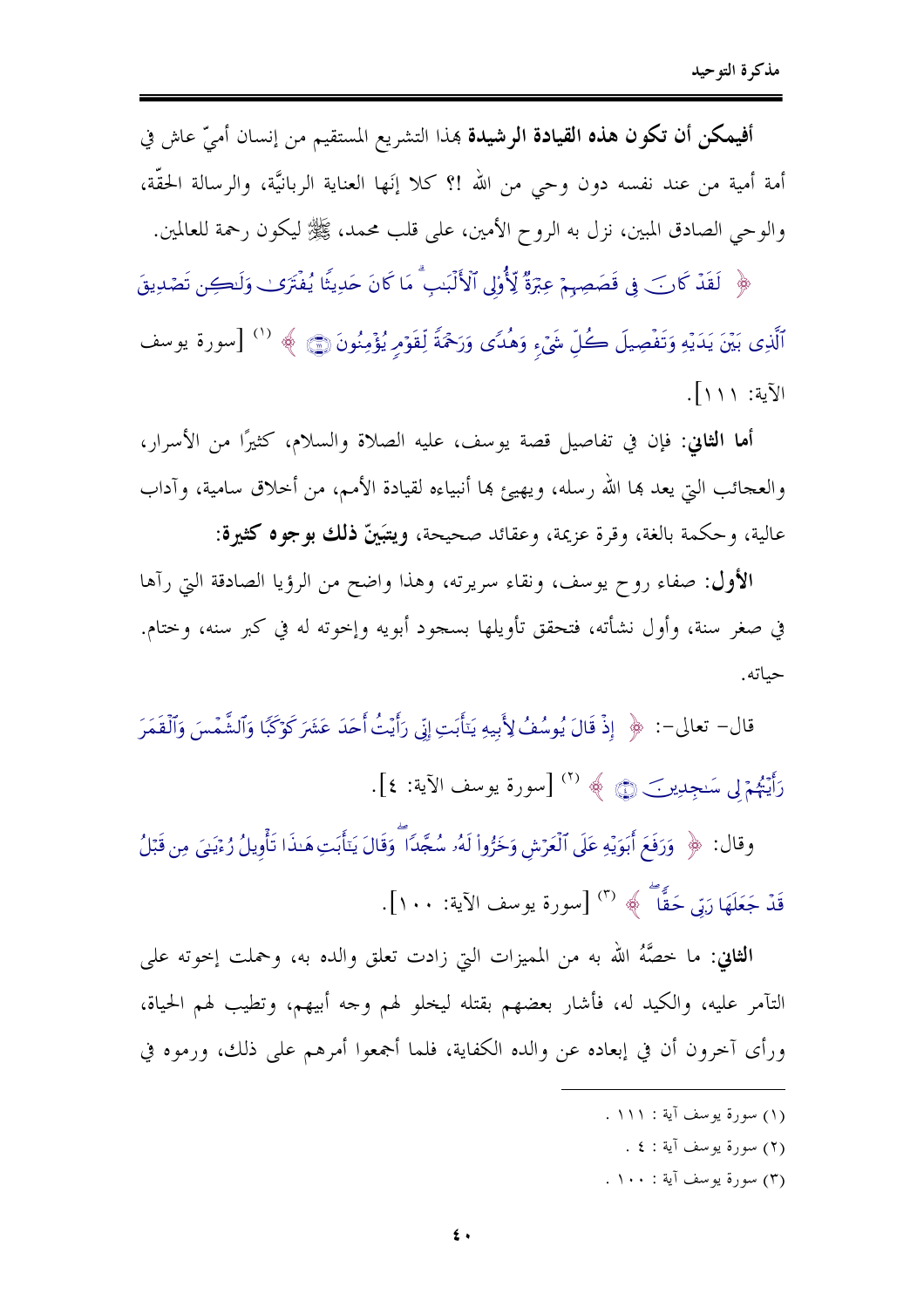غيابة الجبّ أوحى الله إليه: ﴿ لَتُنَبِّئَنَّهُم بِأَمْرِهِمْ هَـٰذَا وَهُمْ لَا يَشۡعُرُونَ۞﴾ ('') [سورة يوسف الآية: ١٥]. إيناسًا له، وإزاحة للغمة عن نفسه، وهيأ له من أخرجه من البئر لكنهم باعوه بثمن بخس دراهم معدودة، فرعاه الله، وجعله عند من يكرم مثواه، ومكَّن له في الأرض، وعلمه من تأويل الأحاديث، واللّه غالب على أمره، ولكنَ أكثر الناس لا بعلمون.

**وبعد أن مكَّن اللَّه له**، واجتمع بإخوته لم ينتقم لنفسه، بل صَفَحَ عن الزَلَّة، وعفا عند القدرة، ونبأهم بما سبق من سوء صنيعهم معه في الصَّغر.

﴿ قَالَ هَلْ عَلَمْتُم مَّا فَعَلَّمُ بِيُوسُفَ وَأَخِيهِ إِذْ أَنتُمْ جَنهِلُونَ ﴿ وَالْوَاْ أَءِنَّكَ لَأنتَ يُوسُفُ مَّ قَالَ أَنَاْ يُوسُفُ وَهَـٰذَآ أَخِي ۖ قَدۡ مَر ۚ ﴾ لَللَّهُ عَلَيۡنَآ ۖ إِنَّهُۥ مَن يَتَّق وَيَصۡبرۡ فَإِنَّ ۖ ٱللَّهَ لَا يُضِيعُ أَجۡرَ ٱلْمُحْسِنِينَ ۞ قَالُوا تَٱللَّهِ لَقَدْ ءَاثَرَكَ ٱللَّهُ عَلَيْنَا وَإِن كُنَّا لَخَطِينَ ۞ قَالَ لَا تَثْرِيبَ عَلَيْكُمُ ٱلْيَوۡمَ ۖ يَغۡفِرُ ٱللَّهُ لَكُمۡ ۖ وَهُوَ أَرۡحَمُ ٱلرَّ حِمِينَ ۞ ۞ ۞ (`` [سورة يوسف الآية: ٨٩–  $\sqrt{97}$ 

**الثالث:** عفَة فرحه، ونزاهة نفسه، مع توافر دواعي الشهوة، وقميئ أسباب الجريمة، من دوام الخلوة، ومزيد الخلطة، والدعوة إلى الفاحشة، وحياته معها في بيتها، وأخذها الحيطة في إغلاق الأبواب. لقد كان يوسف من المخلصين للّه، فاستعاذ به، واستقبح أن يقابل جميلٍ من أحسن مثواه بخيانته في عرضه. وذكر ما يصيب الظالمين في العواقب من الخسار أو الدمار، وبذلك صرف الله عنه السوء والفحشاء، وأظهر براءته.

﴿ يُوسُفُ أَعْرِضْ عَنْ هَـٰذَا ۚ وَٱسْتَغْفِرِي لِذَنْبِكِ ۖ إِنَّكِ كُنتِ مِنَ ٱلْحَاطِينَ ۞ ﴾ ("َا [سورة يوسف الآية: ٢٩].

- (١) سورة يوسف آية : ١٥ .
- . ٩٢ ٨٩ : پوسف : ٩٦ ٩٢ .
	- (٣) سورة يوسف آية : ٢٩ .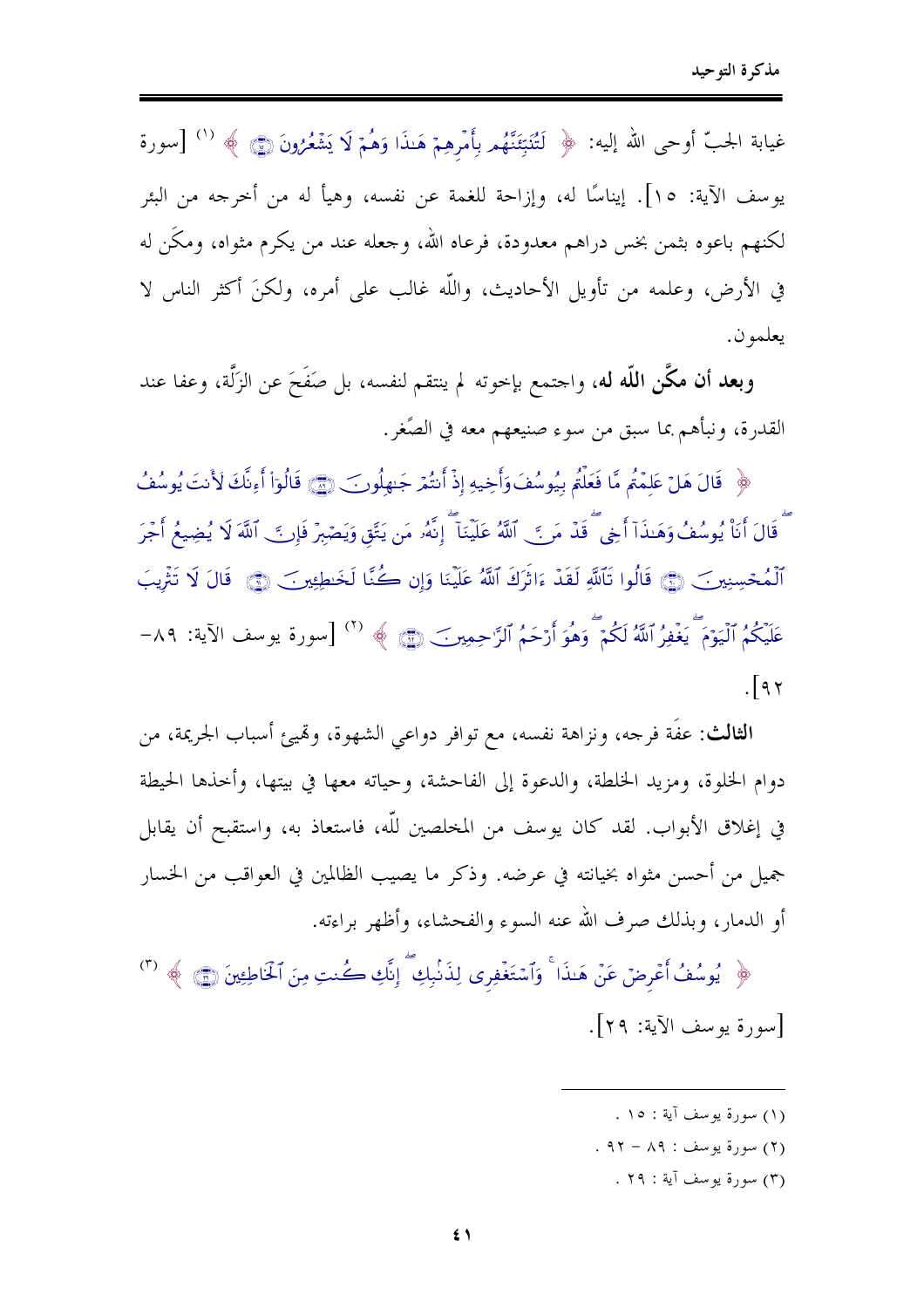ثم اشتدّ بامرأة العزيز الأمر، فأنذرت يوسف بالسجن والعذاب، أو يفعل ما تأمره به. فقال: ﴿ قَالَ رَبِّ ٱلسِّجْنُ أَحَبُّ إِلَيَّ مِمَّا يَدۡعُونَنِيٓ إِلَيۡهِ ۖ وَإِلَّا تَصۡرِفۡ عَنِي كَيۡدَهُنَّ أَصۡبُ إِلَيْهِنَّ وَأَكُن مِّنَ ٱلْجَنهِلِينَ۞﴾ ۞ (') [سورة يوسف الآية: ٣٣].

الرابع: أنه لم يشغله ما أصيب به من تتابع البلاء عن ربه ودينه، والدعوة إلى ما ورثه من التوحيد الخالص عن آبائه: إبراهيم، وإسحاق، ويعقوب، عليهم السلام، فانتهز حاجة من معه في السجن إليه في تأويل ما رأياه في التعريف بنفسه، فبدأ ببيان مكانته، والحديث عن نفسه، ليُقْبَل منه قوله، ونصح لهما في التوحيد وزيَّنه، وحذرهما من الشرك وقبحه، وأقام على ذلك الحجة، كلِّ ذلك قبل تأويل الرؤيا، ليكون أدعى إلى الإصغاء والقبول، وأبعد عن الإعراض عنه، وقد أطال في ذلك، ثم حتم بتأويل الرؤيا لهما في آية قصيرة.

**الخامس**: أن يوسف أراد أن يأخذ بأسباب الخلاص من السجن، فقال للذي ظَنَ أنَّه ناج من صاحبيه في السجن: اذكرني عند ربّك. فأدَّبه الله ببقائه في السجن بضع سنين، ليعلق قلبه بربِّه دون غيره، ويتم له صدق التوكُّل عليه وحده – سبحانه– دون سواه.

**السادس**: أنه– سبحانه– شاء أن تكون نجاته بما آتاه اللّه من العلم، وبـــما علَمه من تأويل الأحاديث، لا بشفاعة أحد، ولحاحة الأمة راعيها ورعيتها إليه، دون حاحته إليهم، ليكون ذلك أكرم له، وأعزَ لنفسه، ولئلا يكون لأحد عليه سوى الله منَة، فأرى الله ملك مصر رؤيا هاله أمرها، وعجز أشراف قومه ووجهاؤهم عن تعبيرها، وقالوا: أضغاث أحلام، وما نحن بتأويل الأحلام بعالمين !!

ولما انتهى أمر الرؤيا إلى يوسف أوَّلها أصدق تأويل، وبين ألها كشفت للأمة عن مستقبلها في رحائها وشدقما أربع عشرة سنة.

﴿ قَالَ تَزْرَعُونَ سَبْعَ سِنِينَ دَأَبًا فَمَا حَصَدتُّمْ فَذَرُوهُ فِي سُنُبُلِهِۦٓ إِلَّا قَلِيلًا مِّمَّا تَأْكُلُونَ (٢٦٢) ثُمَّ يَأْتِي مِنْ بَعْدِ ذَٰلِكَ سَبَّعٌ شِدَادٌ يَأْكُلُنَ مَا قَدَّمَتُمْ لَهُنَّ إِلَّا قَلِيلاً مِّمَّا تُحَصِنُونَ (٢٦٨) ثُمَّ يَأْتِي مِنْ بَعْدِ ذَٰلِكَ

(١) سورة يوسف آية : ٣٣ .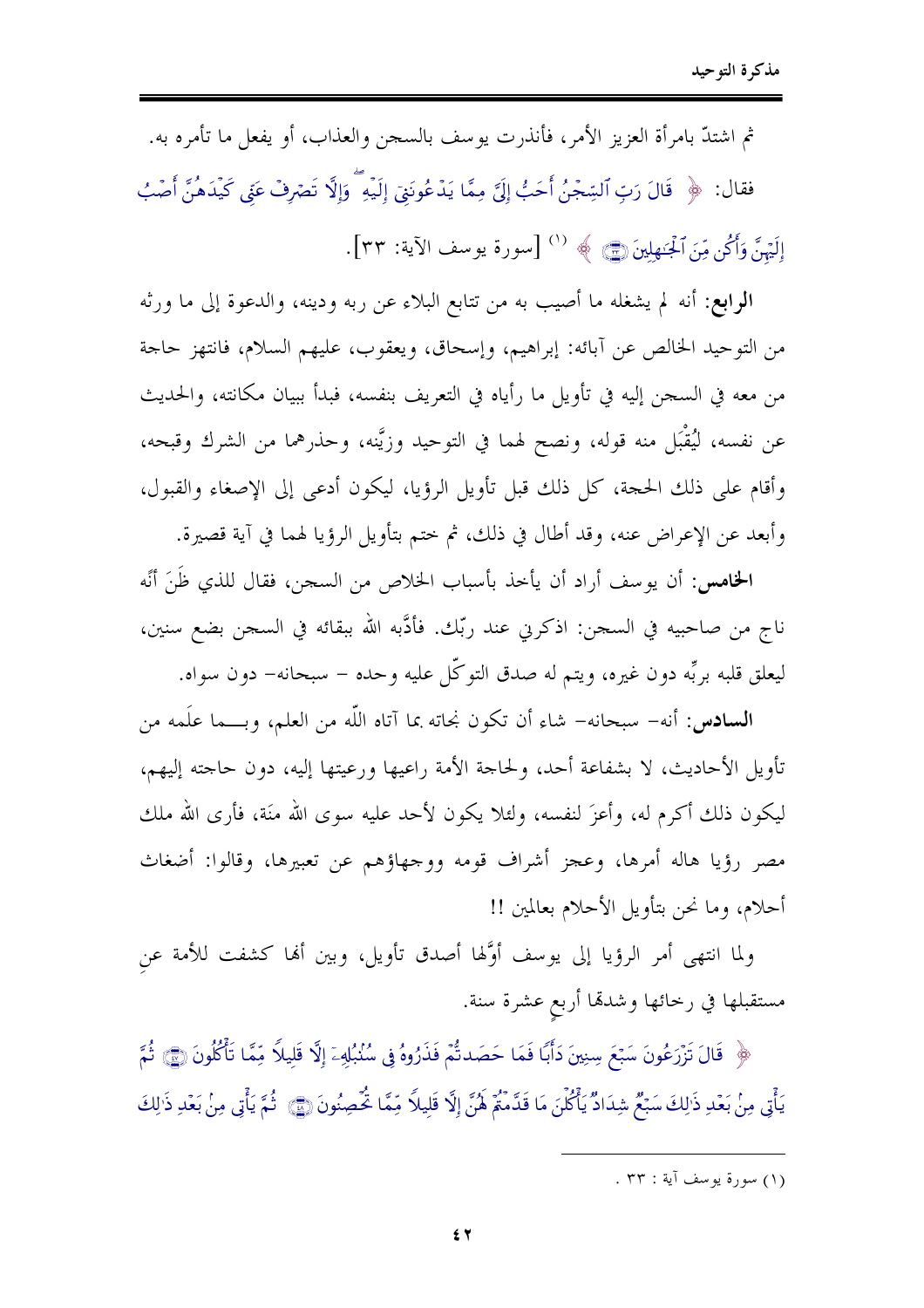عَامٌ فِيهِ يُغَاثُ ٱلنَّاسُ وَفِيهِ يَعْصِرُونَ (٢٦) ﴾ ( ' ) [سورة يوسف الآيات: ٤٧ - ٤٩].

فأخذ تفسير يوسف من قلب الملك مأخذه، ولم يسعه إلا أن يرسل بإحضاره، فأبي يوسف حتى ينظر في قضيته مع النسوة، فإنه قد زُجَّ به في السجن من أحلهن، ففعل الملك، وظهرت براءته، عليه السلام، وحضر إلى الملك فقال له: ﴿ إِنَّكَ ٱلْيَوۡمَ لَدَيۡنَا مَكِينٌ أُمِينٌ ۞ قَالَ ٱجۡعَلۡنِي عَلَىٰ خَزَآبِنِ ٱلۡأَرۡض ۖ إِنِّي حَفِيظٌ عَلِيمٌ ۞ ﴾ (`` [سورة يوسف الآيتان: ٤ ٥، ٥٥]. فاستجابَ له الملكَ، وأتم الله ليوسف ما شاء من نعمته.

﴿ وَكَذَالِكَ مَكَّنَّا لِيُوسُفَ فِي ٱلْأَرْضِ يَتَبَوَّأُ مِنْهَا حَيْثُ يَشَآءُ ۚ نُصِيبُ برَحْمَتِنَا مَن نَشَآءُ ۖ وَلَا نُضِيعُ أَجْرَ ٱلْمُحْسِنِينَ۞﴾ ۞ (") [سورة يوسف الآية: ٥٦].

وبذلك يتبين أن الله محّصه ورعاه، بتتابع البلاء والإنجاء، ابتلاه بكيد إحوته له، ورميه في الجب، ثم أبحاه. وابتلاه ببيع السيارة له، ثم هيأ له من أحسن مثواه. وابتلاه بتسليط امرأة العزيز عليه، وبالنسوة اللاتي قطَّعن أيديهن، ثم عصمه وحماه. وابتلاه بالسجن، ثم أخرجه منه بريئًا من التُهمة عليمًا بربه، وبشئون الأمة، في وقت اشتدت فيه حاجة البلاد إلى حفيظ عليم يدبر أمرها، ويقودها في حيالها حير قيادة، فتولَّى أمرها، واستسلم له أهلها.

وفي قصة يوسف، عليه السلام، سوى ما ذكر شيء كثير يدل على أن الله تعهد يوسف برعايته، وتولاه في أطوار حياته، ليتخذه رسولا، ويجعل من سيرتّه الحميدة آيات ببّنات على صدقه، وأمانته فيما يدعبه من الرسالة.

- . ٤٩ ٤٧ : سورة يوسف : ٤٧ ٤٩ .
- . ٥٥ ٥٥ يوسف : ٥٤ ٥٥ .
	- (٣) سورة يوسف آية : ٥٦ .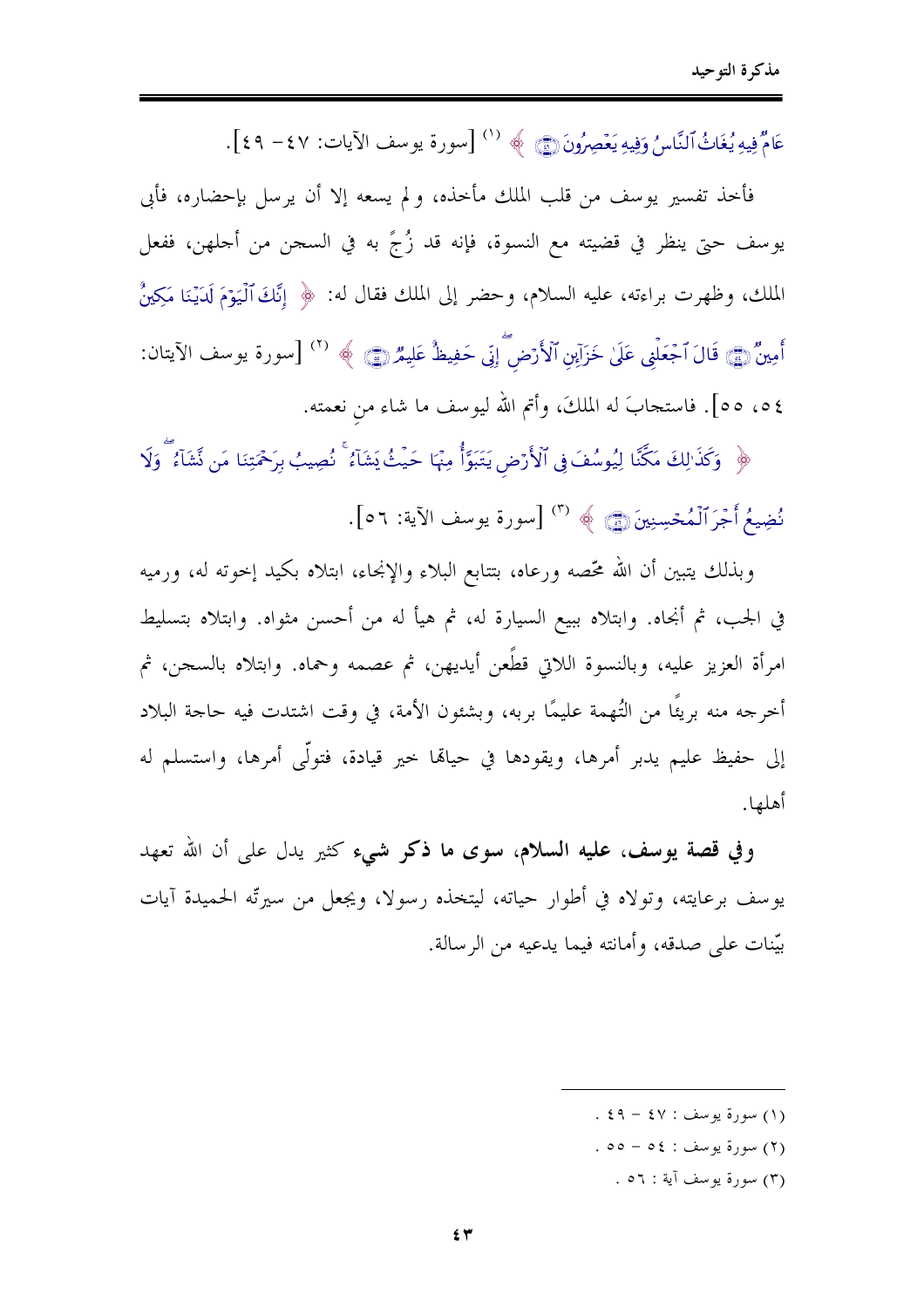### قصة موسى عليه السلام

ذكر الله– سبحانه وتعالى– في أول سورة القصص بيانًا عن نشأة موسى، عليه السلام، وحاله قبل الرسالة، وأتبع ذلك بيانًا عن رسالته إلى أن أنجاه، ومن آمن معه، وأهلك أعداءه ليكون ذلك القصص في جملته آية على نبوة محمد، عليه الصلاة والسلام، وصدقه فيما أنزل عليه من الوحي، ودعا إليه أمته، كما يرشدنا إلى ذلك، بقوله– تّعالى– في مطلع السورة:

﴿ ۚ تِلْكَ ءَايَـٰنُ ٱلۡكِتَـٰبِ ٱلۡمُبِينِ ۞ نَتۡلُوا۟ عَلَيۡكَ مِن نَّبَإِ مُوسَىٰ وَفِرۡعَوۡنَ ۖ بِٱلۡحَقّ لِقَوۡمِ يُؤْمِنُورَ ﴾ ﴾ ('') [سورة القصص الآيتان: ٢، ٣].

وقوله– تعالى– عند انتهاء ما أراد ذكره من القصة: ﴿ وَمَا كُنتَ يُجَانِبِ ٱلطُّورِ إِذْ نَادَيْنَا وَلَـٰكِن رَّحۡمَةً مِّن رَّبِّكَ لِتُنذِرَ قَوْمًا مَّآ أَتَنهُم مِّن نَّذِيرِ مِّن قَبْلِكَ لَعَلَّهُمْ يَتَذَكَّرُونَ (٢٩) ﴾ (٢ [سورة القصص الآية: ٤٦].

أما ما ذكر في هذه السورة من تفاصيل القصة فآيات بيِّنات تدل على كـــمال رعاية الله لموسى، عليه الصلاة والسلام، في جميع شئونه: في رضاعته، وكفالته، وعلمه وحكمته، وإعداده بالقــوة، والأخلاق الفاضلة، من نصرة المظلوم، وإعانة الضعيف، وعزَة النفس، وصدق التوكَّل على الله، والأمانة، وحسن المعاملة، ليكون رسولا ينقذ به– سبحانه– الشعوب من الاستعباد، ويخلصها من الطغيان، والاستبداد، ويهدي به القلوب، وينير به البصائر، وإليك شيئًا من تفصيلها ترى منه ما ذكرت:

١- قَدم اللَّه بين يدي هذه القصة جملة من الآيات بين فيها سنته العادلة، وحكمته البالغة، في القضاء على من علا في الأرض، وأفسد فيها، ومنّه على المستضعفين، والتمكين لهم، وإدالتهم من عدوهم، فضلًا منه ورحمة، والله عليم حكيم.

- $\mathbf{y} = \mathbf{y}$ . سورة القصص: ٢ ٣.
- (٢) سورة القصص آية : ٤٦ .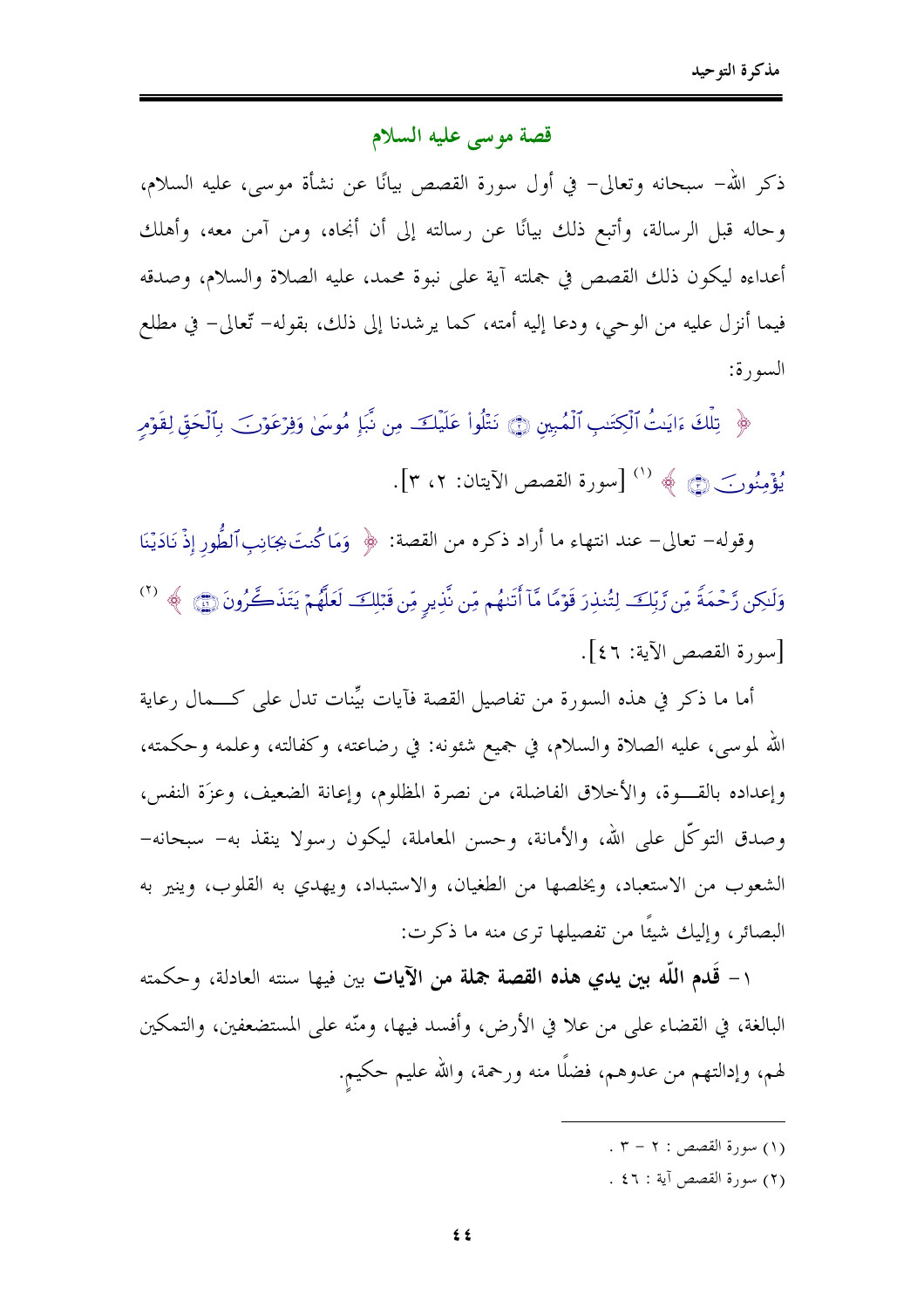﴿ سُنَّةَ ٱللَّهِ ٱلَّتِي قَدْ خَلَتْ مِن قَبْلُ ۖ وَلَن تَجِدَ لِسُنَّةِ ٱللَّهِ تَبْدِيلًا ۞ ﴾ (`` [سورة الفتح الآبة: ٢٣].

ثم فصًّا ذلك فيما ذكره بعد من القصة.

٢- ولد موسى بن عمران، عليه السلام، في مصر، وكان ملكها إذ ذاك حبارًا حائرًا، يقتل ذكران بني إسرائيل، ويستحيي نساءِهم، فأوحى الله إلى أم موسى أن تلقيه في اليم إذا حافت عليه من فرعون وجنوده، ووعدها وعدًا صادقًا أن يردّه إليها، ففعلت، وأنجاه الله، والتقطه آل فرعون، وتداولوا الرأي فيه.

وعند ذلك مر موسى بطَوْر آخر من أطوار الخطر، ثم كتب اللّه أن ينتهي هِم التفكير في أمره إلى أن يتخذه فرعون ولدًا، وأن ينشأ في بيت ملك يتربًى فيه على العزة، وشدة البأس، وقوة العزم، والأخذ بالحزم، ولا يصاب بما أصيب به قومه من العذاب، والذَّل، والهوان. وبذلك يصلح لحمل أعباء الرسالة، ومواجهة فرعون في جبروته وطغيانه <sup>(٢)</sup>. ثم أولاه الله نعمة أخـــرى، فكتب عليه ألا يرضع إلا من أمه، حتى اضطر فرعون، ومن معه إلى أن يردُّوه إلى أمه، وهم لا يشعرون، وهذا التدبير الحكيم، واللطف الخفيي، أنجز الله لأم موسى وعده، فرجع إليها ولدها لتكفله، ويتمتع بعطفها، وينعم بحنالها، وتقر به عيناها ولا تحزن، ولتعلم أن وعد الله حق.

٣- هذه الحلقة الأولى من حياة موسى كلها عبرٌ وآيات:

منها: أن الله- سبحانه وتعالى– جعل نجاته مما أصاب غيره من أبناء قومه فيما يراه الناس دمارًا، وإلقاءً بالنفس إلى التهلكة.

﴿ وَأَوْحَيْنَآ إِلَىٰٓ أُمِّرٍ مُوسَىٰٓ أَنْ أَرْضِعِيهِ ۖ فَإِذَا خِفۡتِ عَلَيۡهِ فَأَلۡقِيهِ فِي ٱلۡيَمۡرَوۡلَا ۖ يَخَافِي وَلَا

(٢) انظر آية (٣٨) من سورة القصص وآية (٢٤) من سورة (النازعات) .

<sup>(</sup>١) سورة الفتح آية : ٢٣ .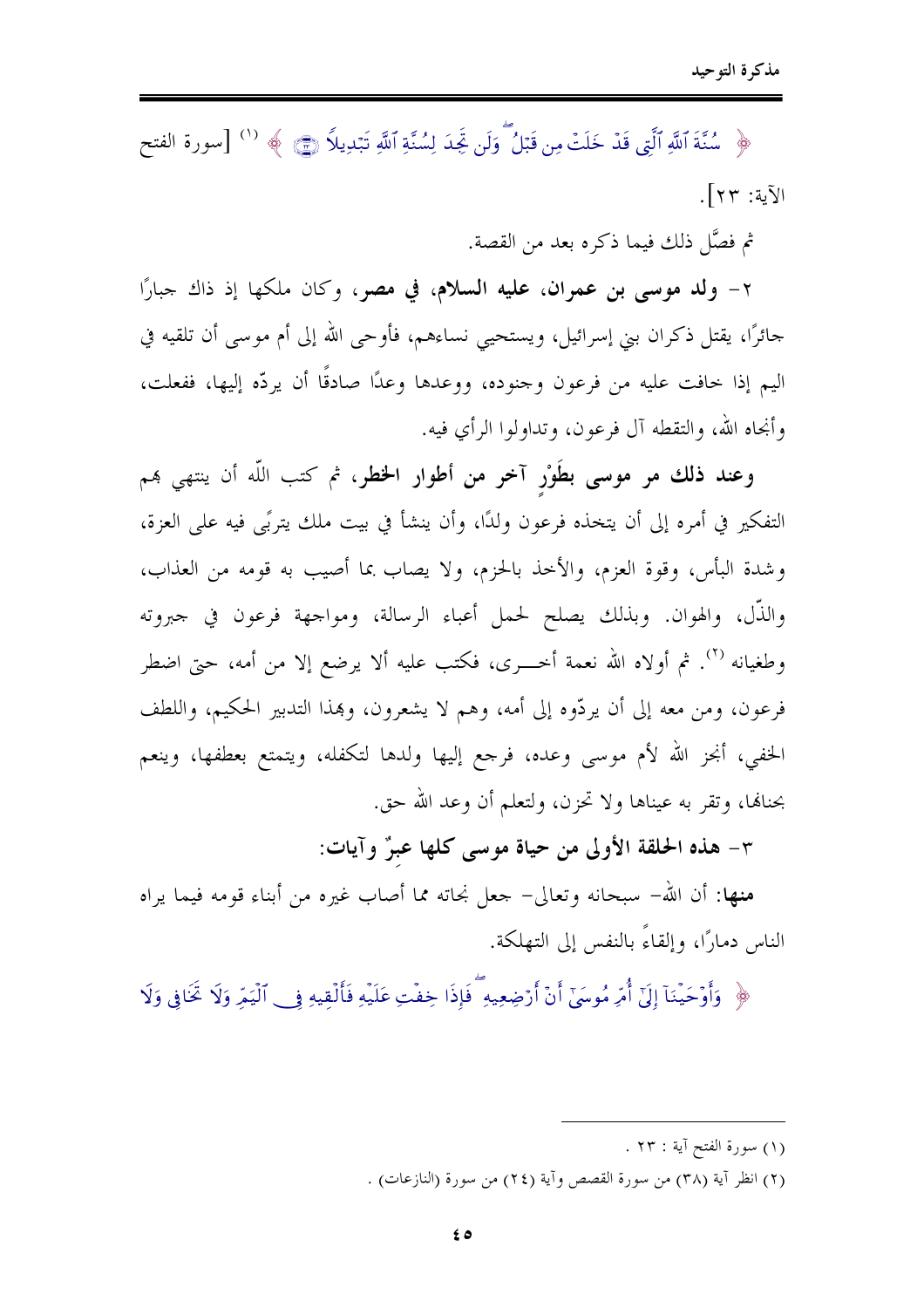تَحَزَنِ<sub>ن</sub>َ ﴾ <sup>(١)</sup> [سورة القصص الآية: ٧].

و منها: أنه- سبحانه- كتب لموسى الحياة السعيدة في بيت من يخشى عليه منه، فعاش بين أظهرهم عيشة الملوك.

﴿ وَقَالَتِ ٱمْرَأَتُ فِرْعَوْنِکَ قُرَّتُ عَيْنِ لِّى وَلَكَ ۖ لَا تَقْتُلُوهُ عَسَىٰٓ أَن يَنفَعَنآ أَوْ نَتَّخِذَهُۥ وَلَدًا وَهُمْ لَا يَشْعُرُونَ ۞ ﴾ (") [سورة القصص، الآية: ٩].

ومنها: أن الله حرَّم عليه تحريمًا كونيا أن يرضع من امرأة سوى أمه، فكان ذلك فيما يري الناس، بلاءً أصابه، وهو في الأمر نفسه كمالُ اللطف من اللّه، والرحمة بموسى، ليرجعه إلى أمه، وهم لا يشعرون، فاجتمع له إلى السلامة، والنجاة، عطف الأمهات وعزُّ الملوك.

﴿ ﴾ وَحَرَّمْنَا عَلَيْهِ ٱلْمَرَاضِعَ مِن قَبْلُ فَقَالَتْ هَلْ أَدُلُّكُمْ عَلَىٰٓ أَهْلِ بَيْتِ يَكْفُلُونَهُۥ لَكُمْ وَهُمْ لَهُۥ نَنصِحُونَ ۞ فَرَدَدْنَهُ إِلَىٰٓ أُمِّهِۦ كَيْ تَقَرَّ عَيْنُهَا وَلَا تَحْزَنَ ۖ وَلِتَعْلَمَ أَنَّ وَعْدَ ٱللَّهِ

حَوِّ \* وَلَـٰكِنَّ أَكْثَرَهُمْ لَا يَعْلَمُونَ ۞ ﴾ (") [سورة القصص الآيتان: ١٢– ١٣].

**ومنها: حفظ الله**– سبحانه– على موسى صفاء روحه وسلامة فطرته، فمع أنه عاش في بيت ملك، وأوساط ظلم، وطغيان فإنه لم يتأثر بما تأثر به مَنْ قضي أيامه الأولى من حياته في بيئــــة استشرى فيهـــــا الفســـــاد، وطبعت بطابــــع الجـــــبروت، والاستبداد، ولم يصب بما يصاب به أبناء الملوك، ومن يتقلب في النعمة، ورغد العيش حين قممل تربيته، من جهل واستهتار، أو رخاوة وخلاعة ومجون، بل صانه الله من كل ما يشينه، وآتاه العلم النافع، والحكمة البالغة، وسداد الرأي، كما حفظ عليه نعمته من قبل في بدنه.

﴿ وَلَمَّا بَلَغَ أَشُدَّهُۥ وَٱسۡتَوَىٰٓ ءَاتَيۡنَهُ حُكۡمًا وَعِلۡمًا ۚ وَكَذَٰٰٓالِكَ كَجۡرَى ٱلۡمُحۡسِنِينَ

- (١) سورة القصص آية : ٧ .
- (٢) سورة القصص آية : ٩ .
- . ١٣ ١٢ نسورة القصص: ١٢ ١٣ .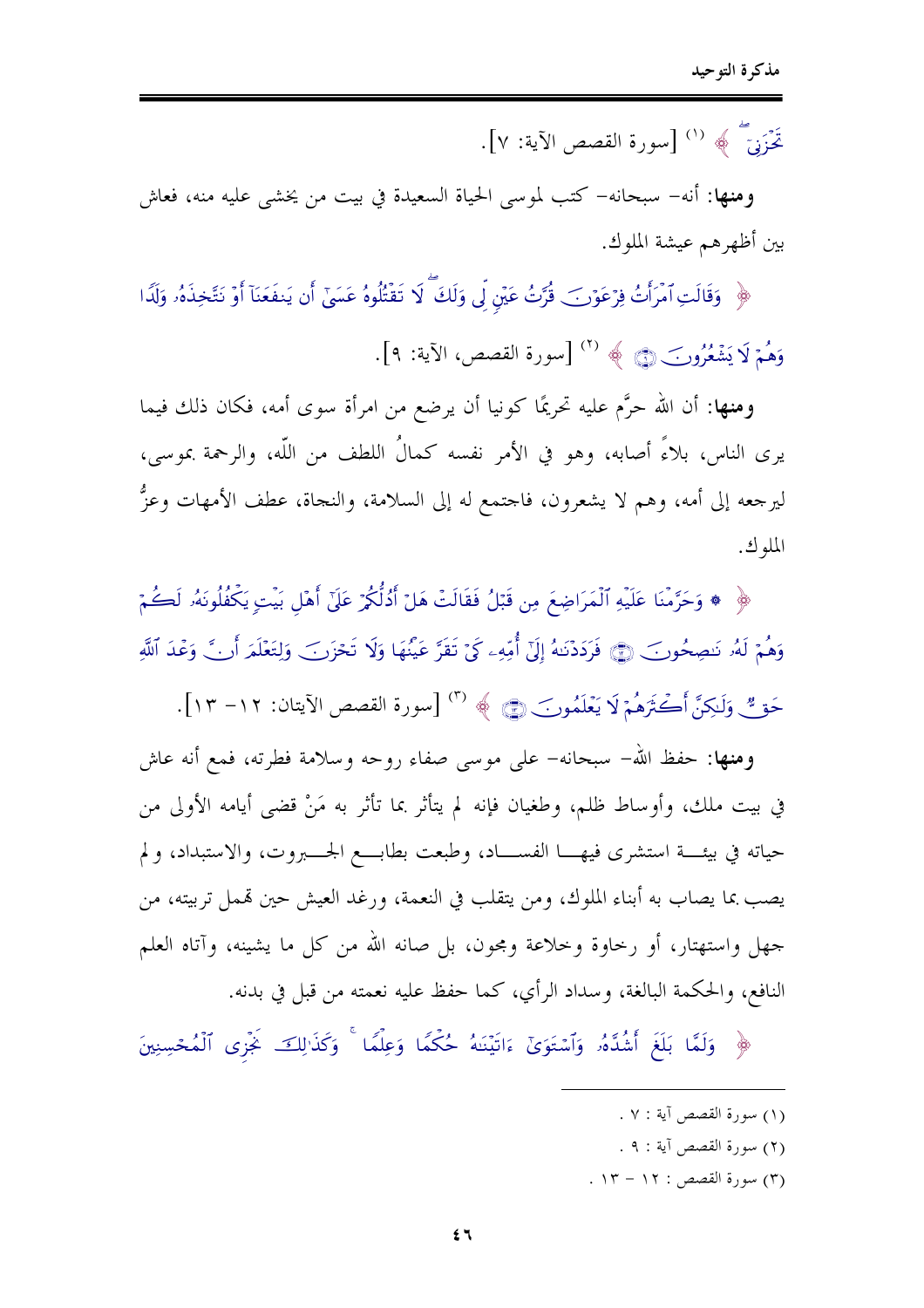@ ﴾ ('') [سورة القصص الآية: ١٤].

٤- جَبَلَ اللَّه نبَيِّه موسى على الحزم والأخذ بقوة في نصرة المظلوم، والضرب على يد الظالم، وذلك يتجَلَّى في الخصومة التي كانت بين إسرائيلي وفرعوني، فإن موسى لم يلبث أن أغاث من استغاث به، فوكز القبطي، فقضى عليه، إقامة للعدل، وإنصافًا للمظلوم، كما طبعه على الرفق بالضعيف، والعطف عليه، ومد يد المعونة إليه. ويتجلى ذلك منه في قوله– تعالى–:

﴿ وَلَمَّا وَرَدَ مَآءَ مَدْيَرٍ ۖ وَجَدَ عَلَيْهِ أُمَّةً مِّرٍ ﴾ ٱلنَّاسِ يَسْقُونَ ۖ وَوَجَدَ مِن دُونِهِمُ ٱمرَأتَيْن تَذُودَان ۖ قَالَ مَا خَطَّبُكُمَا ۖ قَالَتَا لَا نَسْقِى حَتَّىٰ يُصۡدِرَ ٱلرِّعَآءُ ۗ وَأَبُونَا شَيۡخٌ كَبِيرٌ ۞ فَسَقَىٰ لَهُمَا ﴾ (٢) [سورة القصص الآيتان: ٢٣- ٢٤].

فجمع له بين شدَّة البطش على الظالمين، وكمال الرّفق بالمستضعفين.

ه- كان من آثارٍ عناية اللَّه بموسى، ورعايته له أن قُوَى فيه الوعي الديني، واستحكمت الصلة بينه وبين ربه، فأحبَّ ما يحبِّه اللَّه من العدل والإنصاف، وكره ما يبغضه الله من الظلم والعدوان؛ لذلك فزع إلى ربه، واعترف بظلمه لنفسه، حينما قضى القبطي نحبه من وكزته، وأسرع إلى الاستغفار لله – تعالى– من ذنبه.

﴿ قَالَ رَبِّ إِنِّي ظَلَمْتُ نَفْسِي فَٱعْفِرْ لِي فَغَفَرَ لَهُنَّ إِنَّهُۥ هُوَ ٱلْغَفُورُ ٱلرَّحِيمُ ۞ قَال رَبّ بمَآ أَنْعَمْتَ عَلَىَّ فَلَنْ أَكُونَ ظَهِيرًا لِّلْمُجْرِمِينَ ۞ ﴾ (") [سورة القصص الآيتان: ١٦، ١٧]. وفاض قلبه إيمانا بالله، فعظمت ثقته، وتوكله عليه؛ لذلك قصد إليه وحده في غربته وحيرته , جاء أن يهديه سواء السبيل.

- (١) سورة القصص آية : ١٤ .
- . ٢٤ ٢٣ : القصص: ٢٣ ٢٤ .
- . ١٧ ١٦: القصص: ١٦ ١٧.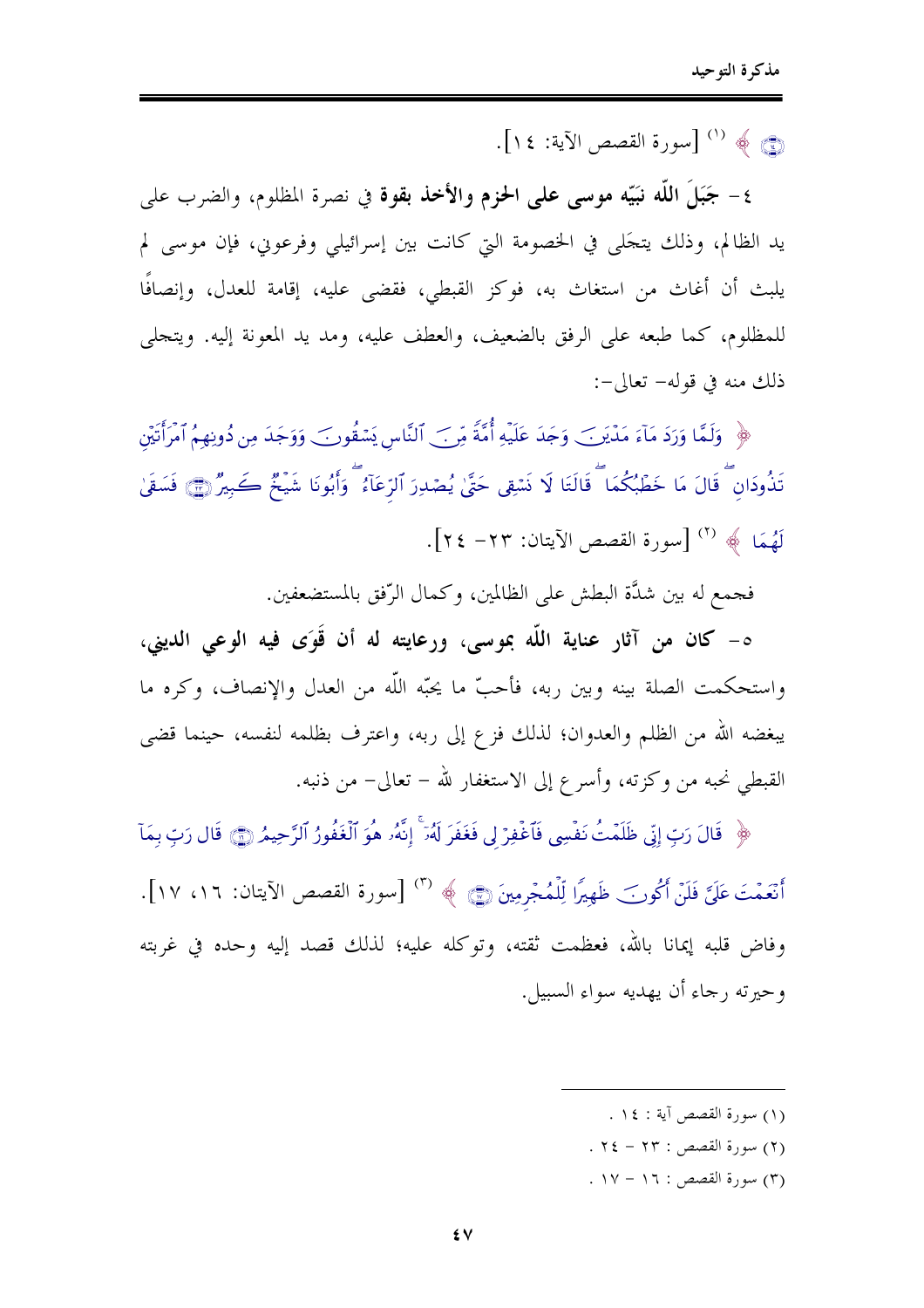﴿ وَلَمَّا تَوَجَّهَ تِلْقَآءَ مَدْيَنَ قَالَ عَسَىٰ رَبِّيّ أَن يَهْدِيَنِي سَوَآءَ ٱلسَّبِيلِ (٢٦٢) [سورة القصص الآية: ٢٢].

ولما استبدت به الحاجة وأخذ منه الجوع مأخذه توجه إلى ربه، فسأله من فضله، فأبت عليه عزَة نفسه أن يشكو حاجته لغيره، أو يعرض لمن سقى لهمِا بطلب الأجر.

﴿ فَسَقَىٰ لَهُمَا ثُمَّ تَوَلَّىٰٓ إِلَى ٱلظِّلِّ فَقَالَ رَبِّ إِنِّي لِمَآ أَنزَلْتَ إِلَيَّ مِنْ خَيْر فَقِيرٌ هِ ﴾ (``) [سورة القصص، الآية: ٢٤].

وقد استحاب الله دعاءه، وهيأ له بيئة صالحة يحيا فيها حياة طيبة، فقد عرض عليه شعيب لما عرفه عنه من القوة والأمانة أن يزوجه إحدى ابنتيه على أن يرعى له الغنم ثماني حجج، وإن أتمَّ عشر سنوات كان ذلك مكرمة منه، فالتزم موسى بذلك، ولم يمنعه ما كان فيه أولا من رغد العيش، وحياة الملوك أن يكون أجيرًا، يأكل ويتزوج من كسب يده، وأشهد <sub>له</sub> على ذلك:

﴿ قَالَ ذَٰزِلِكَ بَيْنِي وَبَيْنَكَ ۖ أَيَّمَا ٱلْأَجَلَيْنِ قَضَيْتُ فَلَا عُدُوَٰنَ ۖ عَلَيَّ ۖ وَٱللَّهُ عَلَىٰ مَا نَقُولُ وَكِيلٌ ۞ ۞ ۞ [سورة القصص الآية: ٢٨].

وقد ثبت أنه أتم أبعد الأجلين.

فهذه سلسلة من حياة موسى قبل الرسالة، تضمنت شيئًا مما حباه الله به من العلم، والحكمة، والمروءة، والنجدة، ونصرة المظلوم، والأخذ على يد الظالم، والعطف على الضعيف، وقوة الإيمان بالله، والصــــدق في الالتجــــاء إليه، والتوكــــل عليه، والتواضع مع عزة النفس، وغير ذلك من مكارم الأخلاق التي يعد هما الله من يختاره للرسالة، وقيادة الأمم.

- (١) سورة القصص آية : ٢٢ .
- (٢) سورة القصص آية : ٢٤ .
- (٣) سورة القصص آية : ٢٨ .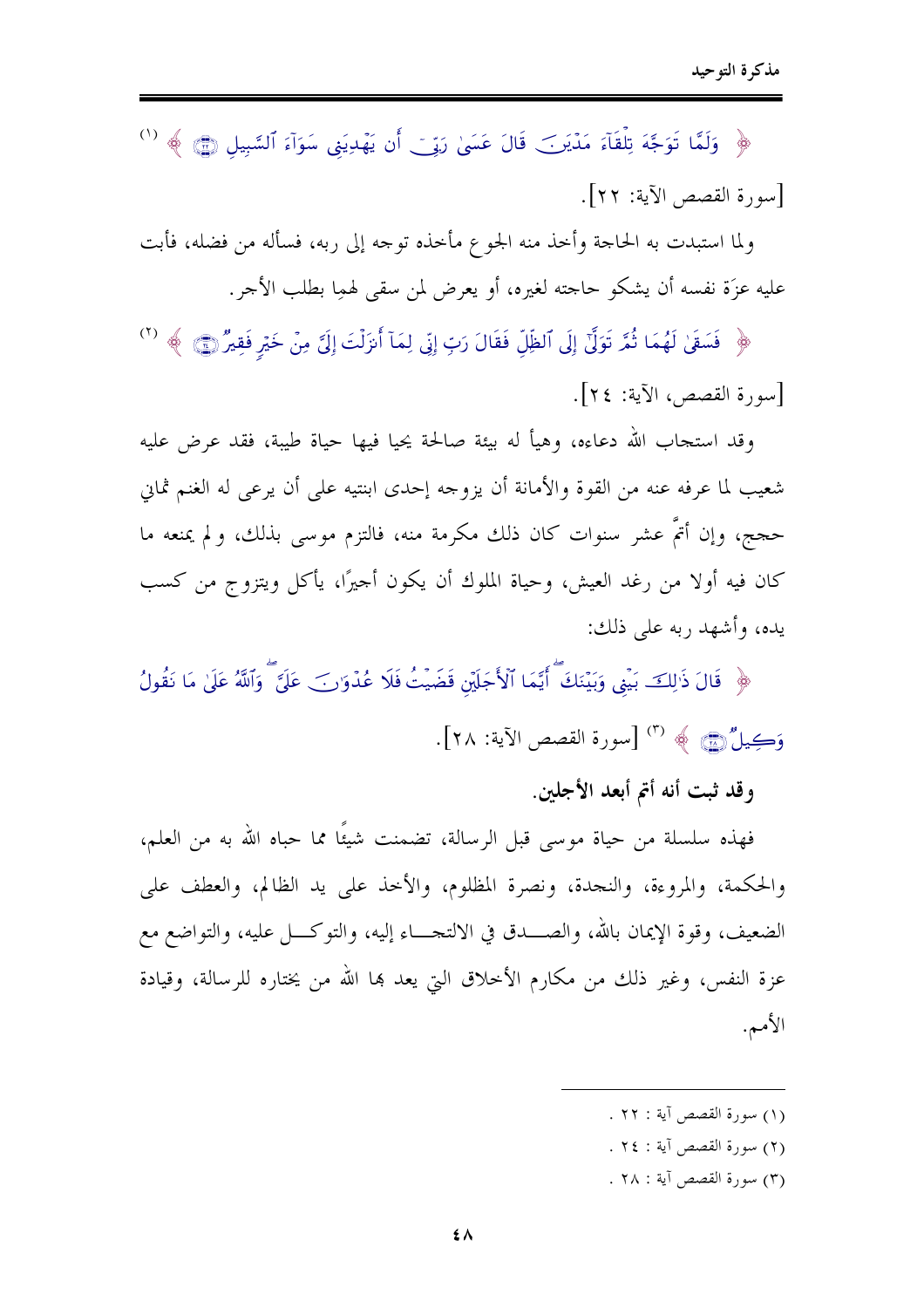٦– طلب موسى من ربه أن يشدّ أزره بأخيه هارون، فأرسله معه ليكون عونا له في الجِجَاج، وخاف أن يبطش بمما فرعون وجنوده، وأن يقتلوا موسى بالقبطي الذي سبق أن قتله، فقال الله له: ﴿ لَا تَخَافَآٓ إِنَّنِي مَعَكُمَآ أَسْمَعُ وَأَرَىٰ ۞ ﴾ '' [سورة طه الآية: ٤٦]. وجعــــل لهما سلطانًا من الآيات تقوم به الحجة، وتنخلع به قلوب الجبارين، وتمتلئ بالوهن والضعف، وبذلك يثبت موسى في ميدان الدعوة إلى اللهّ، فبات واثقًا بربه مؤمنًا بما يدعو إليه من الهدى والنور، وتجلي في حجاجه صولة الحق، وأحس من نفسه بالعزة والقوة، وبذلك ذلَّ حبروت فرعون، وتلاشى عنده تألُّهه وتعاليه، ولم يعد يملك لموسى من الكيد إلا أن يرعد ويبرق، ويموَّه ويخدع.

﴿ وَقَالَ فِرْعَوْنِ ۖ ذَرُوبِيٓ أَقْتُلْ مُوسَىٰ وَلَيَدۡعُ رَبَّهُۥٓ ۗ إِنِّيٓ أَخَافُ أَن يُبَدِّلَ دِينَكُمۡ أَوۡ أَن يُظْهِرَ فِي ٱلْأَرْضِ ٱلْفَسَادَ ۞ ﴾ <sup>(٢)</sup> [سورة غافر، الآية: ٢٦].

و لم يكن ليأخذ على يديه أحد، ولا هناك من الأسباب الداعية ما يمنعه أن يبطش بموسى، فإن الدولة دولته، والجنود حنوده، لكنها عناية الله برسوله، وما آتاه من آيات، وسلطان قد هر فرعون، وقطع نياط قلبه، ولم يملك– أيضًا– ملأ فرعون سوى أن يُثيروا حفيظته، ويُغروه بموسى ومن آمن به:

﴿ وَقَالَ ٱلۡلَآأُ مِن قَوۡمِ فِرۡعَوۡنَ أَتَذَرُ مُوسَىٰ وَقَوۡمَهُۥ لِيُفۡسِدُوا۟ فِى ٱلۡأَرۡضِ وَيَذَرَكَ وَءَالِهَتَلَكَ قَالَ سَنُقَتِلُ أَبْنَاءَهُمْ وَنَسْتَحْيٍء نِسَاءَهُمْ وَإِنَّا فَوْقَهُمْ قَنهرُونَ ۞ ﴾ (") [سورة الأعراف، الآية: ١٢٧].

أفلا يرى العاقل أن موسى وهو وحيد غريب، وقومه مستعبدون، لم يقف هذا الموقف من فرعون وملئِهِ، والدولة دولتهم إلاٌ هو مؤيّد من ربه، صادق في دعوته، وأن هذا هو

- (٢) سورة غافر آية : ٢٦ .
- (٣) سورة الأعراف آية : ١٢٧ .

<sup>(</sup>١) سورة طه آية : ٤٦ .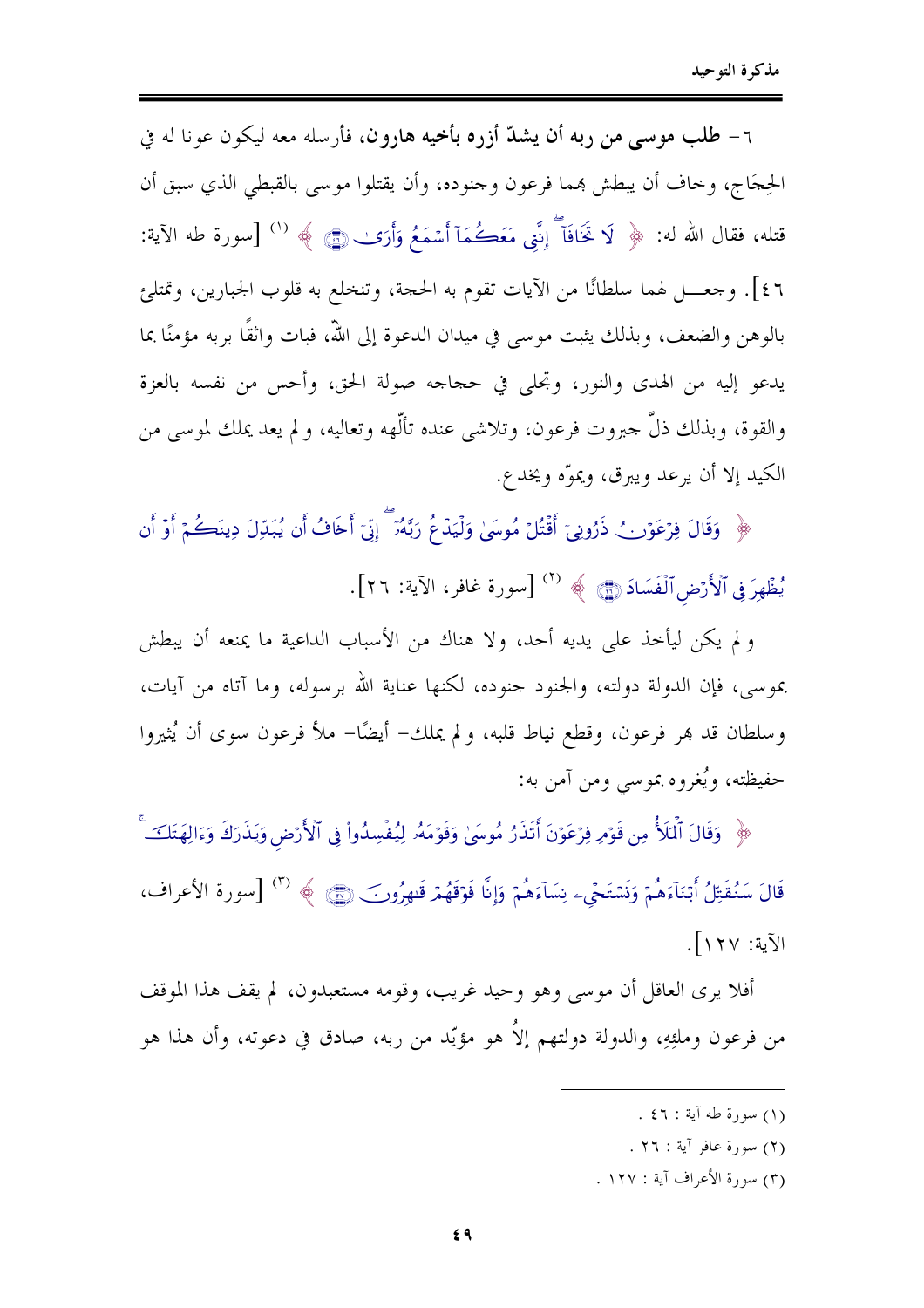الحق المبين.

٧- جرت سنة اللَّه العادلة أن يفتح بالحق بين رسله، ومن آمن بهم من الأمم، ومن سار سيرهم، ويجعلهم خلفاء الأرض، ويهلك من كذُب هم، وانحرف عن طريقهم ليكون ذلك من آيات اللهّ التي يفصــــل هما بين الصادق والكــــاذب، والحق والباطل، والشريعة العادلة، والقوانين الجائرة.

﴿ إِنَّا لَنَنصُرُ رُسُلَنَا وَٱلَّذِينَ ءَامَنُواْ فِي ٱلْحَيَوٰةِ ٱلذُّنْيَا وَيَوۡمَ يَقُومُ ٱلْأَشۡهَـٰدُ ۞ ﴾ (') [سورة غافر، الآية: ٥١].

﴿ وَقَالَ مُوسَىٰ رَبِّيٓ أَعْلَمُ بِمَن جَآءَ بِٱلۡهُدَىٰ مِنۡ عِندِهِۦ وَمَن تَكُونُ لَهُۥ عَنقِبَةُ ٱلدَّارِ ۚ إِنَّهُۥ لَا يُفْلِحُ ٱلظَّلِمُونَ ﴾ (") [سورة القصص الآية: ٣٧].

﴿ قَالَ مُوسَىٰ لِقَوْمِهِ ٱسْتَعِينُواْ بِٱللَّهِ وَٱصْبِرُوٓاْ ۗ إِنَّ ٱلْأَرْضَ لِلَّهِ يُورثُهَا مَن يَشَآءُ مِنْ عِبَادِه وَٱلۡعَـٰقِبَةُ لِلۡمُتَّقِينَ ﴾ قَالُوٓاْ أُوذِينَا مِن قَبۡلِ أَن تَأۡتِيَنَا وَمِنۢ بَعۡلاِ مَا جِئۡتَنَا ۚ قَالَ عَسَىٰ رَبُّكُمۡ أَن يُهْلكَ عَدُوَّكُمْ وَيَسْتَخْلَفَكُمْ فِي ٱلْأَرْضِ فَيَنظُرَ كَيْفَ تَعْمَلُونَ (٤٣٦ ^ أصورة الأعراف، الآيتان: ١٢٨ – ١٢٩].

وهذا هو ما انتهى به أمر موسى وقومه مع فرعون وملئه.

﴿ فَأَخَذْنَهُ وَجُنُودَهُ فَنَبَذَّنَهُمْ فِي ٱلْيَمِّ فَٱنظُرْكَيْفَكَانَ عَنِقَبَةُ ٱلظَّلمِينَ (ع ﴾ ('') [سورة القصص الآبة: ٤٠].

﴿ فَأَوْحَيْنَآ إِلَىٰ مُوسَىٰٓ أَن ٱضۡرِب بِعَصَاكَ ٱلۡبَحۡرَ ۖ فَٱنفَلَقَ فَكَانَ كُلُّ فِرۡقِ كَٱلطَّوۡدِ ٱلۡعَظِيمِ (٢٤

- (١) سورة غافر آية : ٥١ .
- (٢) سورة القصص آية : ٣٧ .
- (٣) سورة الأعراف : ١٢٨ ١٢٩ .
	- (٤) سورة القصص آية : ٤٠ .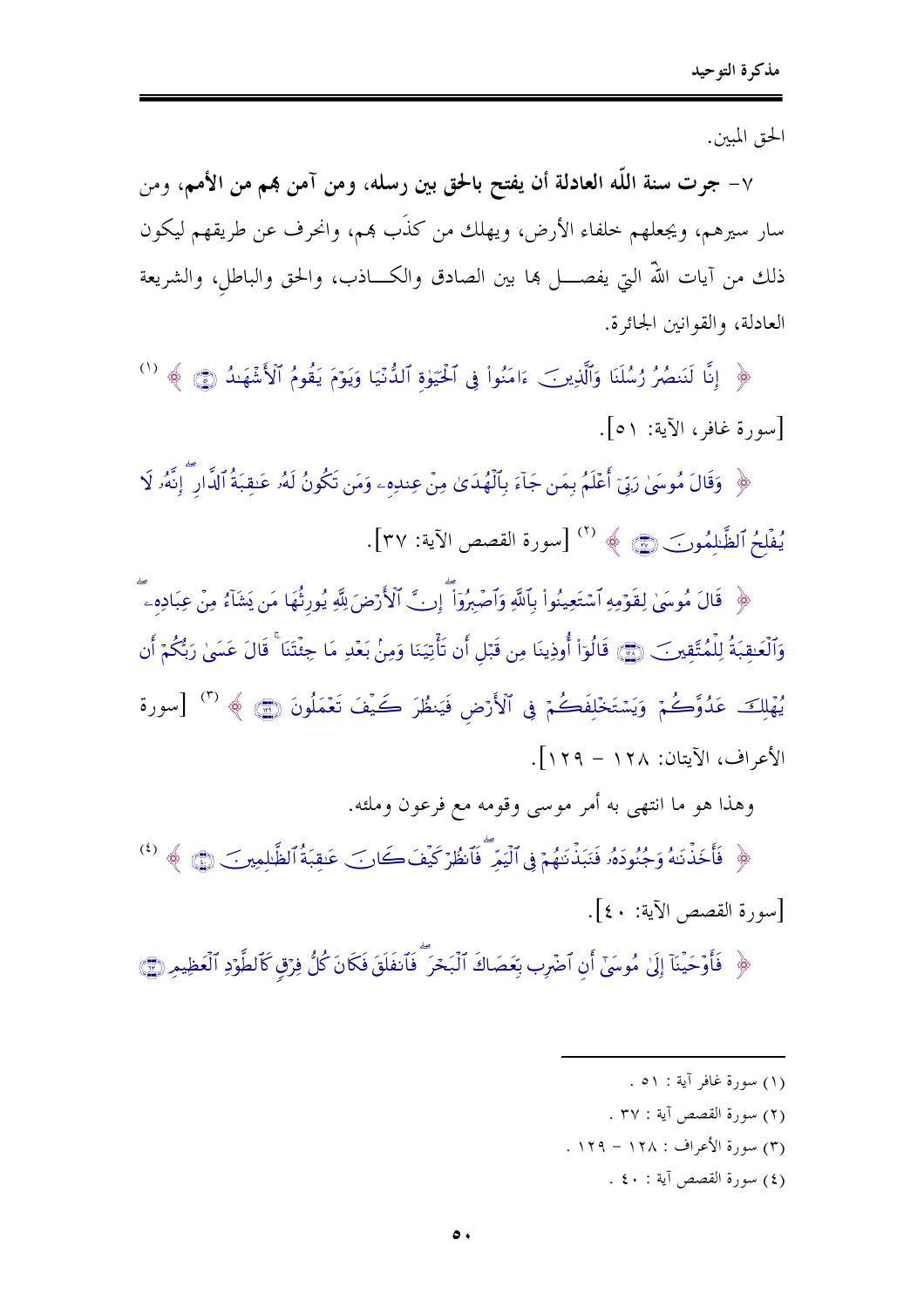وَأَزْلَفْنَا ثُمَّ ٱلْأَخَرِينَ ۞ وَأَنجَيْنَا مُوسَىٰ وَمَن مَّعَهُرَ أَجْمَعِينَ ۞ ثُمَّ أَغْرَقْنَا ٱلْأَخرينَ ۞ ﴾ (')

[سورة الشعراء، الآيات: ٦٣– ٦٦]. فانـــظر كيف اتحـــدت وسيلة النجـــاة للأولياء، والهلاك للأعداء، إلها آية الله الباهرة، وقدرته القاهرة، لقد أهلك فرعون وجنده بما جعله طريقًا لنجاة موسى وقومه، هذا إلى حانب انفلاق البحر، وتماسك مائه، وخروجه عن طريق السيلان بضربة عصا.

وفي قصص موسى من الآيات سوى ذلك ما يبهر العقول، ويأخذ بمحامع القلوب، ولا يدع قولا لقائل إلا من سَفه نفسه، وسعى في هلاكها، وذلك قوله:

﴿ وَلَقَدْ أَخَذْنَآ ءَالَ فِرْعَوْنَ بِٱلسِّنِينَ وَنَقۡصٖ مِّنَ ٱلتَّمَرَٰتِ لَعَلَّهُمۡ يَذَّكَّرُونَ ۞ فَإِذَا جَآءَتْهُمُ ٱلْحُسَنَةُ قَالُواْ لَنَا هَـٰذِهۦ ۗ وَإِن تُصِبُّمْ سَيِّئَةٌ يَطَّيَّرُواْ بِمُوسَىٰ وَمَن مَّعَهُرَ ۗ أَلَآ إِنَّمَا طَبَرُهُمْ عِندَ ٱللَّهِ وَلَكِنَّ أَكْثَرَهُمْ لَا يَعْلَمُونَ ۞ ﴾ (") [سورة الأعراف الآيتان: ١٣٠ – ١٣١].

# خاتمة وتشتمل على أمرين

## الأمر الأول الطريقة المثلي للدعوة إلى الله

 $(\mathfrak{h})$ 

تختلف أحوال الدعاة إلى الله في أداء مهمتهم، فبينما يكون بعضهم: حبيرا بجوهر الموضوع، ملما بأطرافه، محسنا للأداء والتعبير عما أراد، منسقا لنقاط الموضوع، مقدما منها ما يجب أن يقدم، مراعيا لظروف السماعين وأحوالهم، يكون البعض الآخر محسنا في بعض النواحي دون بعض.

**وقد خلق الله الإنسان مختارا**، وأودع فيه غريزة حب الاستطلاع، وطبعه على النفرة من النقص، والفرار منه، والرغبة في الدرجات العليا، وطلب المزيد مما ينهض به في حياته ويرفع مستواه، وحعل فيه استعدادا للتأثر بما يرى ويسمع ومحاكاة ما يجده في بيئته من

- (١) سورة الشعراء : ٦٣ ٦٦ .
- . ١٣١ سورة الأعراف : ١٣٠ ١٣١ .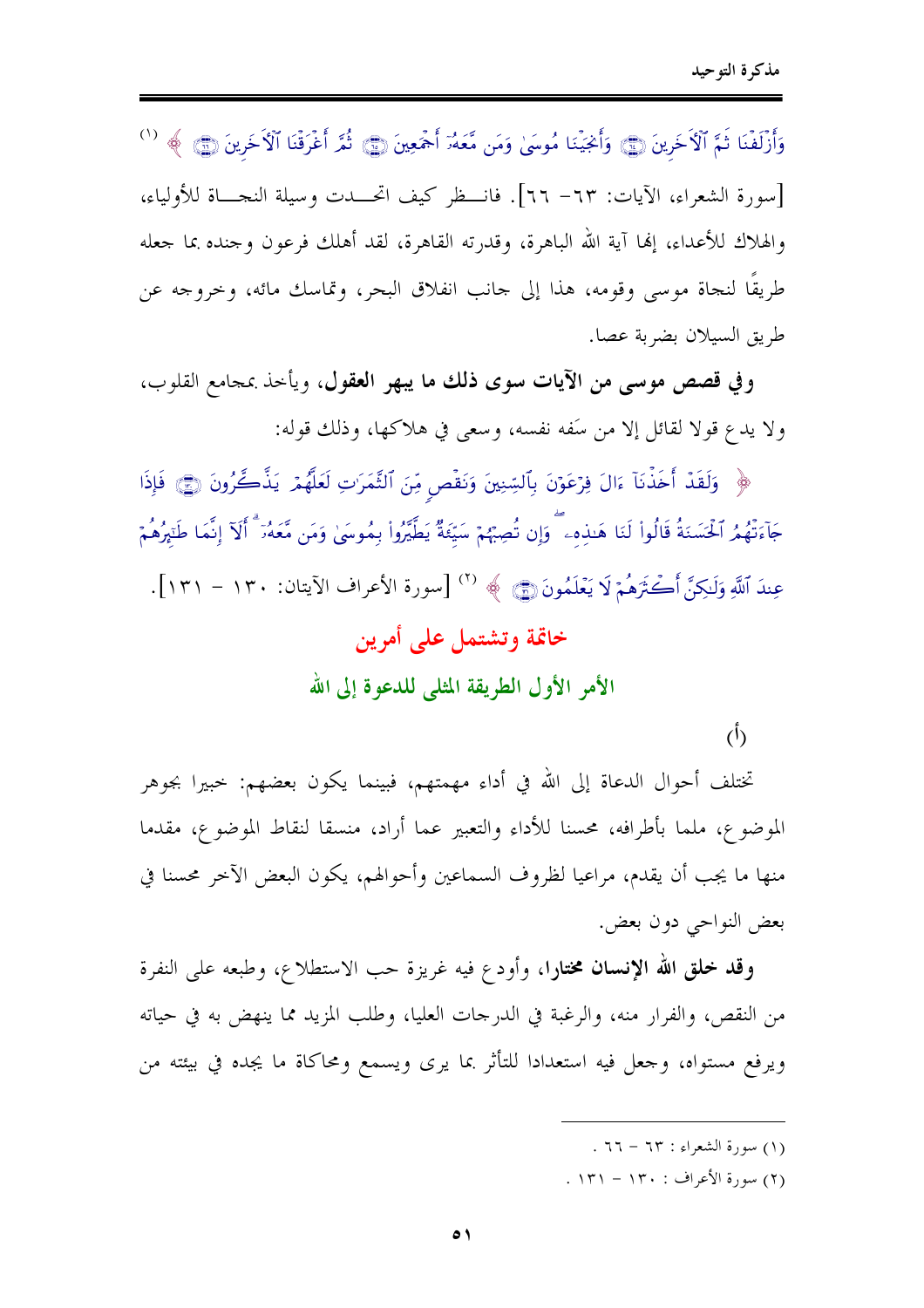الخير، اللهم إلا من مسخت فطرته وانسلخ مما هو الأصل في إنسانيته.

وخير طريق يحتذيه الدعاة في القيام بمهمتهم، وأمثل منهاج يسلكونه في استمالة قلوب الناس إلى الخير، والإعذار إلى من لم يستجب للحق بعد بيان الحجة، وإقامة البرهان هو طريق الرسل، عليهم الصلاة والسلام، ومنهاجهم في دعوهم إلى الله بقولهم المفصل وسيرتمم الحميدة.

وفيما يلي إلماعة من سيرة رسول اللَّه وخليله إبراهيم، – عليه الصلاة والسلام –.

كان إبراهيم الخليل، عليه الصلاة والسلام، مثلاً أعلى في صدق اللهجة، والإيمان بما يدعو إليه من التوحيد، وشرائع الإسلام، والتصديق به على وجه اطمأنَت به نفسه، ورسخ في سويداء قلبه، وقد أُنْني الله عليه بذلك في مُحكم كتابه في مطلع الحديث عنه حينما قام يدعو أباه إلى التوحيد، فقال:

﴿ وَٱذۡكُرۡ فِي ٱلۡكِتَـٰبِ إِبۡرَٰهِيمَ ۚ إِنَّهُۥ كَانَ صِدِّيقًا نَّبِيًّا ( ۗ ﴾ ( ' ) [سورة مريم، الآية: ٤١].

فعلى الداعي إلى الحق أن يكون مؤمنًا به، مخلصا لما يدعو إليه، صادق اللهجة فيه، وإلا انكشف سره، وافتضح أمره، فإن ثياب الزور تشف عما وراءها، وعند ذلك يكون و بالًا على الدعوة.

بدأ إبراهيم الخليل بأبيه في الدعوة إلى التوحيد، فإنه أقرب الناس إليه، وألصقُهم به، فكان أولى بمعروفه، وبرَّه، وإحسانه، وإلى حانب ذلك يكون ردءا له إذا استجاب لدعوته، وظهرًا له يحميه بدافع أخوة الإيمان، وعصبيّة النسب.

قال– تعالى– في وصفه لِإبراهيم في دعوته: ﴿ يَتَأَبَتِ لِمَ تَعْبُدُ مَا لَا يَسْمَعُ وَلَا يُبْصِرُوَلَا يُغْنِي عَنكَ شَيَّءَا ۞ ﴾ (") [سورة مريم، الآية: ٤٢]. وقد تلطف معه في الدعوة، فذكره بما بينهما من الرحم، ووشائج النسب، استمالة لقلبه، وتنبيهًا له إلى أنه لو كذَبَ الناس

- (١) سورة مريم آية : ٤١ .
- (٢) سورة مريم آية : ٤٢ .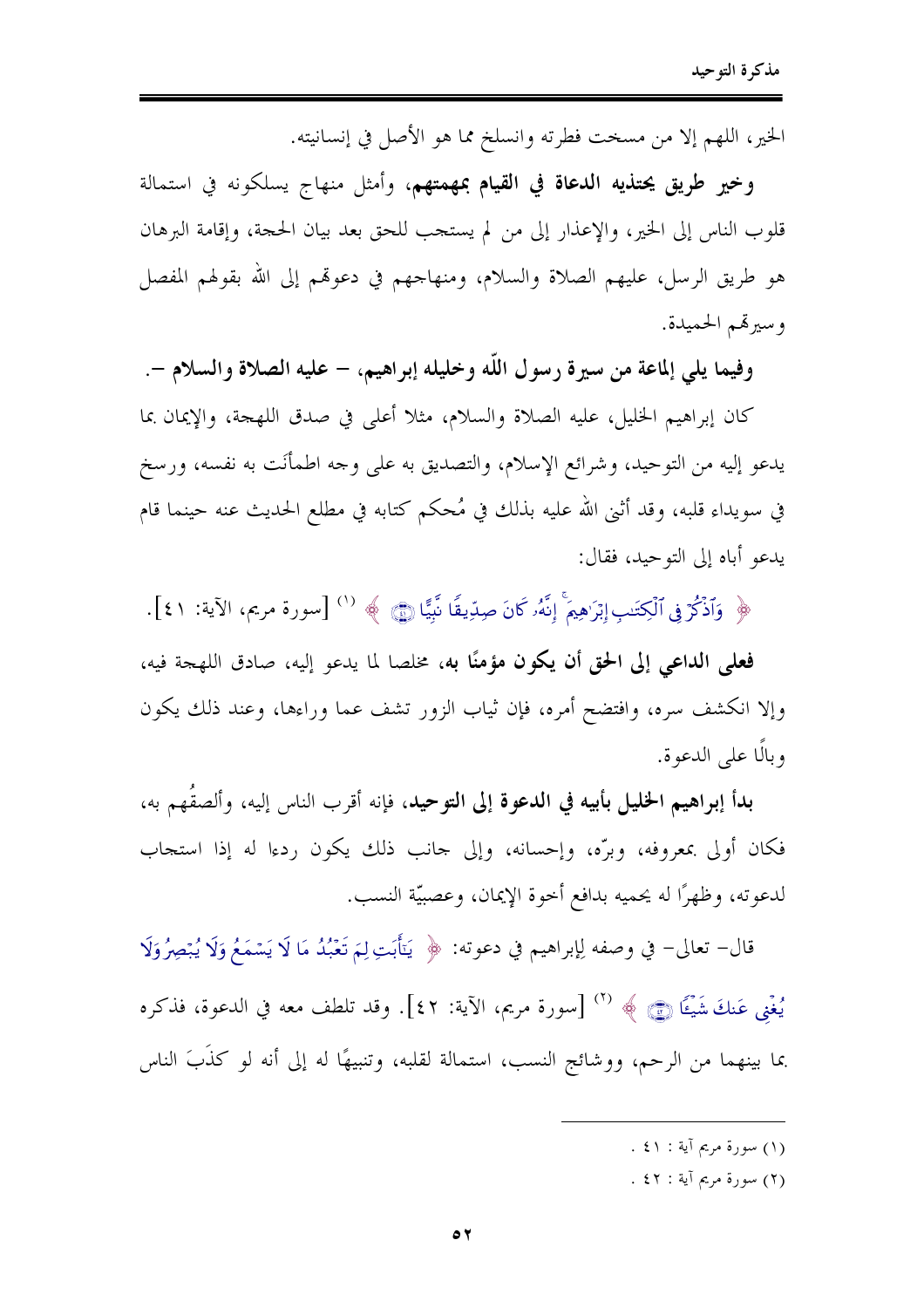جميعًا ما طابت نفسه بالكذب عليه، وأنه لو غشهم جميعًا لم يكن منه إلا النصح له لما بينهما من أواصر القربي والنسب.

وبدأ دعوته لأبيه بالتوحيد الذي هو أصل الدين، وجوهر الشرائـــع الســـماوية، وعليه تقوم فروع الإسلام، وبه صلاح القلب، وبصلاحه تصلح سائر الجوارح، وتستقيم أحوالها.

﴿ " ألا وإن في الجسد مضغة إذا صَلَحَت صَلَحَ الجسد كله، وإذا فسدت فسد الجسد كله، ألا وهي القلب ﴾ '''. وسلك في دعوته إلى التوحيد طريق الاستدلال عليه بأن ما يعبده أبوه وقومه لا يسمعهم إذا دعوه لكشف غمة، أو تفريج كربة، ولا يراهم إذا عبدوه، وتضرعوا إليه، ولا يجلب لهم نفعًا، ولا يدفع عنهم ضرًا، وإذا كان لا يرجى نفعه، ولا يُخشى بأسه، فكيف يستحق أن يعبد، أو يتقرب إليه؟!! وبذلك أقام عليهم الحجة، وقطع عذرهم.

فيجب على من يأمر بالمعروف، وينهي عن المنكر أن يقتفي أثر إبراهيم الخليل في دعوته، فيتلطف مع من يدعوهم، ويسوسهم حسب ما تقتضيه أحوالهم، ويبدأ بأقرب الناس إليه، وأولاهم بإرشاده، ويقدم الإرشاد إلى عقيدة التوحيد، ويركز الحديث فيها، ويقيم على ذلك الدليل ليقنعهم بالحجة، ويسقط أعذارهم.

ادعى إبراهيم الخليل، عليه الصلاة والسلام، أن اللَّه آتاه من العلم ما لم يؤت أباه، لا ليفخر بذلك، أو يتعالى على أبيه حتى يكون خلقًا ذميمًا، ينفَرُ الناس من حوله، ويمقتونه من أجله، بل ادَّعي ذلك ليلفت النظر إلى وجوب الإصغاء إليه، واتباعه فيما جاء به من الحق المبين، ليهديهم به إلى الصراط المستقيم.

قال– تعالى– في وصفه لِإبراهيم في دعوته: ﴿ يَتَأْبَتِ إِنِّي قَدْ جَآءَنِي مِرَ ﴾ ٱلْعِلْمِ مَا لَمْ

<sup>(</sup>١) البخاري الإيمان (٥٢) ، مسلم المساقاة (١٥٩٩) ، ابن ماجه الفتن (٣٩٨٤) ، أحمد (٢٧٠/٤) ، الدارمي البيوع (٢٥٣١) .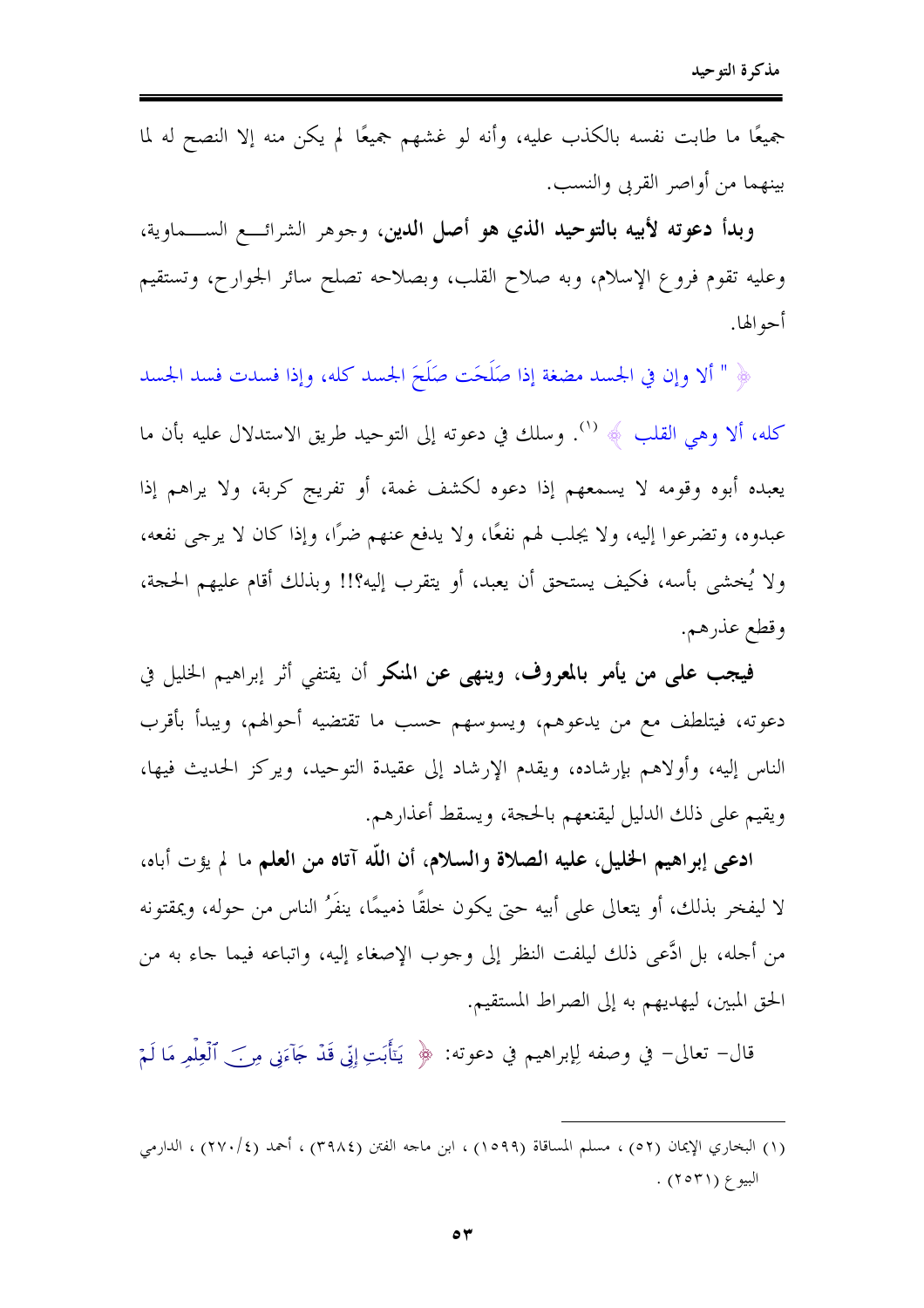يَأْتِكَ فَٱتَّبِعْنِيٓ أَهۡدِكَ صِرَاطًا سَوِيًّا ۞ ﴾ ``` [سورة مريم، الآية: ٤٣].

هي إبراهيم، عليه الصلاة والسلام، أباه عن طاعة الشيطان في وسوسته، واتباعه فيما يسوله، ويزينه له من الشرك بالله، وسائر المنكرات، فإن طاعته له، وإسلام قياده إليه عبادة له من دون الله، ونبه أباه إلى عصيان الشيطان لربه، وتمرده عليه، وإذنَّ فليس على هدي في وسوسته، ولا يزين للناس إلا ما هو شر وضلال.

قال– تعالى– في وصف دعوة حليله: ﴿ يَتَأَبَتِ۞ تَعَبُدِ ٱلشَّيْطَنِنَ ﴾ (٢) [سورة مريم الآية: ٤٤]. فعلى الداعية إلى الحق أن يكشف الغطاء عن معنى العبادة، ويزيدها إيضاحًا حماية لعقيدة التوحيد، وبيانًا لأصولها، ويستعمل أسلوب التنفير من عبادة غير الله اقتداء بخليل الرحمن، عليه الصلاة والسلام.

**أنذر إبراهيم أباه إنذار المتلطف معه**، المشفق عليه، بأنه يخشى عليه مغبة شركه، وعاقبة عبادته للشيطان، وطاعته له، فيعذبه الله على ذلك، ولا يجد ممن تولاهم بالعبادة من يدفع عنه بأس الله وعذابه.

قال– تعالى– في وصف إبراهيم في دعوته: ﴿ يَتَأَبَتِ إِنِّيٓ أَخَافُ أَن يَمَسَّكَ عَذَابٌ مِّنَ ٱلرَّحْمَـٰنِ فَتَكُونَ لِلشَّيْطَـٰنِ وَلِيًّا ۞ ﴾ (") [سورة مريم، الآية: ٤٥].

**فعلي الداعية أن يستعمل أسلوب الإنذار** ، والتخويف من سوء العواقب، والتذكير بعذاب الله، وأليم عقابه يوم يتبرأ دعاة السوء ممن غرروا هم، ويتمنَّى المخدوعون بزخرف القول أن لو عادوا إلى الدنيا، فيتبرءوا من دعاة السوء كما تبرءوا منهم يوم القيامة، وأني لهم ذلك؟

لا تأثير للدعوة إلى الحق وإن كانت صادقة إلا إذا وحدت آذانًا صاغية، وقلوبا

- (١) سورة مريم آية : ٤٣ .
- (٢) سورة مريم آية : ٤٤ .
- (٣) سورة مريم آية : ٤٥ .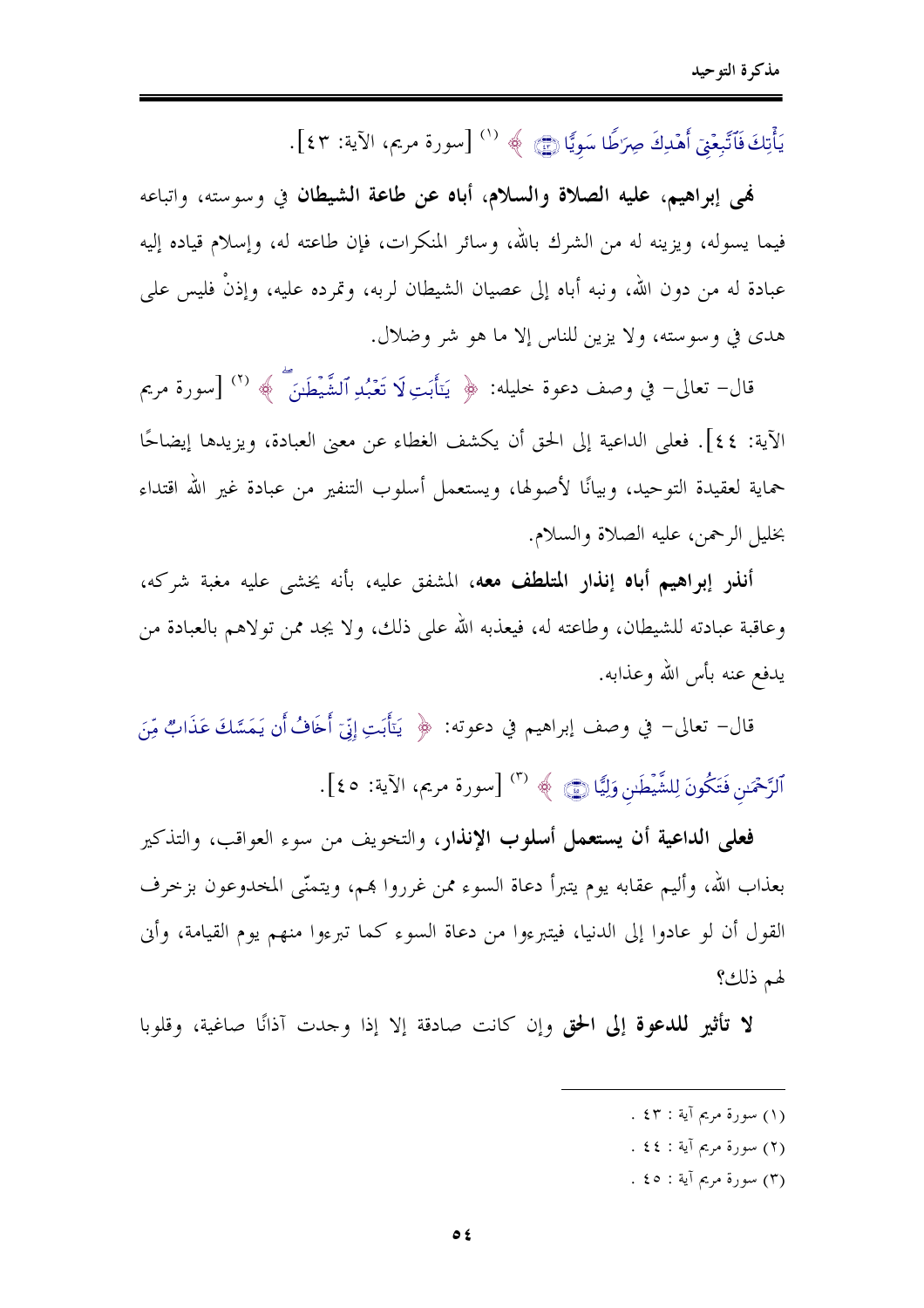واعية، وفطرة سليمة لم تفسدها الأهواء، ولذا لم يستجب لِإبراهيم أبوه، بل أنذره لئن لم ينته ليرجمنه، وأمره بهجره مليا، فصبر إبراهيم على أذاه، وقابل سيئته بالحسنة، وقال له:

﴿ سَلَـٰمٌ عَلَيْكَ ۖ سَأَسۡتَغۡفِرُ لَكَ رَبِّيٓ ﴾ (') [سورة مريم الآية: ٤٧]. واعتزلهم وما يدعون من دون الله، بعدًا عن الفتنة، إذ لم يستطع القضاء عليها، وأملًا في أن يجد لدعوته أرضا خصبة، فوهب الله له: إسحـــاق، ويعقوب، وجعل كلًا منهما نبيا، جزاء وفاقًا بصدقه في الدعوة، وإحلاصه فيها، وصبره على الأذى في سبيل نشرها، وهجره للشرك وأهله، اتقاء للشرّ، وبعدًا عن مواطنه ومظاهره.

قال اللّه- تعـــالى-: ﴿ قَالَ أَرَاغِبُ أَنتَ عَنْ ءَالِهَتِي يَتابِرَ ٰهِيمٌ ﴾ (٢) [سورة مريم، الآبة: ٤٦].

فعلى الدعاة أن يتذرَّعوا بالصبر، وسعة الصدر، وأن يقابلوا السيئة بالحسنة، وأن لا ينتقموا لأنفسهم ما استطاعوا إلى العفو سبيلا، لكن إذا انتهكت حرمات الشريعة انتصفوا لها، وأخذوا على أيدي العابثين، وعليهم أن يهجروا الشرّ وأهله، إذا لم يمكنهم إزالته أو تخفيفه، خشية أن تصيبهم الفتنة، أو يعمهم البلاء، أو تكون مخالطتهم حجة عليهم، أو معـــرة لهم، وذريعـــة للنيل منهم، وعــــدم الاستـــماع لنصائحهم، وعليهم أن يتحرّوا المحالس التي يرحى فيها قول الحق، والله الموفق.

# الأمر الثاني الطريقة المثلى للدعوة إلى الله

 $(\hookrightarrow)$ 

لم يرسل اللَّه– تعالى – رسولًا إلا أمره بالتوحيد، والدعوة إلى عبادة الله وحده لا شريك له.

قال الله- تعالى-: ﴿ وَلَقَدْ بَعَثْنَا فِي كُلِّ أُمَّةٍ رَّسُولاً أَن ٱعْبُدُواْ ٱللَّهَ وَٱجْتَنِبُواْ

- (١) سورة مريم آية : ٤٧ .
- (٢) سورة مريم آية : ٤٦ .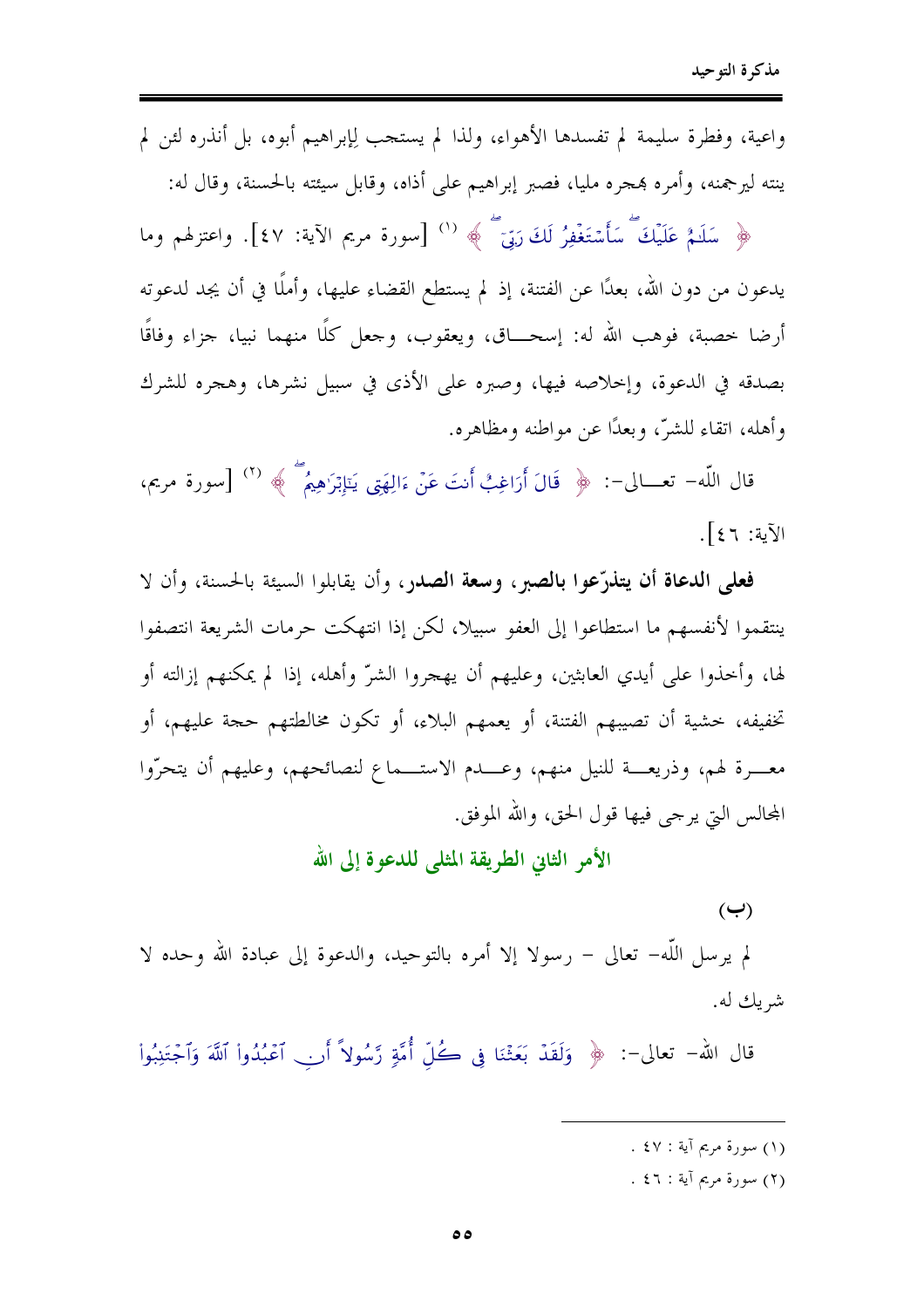ٱلطَّنِغُوتَ ۗ ﴾ <sup>(١)</sup> [سورة النحل، الآية: ٣٦].

وقال– تعالى–: ﴿ وَمَآ أَرۡسَلۡنَا مِن قَبۡللَّــَـ مِن رَّسُولِ إِلَّا نُوحِيَ إِلَيۡهِ أَنَّهُۥ لَآ إِلَـٰهَ إِلَّآ أَنَاْ فَٱعۡبُدُون ۞ ﴾ (`` [سورة الأنبياء الآية: ٢٥] وقد عني الرسل، عليهم الصلاة والسلام، بذلك، فبدءوا البلاغ بدعوة أممهم إلى أن يعبدوا الله وحده، ولا يشركوا به شيئًا، وقطعوا فيه شوطا بعيدا حتى شغلوا به الكثير من أوقات البلاغ.

ولا عجب في ذلك فإن التوحيد أصل الدين وذروة سنامه، وملاك الإسلام ودعامته الأولى، لا تصح من إنسان قربة. ولا يتقبل اللَّه منه عبادة إلا إذا كانت مقرونة بالتوحيد، وإحلاص القلب لله وحده.

قال- تعالى-: ﴿ إِنَّآ أَنزَلْنَآ إِلَيْكَ ٱلْكِتَنِبَ بِٱلْحَقِّ فَٱعۡبُدِ ٱللَّهَ مُخْلِصًا لَّهُ ٱلدِّينِ ﴾ أَلَا لِلَّهِ ٱلدِّينُ ٱلْحَالِصُّ وَٱلَّذِينَ ۖ ٱتَّخَذُواْ مِر . ﴾ دُونِهِۦٓ أَوْلِيَآءَ مَا نَعۡبُدُهُمۡ إلَّا لِيُقَرّبُونَآ إِلَى ٱللَّهِ زُلَٰفَىٰٓ إِنَّ ٱللَّهَ تَحَكُّمُ بَيْنَهُمْ فِي مَا هُمْ فِيهِ تَخْتَلِفُونَ ۗ إِنَّ ٱللَّهَ لَا يَهْدِى مَنْ هُوَ كَذبٌ كَفَّارٌ ۞ ﴾ ("َ) [سورة الزمر، الآيتان: ٢– ٣].

وقال: ﴿ وَمَآ أُمْرُوٓاْ إِلَّا لِيَعۡبُدُواْ ٱللَّهَ مُخۡلصِينَ لَهُ ٱلدِّينَ حُنَفَآءَ وَيُقيمُواْ ٱلصَّلَوٰةَ وَيُؤۡتُواْ ٱلزَّكَوٰةَ وَذَٰ لِكَ دِينُ ٱلۡقَيِّمَةِ ۞ ﴾ ('' [سورة البينة، الآية: ٥].

وقد أرشد اللهّ الناس إلى أيسر الطرق في الدعوة إلى التوحيد، وأسهلها، وأقرهما إلى معرفة الحق، وأعدلها. وهو الاستدلال بآيات الله، وسننه الكونية، وتفرده– سبحانه– بتصريفها، وتدبيرها على تفرده بإلهيته واستحقاقه أن يعبد وحده لا شريك له، فذلك أهدى سبيلا، وأقوم دليلا، وأقوى في إقناع الخصم، وإلزامه الحجة، فإنه مقتضى العقل

- (١) سورة النحل آية : ٣٦ .
- (٢) سورة الأنبياء آية : ٢٥ .
- $\mathbf{y} = \mathbf{y} = \mathbf{y}$  سورة الزمر :  $\mathbf{y} = \mathbf{y}$ 
	- (٤) سورة البينة آية : ٥ .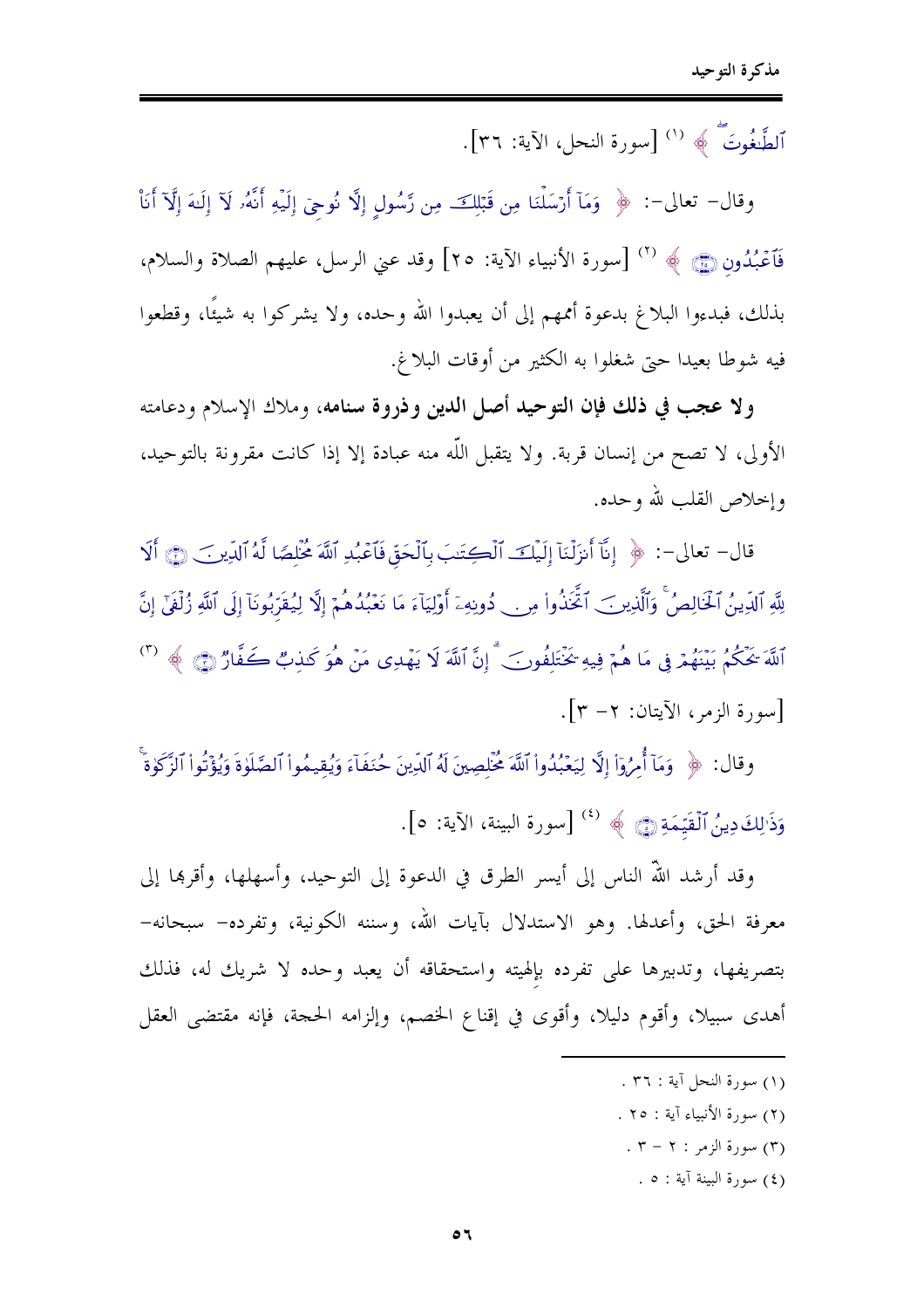الصريح وموجب الفطرة السليمة.

قال الله- تعالى-: ﴿ يَتَأَيُّهَا ٱلنَّاسُ ٱعۡبُدُواْ رَبَّكُمُ ٱلَّذِى خَلَقَكُمۡ وَٱلَّذِينَ مِن قَبْلكُمۡ لَعَلَّكُمۡ تَتَّقُونَ ۞ ٱلَّذِي جَعَلَ لَكُمُ ٱلْأَرْضَ فِرَٰشًا وَٱلسَّمَاءَ بِنَآءَ وَأَنزَلَ مِنَ ٱلسَّمَآءِ مَآءً فَأَخْرَجَ بِهِۦ مِنَ ٱلنَّعَمَرَٰتِ رِزْقًا لَّكُمْ ۖ فَلَا تَجَعَلُواْ لِلَّهِ أَندَادًا وَأَنتُمْ تَعْلَمُورَ ۖ ۞ ﴾ ''' [سورة البقرة، الآيتان:  $177 - 77$ 

فرتب– سبحانه– نميه إياهم عن اتخاذهم شركاء له في العبادة على علمهم، وإقرارهم بأنه– تعالى– وحده هو الذي خلقهم، وخلق الذين من قبلهم، وهو الذي جعل الأرض قرارًا، وذُلُّلُهــــا لهم ليمشوا في جوانبهــــا، وليبتغـــوا من فضله، ورفع السماء بلا عمد، وأنزل من السماء ماء فأخرج به من الثمرات رزقًا لهم، لينعموا بما آتاهم من النعم، وليتمتعوا بما أفاض عليهم من الخيرات لعلهم يتقون رهم، وولي نعمتهم، فيعبدوه وحده لا شريك له مخلصين له الدين، شكرًا له على ما أسبغ عليهم من نعمه، وأفاض عليهم من بر كاته.

وفي القرآن كثيرٍ من النظائرِ لهاتين الآيتين في بيان أسلوب الدعوة، ورسم الطريق الناجحة في إقامة الحجة، وإلزام الخصم.

لقد سلك الأنبياء والمرسلون هذه الطريقة في دعوقم أممهم إلى الهدى ودين الحق، اهتداء بمدي الله، واسترشادًا بإرشاده، وهو العليم الحكيم، ومن أبرزهم في ذلك أولو العزم من الرسل، ومنهم إبراهيم الخليل، عليهم الصلاة والسلام.

أرســــل الله– حل شأنه– خليله إبراهيم، عليه الصلاة والسلام، إلى قوم من الفرس عُتاة جبّارين يعبدون التماثيل، فأنكر عليهم عكوفهم لها، وتقرَّهم إليها. قال– تعالى–: ﴿ ﴾ وَلَقَدْ ءَاتَيْنَآ إبْرَٰهِمَ رُشۡدَهُۥ مِن قَبۡلُ وَكُنَّا بِهِۦ عَنلمِينَ ۞ إذۡ قَالَ لِأَبِيهِ وَقَوۡمِهِۦ مَا هَنذه

 $\cdot$  ٢٦ - ٢١ : وَ الْبِقَرِةَ : ٢١ - ٢٢ .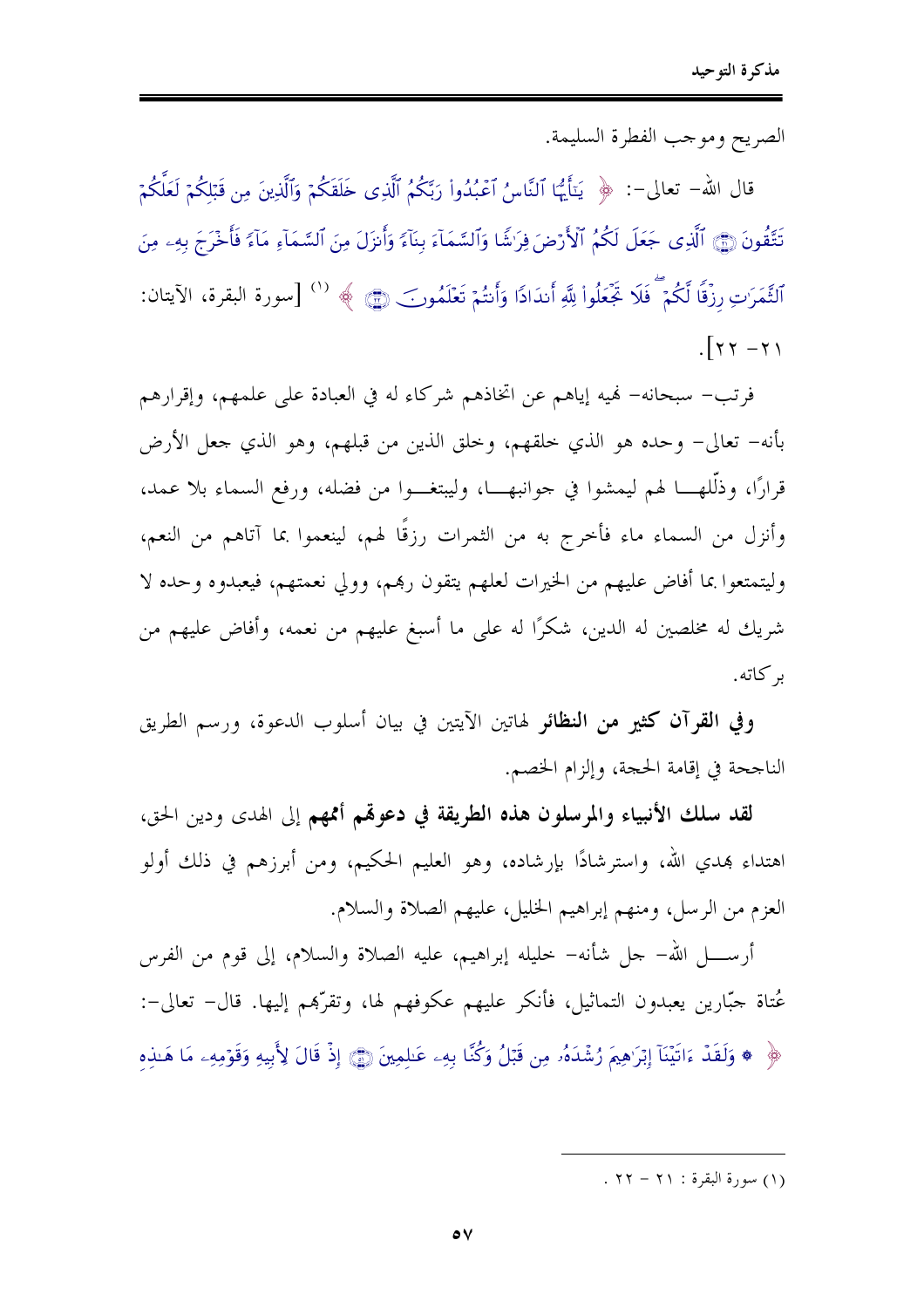ٱلتَّمَاثِيلُ ٱلَّتِيٓ أَنتُمْ لَهَا عَنِكِفُونَ۞﴾ ('') [سورة الأنبياء، الآيتان: ٥١ – ٥٢].

ولما لم يكن لديهم حجة يعتمدون عليها في عبادقم الأصنام، تعللوا لباطلهم بما وجدوا عليه آباءهم من التقرب إلى التماثيل، وعبادقمم إياها، فألغوا عقولهم، وقلدوا آباءهم على غير هدي وبصيرة:

﴿ قَالُواْ وَجَدْنَآ ءَابَآءَنَا لَهَا عَـٰبِدِينَ ۞ ﴾ ('') [سورة الأنبياء الآية: ٥٣].

فسفه إبراهيم، عليه الصلاة والسلام، أحلامهم، وحكم عليهم وعلى آبائهم بالحيرة، والضلال المبين، ﴿ قَالَ لَقَدْ كُنتُمْ أَنتُمْ وَءَابَاَؤُكُمْ فِي ضَلَلٍ مُّبِينٍ ۞ ﴾ (") [سورة الأنبياء، الآية: ٤٥]. وبين لهم أن التماثيل لا تسمع النداء، ولا تستجيب الدعاء، ولا تملك نفعًا، ولا توقع ضرًا، فلا يليق بعاقل أن يتخذها آلهة مع من فطر السماوات والأرض، وإليه مقاليد الأمور، يؤتي الملك من يشاء، ويتزعه ممن يشاء، ويضر من يشاء، ويذل من يشاء، بيده الخير، وهو على كل شيء قدير. ﴿ قَالَ هَلْ يَسْمَعُونَكُمْ إِذْ تَدْعُونَ ۞ أَوْ يَنفَعُونَكُمْ أَوْ يَضُرُّونَ ۞ قَالُواْ بَلْ وَجَدْنَآ ءَابَآءَنَا كَذَ'لِكَ يَفَعَلُونَ ۞ ﴾ (<sup>٤)</sup> [سورة الشعراء  $\sqrt{2}$ الآيات: ٧٢ - ٧٤].

فلما ركبوا رؤوسهم، وأبوا إلَّا اللجاج والعناد، والعصبية الممقوتة في تقليد الآباء والأجداد، أعلن براءته منهم، وشدة عداوته لهم، ولما يعبدون من دون الله:

﴿ قَالَ أَفَرَءَيْتُم مَّا كُنتُمْ تَعْبُدُونَ ۞ أَنتُمْ وَءَابَاَؤُكُمُ ٱلْأَقْدَمُونَ ۞ فَإِنَّهُمْ عَدُوٌّ لّي إِلَّا رَبَّ ٱلۡعَـٰلَمِينَ ۞ ٱلَّذِى خَلَقَنِي فَهُوَ يَهۡدِين ۞ وَٱلَّذِى هُوَ يُطۡعِمُنِي وَيَسۡقِين ۞ وَإِذَا مَرضَتُ فَهُوَ يَشْفِينِ ﴾ وَٱلَّذِى يُمِيتُنِي ثُمَّ يُحۡيينِ ۞ وَٱلَّذِىٓ أَطۡمَعُ أَن يَغۡفِرَ لِي خَطِيٓءَي

- (١) سورة الأنبياء : ٥١ ٥٢ .
	- (٢) سورة الأنبياء آية : ٥٣.
	- (٣) سورة الأنبياء آية : ٥٤.
- . ٧٤ ٧٢ : ورة الشعراء : ٧٢ ٧٤ .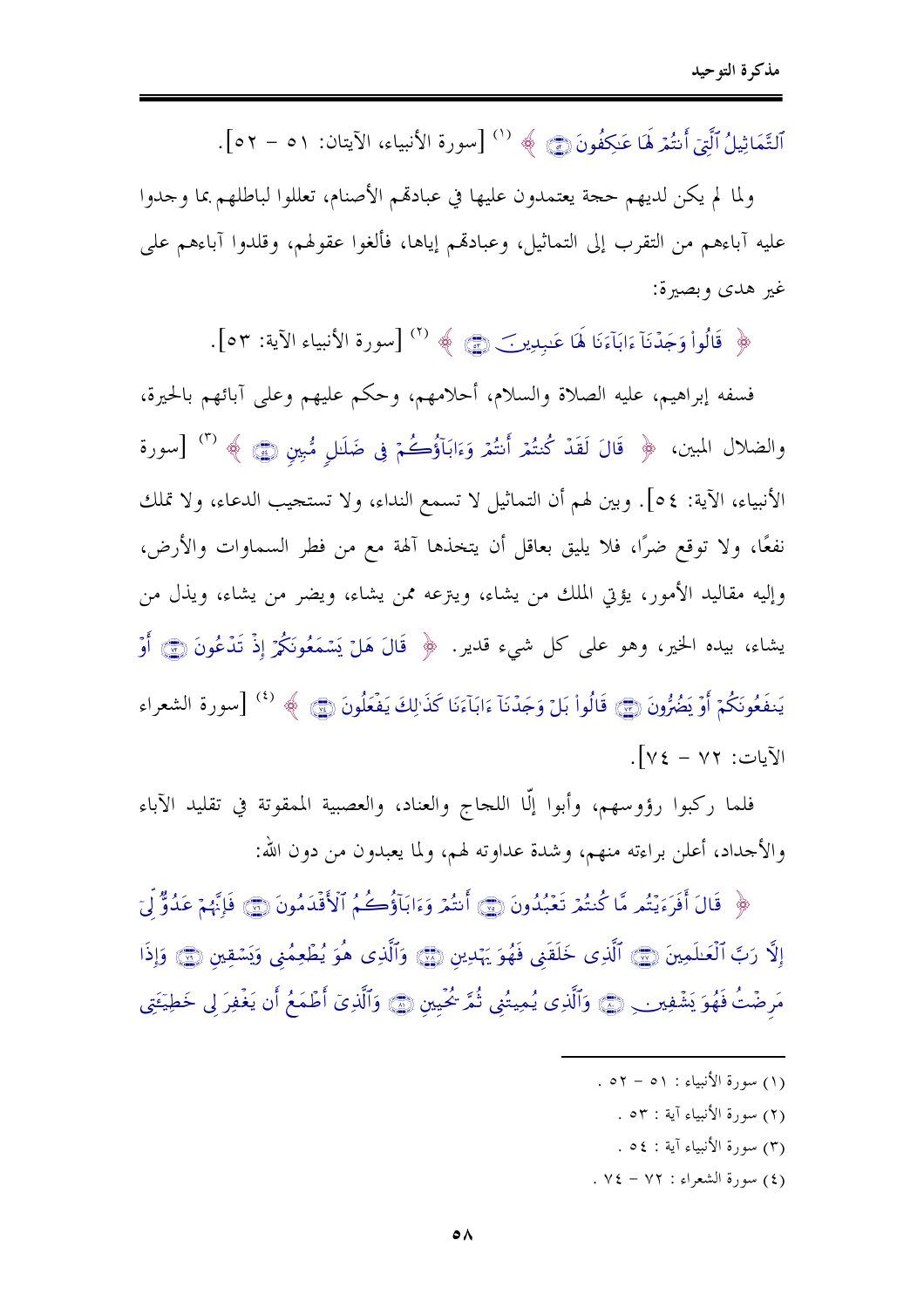يَوْمَرَالَدِّينِ ۞ ﴾ <sup>(١)</sup> [سورة الشعراء الآية: ٧٥– ٨٢].

وجد إبراهيم، عليه الصلاة والسلام، أنه لا بد له من سلوك طريق آخر عملي في إقامة الحجة ليكون أقوى في الإبانة عن الحق، وأملك في إلزام الخصم، يضطرهم به إلى الاعتراف بما هم فيه من ضلال، وظلم، وانحراف، فأقسم بالله أن يكيد لأصنامهم وهم عنها غائبون، انتهز فرصة حروجهم من البلد لبعض شألهم، وذهب إلى ألهتهم خفية لئلا يراه أحد فيصده عن تنفيذ ما أراد، فجعلهم قطعًا صغارًا إلا كبيرًا لهم تركه سالمًا، ليكون له ولهم معه شأن عند التحقيق فيما حرى على أصنامهم، فلما عادوا إلى منازلهم، وشاهدوا ما أصيبت به آلهتهم:

﴿ قَالُواْ مَن فَعَلَ هَـٰذَا بِـءَالِهَتِنَآ إِنَّهُۥ لَمِنَ ٱلظَّـٰلِمِينَ ﴾ قَالُواْ سَمِعْنَا فَتَى يَذْكُرُهُمْ يُقَالُ لَهُۥٓ إبْرَٰهِيمُ ۞ قَالُواْ فَأْتُواْ بِهِۦ عَلَىٰٓ أَعۡيُنِ ٱلنَّاسِ لَعَلَّهُمۡ يَشۡهَدُونَ ۞ ﴾ (`` [سورة الأنبياء الآيات: ٥٩ -١٦].

فلما حضر مجلسهم أخذوا يقررونه بما صنع بآلهتهم:

﴿ قَالُوٓاْ ءَأَنتَ فَعَلْتَ هَـٰذَا بِـتَالِهَـٰتِنَا يَـتَالِبَرَاهِيمُ ۞ ﴾ (") [سورة الأنبياء الآية: ٢٢]. فأجاهِم بنسبَةِ ما حدث إلى مَنْ لا يَتَأَتَّى منه، نسبه إلى كبير التماثيل وهو– كما يعلم ويعلمون– جماد لا حراك به، ذلك ليرشدهم إلى مكان الخطأ في عكوفهم على التماثيل، عبادة لها، وتقربا إليها، ويصرفهم عنها إلى عبادة الله وحده لا شريك له، ويوحى إليهم بأنه هو الذي كاد لأصنامهم، وأنزل هم ما يكرهون، وقد أكد ذلك بأمره إياهم أن يسألوا التماثيل عمَّن أصاهِم بالتكسير والتحطيم إن كانوا يحيرون جوابا.

- . ٨٢ ٧٥ : مليورة الشعراء : ٢٥ ٨٢ .
- (٢) سورة الأنبياء : ٥٩ ٦١ .
	- (٣) سورة الأنبياء آية : ٦٢ .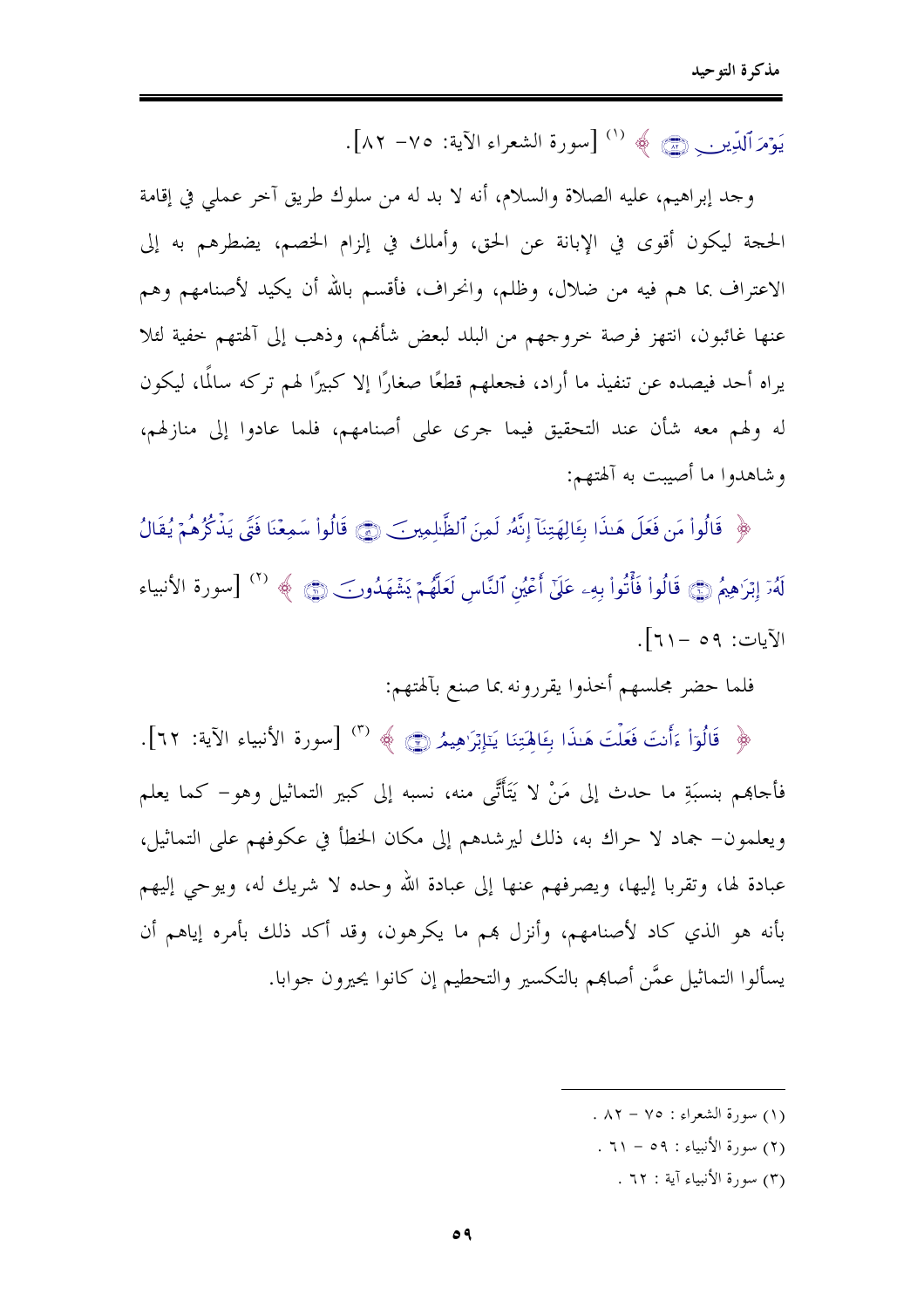﴿ قَالَ بَلْ فَعَلَهُۥ كَبِيرُهُمْ هَـٰذَا فَسْئَلُوهُمْ إِن كَـٰانُواْ يَنطِقُونَ ۞ ﴾ ('') [سورة الأنساء، الآية: ٦٣].

وقد نجحت هذه الطريقة إلى حدّ ما، وأوحدت فيهم وعيًا، فثابوا إلى رشدهم، وما كان في أصل فطرقم، واعترفوا بألهم هم الذين ظلموا أنفسهم بعبادقم تماثيل لا تملك لنفسها نفعًا، ولا تدفَّــع عنها بأسًا، وظلموا إبراهيم، عليه السلام، بصدهم عن دعوته، وإعراضهم عما جاءهم به من الآيات البينات على التوحيد، وإخلاص العبادة للّه رب العالمين، لكنهم لم يلبثوا أن ركبوا رؤوسهم، ونكصُوا على أعقاهم، وارتكسوا في حمأة الضلال، والحيرة عصبية لما ورثوه عن آبائهم من الشرك، والبهتان المبين.

قال الله- تعالى-: ﴿ فَرَجَعُوٓاْ إِلَىٰٓ أَنفُسِهِمْ فَقَالُوٓاْ إِنَّكُمْ أَنتُمُ ٱلظَّلِمُونَ ۞ ثُم نُكِسُواْ عَلَىٰ رُءُوسِهِمْ لَقَدْ عَلِمْتَ مَا هَتَؤُلاَءِ يَنطِقُونَ ۞ ﴾ (٢) [سورة الأنبياء الآية: ٢٤، ٦٥]. لقد ازداد طريق الحق وضوحًا، وبيانًا، واستحكمت حلقات الحجة لِإبراهيم على أبيه، وقومه، وحق له أن يضيق ذرعًا من صدودهم، وأن يتأفف ضحرًا من طغيالهم وشركهم، وأن يُنكر عليهم ذلك إنكارًا صارخًا، ويرميهم بالخبال، وإلغاء العقول، ﴿ قَالَ أَفَتَعْبُدُورَ ۖ مِن دُوبِ ٱللَّهِ مَا لَا يَنفَعُكُمْ شَيْئًا وَلَا يَضُرُّكُمْ ۞ أُفِّ لَّكُمْ وَلِمَا تَعۡبُدُونَ مِن دُون ٱللَّهِ أَفَلَا تَعْقُلُونَ ۞ ۞ ۞ [سورة الأنبياء الآيتان: ٦٦، ٦٧].

لقد أخذت الحمية الجاهلية للباطل من نفوس قوم إبراهيم، عليه السلام، مأخذها، وتمكنت منهم العصبية لطاغوت التقليد للآباء، والأحداد فيما أصيبوا به من الشرك، والانحسراف عن الحق حبيّ ملكت مشـــاعـــرهـم، ووجهت عقوطـم، وأفكارهـم إلى شر وجهة، وصرفتهم عن الحق المبين، والصراط المستقيم، وزينت لهم أن يتخلصوا من إبراهيم،

- (١) سورة الأنبياء آية : ٦٣ .
- (٢) سورة الأنبياء : ٦٤ ٦٥ .
- (٣) سورة الأنبياء : ٦٦ ٦٧ .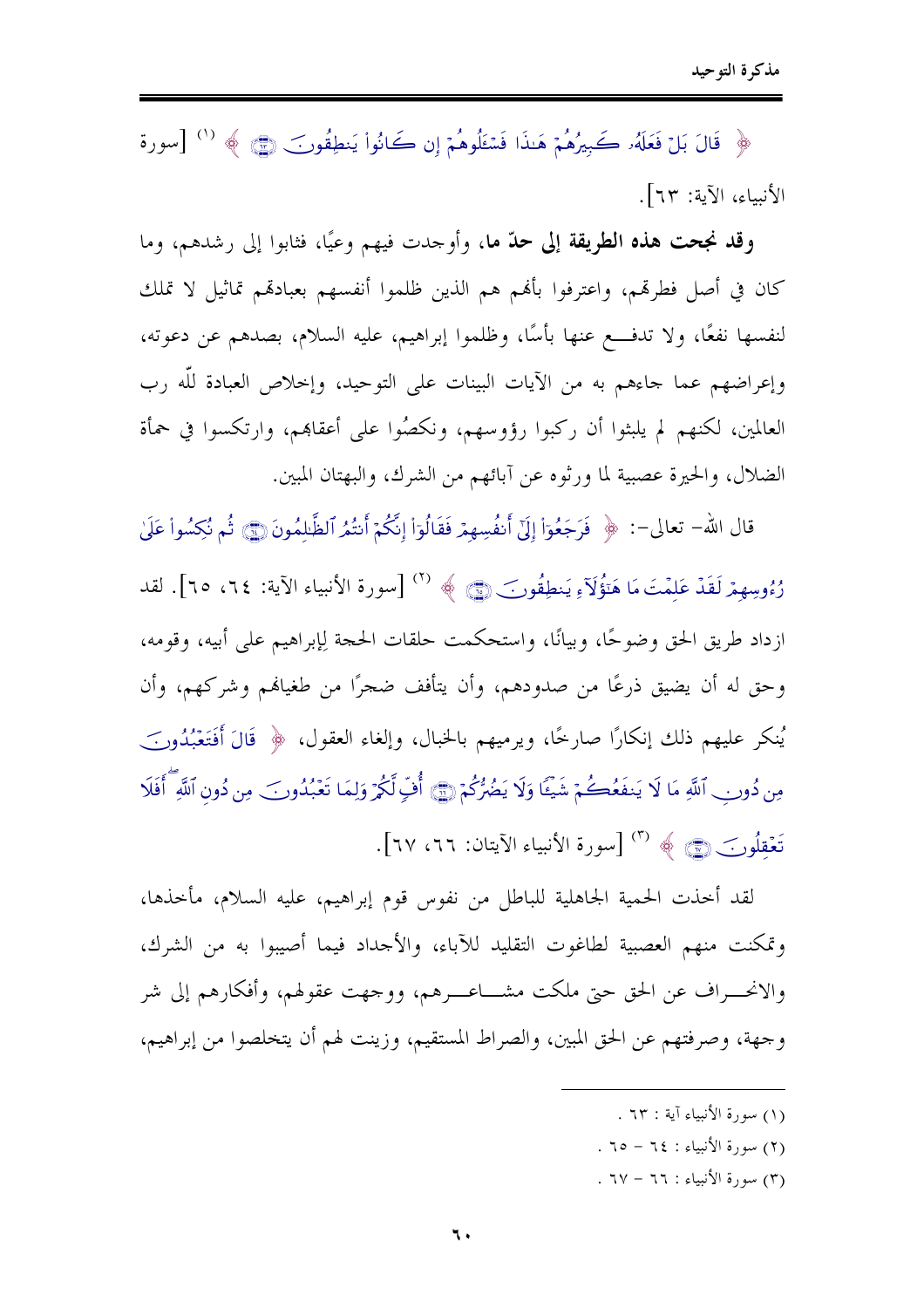عليه السلام، ويترلوا به أشد العقاب انتصارًا لألهتهم الباطلة، وانتقاما منه جزاءً له عما صنع ها من تحطيم وتكسير.

ويعلم اللَّه أنه ما أراد بذلك إلا الخير لهم، وإحراجهم من ظلمات الشرك إلى نور التوحيد:

قَالُواْ حَرَّقُوهُ وَٱنصُرُوَاْ ءَالِهَتَكُمْ إِن كُنتُمٍّ فَنعِلِينَ ۞ ﴾ ('') [سورة الأنبياء، الآية:  $\sqrt{7\lambda}$ 

لكن يأبي الله إلا أن ينصر رسوله وخليله إبراهيم، عليه السلام، وأن يخذل أعداءه، وأعداء دينه، ويُبطل ما كادوا به لأوليائه، فيبوءوا بالخسران المبين، إمضاءً لسنته العادلة الحكيمة في أولبائه وأعدائه.

قال- تعالى-: ﴿ قُلْنَا يَننَارُ كُونِي بَرْدًا وَسَلَيْمًا عَلَىٰٓ إِبْرَٰهِيمَر ۞ وَأَرَادُواْ بِهِۦ كَيْدًا فَجَعَلْنَهُمُ ٱلْأَخْسَرِينَ ۞ وَجَّيَّنَهُ وَلُوطًا إِلَى ٱلْأَرْضِ ٱلَّتِي بَرَكْنَا فِيهَا لِلْعَلَمِينَ ۞ وَوَهَبْنَا لَهُۥٓ إِسْحَـٰقَ وَيَعۡقُوبَ نَافِلَةً ۖ وَكُلاًّ جَعَلۡنَا صَـٰلِحِينَ ۞ وَجَعَلۡنَـٰهُمۡ أَبِمَّةً يَهۡدُونَ بِأَمۡرِنَا وَأَوۡحَيۡنَآ إِلَيْهِمْ فِعْلَ ٱلْخَيْرَاتِ وَإِقَامَ ٱلصَّلَوٰةِ وَإِيتَآءَ ٱلزَّكَوٰةِ ۖ وَكَانُواْ لَنَا عَـٰبِدِينَ ۞ ﴾ ('' [سورة الأنباء الآيات: ٦٩ - ٧٣].

وقال– تعالى–: ﴿ إِنَّا لَنَنصُرُ رُسُلَنَا وَٱلَّذِينَ ءَامَنُواْ فِي ٱلْحَيَوٰةِ ٱلدُّنْيَا وَيَوۡمَ يَقُومُ ٱلْأَشۡهَىٰدُ ﴾ يَوْمَ لَا يَنفَعُ ٱلظَّلمِينَ مَعْذِرَبُّهُمْ ۖ وَلَهُمُ ٱللَّعْنَةُ وَلَهُمْ سُوٓءُ ٱلدَّارِ ۞ ﴾ (٣) [سورة غافر الآيتان: ٥١، ٥٢]. وقال– تعالى–: ﴿ سُنَّةَ ٱللَّهِ ٱلَّتِي قَدْ خَلَتْ مِن قَبْلُ ۖ وَلَن تَجِدَ لِسُنَّةِ ٱللَّهِ تَبْدِيلًا ۞ ﴾ <sup>(٤)</sup> [سورة الفتح، الآية: ٢٣].

- (١) سورة الأنبياء آية : ٦٨ .
- $YY 79 :$  سورة الأنبياء : 19 ٢٣
	- (٣) سورة غافر : ٥١ ٥٢ .
		- (٤) سورة الفتح آية : ٢٣ .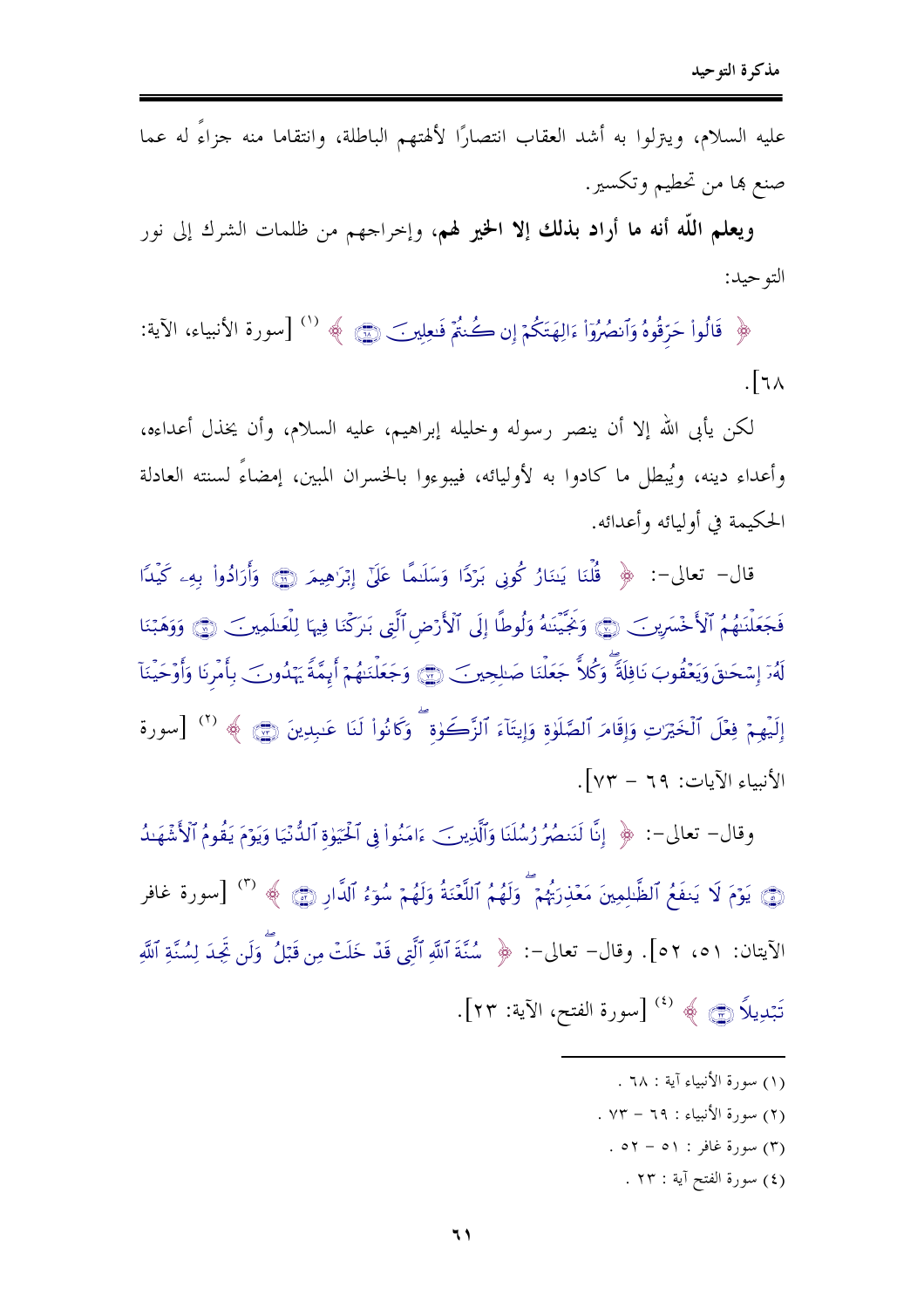## الفرق الإسلامية

#### تمهيد

كان الناسُ أمةً واحدةً على الحق بما أودع الله فيهم من فطرة الإسلام، وبما عهد إليهم من الهدى والبيان، فلما طال عليهم الأمـــد قســـت قلوبمم، فاحتـــالتهم الشياطـــين عن الصراط المستقيم، وسلكت هم بنيات الطريق، فتمزقت وحدقم، واختلفت كلمتهم. فبعث الله النبيين مبشرين ومنذرين، لئلا يكون للناس على اللّه حجة بعد الرسل، وكان الله عزيزًا حكيما. قال- تعالى-: ﴿ كَانَ ٱلنَّاسُ أُمَّةً وَاحِدَةً فَبَعَثَ ٱللَّهُ ٱلنَّبِيِّـنَ مُبَشِّرِينَ وَمُنذِرِينَ وَأَنزَلَ مَعَهُمُ ٱلْكِتَنبَ بِٱلْحَقّ لِيَحْكُمَ بَيْنَ ٱلنَّاسِ فِيمَا ٱخْتَلَفُواْ فِيهِ ۚ ﴾ (') [سورة البقرة الآية: ٢١٣].

وقال: ﴿ فَأَقِمْ وَجَّهَكَ لِلدِّينِ حَنِيفًا ۚ فِطْرَتَ ٱللَّهِ ٱلَّتِي فَطَرَ ٱلنَّاسَ عَلَيْهَا ۚ ﴾ ('' [سورة الروم الآية: ٣٠].

وقال، ﷺ ﴿ كلَّ مولود يولد على الفطرة، فأبواه يهوّدانه، أو ينصرّانه، أو يمجسانه ﴾ (٣). الحديث. وقد أمر الله- تعالى- في كتبه، وعلى ألسنة رسله بوحدة الكلمة، والاعتصام بشرعه، وحذَّرٍ من الفرقة والاختلاف، وبين عاقبة ذلك بما ذكر من أحوال الأمم الماضية، وما حاق ها من الدَمار، وأصاها من الهلاك، وحثهم على البلاغ والبيان، والأمر بالمعروف، والنهي عن المنكر، نصرة للحق، وإزالة للشبهة، وإحباطًا لكيد دعاة السوء واستهوائهم النفوس الضعيفة. قال الله- تعالى–: ﴿ يَتَأَيُّهَا ٱلَّذِينَ ءَامَنُواْ ٱتَّقُواْ ٱللَّهَ

- (١) سورة البقرة آية : ٢١٣ .
	- (٢) سورة الروم آية : ٣٠ .
- (٣) البخاري الجنائز (١٣١٩) ، مسلم القدر (٢٦٥٨) ، الترمذي القدر (٢١٣٨) ، أبو داود السنة (٤٧١٤) ، أحمد (٣٤٧/٢) ، مالك الجنائز (٦٩٥) .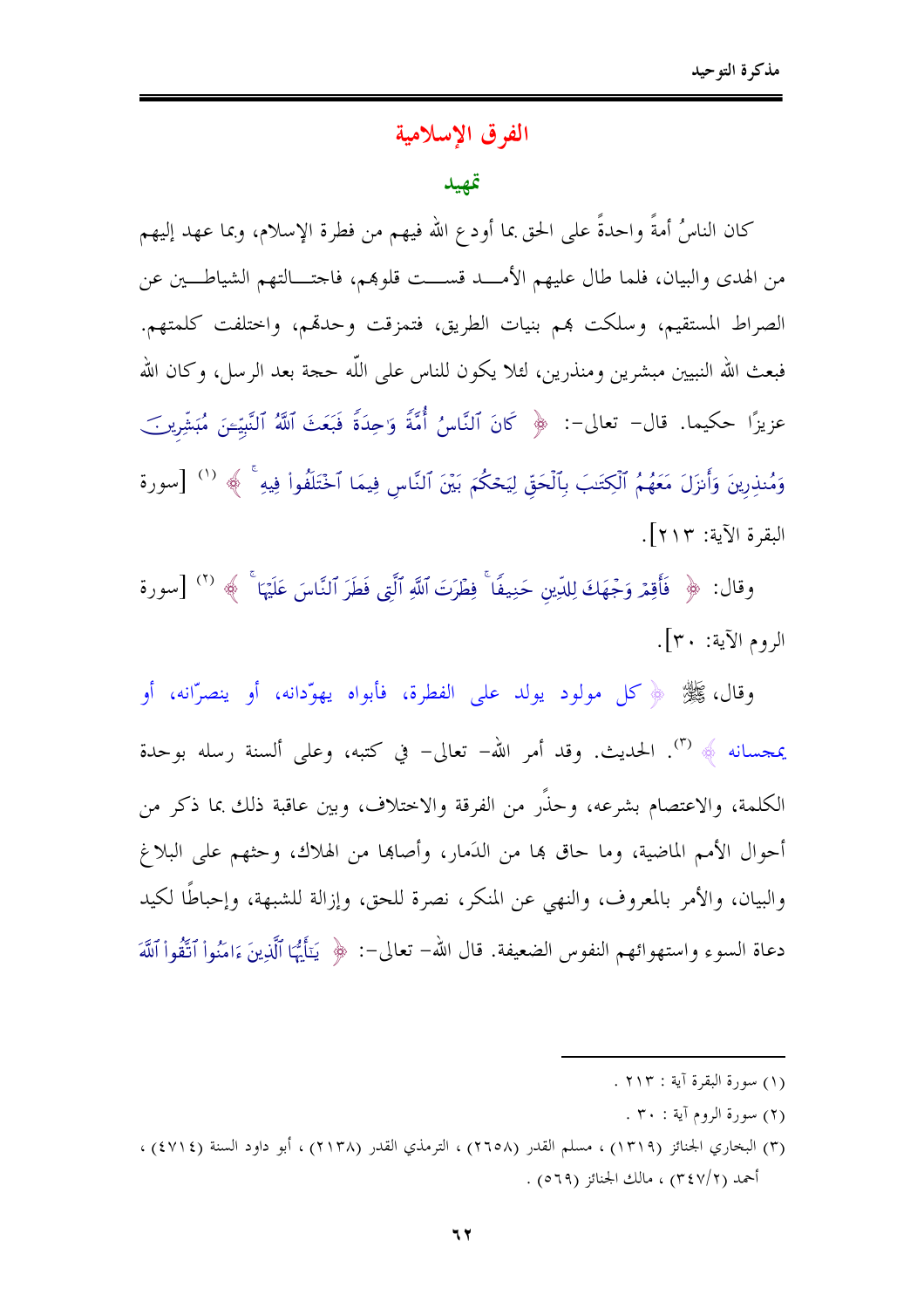حَقَّ تُقَاتِهِ ۚ وَلَا تَمُوتُنَّ إِلَّا وَأَنتُم مُسۡلِمُونَ ۞ وَٱعۡتَصِمُوا۟ بِحَبۡل ٱللَّهِ جَمِيعًا وَلَا تَفَرَّقُوا۟ ﴾ (') [سورة آل عمران الآيتان: ١٠٢، ١٠٣]. وقال: ﴿ إِنَّ ٱلَّذِينَ فَرَّقُواْ دِينَهُمْ وَكَانُواْ شِيَعًا لَّسْتَ مِنَّهُمْ فِي شَيْءٍ ۚ إِنَّمَآ أَمْرُهُمْ إِلَى ٱللَّهِ ثُمَّ يُنَبُّهُم مِمَا كَانُواْ يَفَعَلُونَ ۞ ﴾ ('') [سورة الأنعام الآية: ١٥٩]. وقسال: ﴿ وَأَنَّ هَـٰذَا صِرَطِي مُسْتَقِيمًا فَأَتَّبِعُوهُ ۖ وَلَا تَتَّبِعُواْ ٱلسُّبُلَ فَتَفَرَّقَ بكُمْ عَن سَبِيلَهِۦ ۚ ﴾ ('') [سورة الأنعام الآية: ١٥٣].

وعن العرباض بن سارية ﴿ قَالَ: وَعَظْنَا رَسُولَ اللهِ، ﷺ مُوعِظَةٍ بِلِيغَةٍ، ذَرِفَت منها العيون، ووحلت منها القلوب، فقال قائل: يا رسول الله! كأنَّها موعظة مودعٍّ، فماذا تعهد إلينا؟ فقال: " أوصيكم بالسَّمع والطَّاعة، فإنه من يعش منكم بعدي، فسيرى اختلافًا كثيرًا، فعليكم بسنتي، وسنة الخلفاء الراشدين المهديين من بعدي، تمسكوا ها، وعضوا عليها بالنواجذ، وإياكم ومحدثات الأمور، فإن كلِّ محدثة بدعة، وكلِّ بدعة ضلالة ﴾ <sup>(٤)</sup>. إلى غير ذلك من الآيات والأحاديث.

ومع ذلك دبّ الخلاف بين الناس، فما من أمة من الأمم إلا وقد احتلفت هم الأهواء حتى وضع كل لنفسه أصولا عليها يبني مذهبه، وإليها يرجع في خصومته، فتناقضت مذاهبهم، وصار كل واحد حربا على أخيه، وشغل بذلك عن كتاب الله، وهدى رسوله، عليه الصلاة والسلام، إلا أنه- سبحانه- جرت سنته، واقتضت حكمته، أن يقيِّض للحق في كل عصر جماعة تقوم عليه، وقمدي الناس إليه، إنجازًا للوعد بحفظ دينه، وإقامة للحجة، وإسقاطًا للمعاذير، قال– تعالى–: ﴿ وَإِن مِّنْ أُمَّةٍ

- . (۱) سورة آل عمران : ۱۰۲ ۱۰۳ .
	- (٢) سورة الأنعام آية : ١٥٩ .
	- (٣) سورة الأنعام آية : ١٥٣.
- (٤) الترمذي العلم (٢٦٧٦) ، ابن ماجه المقدمة (٤٤) ، أحمد (٤/٢٦) ، الدارمي المقدمة (٩٥) .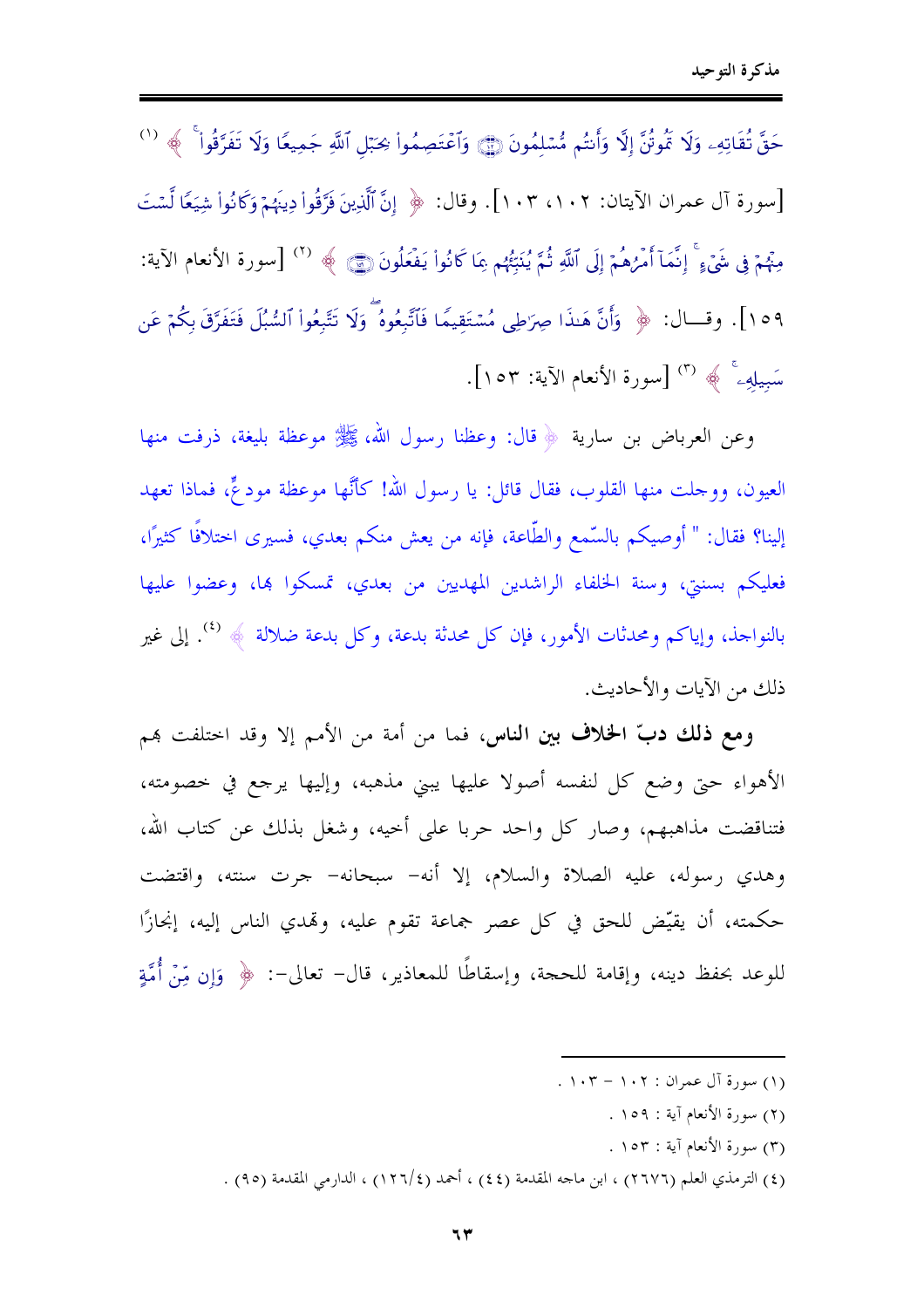إِلَّا خَلَا فِيهَا نَذيرٌ ۞ ﴾ (') [سورة فاطر، الآية: ٢٤]. وقال: ﴿ إِنَّا خَمَّنُ نَزَّلْنَا ٱلذِّكْر وَإِنَّا لَهُۥ لَحَنفِظُونَ ۞ ﴾ ('') [سورة الحجر الآية: ٩]. وقال، ﷺ ﴿ افترقت اليهود على إحدى وسبعين فرقة كلها في النار إلا واحدة، وافترقت النصاري على اثنتين وسبعين فرقة كلها في النار إلا واحدة، وستفترق هذه الأمة على ثلاث وسبعين فرقة كلها في النار إلا واحدة ﴾ °''. وفي رواية، ﴿ قالوا: يا رسول الله! من الفرقة الناجية؟ قال: " من كان على مثل ما أنا عليه اليوم وأصحـــابي ". ﴾ وفي رواية، قال: ﴿ هي الجـــماعـــة يد اللّه على الجماعة ﴾ <sup>(٤)</sup>. رواه أبو داود، والترمذي، والنسائي، وغيرهم. وفي الحديث: ﴾ "لا تزال طائفة من أمتي ظاهرين على الحق... ". ﴾ <sup>(٥)</sup> الحديث.

وقد تبين من ذلك أن الفرقة الناجية أهل السنة والجماعة، وإن شعارها كتاب الله، وهدي رسوله، عليه الصلاة والسلام، وما كان عليه سلف الأمة الذين يؤمنون بمحكم النصوص، ويعملون هما، ويردون إليه ما تشابه منها، وأما الفرق الضالة، فشعارها مفارقة الكتاب، والسنة، وإجماع سلف الأمة، واتباع الأهواء، وشرع ما لم يأذن به الله من البدع والآراء الزائفة بناء على أصول وضعوها، يوالون عليها، ويعادون، فمن وافقهم عليها، أثنوا عليه وقرَّبوه، وكان في زعمهم من أهل السنة والجـــماعة، ومن خالفهم تبرءوا منه ونبذوه، وناصبوه العداوة والبغضاء، وربما رموه بالكفر، والخروج من ملة الإسلام لمخالفته لأصولهم الفاسدة.

هذا، وليس في نصوص الكتاب والسنة ما يعتمد عليه في تعين الفرق، ولا بيان ما

- (١) سورة فاطر آية : ٢٤ .
- (٢) سورة الحجر آية : ٩ .
- (٣) ابن ماجه الفتن (٣٩٩٢) .
- (٤) النسائي تحريم الدم (٤٠٢٠) .
- (٥) مسلم الإمارة (١٩٢٠) ، الترمذي الفتن (٢٢٢٩) ، أبو داود الفتن والملاحم (٤٢٥٢) ، ابن ماجه الفتن  $(719/0)$  is  $(7907)$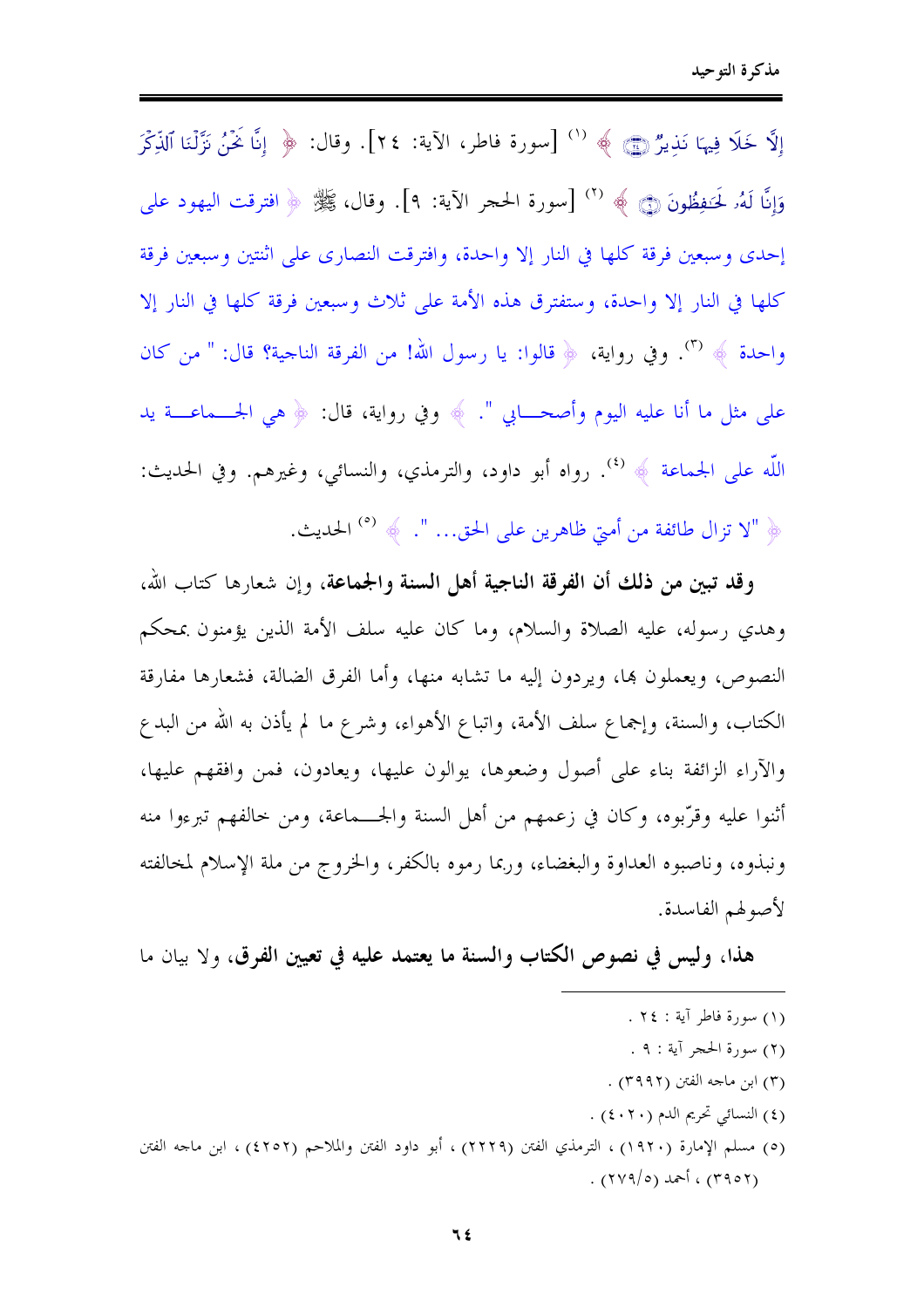يرجع إليه في تمييز بعضها من بعض، وإن كان فيها التحذير من فرق الضلال، وذكر عددهم، وبيان شعارها إجمالًا، ولسنا بمكلَّفين بتعيينها، وتحديدها، ولا نحن في ضرورة إلى ذلك في عقيدة، أو عبادة، أو معاملة، أو دعوة إلى الحق، بل يكفينا في جميع شئوننا أن يتميز لدينا الحق من الباطل بالحجة والبرهان، وبالحق يعرف رجاله والدعاة إليه، فلا يعيب الشريعة إن حلت من ذلك، ولا ينقص قدر العلماء أن يضربوا صفحًا عن استقصاء الفرق الضالة حتى يبلغوا بما ما ذكر في الحديث من العدد، ومع ذلك، فقد حمل بعض العلماء حب الاستطلاع، والولع، والبحث أن يصنّفوا في تعيين الفرق، ويذكروا لكل فرقة ما به تتميز عن الأخرى إشباعًا للرغبة، واستجابة لداعى الفكر، وحاولوا أن يبلغوا بما جمعوا وقسَّموا، وأصلوا وفصَّلوا ما ذكر رسول الله، ﷺ في الحديث من غير أن يتجاوزوه أو يقفوا دونه.

ومن أجل أن المسألة احتهادية، ولا حبر فيها عن المعصوم تباينت مناهجهم في التصنيف، واحتلفت مذاهبهم في التعيين، فمنهم من أحذ في عد الفرق من غير أن يبني على أساس، أو يستند إلى قانون يضبط ما ذكر من عدد الفرق ومذاهبها، ومنهم من أصل أصولا يتفرع عنها ما سواها، ووضع قواعد تضمنت المسائل التي وقع فيها التزاع، وذكر كبار الفرق التي ينشعب عنها ما عداها. ومن هؤلاء الشهرستاني في كتابه: " الملل والنحل ". وإليك كلمته في أصول المذاهب، وكبار الفرق، فقال:

#### المقدمة الثانية

في تعيين قانون يبني عليه تعديد الفرق الإسلامية: اعلم أن لأصحاب المقالات طرقًا في تعديد الفرق الإسلامية لا على قانون مستند إلى نصٍّ، ولا على قاعدة مخبرة عن الوجود، فما وجدت مصنفين منهم متفقين على منهاج واحد في تعديد الفرق.

**ومن المعلوم الذي لا مراء فيه** أن ليس كل من تميز عن غيره بمقالة ما في مسألة ما عُدَّ صاحب مقالة. فتكاد تخرج المقالات عن حدّ الحصر، والعدد، ويكون من انفرد بمسألة في أحكام الجوهر مثلاً معدوداً في عداد أصحاب المقالات. فلا بدّ إذن من ضابط في مسائل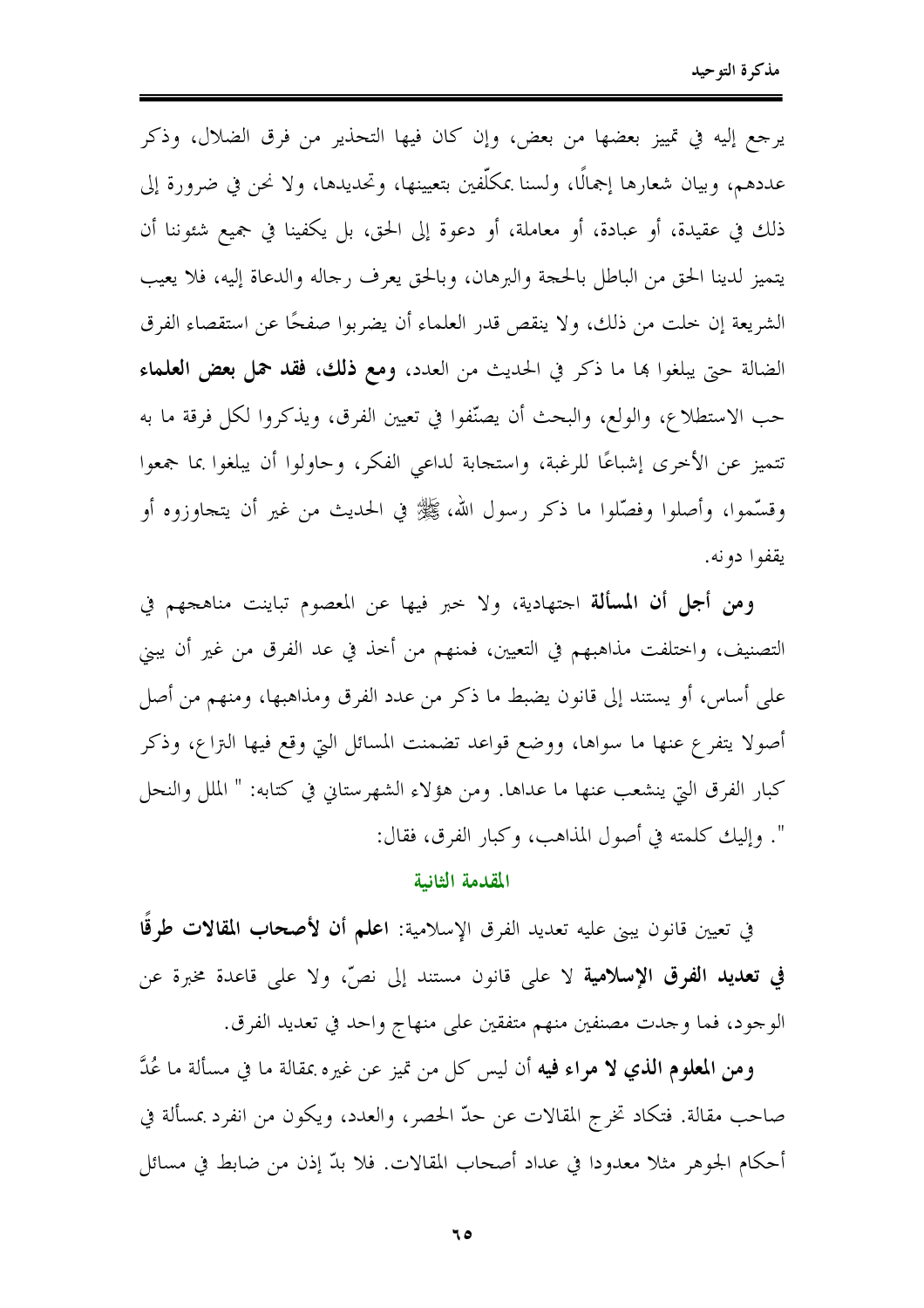هي: أصول، وقواعد يكون الاختلاف فيها اختلافًا يعتبر مقالة، ويعد صاحبها صاحب مقالة، وما وحدت لأحد من أرباب المقالات عناية بتقرير هذا الضابط، إلا أُهُم استرسلوا في إيراد مذاهب الأمة كيفما اتفق وعلى الوجه الذي وجد، لا قانون مستقر، لا أصل مستمر، فاجتهدت على ما تيسر من التقدير، وتقدر من التيسير، حبّى حصرهًا في أربع قواعد هي: الأصول الكبار .

القاعدة الأولى: الصفات، والتوحيد فيها، وهي تشتمل على مسائل: الصفات الأزلية إثباتًا عند جماعة، ونفيًا عند جماعة، وبيان صفات الذات، وصفات الفعل، وما يجب للهّ – تعالى– وما يجوز عليه، وما يستحيل، وفيها الخلاف بين الأشعرية، والكرامية، والمحسمة، والمعتزلة .

القاعدة الثانية: القدر، والعدل، وهي تشتمل على مسائل: القضاء، والقدر، والجبر، والكسب في إرادة الخير، والشر، والمحذور، والمعلوم إثباتًا عند جماعة، ونفيا عند جماعة، وفيها الخلاف بين القدرية، والنجارية، والجبرية، والأشعرية، والكرامية.

القاعدة الثالثة: الوعد، والوعيد، والأسماء، والأحكام، وهي تشتمــل على مســـائل: الإيمان، والتوبة، والوعيد، والإرحاء، والتكفير، والتضليل إثباتًا على وحه عند جماعة، ونفيًا عند جماعة، وفيها الخلاف بين المرحثة، والوعيدية، والمعتزلة، والأشعرية، والكرامية.

القاعدة الرابعة: السّمع، والعقل، والرّسالة، والأمانة، وهي تشتمل على مسائل: التحسين، والتقبيح، والصلاح، والأصلح، واللطف، والعصمة في النبوّة، وشرائط الإمامة نصًا عند جماعة، وإجماعا عند جماعة، وكيفية انتقالها على مذهب من قال بالنصِّ، وكيفية إثبـــالها على مذهب من قال بالإجماع، والخلاف فيها بين الشيعة، والخوارج، والمعتزلة، والكرامية، والأشعرية. فإذا وحدنا انفراد واحد من أئمة الأمة بمقالة من هذه القواعد عددنا: مقالته مذهبًا، وجماعته فرقة، وإن وحدنا واحدًا انفرد بمسألة، فلا نجعل مقالته مذهبًا، وجماعته فرقة، بل نجعله مندرجًا تحت واحدة ممن وافق سواها مقالته، ورددنا باقى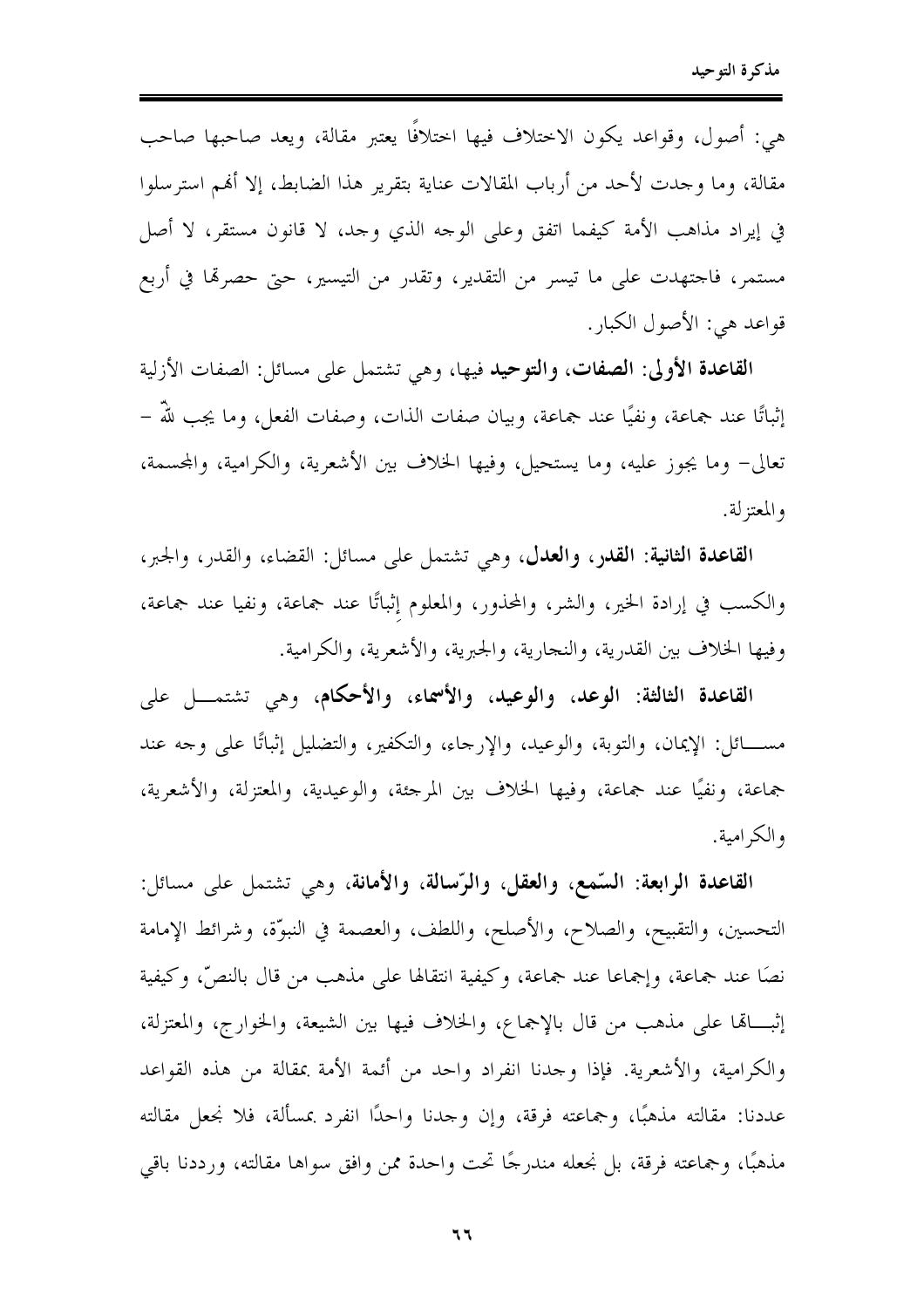مقالته إلى الفروع التي لا تعد مذهبًا مفردًا، فلا تذهب المقالات إلى غير النهاية، وإذا تعينت المسائل التي هي قواعد الخلاف تبينت أقسام الفرق، وانحصرت كبارها في أربع بعد أن تداخل بعضها في بعض.

## كبار الفرق الإسلامية أربع

القدرية – الصفاتية – الخوارج – الشيعة

ثم يتركب بعضها مع بعض، ويتشعَّب عن كل فرقسة أصناف، فتصل إلى ثلاث وسبعين فرقة، ولأصحاب كتب المقالات، طريقان في الترتيب.

أحدهما: أَلهم وضعوا المسائل أصولا ثم أوردوا في كلِّ مسألة: مذهب طائفة طائفة، وفرقة فرقة.

والثاني: أُلهم وضعوا الرجال وأصحاب المقالات أصولًا، ثم أوردوا مذاهبهم في مسألة مسألة، وترتيب هذا المختصر على الطريقة الأخيرة لأيي وحدقما أضبط للأقسام وأليق بأبواب الحساب، وشرطي على نفسي أن أورد مذهب كل فرقة على ما وجدته في كتبهم من غير تعصب لهم، ولا كسر عليهم، دون أن أبيّن صحيحه من فاسده، وأعين حقه من باطله، وإن كان لا يخفى على الأفهام الذكية في مدارج الدلائل العقلية لمحات الحق، ونفحات الباطل.

ومهـــما يكن المنهج الذي سلكه من ألف في الفرق الإسلامية، وأيا كان احتهادهم في تعيين الفرق، وتمييز بعضها من بعض لتبلغ العدد الذي ورد في الحديث، فلن يبرئهم ما وضعوا من الأصول والضوابط من معرة التكلف، ولن يعصمهم من مزالق التخمين، وما يوجه إليهم من طعنات النقاد.

فإن النصوص وإن دلَّت على حدوث الفِرق في هذه الأمة، وبيّنت عدد الفرق إجمالًا لم تخص بحدوث الفرق عهدًا دون عهد، والأمة لا تزال تتابع أجيالها، وتختلف آراؤها، والمستقبل غيب لا يعلمه إلا الله، فربـــما حدث من البدع، ومذاهب الضلال ما ليس في الحسبان مما لا يمكن رده إلى مذاهب الفرق الأولى.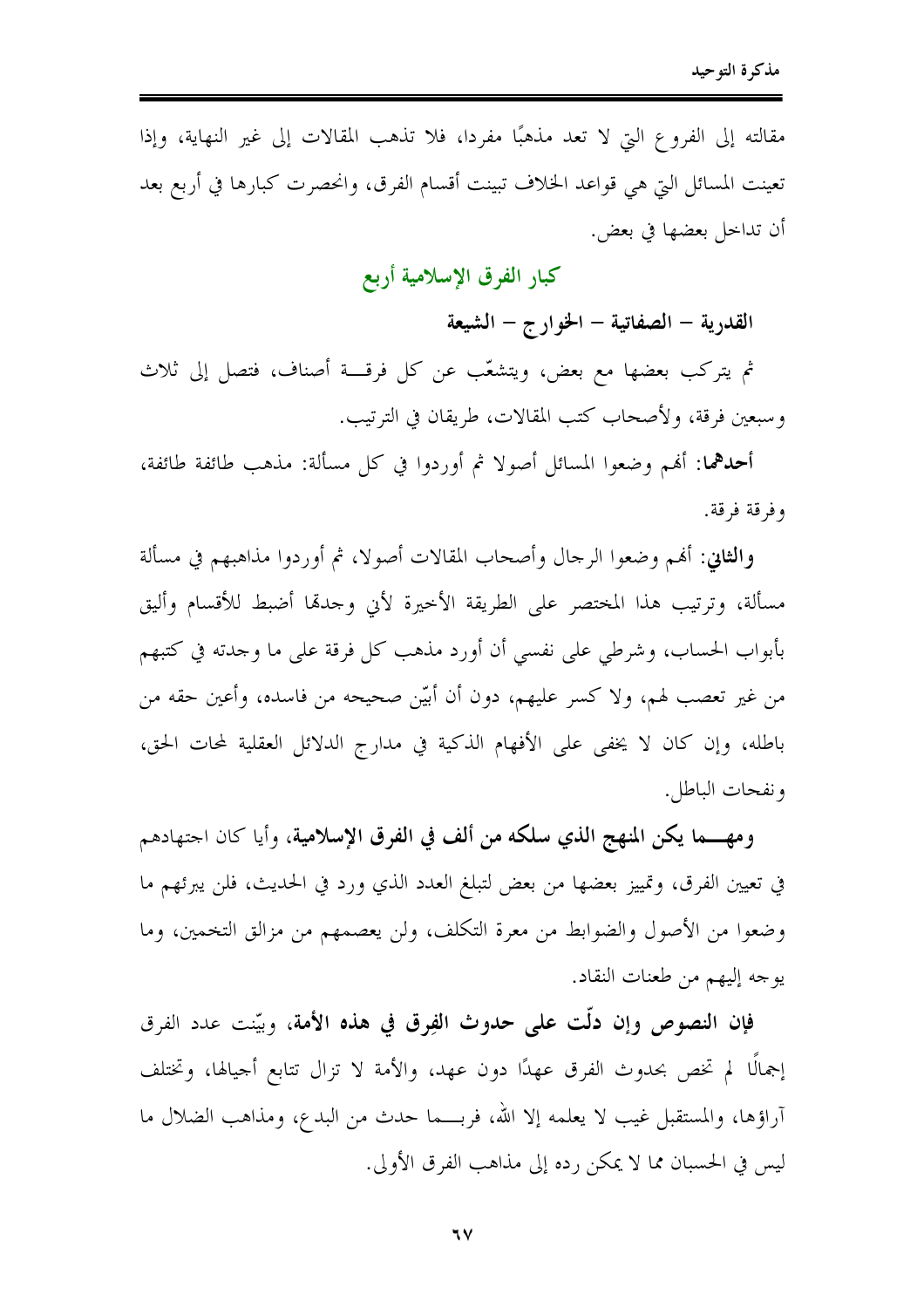وإذا كان ذلك على ما وصفت كان تعيين الفرق رجمًا بالغيب، واقتحامًا لمتاهات لا تزيد من رمي بنفسه فيها إلا حيرة. مع ما في ذلك من التكلف في ضمّ بعض الفرق إلى بعض بإلغاء ضرب من الخلاف خشية أن يتجاوز العدد ما ذكر في الحديث، أو جعل الواحدة فرقتين باعتبار نوع من الخلاف حذرًا أن ينقص العدد عما ذكر في الحديث إلَّا أن التأجيل، ووضع القواعد على النحو الذي صنفه " الشهرستاني " وغيره أقرب إلى الضبط، وأسرع للفهم والتحصيل، وأبعد عن نشر الكلام، وأدحل في صناعة التأليف. لذلك اكتفيت بذكر أصول الفرق الكبار مع مراعاة ترتيبها حسب حدوثها من غير استقصاء، أو محاولة بلوغ العدد المذكور في الحديث.

وذكر جملة من الفرق المشهورة التي تشعّبت عنها مع بيان شيء مما يتميز به كل منها. الخوارج

حرج جماعة من المسلمين على الخليفة الثالث عثمان بن عفان لأمور نقموها منه، وأحداث أنكروها عليه، وما زال بمم اللجاج في الخصومة معه حتى قتلوه. **ولما انتهت الخلافة** إلى على بن أبي طالـــب كان ممن اختلف عليه، وقــــاتله: طلحـــة بن عبيد اللهُ القرشي، والزبير بن العوام. فأما الزبير فقتله ابن حرموز، وأما طلحة فرماه مروان بن الحكم بسهم فقتله، وكانت معهما عائشة – رضى الله عنها– على جمل لها، ولكنها رجعت سالمة مكرمة لم يعترض عليها أحد، وتسمى هذه الموقعة بــ "موقعة الجمل " (٣٦هـ). واختلف على عليّ – أيضًا – معاوية ومن تبعه– رضي اللَّه عنهم– ودارت الحرب بين الفريقين في صِفين حتى كان التحكيم الذي زاد الفتنة اشتعالًا، ودبّ الخلاف في جيش علي، وحـــرج عليه ممن كان من أنصاره فرقة تعرف بالحرورية، وبالشراة. واشتهرت باسم الخوارج.

وحديث العلماء في الفرق الإسلامية عن الخوارج إنما هو عن هؤلاء الذين خرجوا على عليّ ﷺ، من أجل التحكيم. أما طلحة، والزبير، ومعاوية، ومن تبعهم، فلم يعرفوا عند علماء المسلمين هذا الاسم.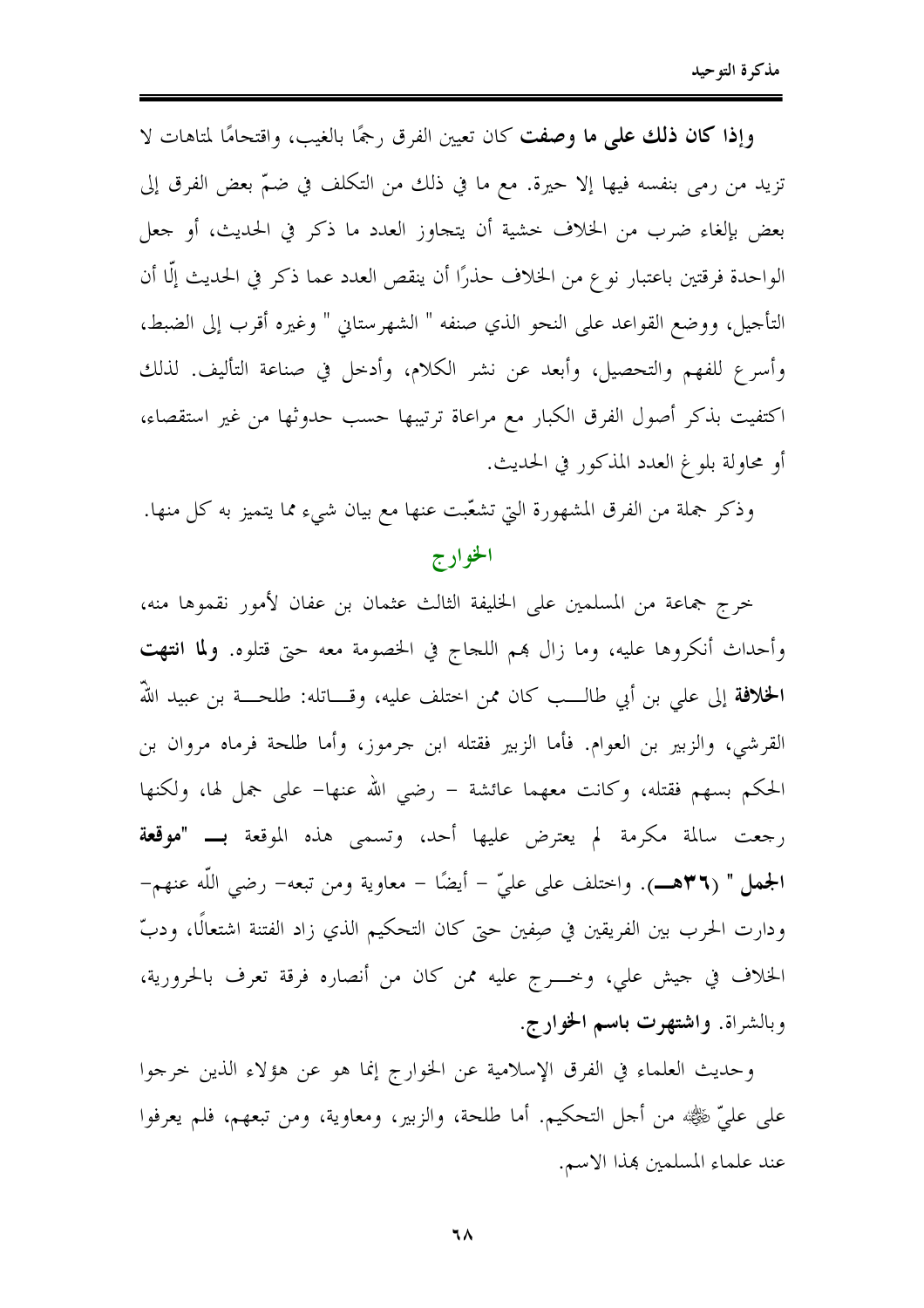ثم صارت كلمة الخوارج تطلق على كل من حرج على إمام من أئمة المسلمين، اتفقت الجماعة على إمامته في أي عصر من العصور دون أن يأتي ذلك الإمام بكفر ظاهر ليس له عليه حجة، وإذن فأول من أحدث هذه البدعة في هذه الأمة، الجـــماعـــة الـتي حرجت على عليّ بن أبي طالب سنة ٣٩ هــ، وأشـــدهم في التمـــرد، والخـــروج عليه، الأشعث بن قيس، ومسعود بن فدكي التميمي، وزيد بن حصين الطائي، والذي دعاهم إلى ذلك مسألة التحكيم المشهورة في التاريخ، ورضا الملومة به مع ألهم هم الذين أمروه به، واضطروه إليه، ثم أنكروه عليه. فقالوا: لم حكمت الرجال، لا حكم إلا الله.

ورؤوسهم ستة: الأزارقة، والنجدات، والصفرية، والعجاردة، والأباضية، والثعالبة، وعنها تتفرع فرقهم.

ومن أصولهم التي اشتركت فيها فرقهم، البراءة من علي، وعثمان، وطلحـــة، والزبير، وعائشة، وابن عباس – رضي اللهّ عنهم– وتكفيرهم.

والقول بأن الخلافة ليست في بني هاشم فقط، كما تقول الشيعة، ولا في قريش فقط، كما يقول أهل السنة، بل في الأمة عربها وعجمها، فمن كان أهلًا لها علمًا، واستقامة في نفسه، وعدالة في الأمة جاز أن يُختار إمامًا للمسلمين، والخروج على أئمة الجور، وكــــل من ارتكب منهم كبيرة. ولذلك سموا بالخوارج. والإيمان عندهم: عقيدة، وقول، وعمل.

**وقد وافقوا في هذا أهل السنة في الجملة**، وخالفوا غيرهم من الطوائف. ومن أصولهم– أيضًا–: التكفير بالكبائر، فمن ارتكب كبيرة فهو كافر. وتخليد من ارتكب كبيرة في النار إلا النجــــدات في الأخيرين. ولذا سموا وعيدية، ومن أصولهم – أيضًا– القول بخلق القرآن.

وإنكارٍ أن يكون الله قادرًا على أن يظلم. وتوقف التشريع، والتكليف على إرسال الرسل، وتقديم السمع على العقل على تقدير التعارض، فمن وافقهم في هذه الأصول فهو منهم، وإن خالفهم في غيرها. ومن وافقهم في بعضها، ففيه منهم بقدر ذلك، وقد اجتمعوا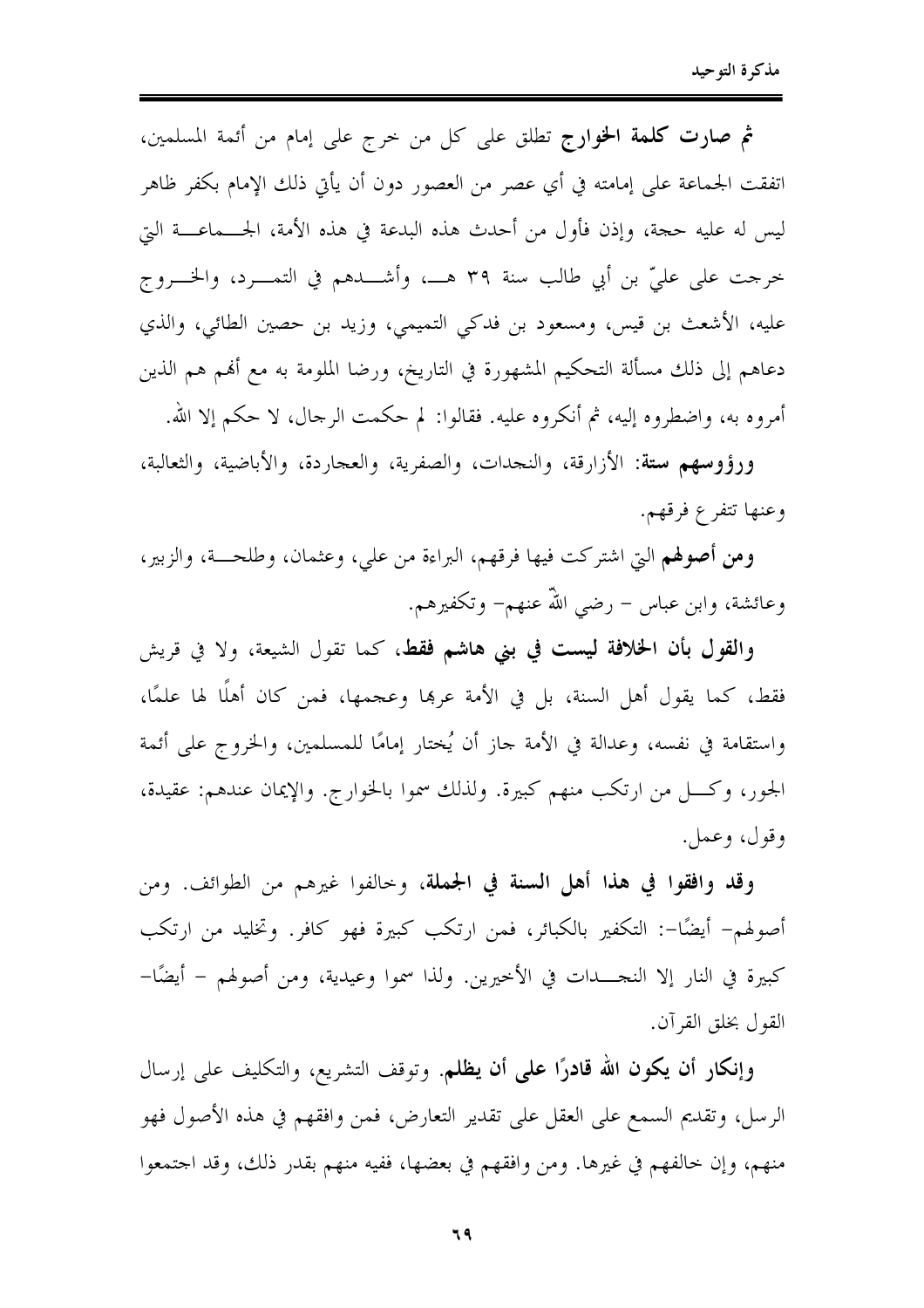بحروراء برئاسة عبد الله بن الكواء، وعتاب بن الأعور، وعبد الله بن وهب الراسبي، وعروة بن حدير، ويزيد بن عاصم المحاربي، وحرقوص بن زهير المعروف بذي الثدية. وكانوا في اثني عشر ألف رحل. فقاتلهم عليَّ يوم النهروان، فما نجا منهم إلا أقل من عشرة، فر منهم اثنان إلى عمان، واثنان إلى كرمان، واثنان إلى سجستان، واثنان إلى الجزيرة، وواحد إلى موزن، فظهرت بدع الخوارج في هذه المواضع.

وأول من بويع منهم بالخلافة عبد الله بن وهب الراسبي، فتبرأ من الحكمين، وممن رضي بهما، وكفَّر هو ومن بايعه عليا لتحكيمه الرجال، ورضاه بذلك.

### الفرق وتشعبها

#### الأزارقية

هم جماعة من الخوارج ينسبون إلى أبي راشد نافـــع بن الأزرق، خرج آخر أيام يزيد بن معاوية، ومات ٦٥ هــ. وبايع الأزارقة من بعد موته قطري بن الفجاءة، وسموه بأمير المؤمنين، ومن بدعهم تصويب قاتل عليّ عبد الله بن ملحم. وفي ذلك يقول عمران بن حطان مفتي الخوارج:

ومنها تكفير من قعد عن الجهاد معهم،. وتكفير من لم يهاجر إليهم، وإسقاط الرجم لعدم وجوده في القرآن، وإسقاط الحد عمن قذف المحصنين دون المحصنات، وعدم جواز التُقية في قول أو عمل، وإباحة قتل أطفال المخالفين لهم ونسائهم، وعدم أداء الأمانة لمن خالفهم.

#### النجدات العاذرية

ينسبون إلى نجدة بن عامر الحنفي، وكان من شأنه أنه خرج من اليمامة مع عسكـــره يريد اللحاق بالأزارقة، فاستقبله أبو فديك، وعطية بن الأسود الحنفي في الجماعة الذين أنكروا على نافـــع الأزرق بدعه، فأحبروه بما أحدثه من تكفير القعدة عن القتال معه،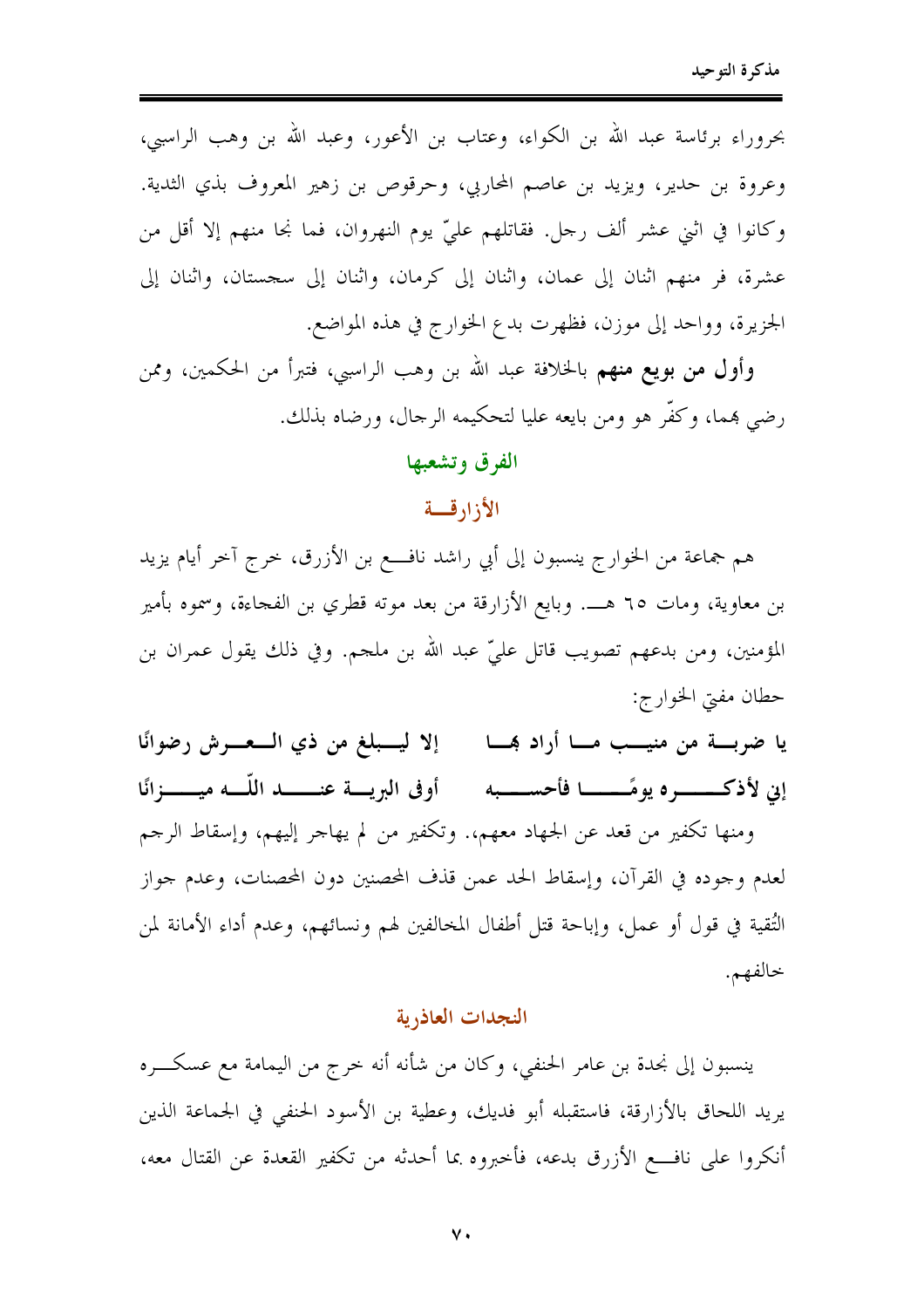وغير ذلك من بدعه، فكتب إليه، ينصح له، فلما أبي نافع أن يرجع، بايعه على الإمامة أبو فديك، وعطية، ومن معهما، وسموه بأمير المؤمنين.

ومن بدعهم: جواز التقية في القول والعمل، وتناصفهم فيما بينهم بلا إمام، فإن عجزوا عن ذلك إلا بإمام جاز لهم أن يقيموه.

وسموا بالعاذرية لأُلهم يعذرون من أخطأ في أحكام الفروع لجهالته دون من أخطأ في الأصول: كمعرفة الله، ورسله، والإقرار بما حاء به محمد، ﷺ من عند الله جملة. و لم يلبث أبو فديك وعطية أن اختلفا عليه، وقتله أبو فديك، ثم اختلف أبو فديك وعطية، وبرئ كل منهما من الآخر، وصار لكل منهما أتباع. وسمى أتباع أبو فديك: فدكية، وأتباع عطية: العـــطويــــة، وقــــد أرســــل عبــــد الملك بن مروان، عثمان بن عبيد الله بن معمر إلى أبي فديك، فحاربه أيامًا، وقتله، وفر عطية إلى أرض سجستان.

#### العجاردة

هم طائفة من الخوارج ينسبون إلى عبد الكريم بن عجرد، وهم من أصحاب عطية بن الأسود الحنفي **ومن بدعهم**: البراءة من الأطفال حتى يدعوا إلى الإسلام عند بلوغهم، **ومن بدعهم** – أيَضَا–: أن سورة يوسف ليست من القرآن، وألهم يتولون القعدة، ويرون الهجرة فضلة لا فرضًا.

**وقد افترقت العجاردة** فرقا كثيرة منها: الميمونية أتباع ميمون بن حالد، وهو على مذهب المعتزلة في القدر. ومن بدعه – أيضًا– حواز نكاح بنات البنات والبنين، وبنات أولاد الإخوة والأخوات. ومنها الحمزية أتباع حمزة بن أدرك ثبتوا على قول ميمون في القدر، وقالوا بجواز إمامين في عصر واحد ما لم تحتمع الكلمة، أو تقهر الأعداء.

### ومنها الأطرافية:

فرقة من الحمزية رئيسهم غالب بن شاذان السحستاني سموا أطرافية لأفمم يعذرون أصحاب الأطراف في ترك ما لم يعرفوه من الشريعة إذا أتوا بما عرفوه بالعقل، ومذهبهم: كالذرية في تحكيم العقل.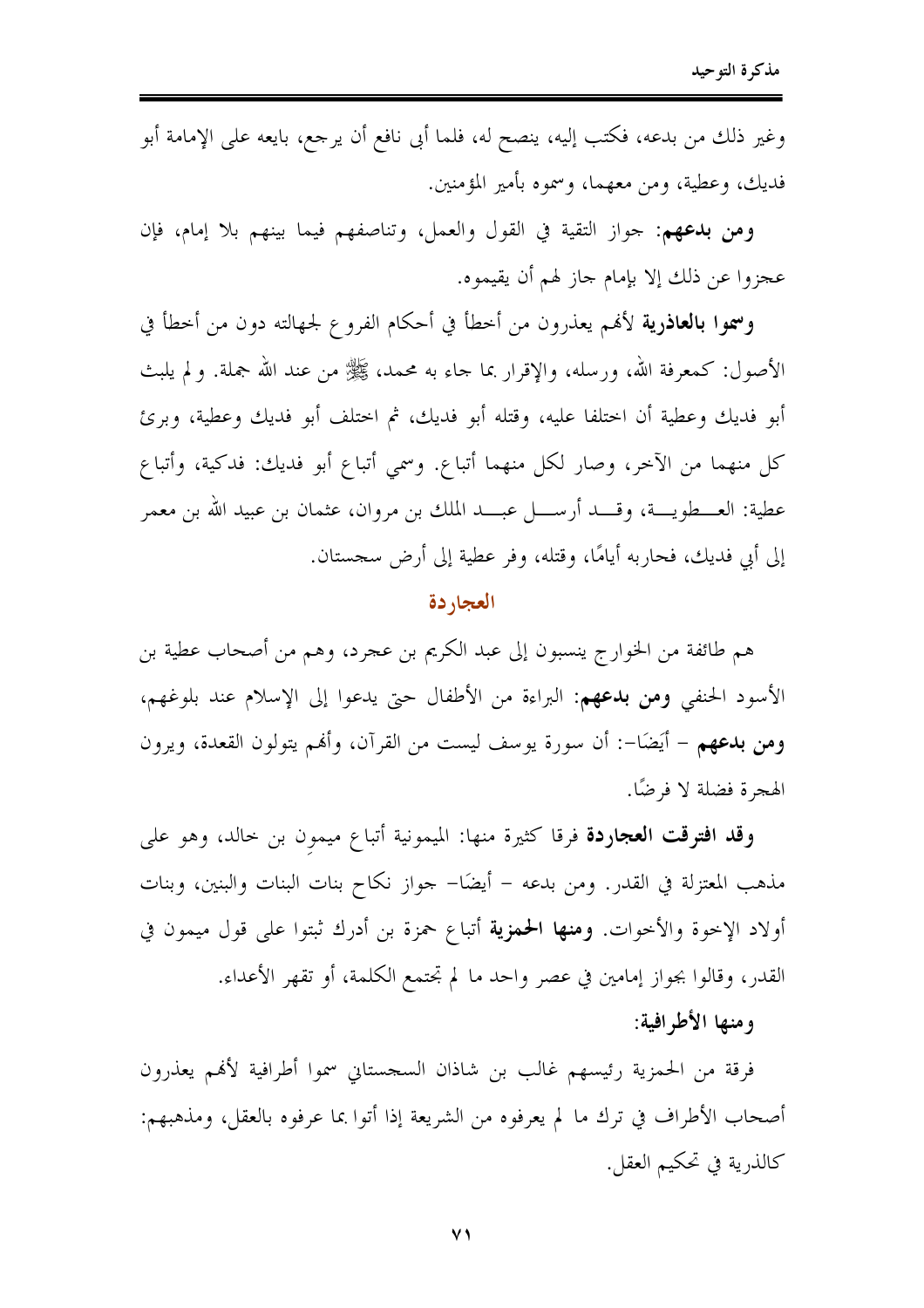ومنها الشعيبية

أصحاب شعيب بن محمد الذي تبرأ من ميمون لما أظهر القدر. ومنها الجازمية أصحاب جازم بن علي كان على قول شعيب في القدر.

الثعالبة:

هم أصحاب ثعلبة بن عامر. كان مع عبد الكريم بن عجرد يدًا واحدة إلى أن اختلفا في أمر الطفل، فقال ثعلبة – بولايته حتى نرى منه إنكار الحق، ورضا بالجور. فتبرأت العجاردة من ثعلبة، ونقل عنه– أيضًا– أنه لا يحكم في الطفل بشيء حتى يبلغ، ويدعى إلى الإسلام، فإن أجاب فبها، وإلا كفر !! وقد افترقت الثعالبة فرقًا كثيرة. منها: الشيبانية، وهم أتباع شيبان بن سلمة، خرج أيام أبي مسلم الخراساني وأعانه على نصر بن سيار والي خراسان من قبل هشام، وقتل أناسا ممن يوافقون في المذهب، وأحذ أموالهم، فبرئت منه الثعالبة، ولما قتل أخبروا بتوبته، فلم يقبلوها، لأنه لم يرد المظالم، و لم ينصف أولياء الدم. ومن بدعهم: تشبيه الله بخلقه، وموافقة جهم في قوله بالجبر، واعتقاد أن الولاية والعداوة من صفات الله الذاتية، لا من صفات الفعل. ومن لم يقبل توبة شيبان يسمون بالزيادية نسبة لرئيسهم زياد بن عبد الرحمن. ومنها: ا**لرشيدية** أتباع رشيد الطوسي. **ومن بدعهم**: إخراج نصف العشر زكاة لما سقى بالألهار. ومنها المكرمية أصحاب أبي مكرم بن عبد الله العجلي، ومن مقالته: تكفير تارك الصلاة لجهله بربه، وغفلته عن معرفته، وعدم مبالاته بالتكليف. وقالوا بإيمان الموافاة، بمعنى أن الله يوالي عباده، ويعاديهم على ما يوافونه به عند الموت من خير أو شر لا على أعـــمالهم قبــــل ذلـــك. ومنها المعلومية، والمجهولية: وهما في الأصل من الجازمية. **فالمعلومية**، قالت: لا يكون العبد مؤمنًا حتى يعرف الله بجميع أسمائه وصفاته. وقالوا فعل العبد مخلوق له، فبرئت منهم الجازمية. **والمجهولية** قالت: من علم البعض، وجهل البعض كان مؤمنًا.

#### الأباضية

هم أتباع عبد الله بن أباض التميمي، الذي خرج أيام مروان بن محمد آخر خلفاء بني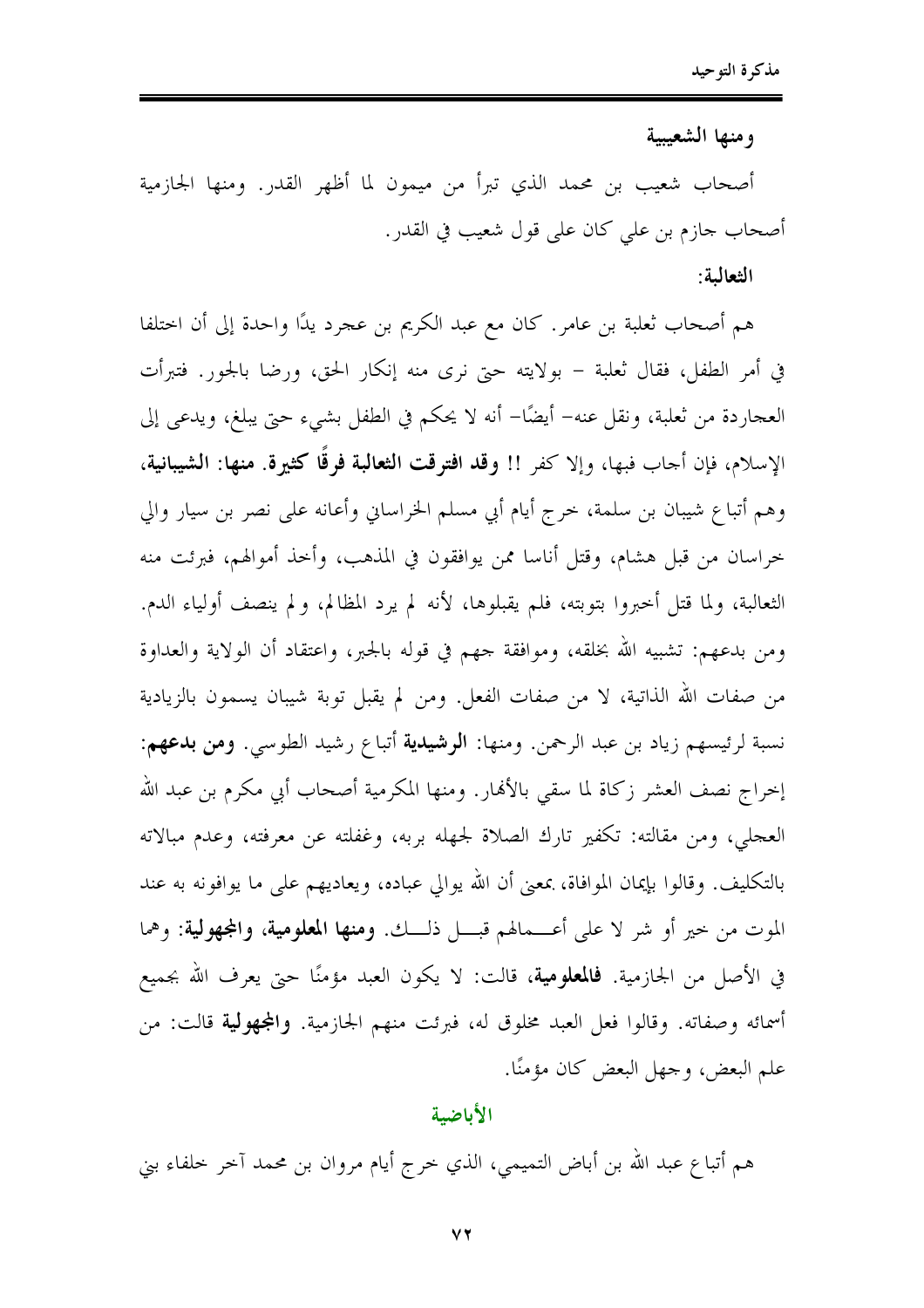أمية، قال: إن مخالفينا من أصل القبلة كفار غير مشركين، وأباح مناكحتهم، وموارثتهم، وأباح غنيمة أموالهم من السلاح، والكراع عند الحرب لا غير. وحرَّم قتلهم، وسبيهم غيلة، وأباح ذلك بعد إقامة الحجة، ونصب القتال. وقال: مرتكب الكبيرة موحد لا مؤمن، وكافر نعمة لا كفرًا يخرج من الملة، وأنه مخلَد في النار، وأفعال العباد مخلوقة للهّ مكتسىة للعىد.

وهم فرق كثـــيرة. منها الحفصية أصحاب حفص بن أبي المقدام، تميز عن الأباضية بجعله الفرق بين الشرك والإيمان، معرفة الله وحده، فمن عرفه فهو مؤمن، وإن كفر بالرسل، وما جاءوا به. ومن ارتكب كبيرة، فهو كافر غير مشرك.

### ومنها الحارثية:

أصحاب الحارث بن مزيد الأباضي، خالف الأباضية في القدر، فقال فيه بقول المعتزلة، ولذا كرهوه. وقال بالاستطاعة قبل الفعل لا معه. وقال بإثبات طاعة لا يُراد ها وجه الله، كما قال أبو الهذيل من المعتزلة.

#### الشعة

الشياع: القوة والانتشار، يقال: شاع الخبر إذا انتشر، وكثر التكلم به. **وشيعة الرجل:** خواصه، وجماعته الذين ينتشرون، ويتقوى هم لنسب يجمعهم، أو لاتباعهم إياه في مذهبه، وسيرهم على منهاجه وسننه، وتجمع الشيعة على شِيَع، وتُجمع شيع على أشيا ع.

والمراد بالشيعة هنا: كل من شايع على بن أبي طالب حاصة، وقال بالنص على إمامته، وقصر الإمامة على آل البيت. وقال بعصمة الأئمة من: الكبائر، والصغائر، والخطأ. وقال: لا ولاء لعلي إلا بالبراء من غيره من الخلفاء الذين في عصره قولا، وفعلًا، وعقيدة، إلا في حال التقية. وقد يثبت بعض الزيدية الولاء دون البراء.

فهذه أصول الشيعة التي يشترك فيها جميع فرقهم، وإن احتلفت كل فرقة عن الأخرى في بعض المسائل، فمن قال ممن ينتسب إلى الإسلام هذه الأصول، فهو شيعي.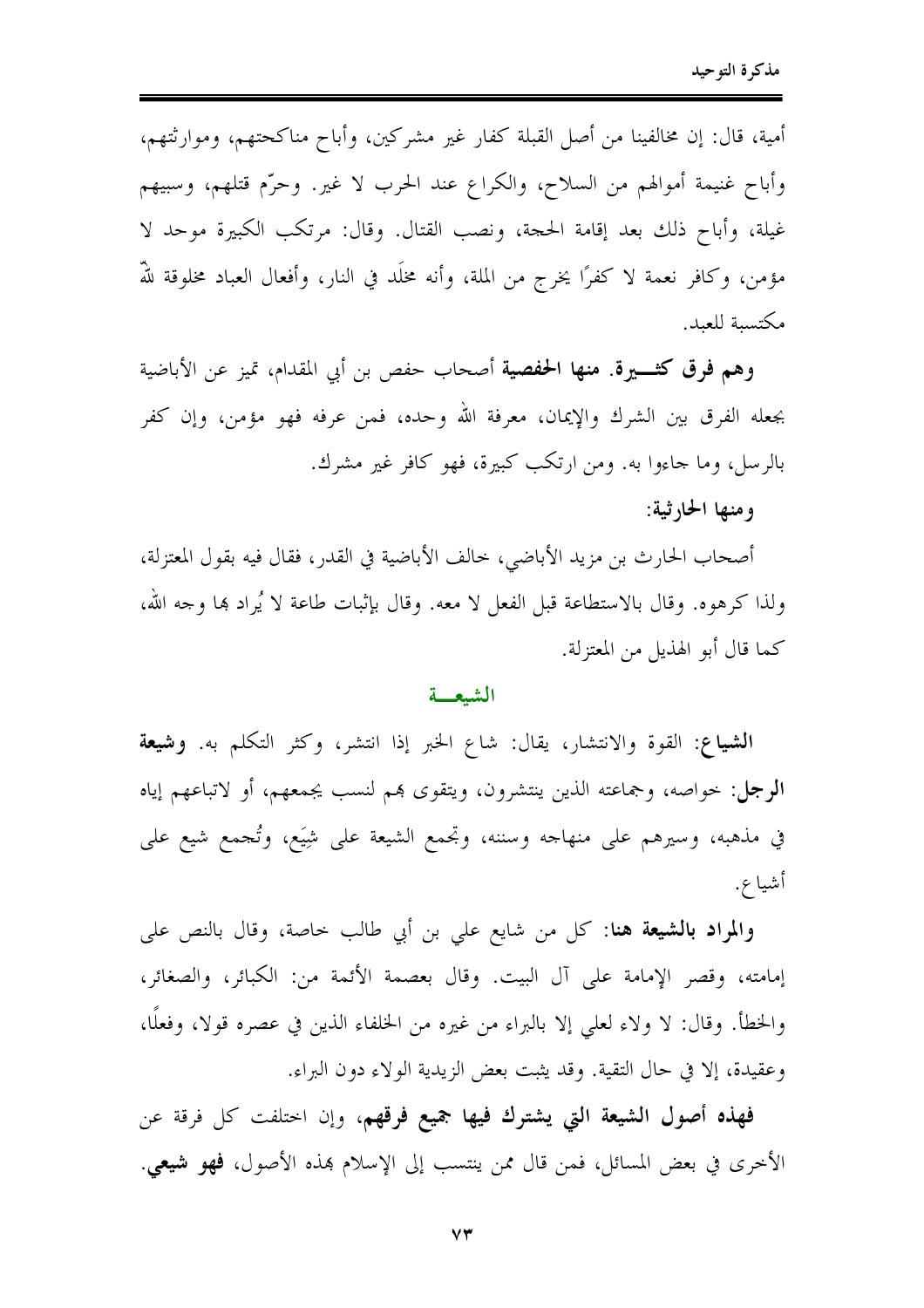الزيدية، والإمامية، والكيسانية، والغلاق، والإسماعيلية ومن العلماء من لم يجعل الإسماعيلية فرقة رئيسية.

#### الز يدية

الزيدية: هم أتباع زيد بن علي بن الحسين بن علي بن أبي طالب، ومن مقالته: إن الإمامة تنعقد للمفضول مع وجود الفاضل للمصلحة في ذلك.

ومن أجل هذا رأى انعقاد الخلافة لأبي بكر وعمر مع أن عليا أفضل منهما عقيدة، وكان لا يتبرأ منهما، ولما بلغ شيعة الكوفة عنه أنه لا يتبرأ منهما رفضوه، فسموا رافضة، ومن مذهبه: سوق الإمامة في أولاد فاطمة: الحسن، والحسين، وأولادهما، وجواز خروج إمامين في قطرين على أن يكون كل منهما من أولاد فاطمة. ويتحلى بالعلم، والزهد، والكرم، والشجاعة.

**وقد عاب عليه** أحوه محمد الباقر أخذه العلم عن واصل بن عطاء الغزال من أجل أنه كان يجوز على حدهما علىّ الخطأ في قتال الخارجين عليه.

كما عاب عليه: رأيه بأن الخروج شرط في كون الإمام إمامًا، وكان يذهب في القدر إلى مذهب القدرية، وبذلك نعرف السر في أن أتباع زيد كلهم معتزلة. وقد خرج زيد على هشام بن عبد الملك أيام خلافته، وبويع له بالخلافة، فقتل، وصلب بكناسة الكوفة عام ١٢١ هـــ. وكان ابنه يجيي إمامًا بعده أيام الوليد بن يزيد بن عبد الملك. وذهب إلى حراسان، فبعث إليه أميرها نصر بن سيار، سلم بن أحوز، فقتله عام ١٢٥ هـــ، ثم انحرفت الزيدية بعد عن القول بصحة إمامة المفضول، وطعنوا في الصحابة، كالإمامية.

ومما أجمعت عليه الزيدية: تخليد من ارتكب كبيرة من المؤمنين في النار، وتصويب على، وتخطئة مخالفه، وتصويبه في التحكيم، وإنـــما أحطأ الحكمان، ويرون السيف والخروج على أئمة الجور، وإنه لا يصلي حلف فاسق.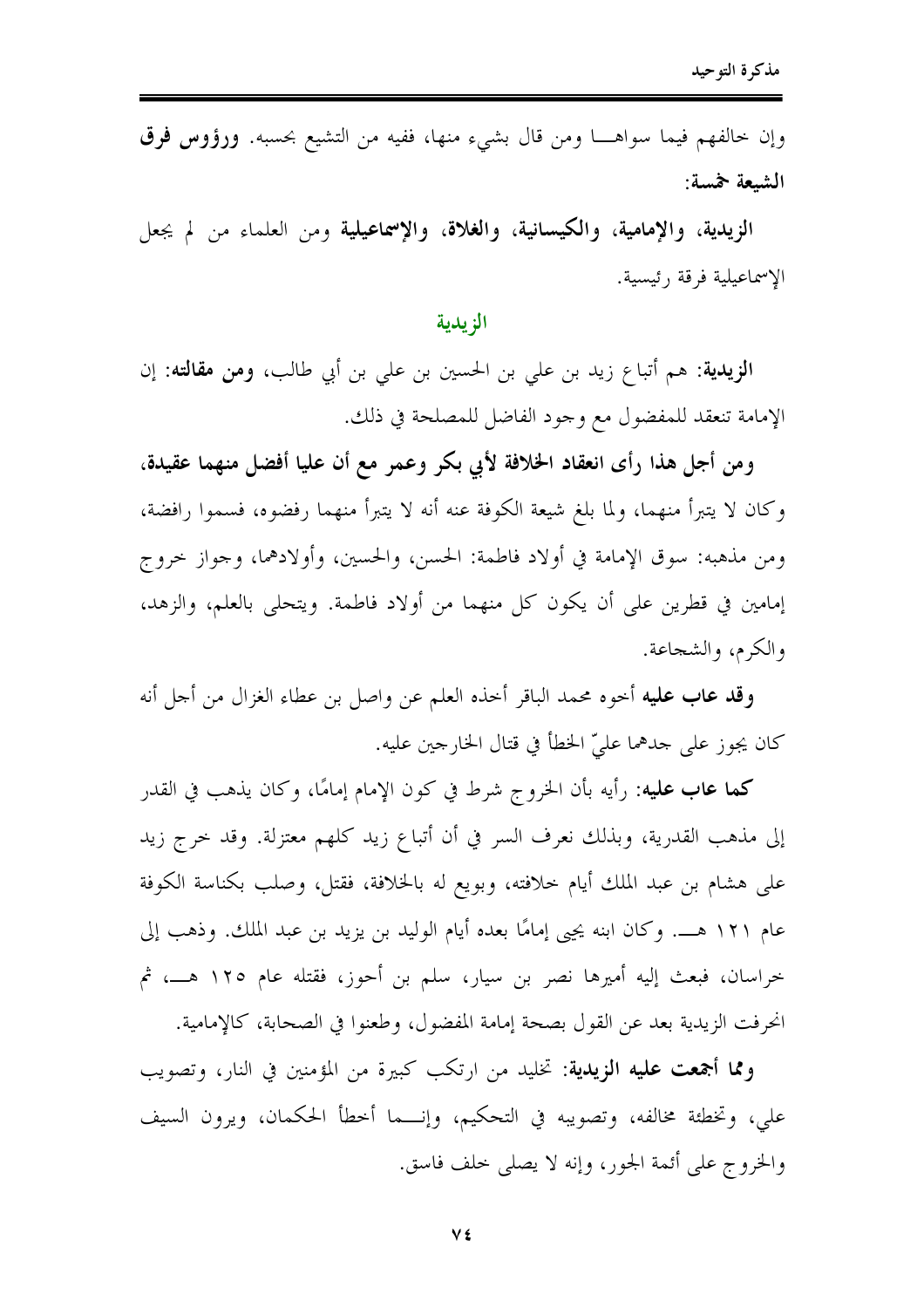وقد افترقت الزيدية ثلاث فرق: حارودية، وسليمانية، وبترية.

الجارودية: هم أتباع أبي الجارود زياد بن المنذر العبدي، مات عام ١٥٠ هــ. وقـــد سماه أبو جعفر الباقر سر حزب (الشيطان). ومن مقالته: إن النبي، ﷺ نص على إمامة عليّ بالوصف دون الاسم، وإن الصحابة كفروا بتركهم بيعة علي، وبذلك حالف إمامه زيد بن علي. ومن أصحاب أبي الجارود فضيل الرسان، وأبو حالد الواسطى.

**السليمانية:** هم أتباع سليمان بن جرير الزيدي الذي ظهر أيام أبي جعفر المنصور، ومن مقالته: إن الإمامة شوري، وإلها تنعقد ولو برجلين من حيار الأمة، وإلها تنعقد للمفضول مع وجود الفاضل. إلا أُهْم كفَروا عثمان للأحداث التي نسبت إليه، وكفَّروا عائشة، وطلحــة، والزبير لِإقدامهم على قتال على بن أبي طالب، وطعنوا في الرافضة من أجل قولهم بالبداء وبالتقية.

البتوية والصالحية: أما البترية، فأتباع كثير الثواء الملقب بالأبتر مات سنة ١٦٩ هـــ تقريبًا. وأما الصالحية، فأصحاب الحسن بن صالح بن حي الكوفي الهمداني مات عام ١٦٧ هـــــــومذهبهما في الإمامة مثل مذهب السليمانية، إلا ألهم يتوقفون في كفر عثمان لتعارض نصوص فضائله، والأحداث التي نسبت إليه، ويتوقفون كذلك في إكفار قتلته.

ذكر في مقالات الإسلاميين أن الزيدية ست فرق الثلاث السابقة: **والنعيمية**، أتباع نعيم بن اليمان، **واليمانية**، وهم أتباع محمد بن اليمان، **واليعقوبية**، وهم أتباع يعقوب بن على الكوفي.

#### الإمامية

الإمامية: قالوا: بالنص الصريح على إمامة على في مواضع، وبالإشارة إليه بعينه في مواضع أخرى، وقالوا: إنه الإمامة ركن الدين ليس في الإسلام شيء أهم منه، فلا يجوز أن يتركـــه الرسول، ﷺ لاختيار الأمة، بل يجب أن يعين له شخصًا، وقد عين له على بن أبي طالب بالنص عليه، والإشارة إليه. وقالوا: بتكفير بعض الصحابة، واتفقوا على إمامة الحسين، فعلي زين العابدين، فمحمد الباقر، ثم افترقوا بعد ذلك فرقًا كثيرة في الوقوف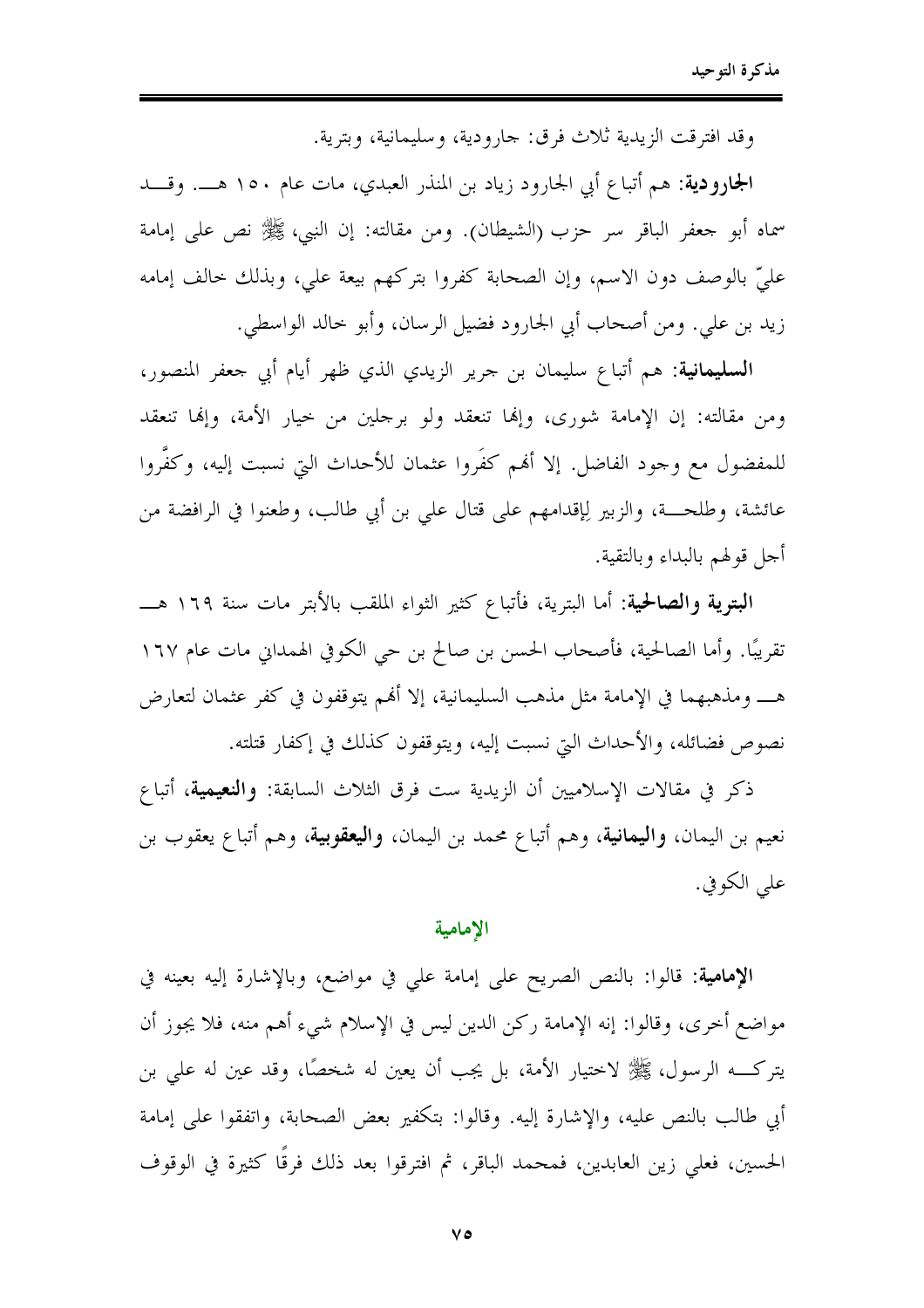بالإمامة عند الباقر، وسوقها إلى ابنه جعفر، ثم فيمن كان إمامًا من أولاد جعفر الستة: محمد، وإسحاق، وعبد الله، وموسى، وإسماعيل، وعلي. **وإليك بعضها**:

**الباقرية:** هـم أصحــــاب أبي جعفر محمد الباقر، وهـم يثبتون إمامته بالنص من أبيه زين العابدين عليه، ويزعمون أنه لم يمت، وإنه المهدي المنتظر .

الجعفرية أو الناوسية: نسبة إلى رحل يُقال له: ناوس أو عجلان بن ناوس من أهل البصرة، أو قرية تسمى ناوسا، ومن مذهبهم سوق الإمامة إلى جعفر الصادق بنص أبيه الباقر عليه، ويزعمون أنه لم يمت، وإنه المهدي المنتظر .

**الشميطية**: هم أصحاب يجيي بن أبي شميط. يقول: يموت جعفر الصادق، ونصه على إمامة ابنه محمد، وإنه المهدى المنتظر .

**الأفطحية أو العمارية**: ينسبون إلى رجلٍ يقال له: عمارٍ، كان يقول: بموت جعفر الصادق، ونصه على إمامة ابنه عبد الله الأفطح.

الموسوية: ينسبون إلى موسى الكاظم. قالوا: إن الإمامة انتقلت من جعفر الصادق إلى ابنه موسى الكاظم بنصه عليه، ثم إن هارون الرشيد حمل موسى إلى بغداد، وحبسه لإظهاره الإمامة. ويقال: إنه دس له سما فمات. ودفن ببغداد. ثم من قال: بموته سموا: بالقطعية. ومن قال: لا ندري أمات أم لا ! سموا: بالممطورة. لقول على بن إسماعيل فيهم، ما أنتم إلا كلاب ممطورة، ومن قال بغيبته، و لم يسق الإمامة فيمن بعد سموا: **بالوقفية**.

الاثنا عشرية: فرقة من الموسوية، قالت: بموت موسى، وسموا ا**لقطعية**، كــما تقدم، وهؤلاء ساقوا الإمامة في أولاد موسى بنص كل منهم على من بعده، فزعموا أن الإمام بعد موسى: على الرضا، ثم محمد التقى، ثم على بن محمد، ثم الحسن العسكري، ثم ابنه القائم المنتظر الذي اختفى في سرداب في سر مَنْ رَأى وهو الإمام الثاني عشر.

**الإسماعيلية الواقفية**: قالوا: بموت جعفر الصادق، ونصه على إمامة ابنه إسماعيل، ثم انتقلت منه إلى ابنه محمد بن إسماعيل لموت إسماعيل في حياة جعفرٍ، وقالوا: بغيبة محمدٍ، و رجعته.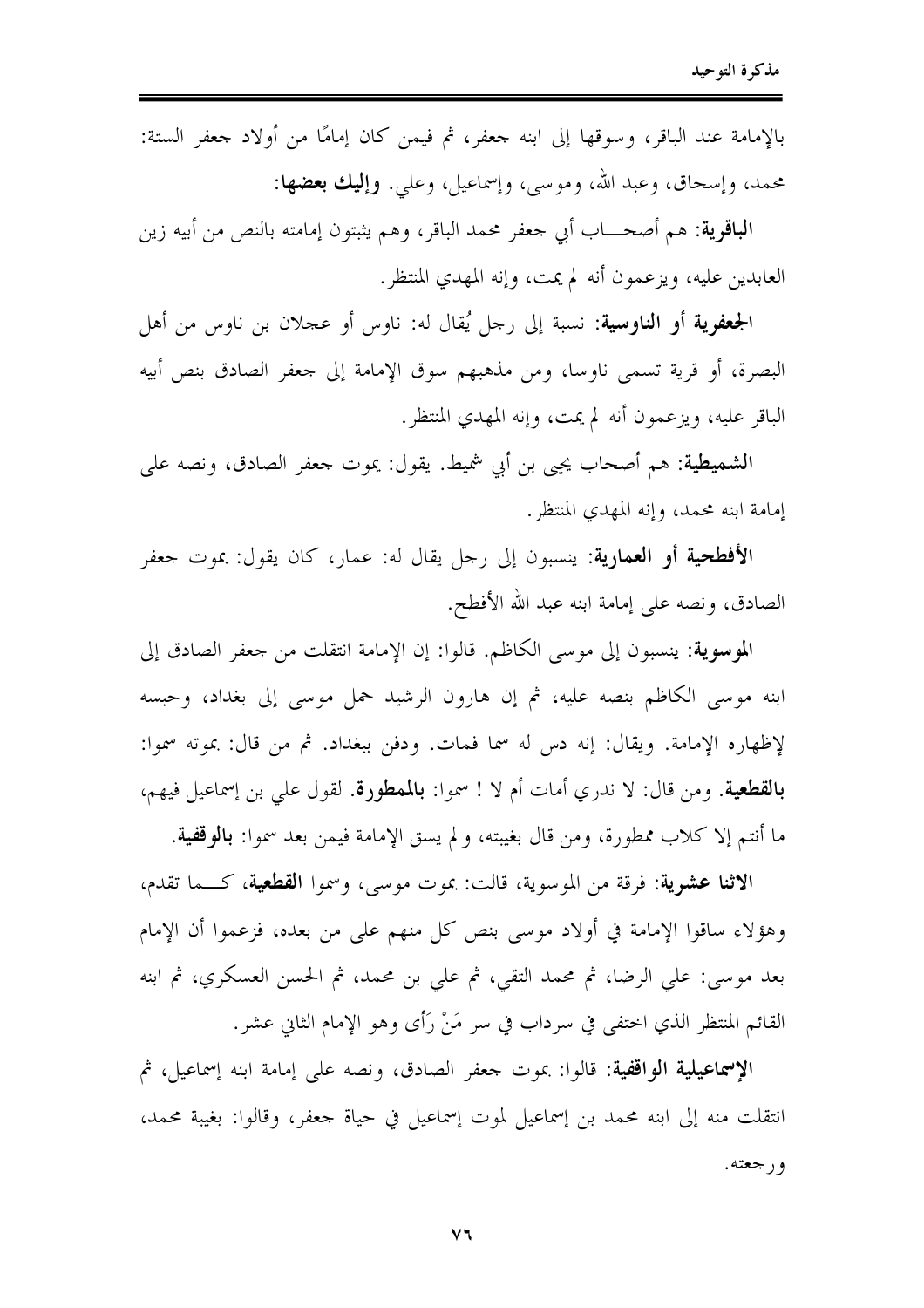ا**لإسماعيلية الباطنية**: فرقة من الإسماعيلية ساقت الإمامة بعد محمد بن إسماعيل بن جعفر في أئمة مستورين، ثم ظاهرين، وهم الباطنية، وهي الفرقة المشهورة في الفرق هذا الاسم. ومن مقالتهم أن الأرض لا تخلو من إمام حي، إما ظاهر مكشوف، وإما باطن مستور . وأن من مات و لم يعرف إمام زمانه مات ميتة جاهلية! ومن مات وليس في عنقه بيعة لِإمام مات ميتة حاهلية! وسموا باطنية لحكمهم بأن لكل ظاهر باطنًا، ولكل تنزيل تأويلًا، ولهم ألقاب أخرى، منها ألهم يسمون بالعراق – أ**يضا– القرامطة أو المزدكية**. وبخراسان: التعليمية، والملاحدة. وهم يسمون أنفسهم: الإسماعيلية لامتيازهم عن الموسوية الاثنا عشرية بالقول بإمامة إسماعيل بن جعفر دون أخيه موسى الكاظم.

ومن مقالتهم – أيضًا– أُلهم لا يقولون بإثبات الصفات لله، ولا نفيها، فرارًا من التشبيه بالموجودات والمعدومات، ولهم سوى ذلك كثير من الشناعات الكفرية.

## الكيسانية

**الكيسانية**: هم أصحاب كيسان مولى على بن أبي طالب. ويقال: إنه تتلمذ على محمد بن الحنفية. وقد زعم أتباعه أنه جمع العلوم كلها، وجمع أسرار علوم على وابنه محمد، ويجمعهم القول بأن الدين طاعة رحل، ومن أحل ذلك ضل منهم كثير، وحاءوا بالكفر: كإنكار أركان الإسلام، والشك في البعث، والقول بالتناسخ، والحلول، والرجعة بعد الموت. ومن فرق الكيسانية:

**المختارية**: وهم أصحاب المختار بن أبي عبيد الثقفي كان خارجيًّا، ثم زبيريًّا، ثم شيعيًّا كيسانيا، ومن مقالته القول: بإمامة محمد بن الحنفية بعد علِي، أو بعد الحسن والحسين. وقد تبين حيبته لمحمد بن الحنفية، فأعلن براءته منه، والذي ساعد على ظهور أمره انتسابه إلى محمد بن الحنفية، وقيامه بثأر الحسين، واشتغاله بقتل الظلمة. ومن مذهبه جواز البداء على الله علمًا، وإرادة، وأمرًا ليبرر بذلك رحوعه فيما أبرمه مع دعواه أنه يوحى إليه. ومن المختارية من قال: بأن محمد بن الحنفية لم يزل، وأنه المهدي، ومن هؤلاء: كثير عزة، وإسماعيل بن محمد الحميري الشاعران. ومنهم من قال: بموته، وانتقال الإمامة إلى غيره.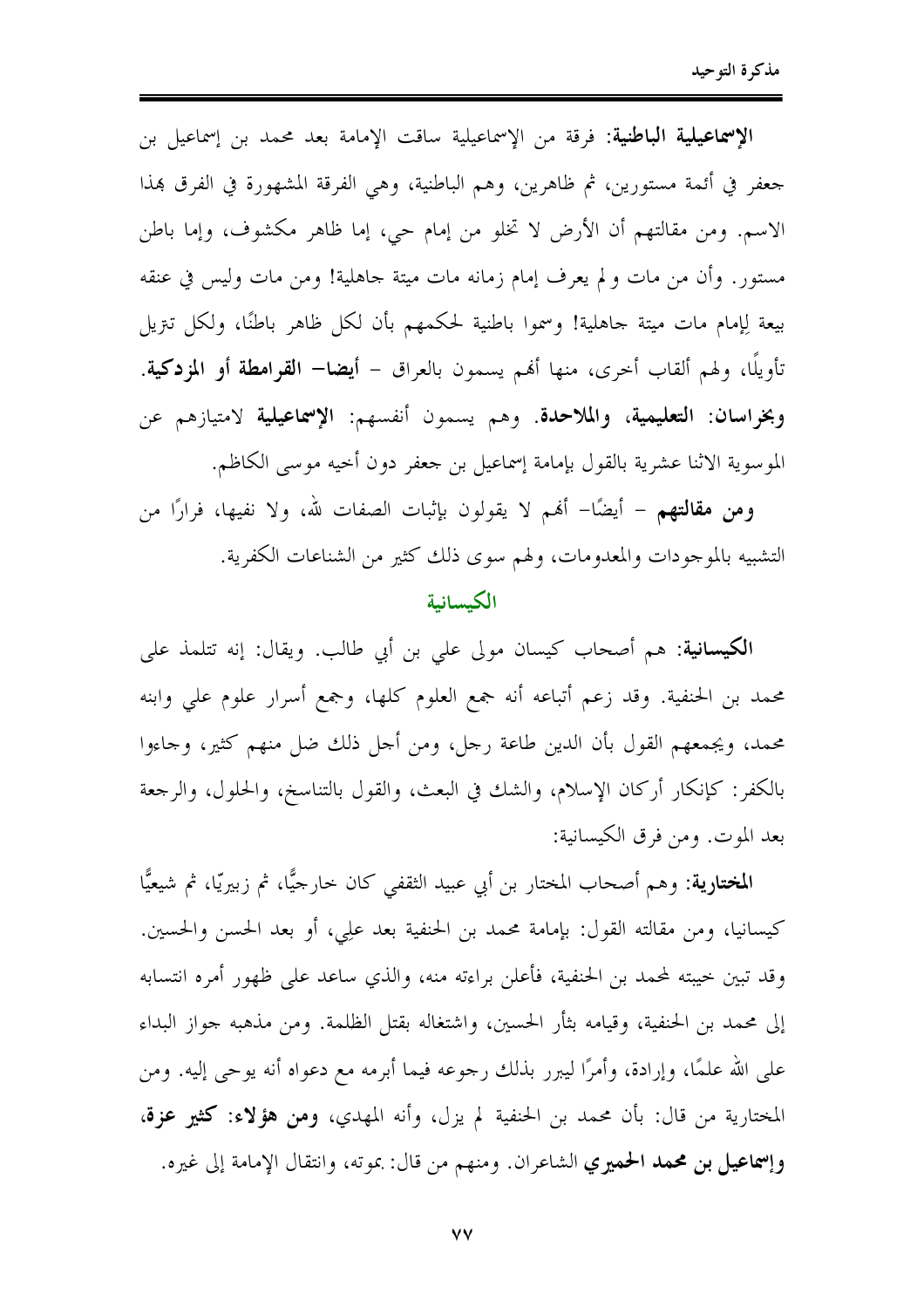**الهاشمية:** قالوا بسوق الإمامة من محمد بن الحنفية إلى ابنه أبي هاشم عبد الله بن محمد بن الحنفية، وأن والده أفضى إليه بالأسرار التي أفضى ها على إلى ولده محمد بن الحنفية.

**البيانية**: هم أتباع بيان بن سمعان التميمي النهدي، قالوا بسوق الإمامة من أبي هاشم إلى بيان، ومن مقالتهم: أن عليًّا حلَّ فيه جزءٍ من الله، واتحد بجسده، فكان به إلها، وعلم به الغيب، وانتصر به في الحروب.. إلخ !! ثم ادَّعي النبوة.

**الرزامية**: هم أصحاب رزام من غلاة الشيعة، قالوا: بإمامة على بن عبد اللهّ بن عباس بعد أبي هاشم بوصية منه، ثم انتقلت منه إلى ابنه محمد، ثم إلى ابنه إبراهيم بن محمد صاحب أبي مسلم الخراساني حتى انتهت إلى أبي جعفر المنصور، ومن مذهبهم: إسقاط التكاليف، والحلول، وتناسخ الأرواح.

**الغلاة**: هم الذين غلوا في أئمتهم حتى ألهوهم، ويجمعهم القول بتشبيه الأئمة بالله: كالنصاري في عيسى، وغيره، أو تشبيه الله بالأئمة: كاليهود، والقول بالبداء، والرجعة، والحلول، وتناسخ الأرواح، والإلهية. ومن بحث وأنصف تبين له أن أصـــول الغــــلاة دخلت عليهم من تعـــاليم اليهـــود، والنصاري، وماني، ومزدك التي انتشرت في العراق، ولهم في كل بلد لقب، فهم يلقبون في أصفهان: بالخرمية، والكردية. وفي الري: بالمزدكية، والسنبادية. وفي أذربيحان: بالذقولية. وفي موضع بالمحمرة، وفيما وراء النهر: بالمبيضة ومن فرقهم ما يأتي:

**السبائية**: أتباع عبد الله بن سبأ الحميري اليهودي، أظهر الإسلام، وأثار الفتن الدينية والسياسية، فوضع قاعدة حلول الله في علي، ومنه انشعبت فرق الغلاة الذين قالوا: بتناسخ الجزء الإلهي في الأئمة بعد علي. ومنهم من قال: بحياة علي، وغيبته، ورجعته، وهو الذي أثار الفتن على عثمان، وألَّب عليه فريقًا من الأمة، وقد نفاه على إلى ساباط المدائن لما علمه فيه من الغلو، وإحداث الفتن، ويظهر أن فكرة حياة الإمام، والغيبة، والرجعة أنشأها عبد اللَّه بن سبأ حينما يئس الشيعة من إقامة دولة لهم ليصرفهم ها عن البيعة لخليفة موجود إلى إمام مفقود.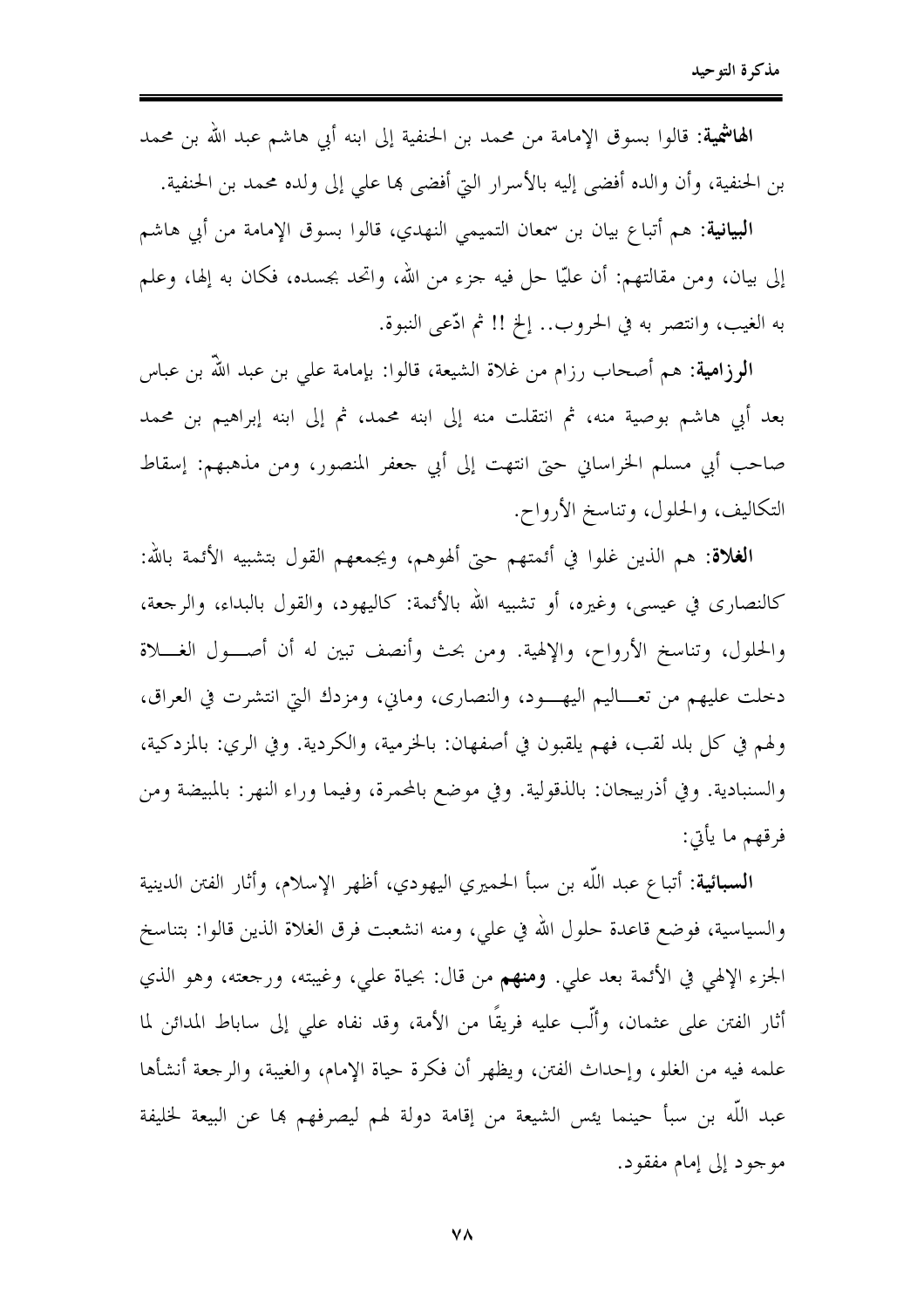**الكاملية**: أتباع أبي كامل، ومذهبهم تكفير من لم يبايع عليا، والطعن في علي لعدم قتالهم، والخروج عليهم، ومع ذلك غلا أبو كامل في علي، ورأى أن الإمامة نور ينتقل من شخص لآخر، ويتفاوت. ففي شخص يقوى حتى يكون نبيا، وفي آخر يكون إمامًا. وقال كغيره من الغلاة بفكرة الحلول الكلي، والجزئي، وتناسخ الأرواح.

**العليائية:** أتباع العلياء بن ذراع الدوسي الأسدي، زعم أن عليًا أفضل من محمد ! ثم منهم من زعم أن عليا هو الذي سمي محمدًا إلهًا! وبعثه ليدعو إليه، فدعا إلى نفسه، وذموه لذلك! فسموا بالذمية. ومنهم من ألَّه عليا ومحمدًا، أو فضل عليا ! وسموا بالعينية. ومنهم من ألههما، وقدم محمدًا وسموا بالميمية. ومنهم من أله أصحاب الكساء: محمدًا، وعليّا، وفاطمة، وحسنا، وحسيَّنا. وقالوا: هم شيء واحد حلت فيهم الروح بالسوية.

**المغيرية**: أتباع المغيرة بن سعيد البجل<sub>ى</sub> مولى خالد بن عبد الله القسري، زعم أن الإمام بعد محمد الباقر هو محمد بن عبد اللّه بن الحسن الذي خرج في المدينة، وزعم أنه حي لم يمت، ثم زعم الإمامة لنفسه، ثم ادعى النبوة. وفي زعمه أن الله صورة، وحسم ذو أعضاء على حروف الهجاء، وصورته صورة رحل من نور على رأسه تاج من النور، وله قلب تنبع منه الحكمة إلى غير ذلك من الشناعات.

**المنصورية**: أتباع أبي منصور العجلبي، زعم أنه إمام حين تبرأ منه الباقر وطرده، ثم زعم بعد وفاة الباقر أن روحه انتقلت إليه، وله كثير من المزاعم. منها أنه عرج به إلى السماء. ومنها أن الكِسْف الساقط من السماء هو الله أو على. ومنها أن الرسالة لا تنقطع. ومنها تسمية الجنة والنار، وأنواع التشريع بأسماء رحال لإسقاط التكاليف، واستحلال الدماء والأموال، وقد أخذه يوسف بن عمر الثقفي والى العراق أيام هشام بن عبد الملك، وصلبه لخبث دعوته، وهم صنف من الحزمية.

ا**لخطابية**: أتبـــاع أبي الخطاب محمد بن أبي زينب الأسدي، انتسب أبو الخطاب إلى جعفر الصادق أولا، فلما تبرأ منه جعفر وطرده، زعم الإمامة لنفسه، ومن مزاعمه: أن الأئمة أنبياء، ثم آلهة! وأن جعفرا إله ظهر في صورة جسم، أو لبس جسمًا فرآه الناس! ولما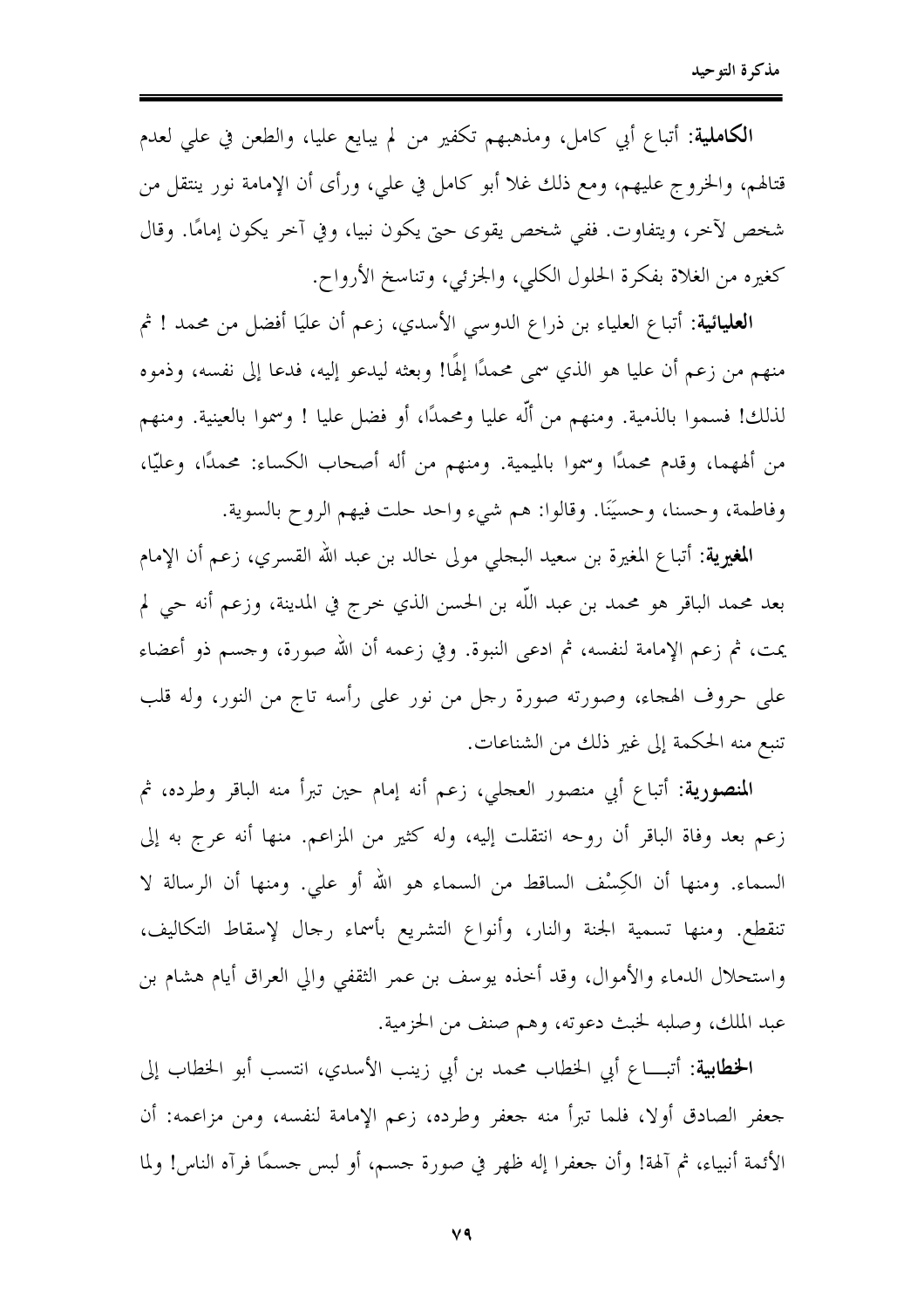وقف عيسى بن موسى صاحب المنصور على حبث دعوته قتله بسبخة الكوفة، وقد افترق أصحاب أبي الخطاب بعده إلى فرق، منها: المعموية، أتباع معمر بن خيثم زعموا أن الإمام بعد أبي الخطاب معمر، وهؤلاء ينكرون فناء الـــدنيا، ويرون أن ما يصيب العالم فيها، من حير وشر هو الجزاء. **ومنها: البزيغية** أتباع بزيغ بن موسى، زعموا أنه الإمام بعد أبي الخطاب، وهؤلاء ينكرون الموت لمن بلغ من الناس النهاية في الكمال، ويزعمون أن من مات فارق فقط، ورفع، ويزعمون أن المؤمن يوحى إليه. **ومنها العجلية**، زعموا أن الإمام بعد أبي الخطاب عمير أو عمرو بن بيان العجلي. ومنها: أتباع مفضل الصيرفي الذي قال بربوبية جعفر دون نبوته ورسالته. وقد تبرأ جعفر الصادق بن محمد الباقر من هؤلاء كلهم، فإلهم كلهم حياري ضالون جاهلون بحال الأئمة.

**الكيالية**: أتباع أحمد بن الكيال، كان له مزاعم لا أساس لها من العقل، ولا مستند لها من السمع، فتركه من انخدع به، ادعى أنه إمام، ثم ادعى أنه القائم وله تأويلات لنصوص الدين. منها: حملة الميزان على العالمين، والصراط على نفسه، والجنة على الوصول إلى علمه من البصائر، والنار على الوصول إلى ما يضاده.

الهشامية: أتباع هشام بن الحكم، وهشام بن سالم الجواليقي، وكلاهما من أهل التشبيه، فأما هشام بن الحكم، فقال فيما نقل عنه: إن الله– تعالى– جسم ذو أبعاض له قدر من الأقدار، ولكن لا يشبه شيئًا من المخلوقات. ولا يشبهه شيء منها. ونقل عنه أنه قال: إنه شبر بشبر نفسه، إلى آخر شناعاته.

وغلا في عليّ حتى حعله إلهًا واحب الطاعة. وأما هشام الجواليقي، فقال: إن الله-تعالى– على صورة إنسان أعلاه مجوف، وأسفله مصمت، إلى آخر شناعاته، وأجاز المعصية على الأنبياء دون الأئمة لعصمتهم.

**النعمانية**: هم أتباع محمد بن علي بن النعمان أبي جعفر الأحول الملقب بشيطان الطاق، ومذهبه في حدوث علم اللَّه: كمذهب هشام بن الحكم، وكذلك مذهبه في ذات الله، إلا أنه يقول: إلها نور على صورة إنسان.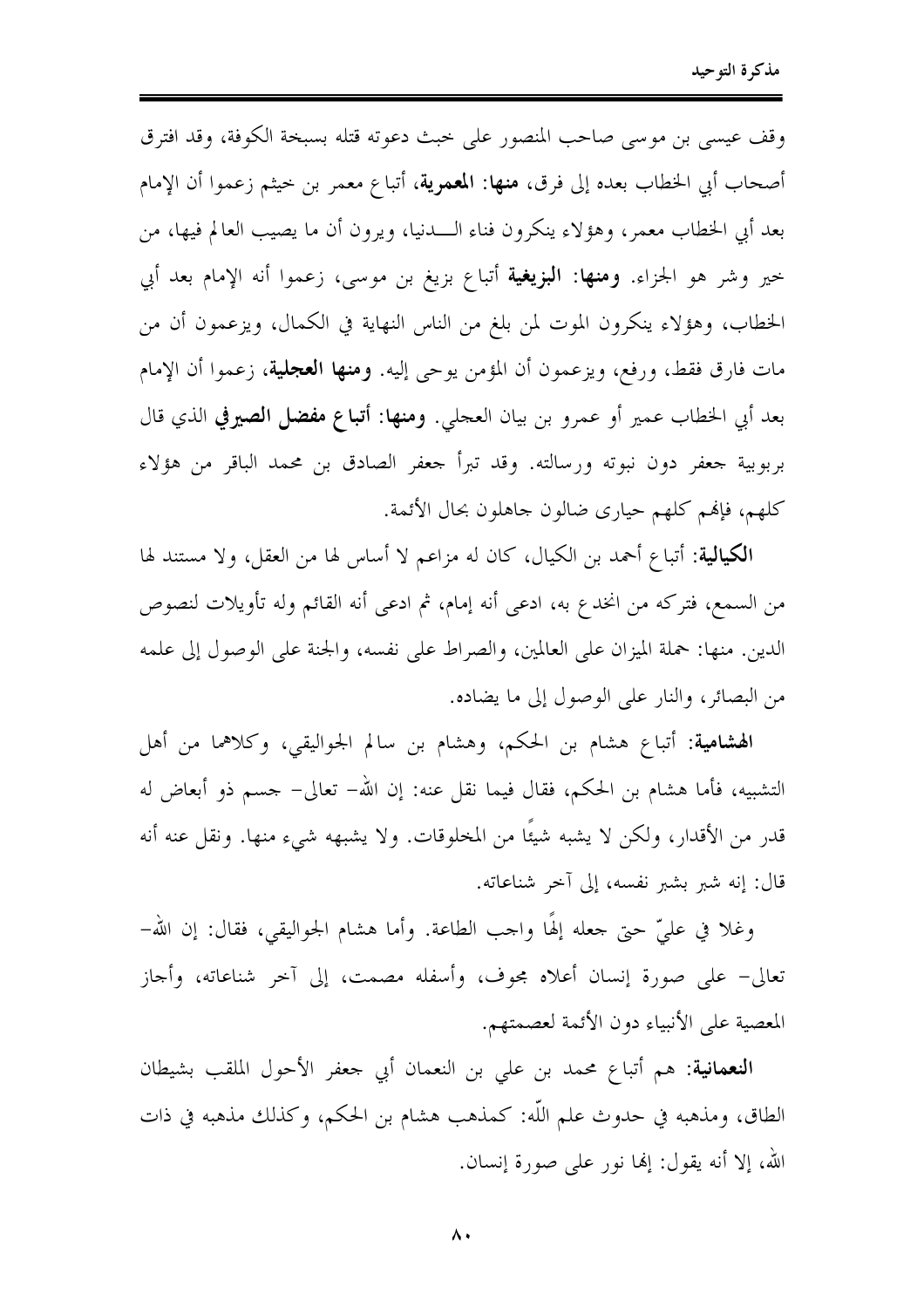**اليونسية**: هم أتباع يونس بن عبد الرحمن القمي مولى آل يقطين، وهو من المشبهة، يزعم أن الملائكة تحمل العرش، وأن العرش يحمل الله. وأن أطيط الملائكة من وطأة عظمة الله على العرش.

**النصيرية والإسحاقية**: النصيرية أتباع محمد بن نصير النميري، والإسحاقية ينسبون إلى إسحاق بن الحارث، وكلاهما من غلاة الشيعة يرون ظهور الروحانيات في صور جسمية حيرة أو حبيثة، ويزعمون أن الله يظهر في صورة إنسان، وأن جزء منه حلَّ في عليَّ به يعلم الغيب، ويفعل ما لا طاقة لأحد به من البشر، إلا أن النصيرية أميل إلى مشاركة على لله في الألوهية. والإسحاقية أميل إلى مشاركة على لمحمد في النبوة، وكلاهما يرى – أيضًا– إباحة المحارم، وإسقاط التكاليف.

ومن الرافضة– أيضا– جماعة يقولون: بإمامة محمد بن عبد الله بن الحسن بن علي بن أبي طالب، وأنه لم يزل حيا، وينتظرون حروجه، مع أن جيش أبي جعفر المنصور قد قتله بالمدينة، وأقر بذلك فرقة من أتباع إمامهم محمد.

## أسئلة منثورة من سنوات عدة

س١- من الفـــرق الإســــلامية الخـــوارج. فمن هم الخوارج؟ ومتى نشأوا؟ اذكر فرقهم الرئيسية، والأصول التي اشتركوا فيها. و لم سمُّوا وعيدية وخوارج؟ وبم تحكم فيهم؟ س٢– (أ)– ذكــر في مطلع سورة القصص، وفي أثنائها ما يدل على أن قصة موسى سيقت لتكون معجزة لمحمد، ﷺ فاذكر الآيات التي ترشد إلى ذلك، مع بيان وجه إرشادها إليه. وكيف كانت قصة موسى بجملتها آية على رسالة محمد، صلى الله عليه وسلم؟ وكيف كانت بتفصيلها دليلًا على أن الله يعد أنبياءه قبل النبوة بالعلم، والأخلاق الفاضلة لتحمل أعباء الرسالة؟

(ب) – ما معنى الشيعة لغة، وما المراد ها عند علماء الفرق الإسلامية؟ ومتى نشأت الشيعة مع بيان السبب، وما الأصول التي اشتركت فيها فرق الشيعة؟ اذكر فرقهم الرئيسية التي تتشعب عنها جميع فرقهم.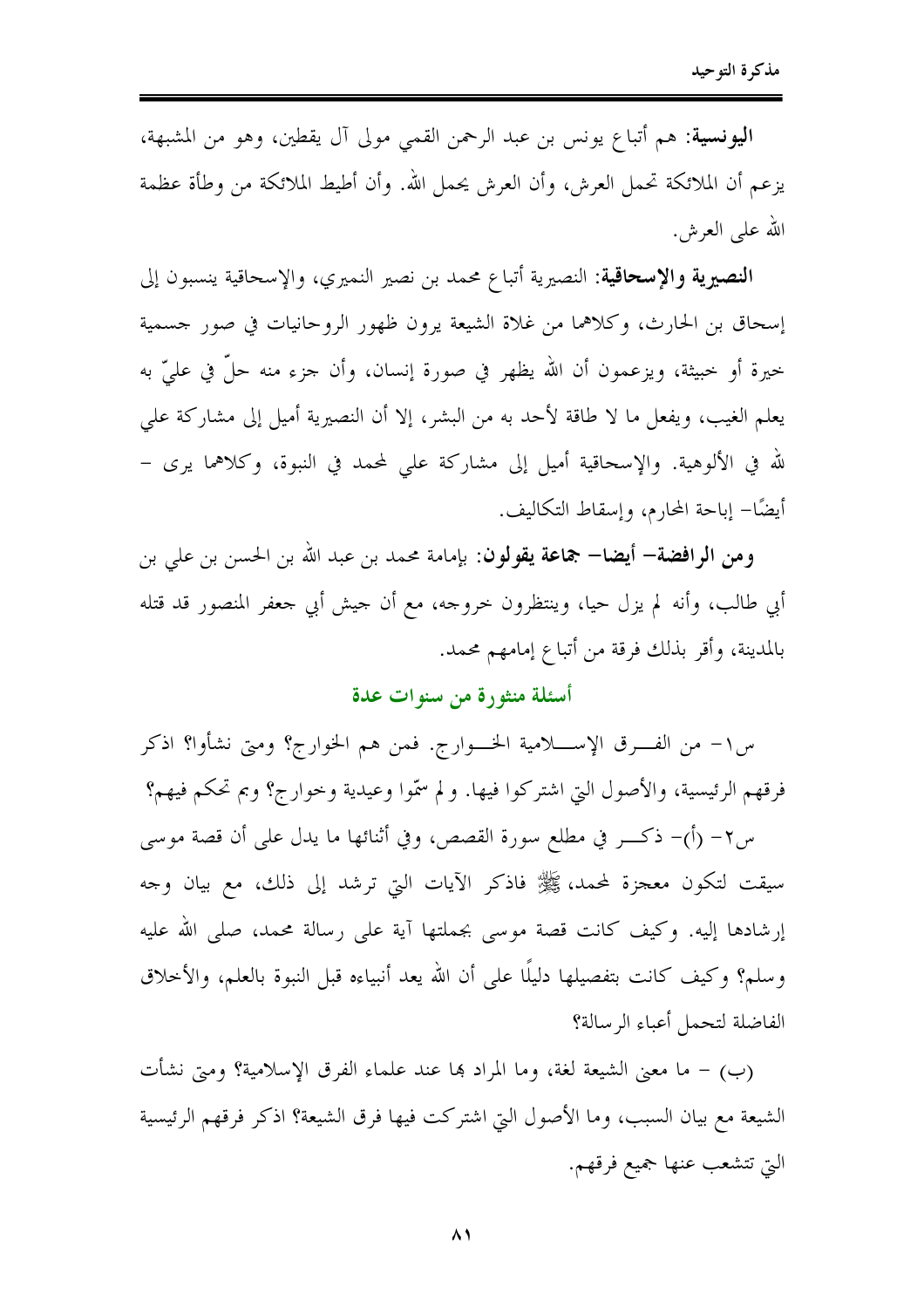من الذي بدأ مذهب المعتزلة؟ ومتى كان ذلك؟ اذكر الأصول التي تشترك فيها فرقهم؟ وبيّن مرادهم بكل منها، و لم سموا معتزلة؟ اذكر أربعة من مشاهيرهم.

من الفرق الإسلامية الخوارج، فاذكر ضابطًا يشملهم ويميزهم عن غيرهم. واذكر فرقهم الرئيسية وما الأصول التي اشتركت فيها فرقهم؟ ولم سموا وعيدية وحوارج؟

أسئلة امتحان النقل بكلية اللغة العربية لعام ٨٢– ٨٣ هـــ

س١- عرّف الحكم. واذكر الفرق بين أقسامه الثلاثة (الحكم الشرعي. الحكم العرفي. الحكم العقلبي). مع التوضيح بالأمثلة. ما معنى كون الوحوب والاستحالة والجواز أحكامًا عقلية؟ وضَّح ما تقول بالأمثلة. وهل يكفي العقل في إثبات أحكام الدين دون نصوص الشرع؟ علل لما تقول مع التوضيح بالأمثلة؟

س ٢- عرف توحيد الألوهية مع التمثيل؟ واذكر آيات من القرآن فيها الاستدلال بتوحيد الربوبية على توحيد الألوهية مع بيان وجه الدلالة، و لم كان توحيد الربوبية طريقا فطريًّا ﻹثبات توحيد اﻷلوهية؟ ولم كان طريق القرآن في الحجاج، وهدي اﻷنبياء في الاستدلال أعظم طمأنينة للنفس، وأقوى في إثبات الحق وإقناع الخصم؟

س ٣- (أ)– اذكر الفرق بين النبي والرسول، وأوضح النسبة بينهما؟

(ب)– كيف كانت المعجزة دليلًا على صدق من ظهرت على يده في دعوى الرسالة؟ ولم اختلفت المعجزات باختلاف الأمم؟ اشرح ذلك مستعينا بمعجزة موسى، وعيسى، ومحمد، عليهم الصلاة والسلام، ولم أرسل كل رسول بلسان قومه؟ اذكر ما يدل على ذلك من آيات القرآن.

أسئلة امتحان النقل بكلية اللغة العربية لعام ٨٢ –٨٣ هـــ

س ١- أثبت بالدليل العقلي حاجة العالم إلى موجد، واذكر من آيات القرآن ما يرشدك إلى ما دل عليه العقل من حاجــــة العالم إلى موجد مع بيان وجه الدلالة؟ واذكر من الكتاب والسنة ما يرشدك إلى أن ذلك ثابت– أيضا– بشهادة الفطر مع بيان وجه الدلالة؟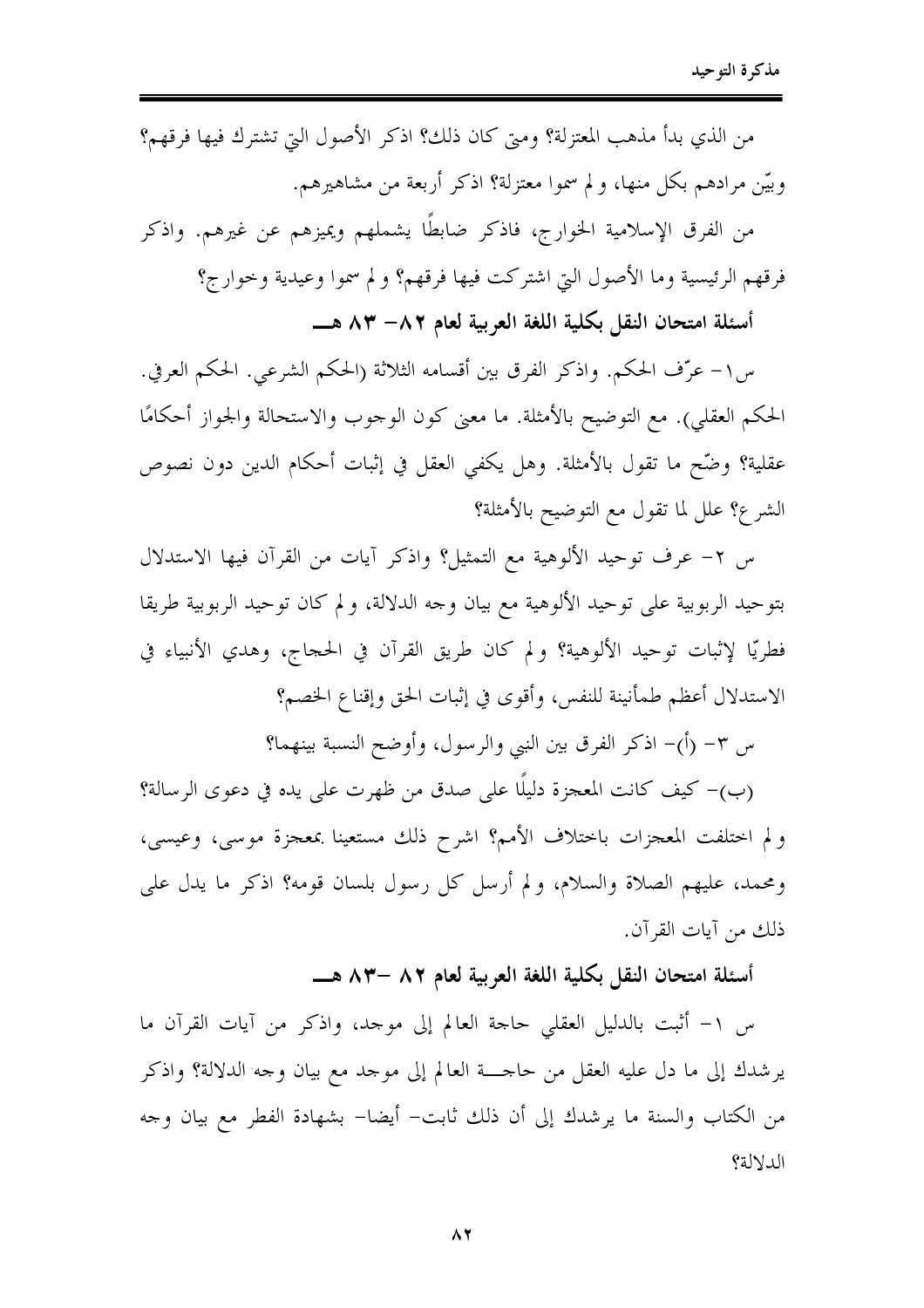س ٢- هل الأمم التي كذبت الأنبياء في دعوى الرسالة أقرت بإمكان الرسالة اذكر من آيات القرآن في قصص الأنبياء ما يدل على ذلك مع بيان وحه الدلالة، وبين الدواعي التي حملتهم على رد دعوة الرسل مع الحكمة في أن الله اختار رسله إلى الناس من البشر، اذكر ما يرشدك إلى ذلك من القرآن؟

س٣ – ذكــر في مطلع سورة يوسف، وفي أثنائها، وختامها ما يدل على أن قصة يوسف سيقت لتكون معجزة لمحمـــد، ﷺ فأشر إلى الآيات التي أرشدت إلى ذلك الغرض. وبين كيف كانت قصة يوسف بجملتها آيات لمحمد، ﷺ وكيف كانت دليلا– أيضا– على أن اللّه يعد أنبياءه قبل النبوة بالعلم، والأخلاق الفاضلة لتحمل أعباء الرسالة؟

س ١ – (أ) – أذكر الفرق أولًا: بين الواحب لذاته، والواحب لغيره.

وثانيًا: بيّن المستحيل لذاته والمستحيل لغيره مع توضيح كل منها بالمثال؟

(ب) – اذكر الدليل العقلي على إثبات توحيد الربوبية، واذكــر الآيات التي استخلص منها علماء المسلمين هذا الدليل العقلبي مع بيان وحه دلالتها على المطلوب؟ ولماذا أنبه الله على ذلك في القرآن مع أن المشركين قد أقروا بتوحيد الربوبية؟

(حـ)- بين المراد بتوحيد الأسماء والصفات، ثم بين كيف كان الوجود كله آيات بينات، وشواهد واضحات على إثبات أسماء الله وصفاته واذكر آيات من القرآن الكريم ترشد إلى ذلك؟

س٢ –(أ)– استدل على إمكان الرسالة وحاجة العالم إليها، وما شبهة من قال: بوجوبها، ومن قال: باستحالتها؟ وبم ترد على كل منهما؟

(ب)– من المقرر أن معجزات الأنبياء ليست منحصرة فيما تحدى به كل بي قومه، فأوضح ذلك ببيان عدم انحصار معجزة موسى في انقلاب العصا حيَّة، وخروج يده بيضاء مستعينًا في ذلك بما ذكر اللَّه من سيرته قبل الرسالة وبعدها في القرآن الكريم، وما جرى عليه، وعلى قومه من الأحداث؟

س−١− (أ)− فرّق بين الـــواجـــب، والممكن، والمستحيل في العقليات مع التوضيح بالمثال؟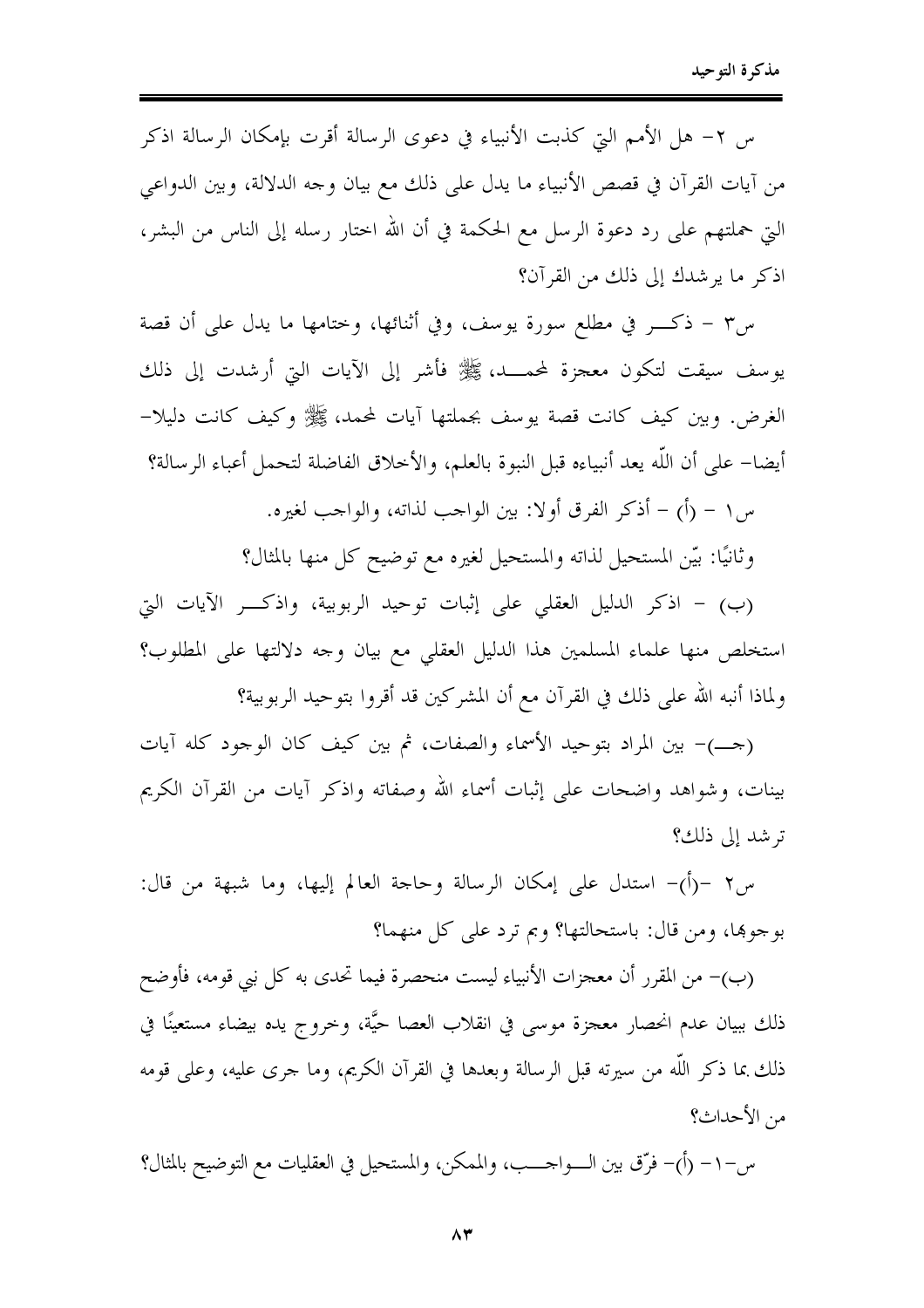(ب)– استدل على وجوب الوجود لله– تعالى– بالدليل النقلي، والدليل العقلبي، واذكر آيات من القرآن الكريم ترشد إلى الدليل العقلبي، مع توضيح وجه إرشادها إلى ذلك؟

تذكر بالحوار الذي دار بين فرعون وموسى في هذه المسألة بدرجة تدفع شبهة من زعم أن وجود العسالم وليد الصدفة والاتفاق. أو أنه نشأ عن تفاعل بين عناصر المادة، فتفرقت إلى وحدات، أو اتحدت بعد تفرق، وكان لتلك الوحدات، أو المركبات ما لها من الخواص؟

٢– (أ)– عرف كلًّا من المعجزة، والسحر، ثم أوضح ذلك بذكر ثلاثة فروق يتمايز ها كل منهما عن الآخر؟

(ب)– أوضح وجه كون القرآن الكريم معجزة دالة على نبوة نبينا محمد، ﷺ من حيث النظم، وما اشتمل عليه من التشريع، وأحكام الغيب؟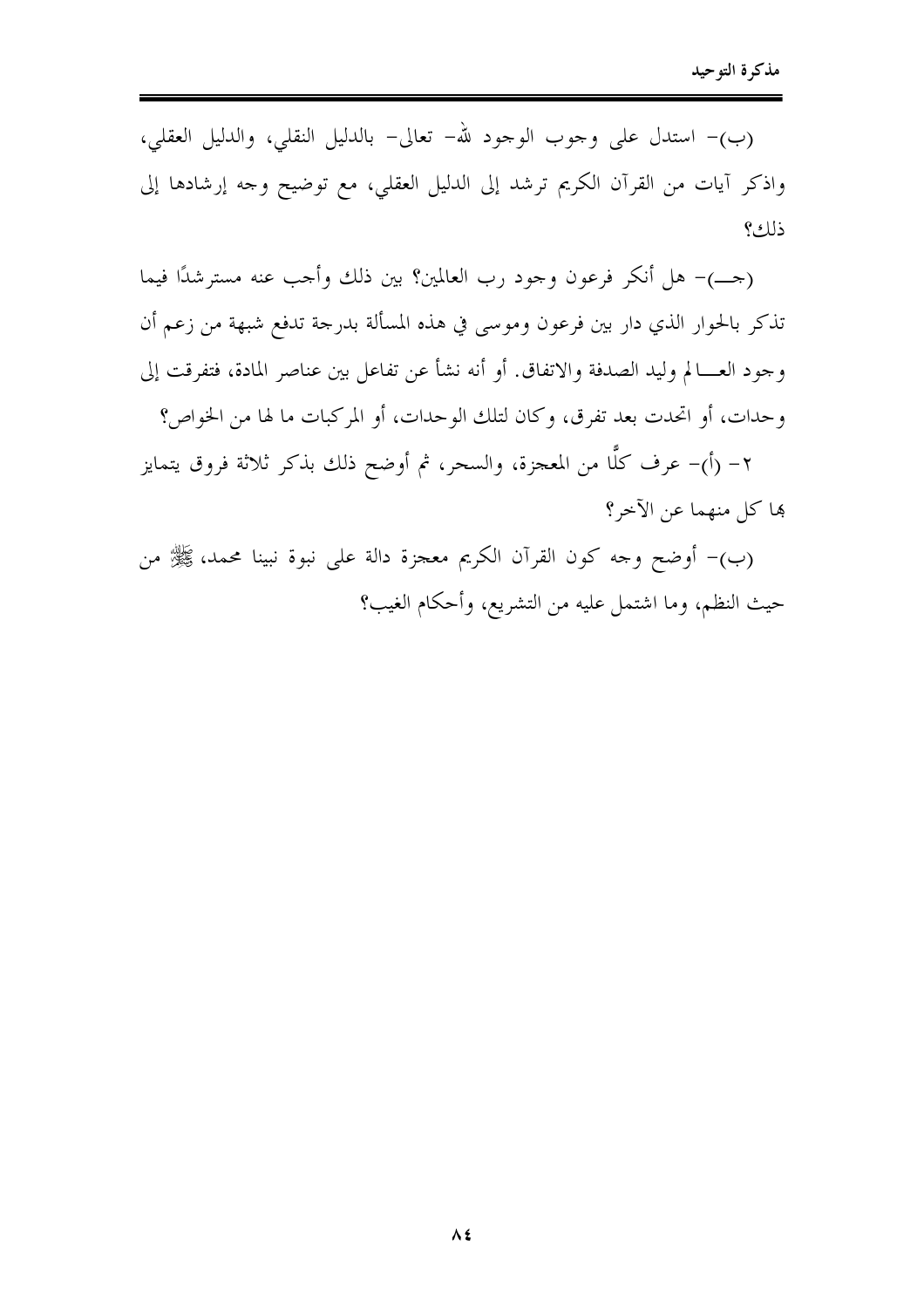فهرس الآيات

| إذ قال لأبيه ياأبت لم تعبد ما لا يسمع ولا يبصر ولا يغني عنك شيئا …….<br>$\circ$ $\cdot$   |
|-------------------------------------------------------------------------------------------|
| إذ قال يوسف لأبيه ياأبت إيي رأيت أحد عشر كوكبا والشمس والقمر  • ٤                         |
| أفرأيت من اتخذ إلهه هواه وأضله الله على علم وختم على سمعه وقلبه<br>1                      |
|                                                                                           |
|                                                                                           |
| إلا الذين آمنوا وعملوا الصالحات وذكروا الله كثيرا وانتصروا من  ١٣                         |
|                                                                                           |
| أمن يبدأ الخلق ثم يعيده ومن يرزقكم من السماء والأرض أإله مع الله  ٢٣                      |
|                                                                                           |
| إن الذين فرقوا دينهم وكانوا شيعا لست منهم في شيء إنما أمرهم إلى<br>17                     |
| إن الذين يجادلون في آيات الله بغير سلطان أتاهم إن في صدورهم إلا ……<br>$\circ$             |
| إن في خلق السماوات والأرض واختلاف الليل والنهار والفلك التي تحري<br>A                     |
| إن نقول إلا اعتراك بعض ألهتنا بسوء قال إي أشهد الله واشهدوا<br>$\sqrt{\epsilon}$          |
| إنا أرسلناك بالحق بشيرا ونذيرا وإن من أمة إلا خلا فيها نذير<br>$\mathfrak{r}\mathfrak{r}$ |
| إنا أنزلنا إليك الكتاب بالحق فاعبد الله مخلصا له الدين<br>$\circ$ 1                       |
| إنا أوحينا إليك كما أوحينا إلى نوح والنبيين من بعده وأوحينا إلى …….<br>17                 |
| إنا لننصر رسلنا والذين آمنوا في الحياة الدنيا ويوم يقوم الأشهاد  • 0، ٢١                  |
|                                                                                           |
| أولئك الذين يدعون يبتغون إلى رهم الوسيلة أيهم أقرب ويرحون رحمته  ١٥                       |
| الذي جعل لكم الأرض فراشا والسماء بناء وأنزل من السماء ماء فأخرج  ٢٢                       |
|                                                                                           |
|                                                                                           |
|                                                                                           |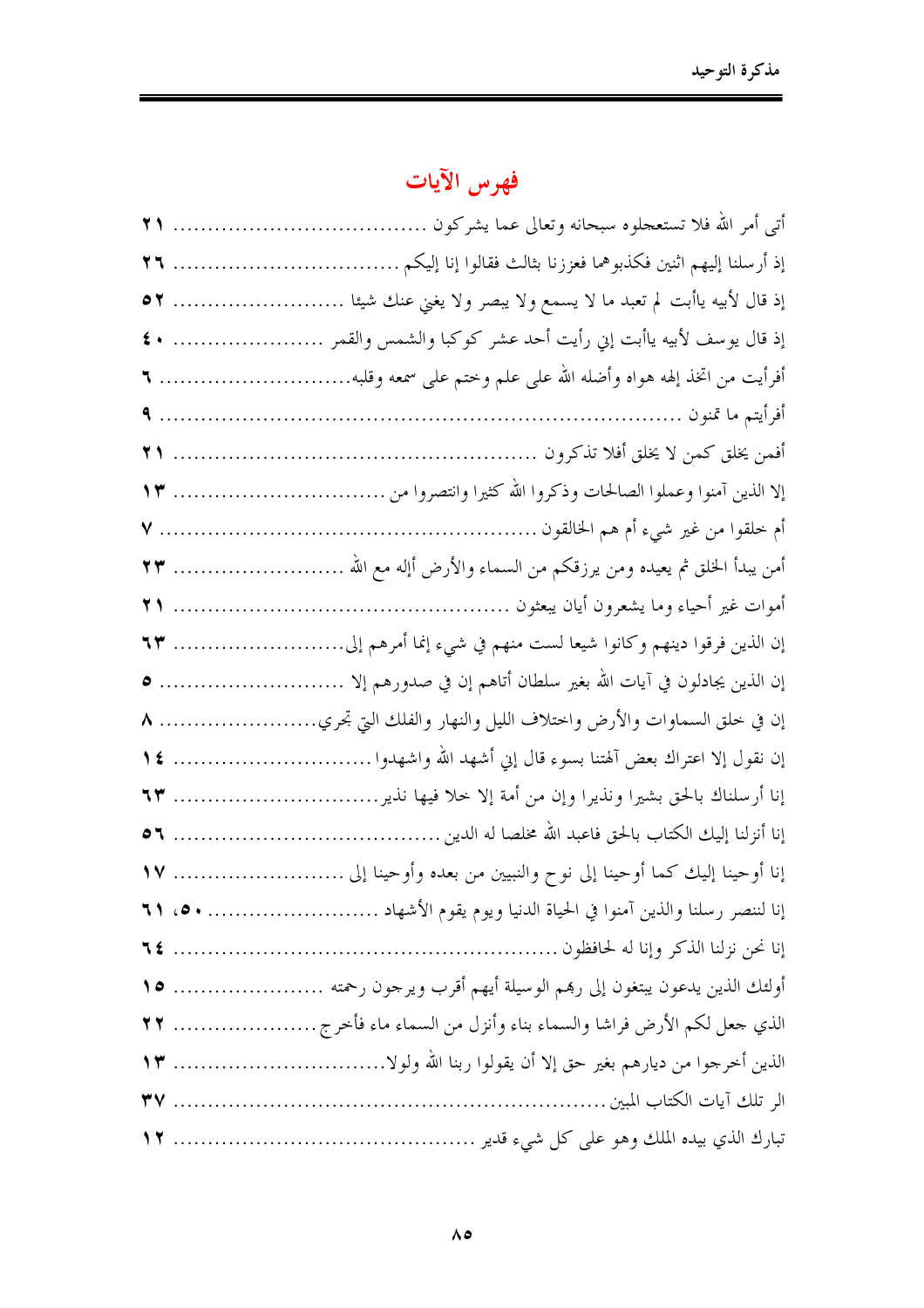| ذلك من أنباء الغيب نوحيه إليك وما كنت لديهم إذ أجمعوا أمرهم وهم  ٣٨                   |
|---------------------------------------------------------------------------------------|
| رسلا مبشرين ومنذرين لئلا يكون للناس على الله حجة بعد الرسل وكان  ٤، ٢٥                |
| سنة الله التي قد حلت من قبل ولن تحد لسنة الله تبديلا  ٤٥ ٤، ٦١                        |
| سنريهم آياتنا في الآفاق وفي أنفسهم حتى يتبين لهم أنه الحق أو لم  ٥                    |
|                                                                                       |
|                                                                                       |
| فأقم وحهك للدين حنيفا فطرة الله التي فطر الناس عليها لا تبديل  ٢٢                     |
| فأوحينا إلى موسى أن اضرب بعصاك البحر فانفلق فكان كل فرق كالطود • ٥                    |
|                                                                                       |
| فسقى لهما ثم تولى إلى الظل فقال رب إني لما أنزلت إلي من خير فقير  ٤٧ ٤، ٤٨            |
|                                                                                       |
| فلما ذهبوا به وأجمعوا أن يجعلوه في غيابة الجب وأوحينا إليه لتنبئنهم .<br>$\epsilon$ \ |
| قال أراغب أنت عن آلهتي ياإبراهيم لئن لم تنته لأرجمنك واهجريي .<br>$\circ \circ$       |
| قال أفتعبدون من دون الله ما لا ينفعكم شيئا ولا يضركم.                                 |
|                                                                                       |
|                                                                                       |
|                                                                                       |
| قال ذلك بيني وبينك أيما الأحلين قضيت فلا عدوان على والله على  ٤٨                      |
|                                                                                       |
| قال رب السحن أحب إلي مما يدعونني إليه وإلا تصرف عني كيدهن أصب ٤٢                      |
|                                                                                       |
|                                                                                       |
|                                                                                       |
|                                                                                       |
|                                                                                       |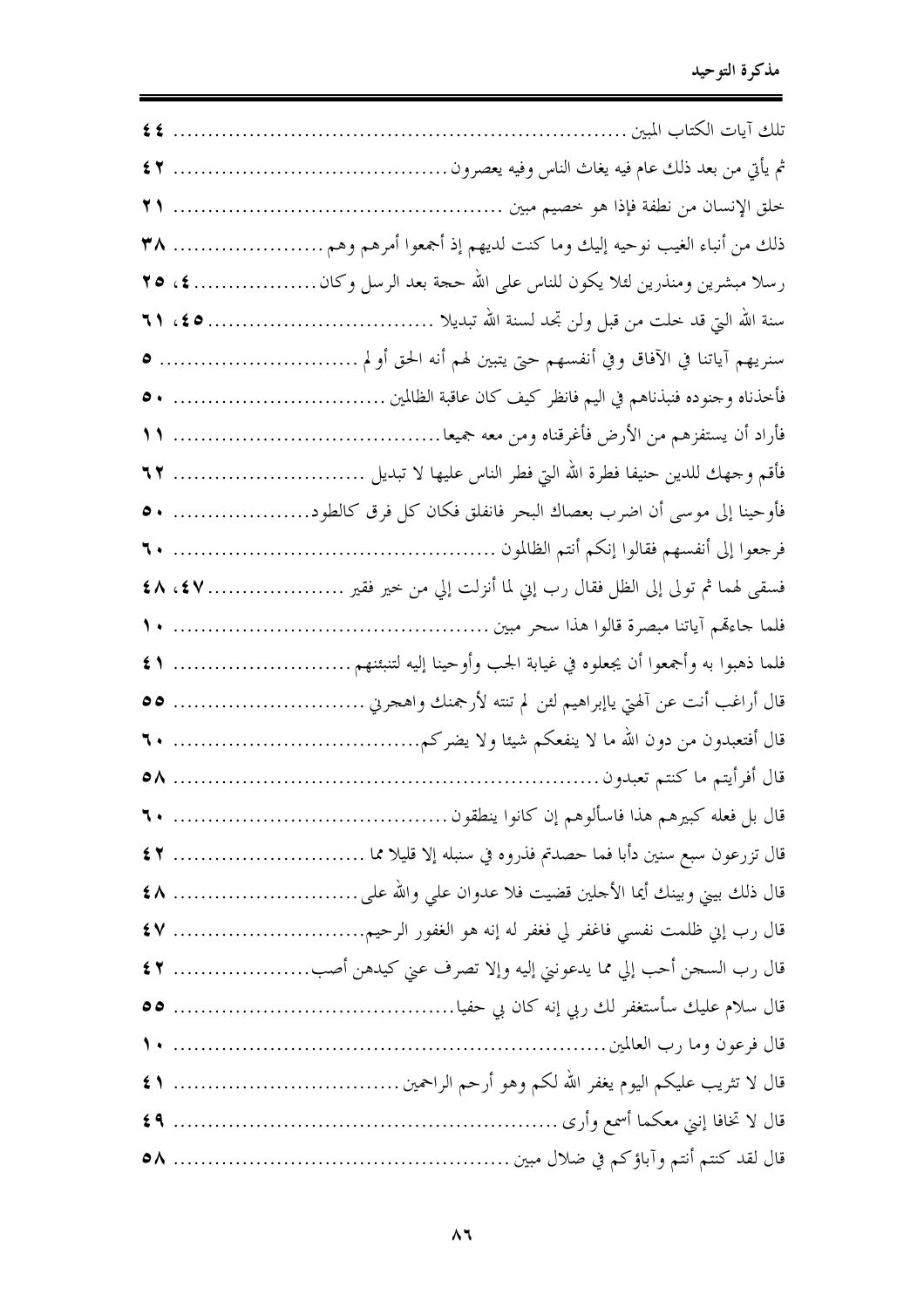| قال موسى لقومه استعينوا بالله واصبروا إن الأرض لله يورثها من .                                                      |
|---------------------------------------------------------------------------------------------------------------------|
| قال هل علمتم ما فعلتم بيوسف وأخيه إذ أنتم حاهلون.                                                                   |
| قال هل يسمعونكم إذ تدعون<br>$\circ \wedge$<br>.                                                                     |
| قال ياموسى إيي اصطفيتك على الناس برسالاتي وبكلامي فخذ ما آتيتك<br>1 \                                               |
| قالت رسلهم أفي الله شك فاطر السماوات والأرض يدعوكم ليغفر لكم .<br>TV                                                |
| قالوا أأنت فعلت هذا بآلهتنا ياإبراهيم                                                                               |
| قالوا حرقوه وانصروا ألهتكم إن كنتم فاعلين                                                                           |
| قالوا من فعل هذا بآلهتنا إنه لمن الظالمين.                                                                          |
|                                                                                                                     |
| قل الحمد لله وسلام على عباده الذين اصطفى آلله خير أم ما يشركون  ٢٢                                                  |
|                                                                                                                     |
| قل لو كان معه آلهة كما يقولون إذا لابتغوا إلى ذي العرش سبيلا ١٥                                                     |
| قل من يرزقكم من السماء والأرض أمن يملك السمع والأبصار ومن يخرج .<br>$\mathbf{Y} \mathbf{Y} \dots \dots \dots \dots$ |
| قل هل من شركائكم من يهدي إلى الحق قل الله يهدي للحق أفمن يهدي<br>$\mathbf{Y} \mathbf{Y} \dots \dots \dots \dots$    |
| $\mathbf{W}$                                                                                                        |
| كان الناس أمة واحدة فبعث الله النبيين مبشرين ومنذرين وأنزل معهم .<br>77                                             |
| $\mathbf{Y}^{\mathsf{T}}$                                                                                           |
| لقد كان في قصصهم عبرة لأولي الألباب ما كان حديثا يفترى ولكن تصديق<br>$\epsilon$                                     |
|                                                                                                                     |
|                                                                                                                     |
| ما اتخذ الله من ولد وما كان معه من إله إذا لذهب كل إله بما خلق ١٤                                                   |
|                                                                                                                     |
|                                                                                                                     |
| نحن خلقناهم وشددنا أسرهم وإذا شئنا بدلنا أمثالهم تبديلا ……………………………… ١٢                                             |
|                                                                                                                     |
| هل ينظرون إلا أن تأتيهم الملائكة أو يأتي ربك أو يأتي بعض آيات  ١٧                                                   |
|                                                                                                                     |
| وإذ يمكر بك الذين كفروا ليثبتوك أو يقتلوك أو يخرجوك ويمكرون ويمكر  ٣٨                                               |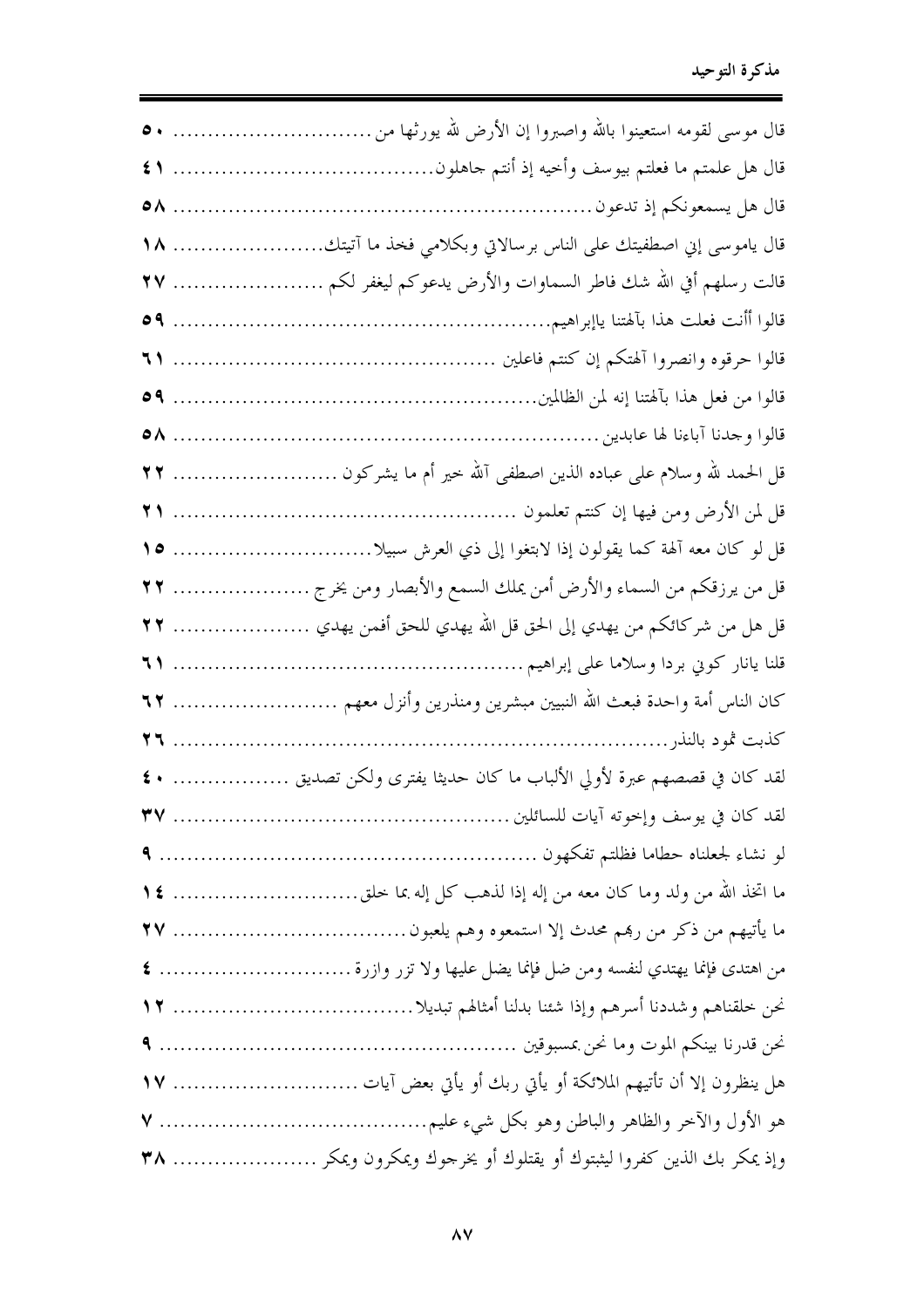| وإذا حاءتمم آية قالوا لن نؤمن حتى نؤتى مثل ما أوتي رسل الله الله  ٢٨                                                     |
|--------------------------------------------------------------------------------------------------------------------------|
|                                                                                                                          |
|                                                                                                                          |
|                                                                                                                          |
| وأن هذا صراطي مستقيما فاتبعوه ولا تتبعوا السبل فتفرق بكم عن سبيله  ٣٣                                                    |
| وأوحينا إلى أم موسى أن أرضعيه فإذا خفت عليه فألقيه في اليم ولا  ٤٥                                                       |
|                                                                                                                          |
|                                                                                                                          |
| وحرمنا عليه المراضع من قبل فقالت هل أدلكم على أهل بيت يكفلونه ٤٦                                                         |
| وربك يخلق ما يشاء ويختار ما كان لهم الخيرة سبحان الله وتعالى ……………………… ٢٥                                                |
| ورسلا قد قصصناهم عليك من قبل ورسلا لم نقصصهم عليك وكلم الله موسى ………… ١٧                                                 |
| ورفع أبويه على العرش وخروا له سحدا وقال ياأبت هذا تأويل رؤياي .                                                          |
|                                                                                                                          |
| $69$<br>وقال الملأ من قوم فرعون أتذر موسى وقومه ليفسدوا في الأرض ويذرك                                                   |
| وقال الملك ائتوىي به أستخلصه لنفسي فلما كلمه قال إنك اليوم لدينا….<br>$\epsilon$ ۳                                       |
| وقال فرعون ذرويي أقتل موسى وليدع ربه إيي أخاف أن يبدل دينكم أو  ٤٩                                                       |
| وقال موسى ربي أعلم بمن حاء بالهدى من عنده ومن تكون له عاقبة الدار .<br>$\circ \cdot \dots \dots \dots \dots \dots \dots$ |
| وقالت امرأة فرعون قرة عين لي ولك لا تقتلوه عسى أن ينفعنا أو نتخذه.<br>$\epsilon$ ,                                       |
| وقالوا لولا أنزل عليه ملك ولو أنزلنا ملكا لقضي الأمر ثم لا ينظرون  ٢٩                                                    |
| وقالوا لولا نزل هذا القرآن على رحل من القريتين عظيم  ٢٨ ٢٨                                                               |
| وكذلك مكنا ليوسف في الأرض يتبوأ منها حيث يشاء نصيب برحمتنا من  ٤٣                                                        |
|                                                                                                                          |
|                                                                                                                          |
| ولقد أخذنا آل فرعون بالسنين ونقص من الثمرات لعلهم يذكرون  ٥١                                                             |
|                                                                                                                          |
| ولقد بعثنا في كل أمة رسولا أن اعبدوا الله واحتنبوا الطاغوت فمنهم  ٥٥                                                     |
| ولقد نعلم أفمم يقولون إنما يعلمه بشر لسان الذي يلحدون إليه أعجمي  ٣٩                                                     |
| ولما بلغ أشده واستوى آتيناه حكما وعلما وكذلك نجزي المحسنين ٤٧                                                            |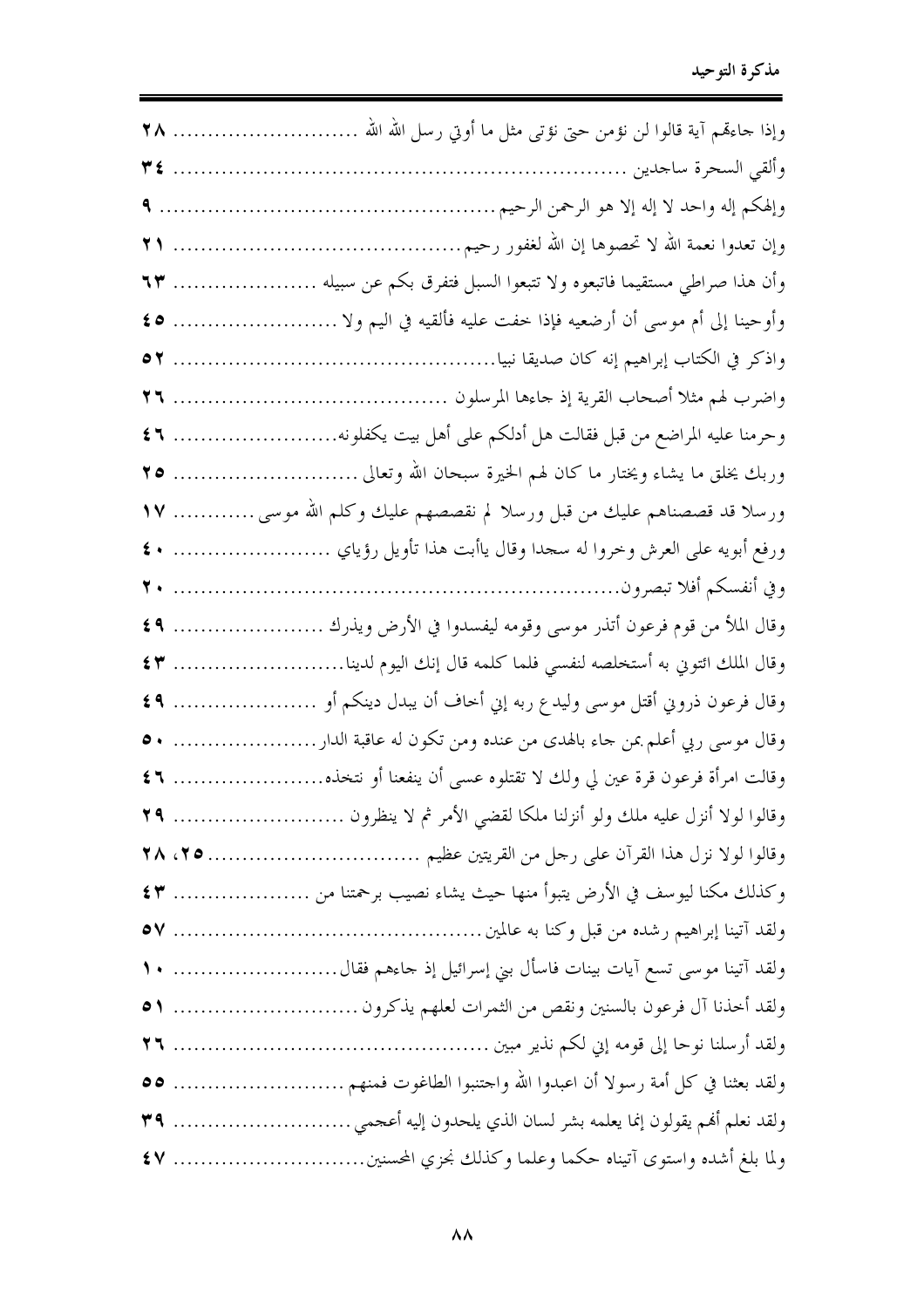| ولما توجه تلقاء مدين قال عسى ربي أن يهديني سواء السبيل  ٤٨                     |
|--------------------------------------------------------------------------------|
| ولما ورد ماء مدين وحد عليه أمة من الناس يسقون ووحد من دونهم امرأتين  ٤٧        |
| ولو أنا أهلكناهم بعذاب من قبله لقالوا ربنا لولا أرسلت إلينا رسولا  £           |
| وما أرسلنا قبلك من المرسلين إلا إنهم ليأكلون الطعام ويمشون في  ٣٠              |
| وما أرسلنا من رسول إلا بلسان قومه ليبين لهم فيضل الله من يشاء ……………………… ٢٩     |
| وما أرسلنا من قبلك إلا رحالا نوحي إليهم فاسألوا أهل الذكر إن ٣٠                |
| وما أرسلنا من قبلك من رسول إلا نوحي إليه أنه لا إله إلا أنا فاعبدون ٥٦         |
| وما أمروا إلا ليعبدوا الله مخلصين له الدين حنفاء ويقيموا الصلاة ٥٦             |
|                                                                                |
| وما قدروا الله حق قدره إذ قالوا ما أنزل الله على بشر من شيء قل ٢٧              |
| وما كان لبشر أن يكلمه الله إلا وحيا أو من وراء حجاب أو يرسل رسولا<br>11        |
| وما كنت بجانب الطور إذ نادينا ولكن رحمة من ربك لتنذر قوما ما  ٤٤               |
| وما كنت تتلو من قبله من كتاب ولا تخطه بيمينك إذا لارتاب المبطلون.<br><b>TV</b> |
| وما منع الناس أن يؤمنوا إذ حاءهم الهدى إلا أن قالوا أبعث الله …….<br>$79$      |
| ونادى فرعون في قومه قال ياقوم أليس لي ملك مصر وهذه الألهار تحري  ٢٨            |
| ياأبت إيي أخاف أن يمسك عذاب من الرحمن فتكون للشيطان وليا<br>$\circ$ {          |
| ياأبت إني قد حاءني من العلم ما لم يأتك فاتبعني أهدك صراطا سويا  ٥٣             |
|                                                                                |
|                                                                                |
| ياأيها الذين آمنوا اتقوا الله حق تقاته ولا تموتن إلا وأنتم مسلمون  ٢٢          |
| ياأيها الناس اعبدوا ربكم الذي خلقكم والذين من قبلكم لعلكم تتقون  ٢٢، ٥٧        |
| يوسف أعرض عن هذا واستغفري لذنبك إنك كنت من الخاطئين  ١٤                        |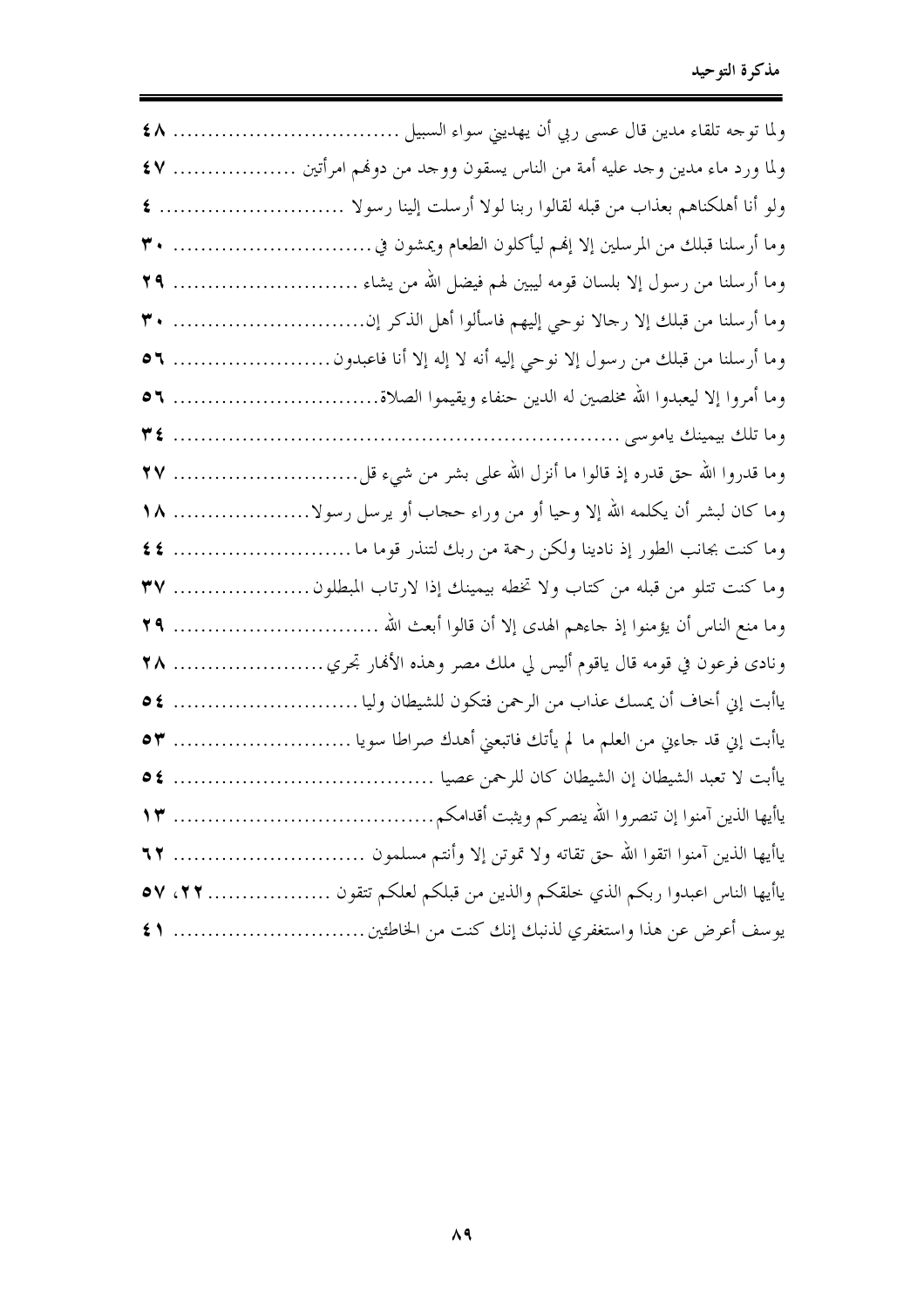## فهرس الأحاديث

| ألا وإن في الجسد مضغة إذا صلحت صلح الجسد كله، وإذا فسدت فسد الجسد<br>$\circ \mathbf{r}$                        |
|----------------------------------------------------------------------------------------------------------------|
| إنكم ترون ربكم عيانا كما ترون القمر ليلة البدر في الصحو ليس بينه سحاب<br>11                                    |
| افترقت اليهود على إحدى وسبعين فرقة كلها في النار إلا واحدة، وافترقت<br>$\mathcal{L}$                           |
| قال وعظنا رسول الله، موعظة بليغة، ذرفت منها العيون، ووحلت منها القلوب،<br>$\mathbf{v} = \mathbf{v} \mathbf{v}$ |
| قالوا يا رسول الله من الفرقة الناجية؟ قال  من كان على مثل ما أنا عليه<br>$\mathcal{L}$                         |
| كل مولود يولد على الفطرة، فأبواه يهودانه، أو ينصرانه، أو يمجسانه<br>77                                         |
|                                                                                                                |
| لو رأيت رحلا مع امرأتي لضربته بالسيف غير مصفح أي بحده لا صفحته؛ ٥٦<br>$T1$                                     |
| ما من الأنبياء نبي إلا وقد أعطي من الآيات ما مثله آمن عليه البشر، ……<br>$r \circ \ldots \circ \cdots$          |
|                                                                                                                |